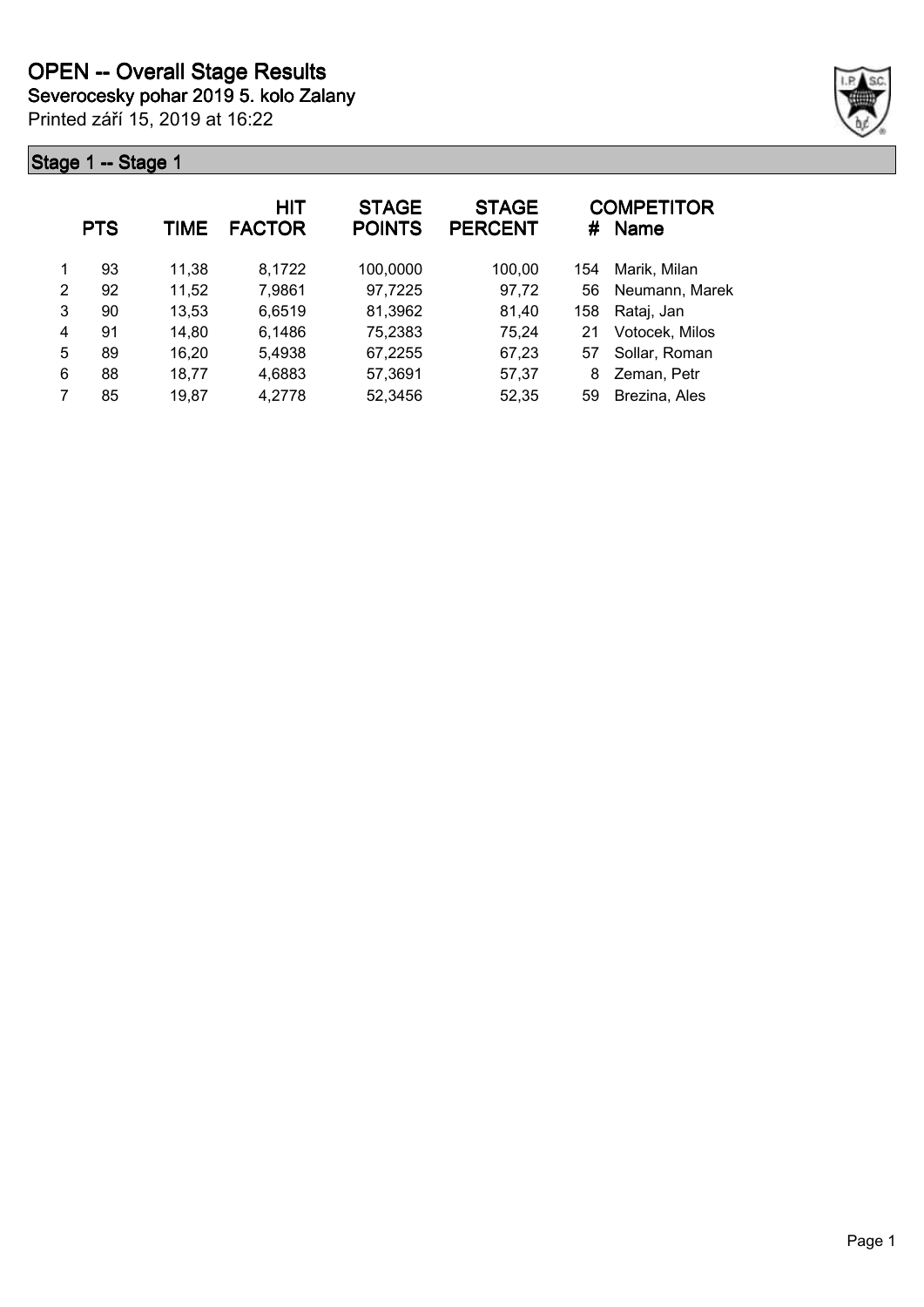**Severocesky pohar 2019 5. kolo Zalany**

Printed září 15, 2019 at 16:22



|                | <b>PTS</b> | <b>TIME</b> | <b>HIT</b><br><b>FACTOR</b> | <b>STAGE</b><br><b>POINTS</b> | <b>STAGE</b><br><b>PERCENT</b> | #   | <b>COMPETITOR</b><br>Name |
|----------------|------------|-------------|-----------------------------|-------------------------------|--------------------------------|-----|---------------------------|
| 1              | 94         | 12,62       | 7,4485                      | 100,0000                      | 100,00                         | 51  | Krejci, Martin            |
| $\overline{c}$ | 94         | 12,98       | 7,2419                      | 97,2265                       | 97,23                          | 106 | Bocarov, Vasil            |
| $\mathsf 3$    | 94         | 13,78       | 6,8215                      | 91,5820                       | 91,58                          | 11  | Cerny, Vaclav             |
| 4              | 92         | 14,30       | 6,4336                      | 86,3741                       | 86,37                          | 54  | Matousek, Jiri            |
| 5              | 92         | 14,43       | 6,3756                      | 85,5959                       | 85,60                          | 74  | Liehne, Jan               |
| 6              | 84         | 13,41       | 6,2640                      | 84,0973                       | 84,10                          | 161 | Simek, Frantisek          |
| $\overline{7}$ | 94         | 15,06       | 6,2417                      | 83,7981                       | 83,80                          | 115 | Winter 1, Roman           |
| 8              | 86         | 13,84       | 6,2139                      | 83,4246                       | 83,42                          | 44  | Tichy, Ivan               |
| 9              | 96         | 15,46       | 6,2096                      | 83,3668                       | 83,37                          | 73  | Liehne, Irena             |
| 10             | 88         | 14,36       | 6,1281                      | 82,2735                       | 82,27                          | 35  | Benes, Stanislav          |
| 11             | 95         | 15,72       | 6,0433                      | 81,1339                       | 81,13                          | 79  | Svarc, Vaclav             |
| 12             | 88         | 14,62       | 6,0192                      | 80,8103                       | 80,81                          | 24  | Dlouhy, Michal            |
| 13             | 86         | 14,68       | 5,8583                      | 78,6509                       | 78,65                          | 33  | Wilk, Ivo                 |
| 14             | 86         | 14,96       | 5,7487                      | 77,1789                       | 77,18                          | 169 | Frydl, Vaclav             |
| 15             | 93         | 16,82       | 5,5291                      | 74,2315                       | 74,23                          | 15  | Kuchta, Miroslav          |
| 16             | 92         | 16,65       | 5,5255                      | 74,1831                       | 74,18                          | 38  | Elstner, Marek            |
| 17             | 88         | 15,93       | 5,5242                      | 74,1649                       | 74,16                          | 47  | Curkova, Alexandra        |
| 18             | 94         | 17,42       | 5,3961                      | 72,4455                       | 72,45                          | 42  | Panek, Roman              |
| 19             | 80         | 15,20       | 5,2632                      | 70,6607                       | 70,66                          | 151 | Fryzek ml., Lubor         |
| 20             | 90         | 17,18       | 5,2386                      | 70,3317                       | 70,33                          | 34  | Batek, Jaroslav           |
| 21             | 92         | 17,73       | 5,1889                      | 69,6644                       | 69,66                          | 108 | Fiala, Milan              |
| 22             | 92         | 17,87       | 5,1483                      | 69,1186                       | 69,12                          | 84  | Blazek, Tomas             |
| 23             | 84         | 16,33       | 5,1439                      | 69,0597                       | 69,06                          | 45  | Touzimsky, Zdenek         |
| 24             | 84         | 16,64       | 5,0481                      | 67,7731                       | 67,77                          | 167 | Turkova, Eva              |
| 25             | 80         | 15,94       | 5,0188                      | 67,3803                       | 67,38                          | 148 | Stahl, Robert             |
| 26             | 86         | 17,31       | 4,9682                      | 66,7011                       | 66,70                          | 152 | Hradek, Martin            |
| 27             | 96         | 19,47       | 4,9307                      | 66,1968                       | 66,20                          | 171 | Dedic, Jiri               |
| 28             | 80         | 16,26       | 4,9200                      | 66,0543                       | 66,05                          | 145 | Pietzsch, Felix           |
| 29             | 92         | 18,86       | 4,8780                      | 65,4904                       | 65,49                          | 126 | Vostry, Jiri              |
| 30             | 90         | 18,70       | 4,8128                      | 64,6149                       | 64,61                          | 37  | Dostal, Zdenek            |
| 31             | 84         | 17,84       | 4,7085                      | 63,2144                       | 63,21                          | 2   | Kopriva, Petr             |
| 32             | 82         | 17,52       | 4,6804                      | 62,8364                       | 62,84                          | 31  | Pelikan, Jan              |
| 33             | 88         | 19,55       | 4,5013                      | 60,4321                       | 60,43                          | 58  | Weingartner, Tomas        |
| 34             | 74         | 16,47       | 4,4930                      | 60,3212                       | 60,32                          | 39  | Herold, Jakub             |
| 35             | 84         | 19,12       | 4,3933                      | 58,9825                       | 58,98                          | 75  | Liehne st., Jan           |
| 36             | 88         | 20,08       | 4,3825                      | 58,8370                       | 58,84                          | 88  | Krejcarkova, Sona         |
| 37             | 90         | 21,39       | 4,2076                      | 56,4889                       | 56,49                          | 86  | Cecetka, Josef            |
| 38             | 56         | 13,37       | 4,1885                      | 56,2326                       | 56,23                          | 43  | Paul, Petr                |
| 39             | 79         | 18,93       | 4,1733                      | 56,0284                       | 56,03                          | 10  | Cerny, Marek              |
| 40             | 92         | 22,17       | 4,1498                      | 55,7126                       | 55,71                          | 125 | Sykora, Michal            |
| 41             | 79         | 19,28       | 4,0975                      | 55,0113                       | 55,01                          | 82  | Zilinec, Daniel           |
| 42             | 73         | 18,41       | 3,9652                      | 53,2354                       | 53,24                          | 116 | Albrecht, Patrick         |
| 43             | 73         | 18,98       | 3,8462                      | 51,6367                       | 51,64                          | 40  | Marsik, Ladislav          |
| 44             | 70         | 19,10       | 3,6649                      | 49,2035                       | 49,20                          | 69  | Svejnoha, Josef           |
| 45             | 67         | 18,44       | 3,6334                      | 48,7804                       | 48,78                          | 68  | Senkerik, Martin          |
| 46             | 76         | 21,02       | 3,6156                      | 48,5414                       | 48,54                          | 153 | Janouch, Pavel            |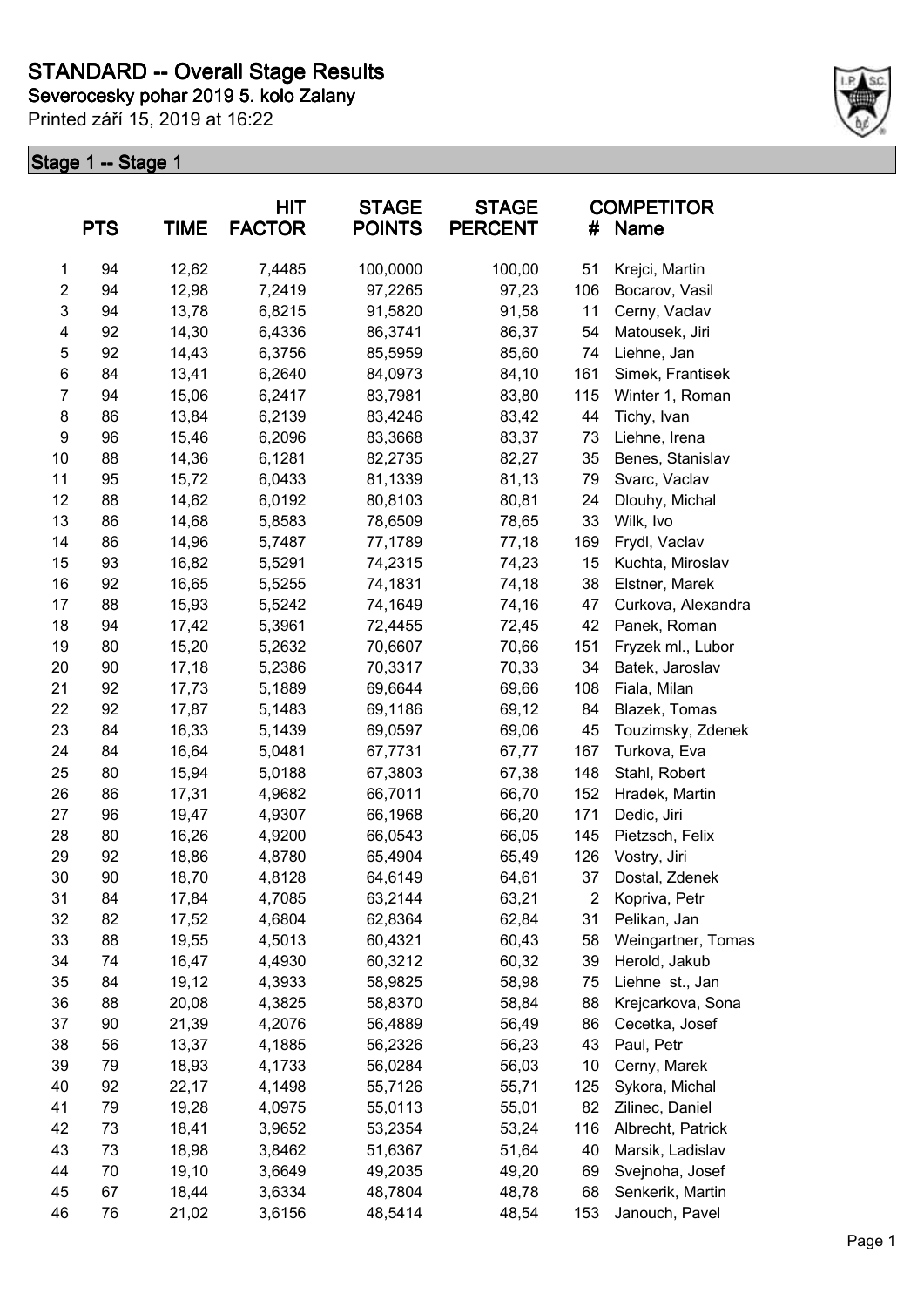**Severocesky pohar 2019 5. kolo Zalany**

Printed září 15, 2019 at 16:22



|    | <b>PTS</b> | <b>TIME</b> | HIT<br><b>FACTOR</b> | <b>STAGE</b><br><b>POINTS</b> | <b>STAGE</b><br><b>PERCENT</b> | #   | <b>COMPETITOR</b><br><b>Name</b> |
|----|------------|-------------|----------------------|-------------------------------|--------------------------------|-----|----------------------------------|
| 47 | 86         | 24,81       | 3,4663               | 46,5375                       | 46,54                          | 93  | Ulman, Tomas                     |
| 48 | 72         | 21,10       | 3,4123               | 45,8122                       | 45,81                          | 46  | Vltavsky, Miroslav               |
| 49 | 69         | 20,23       | 3,4108               | 45,7915                       | 45,79                          | 87  | Krejcarek, Jaroslav              |
| 50 | 52         | 15,72       | 3,3079               | 44,4102                       | 44,41                          | 159 | Rehberger, Ivo                   |
| 51 | 76         | 23,12       | 3,2872               | 44,1324                       | 44,13                          | 165 | Svadlakova, Miroslava            |
| 52 | 88         | 27,14       | 3,2424               | 43,5316                       | 43,53                          | 1   | Havelka, Josef                   |
| 53 | 76         | 24,53       | 3,0982               | 41,5956                       | 41,60                          | 144 | Marsak, Petr                     |
| 54 | 75         | 25,43       | 2,9493               | 39,5956                       | 39,60                          | 41  | Naprstek, Martin                 |
| 55 | 84         | 31,16       | 2,6958               | 36,1921                       | 36,19                          | 157 | Puncochar, Jaromir               |
| 56 | 60         | 25,46       | 2,3566               | 31,6391                       | 31,64                          | 109 | Focke, Peter                     |
| 57 | 61         | 31,71       | 1,9237               | 25,8265                       | 25,83                          | 27  | Fiala ml., Jan                   |
| 58 | 5          | 15,84       | 0.3157               | 4,2379                        | 4,24                           | 119 | Holy, Jan                        |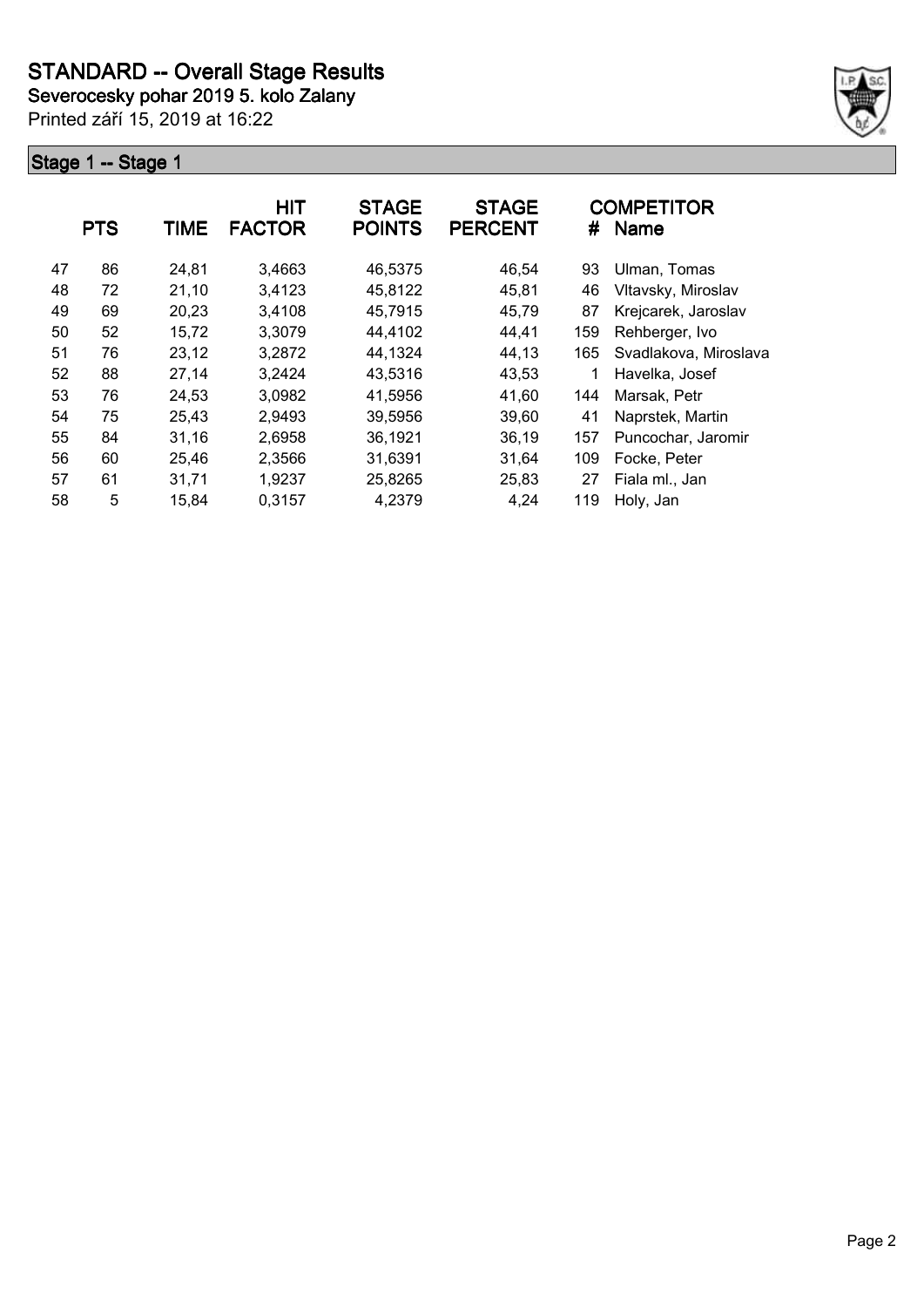# **PRODUCTION -- Overall Stage Results**

**Severocesky pohar 2019 5. kolo Zalany**

Printed září 15, 2019 at 16:22



|                  | <b>PTS</b> | <b>TIME</b> | <b>HIT</b><br><b>FACTOR</b> | <b>STAGE</b><br><b>POINTS</b> | <b>STAGE</b><br><b>PERCENT</b> | #              | <b>COMPETITOR</b><br>Name |
|------------------|------------|-------------|-----------------------------|-------------------------------|--------------------------------|----------------|---------------------------|
| $\mathbf{1}$     | 100        | 13,29       | 7,5245                      | 100,0000                      | 100,00                         | 113            | Tichy, Lukas              |
| $\overline{2}$   | 100        | 13,39       | 7,4683                      | 99,2532                       | 99,25                          | 60             | Hanzlicek, Ladislav       |
| 3                | 94         | 12,99       | 7,2363                      | 96,1709                       | 96,17                          | $\overline{7}$ | Riha, Michal              |
| 4                | 92         | 13,20       | 6,9697                      | 92,6273                       | 92,63                          | 14             | Hakala, Jiri              |
| 5                | 96         | 13,93       | 6,8916                      | 91,5894                       | 91,59                          | 94             | Hindermann, Steffen       |
| $\,6$            | 94         | 13,76       | 6,8314                      | 90,7892                       | 90,79                          | 72             | Kuzel, Zdenek             |
| $\overline{7}$   | 92         | 13,91       | 6,6139                      | 87,8994                       | 87,90                          | 97             | Jurak, Jan                |
| 8                | 92         | 14,64       | 6,2842                      | 83,5164                       | 83,52                          | 19             | Richter, Jakub            |
| $\boldsymbol{9}$ | 90         | 15,22       | 5,9133                      | 78,5874                       | 78,59                          | 166            | Kratochvil, Milos         |
| 10               | 92         | 15,69       | 5,8636                      | 77,9273                       | 77,93                          | 98             | Krcal, Jan                |
| 11               | 78         | 14,17       | 5,5046                      | 73,1560                       | 73,16                          | 92             | Scigel, Petr              |
| 12               | 88         | 16,04       | 5,4863                      | 72,9127                       | 72,91                          | 164            | Novotny, Zdenek           |
| 13               | 86         | 16,10       | 5,3416                      | 70,9901                       | 70,99                          | 104            | Ulehla, Gejza             |
| 14               | 84         | 15,73       | 5,3401                      | 70,9701                       | 70,97                          | 121            | Kraus, Michal             |
| 15               | 90         | 16,96       | 5,3066                      | 70,5248                       | 70,52                          | 76             | Macura, Ondrej            |
| 16               | 94         | 17,89       | 5,2543                      | 69,8301                       | 69,83                          | 80             | Valvoda, Marek            |
| 17               | 86         | 16,44       | 5,2311                      | 69,5219                       | 69,52                          | 101            | Netolicky, Pavel          |
| 18               | 94         | 18,05       | 5,2078                      | 69,2111                       | 69,21                          | 71             | Caprata st., Jaroslav     |
| 19               | 73         | 14,32       | 5,0978                      | 67,7493                       | 67,75                          | 124            | Pulicek, Leos             |
| 20               | 84         | 16,84       | 4,9881                      | 66,2922                       | 66,29                          | 112            | Silhan, Jiri              |
| 21               | 86         | 17,29       | 4,9740                      | 66,1041                       | 66,10                          | 139            | Bahensky, Michael         |
| 22               | 90         | 18,10       | 4,9724                      | 66,0829                       | 66,08                          | 20             | Tichak, Pavel             |
| 23               | 86         | 17,37       | 4,9511                      | 65,7997                       | 65,80                          | 5              | Medulan, Ladislav         |
| 24               | 86         | 18,37       | 4,6815                      | 62,2177                       | 62,22                          | 142            | Kaska, Martin             |
| 25               | 90         | 19,31       | 4,6608                      | 61,9420                       | 61,94                          | 77             | Najmonova, Hana           |
| 26               | 84         | 18,85       | 4,4562                      | 59,2233                       | 59,22                          | 17             | Marek, Jiri               |
| 27               | 67         | 15,31       | 4,3762                      | 58,1600                       | 58,16                          | 123            | Novotny, Petr             |
| 28               | 88         | 20,34       | 4,3265                      | 57,4985                       | 57,50                          | 100            | Mammitzsch, Rico          |
| 29               | 82         | 19,19       | 4,2731                      | 56,7890                       | 56,79                          | 4              | Kysela, Milos             |
| 30               | 82         | 20,15       | 4,0695                      | 54,0834                       | 54,08                          | 170            | Korner, Stanislav         |
| 31               | 92         | 22,97       | 4,0052                      | 53,2294                       | 53,23                          | 96             | Jakoubek, Pavel           |
| 32               | 84         | 21,56       | 3,8961                      | 51,7792                       | 51,78                          | 48             | Horacek, Lubos            |
| 33               | 86         | 22,66       | 3,7952                      | 50,4387                       | 50,44                          | 78             | Rajman, Jiri              |
| 34               | 65         | 17,72       | 3,6682                      | 48,7500                       | 48,75                          | 89             | Kupilik, Libor            |
| 35               | 80         | 22,91       | 3,4919                      | 46,4077                       | 46,41                          | 135            | Oklestek, Tomas           |
| 36               | 67         | 19,24       | 3,4823                      | 46,2801                       | 46,28                          | 114            | Vostrelova, Tereza        |
| 37               | 69         | 20,32       | 3,3957                      | 45,1284                       | 45,13                          | 122            | Macal, Petr               |
| 38               | 84         | 25,19       | 3,3347                      | 44,3176                       | 44,32                          | 143            | Klima, Michal             |
| 39               | 71         | 21,84       | 3,2509                      | 43,2047                       | 43,20                          | 85             | Budjac, Jakub             |
| 40               | 86         | 28,05       | 3,0660                      | 40,7465                       | 40,75                          | 62             | Krejza, Ales              |
| 41               | 78         | 25,90       | 3,0116                      | 40,0239                       | 40,02                          | 28             | Karchnak, Slavo           |
| 42               | 67         | 22,65       | 2,9581                      | 39,3126                       | 39,31                          | 95             | Jakoubek, Ondrej          |
| 43               | 58         | 22,19       | 2,6138                      | 34,7373                       | 34,74                          | 111            | Stuchlik, Roman           |
| 44               | 59         | 27,18       | 2,1707                      | 28,8488                       | 28,85                          | 134            | Jirku, Zdenek             |
| 45               | 54         | 31,10       | 1,7363                      | 23,0759                       | 23,08                          | 91             | Nathanielova, Nicole      |
| 46               | 34         | 25,41       | 1,3381                      | 17,7828                       | 17,78                          | 103            | Svoboda, Pavel            |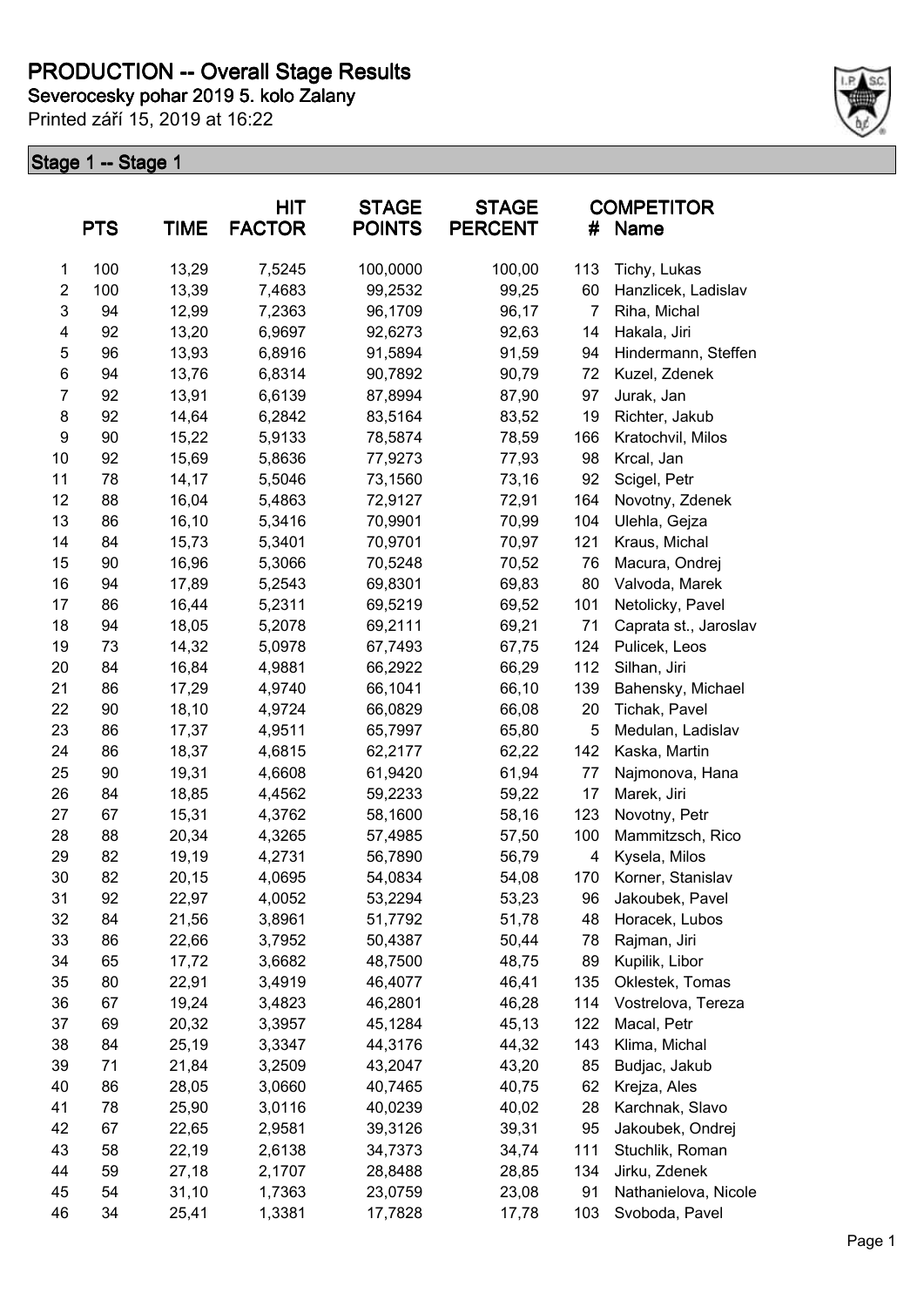Printed září 15, 2019 at 16:22

|    | <b>PTS</b> |       | HIT<br>TIME FACTOR | <b>STAGE</b><br><b>POINTS</b> | <b>STAGE</b><br><b>PERCENT</b> | <b>COMPETITOR</b><br>$#$ Name |
|----|------------|-------|--------------------|-------------------------------|--------------------------------|-------------------------------|
| 47 | -3         | 28.60 | 0.1049             | 1.3941                        | 1.39                           | 9 Zalud, Ivan                 |
| 48 |            | 21.21 | 0.0471             | 0.6266                        | 0.63                           | 36 Cech, Jonas                |

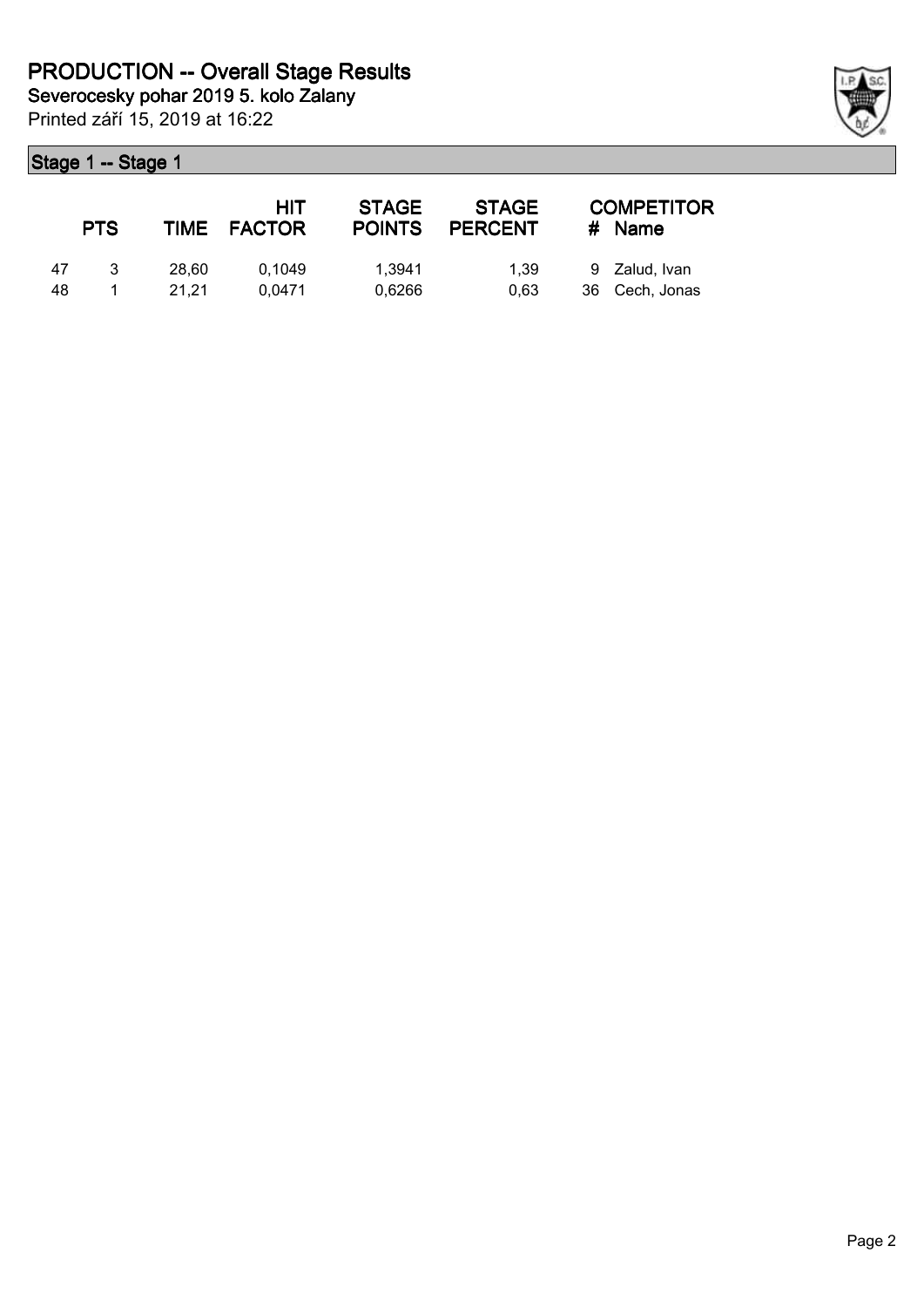Printed září 15, 2019 at 16:22



|                         | <b>PTS</b> | <b>TIME</b> | HIT<br><b>FACTOR</b> | <b>STAGE</b><br><b>POINTS</b> | <b>STAGE</b><br><b>PERCENT</b> | #   | <b>COMPETITOR</b><br>Name |
|-------------------------|------------|-------------|----------------------|-------------------------------|--------------------------------|-----|---------------------------|
| 1                       | 96         | 11,35       | 8,4581               | 100,0000                      | 100,00                         | 83  | Bindik, Frantisek         |
| $\overline{\mathbf{c}}$ | 98         | 11,66       | 8,4048               | 99,3693                       | 99,37                          | 168 | Maska, Richard            |
| 3                       | 96         | 11,59       | 8,2830               | 97,9293                       | 97,93                          | 22  | Zicha, Josef              |
| 4                       | 98         | 12,09       | 8,1059               | 95,8350                       | 95,84                          | 163 | Bures, Vitezslav          |
| 5                       | 92         | 11,38       | 8,0844               | 95,5807                       | 95,58                          | 138 | Zolnay, Pavol             |
| 6                       | 94         | 11,84       | 7,9392               | 93,8644                       | 93,86                          | 26  | Fiala, Jan                |
| $\overline{7}$          | 92         | 11,71       | 7,8565               | 92,8871                       | 92,89                          | 136 | Valasik, Petr             |
| 8                       | 90         | 11,79       | 7,6336               | 90,2513                       | 90,25                          | 3   | Kostak, Jan               |
| 9                       | 90         | 12,54       | 7,1770               | 84,8535                       | 84,85                          | 132 | Heglas, Jakub             |
| 10                      | 98         | 13,68       | 7,1637               | 84,6963                       | 84,70                          | 120 | Kolisch, Petr             |
| 11                      | 96         | 13,41       | 7,1588               | 84,6383                       | 84,64                          | 118 | Dobias, Jiri              |
| 12                      | 94         | 13,41       | 7,0097               | 82,8750                       | 82,88                          | 127 | Cimburek, Lukas           |
| 13                      | 90         | 13,24       | 6,7976               | 80,3673                       | 80,37                          | 137 | Zolnay, Anka              |
| 14                      | 88         | 13,16       | 6,6869               | 79,0590                       | 79,06                          | 130 | Dvorak, Petr              |
| 15                      | 92         | 13,82       | 6,6570               | 78,7054                       | 78,71                          | 150 | Sustr, Milos              |
| 16                      | 98         | 15,02       | 6,5246               | 77,1402                       | 77,14                          | 160 | Selichar, Daniel          |
| 17                      | 94         | 14,85       | 6,3300               | 74,8387                       | 74,84                          | 52  | Marousek, Petr            |
| 18                      | 94         | 15,12       | 6,2169               | 73,5023                       | 73,50                          | 128 | Capek, Petr               |
| 19                      | 94         | 15,33       | 6,1318               | 72,4954                       | 72,50                          | 133 | Hradek, Zbynek            |
| 20                      | 98         | 16,12       | 6,0794               | 71,8763                       | 71,88                          | 131 | Fiala, Rostislav          |
| 21                      | 86         | 14,59       | 5,8944               | 69,6896                       | 69,69                          | 117 | Broz, Jiri                |
| 22                      | 86         | 14,62       | 5,8824               | 69,5466                       | 69,55                          | 29  | Kaspar, Jiri              |
| 23                      | 75         | 13,52       | 5,5473               | 65,5857                       | 65,59                          | 23  | Cihelna, Petr             |
| 24                      | 94         | 17,22       | 5,4588               | 64,5386                       | 64,54                          | 149 | Stransky, Viktor          |
| 25                      | 96         | 17,68       | 5,4299               | 64,1968                       | 64,20                          | 6   | Prosek, Jan               |
| 26                      | 98         | 19,00       | 5,1579               | 60,9814                       | 60,98                          | 129 | Dupac, Ondrej             |
| 27                      | 78         | 16,31       | 4,7823               | 56,5412                       | 56,54                          | 25  | Dvorak, Daniel            |
| 28                      | 98         | 20,81       | 4,7093               | 55,6774                       | 55,68                          | 12  | Fiala, Vlastimil          |
| 29                      | 86         | 18,27       | 4,7072               | 55,6525                       | 55,65                          | 16  | Lat, Ivo                  |
| 30                      | 96         | 21,74       | 4,4158               | 52,2079                       | 52,21                          | 141 | Briza, Pavel              |
| 31                      | 96         | 22,39       | 4,2876               | 50,6923                       | 50,69                          | 61  | Holoska, Jiri             |
| 32                      | 80         | 18,74       | 4,2689               | 50,4714                       | 50,47                          | 140 | Bizek, Vojtech            |
| 33                      | 94         | 30,09       | 3,1240               | 36,9343                       | 36,93                          | 66  | Orlik, Rostislav          |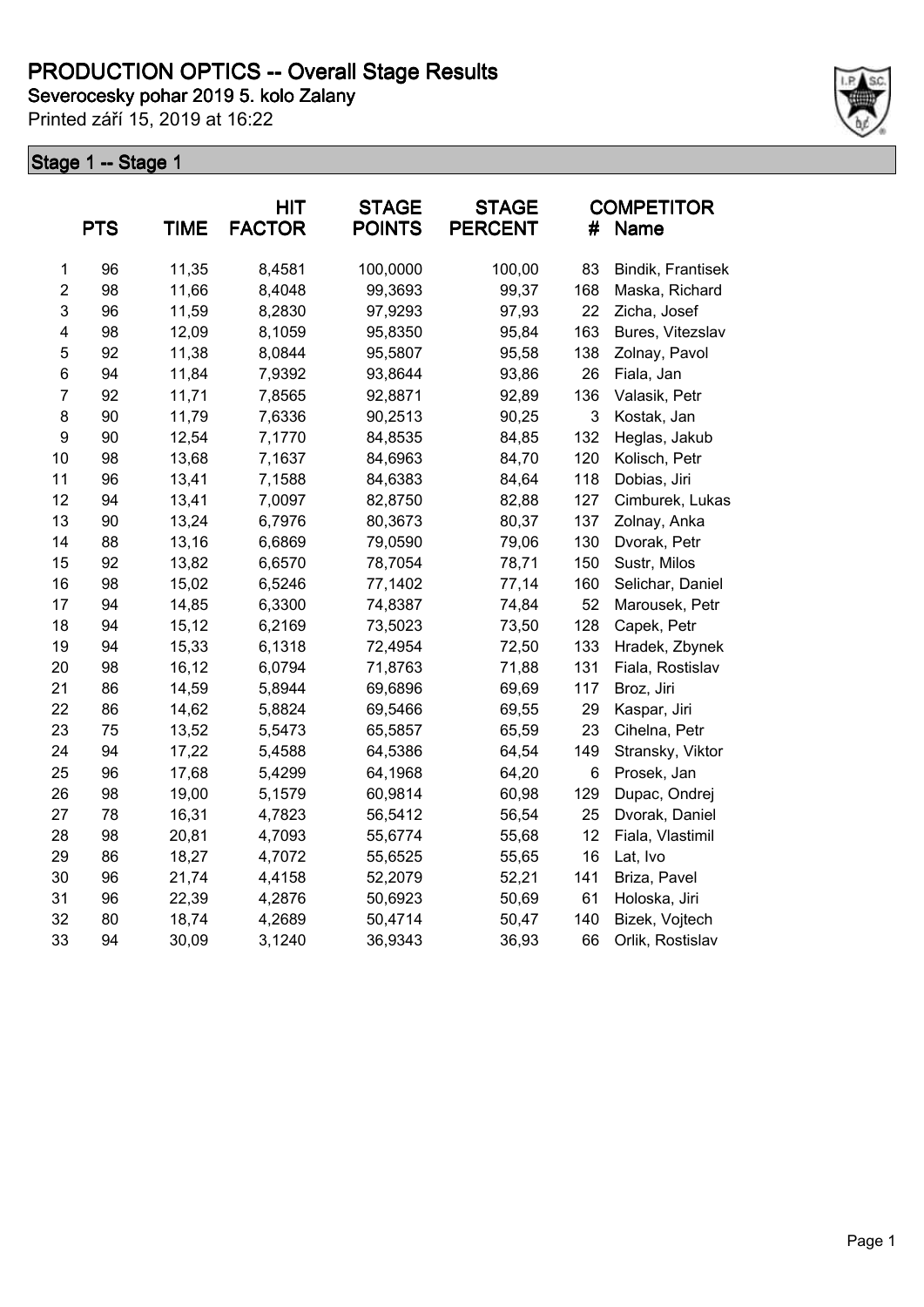| <b>PTS</b> | TIME  | HIT<br><b>FACTOR</b> | <b>STAGE</b><br><b>POINTS</b> | <b>STAGE</b><br><b>PERCENT</b> | #  | <b>COMPETITOR</b><br><b>Name</b> |
|------------|-------|----------------------|-------------------------------|--------------------------------|----|----------------------------------|
| 99         | 14.29 | 6,9279               | 100,0000                      | 100,00                         |    | 147 Smutny, Petr                 |
| 90         | 14.90 | 6,0403               | 87,1873                       | 87.19                          | 99 | Kucera, Peter                    |
| 88         | 16.80 | 5,2381               | 75,6085                       | 75.61                          | 30 | Novotny, Jiri                    |

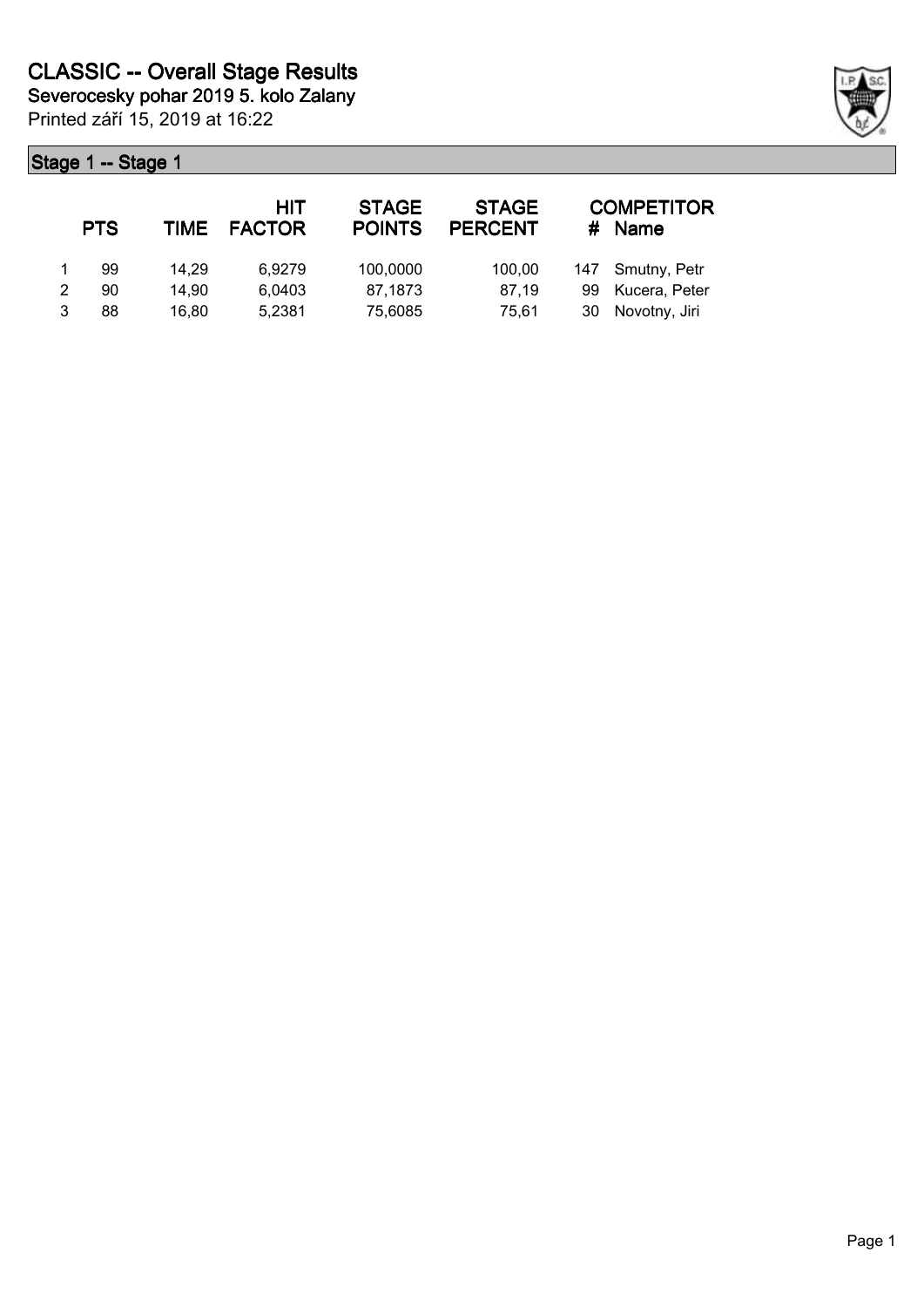| <b>PTS</b> | TIME  | <b>HIT</b><br><b>FACTOR</b> | <b>STAGE</b><br><b>POINTS</b> | <b>STAGE</b><br><b>PERCENT</b> | #  | <b>COMPETITOR</b><br>Name |
|------------|-------|-----------------------------|-------------------------------|--------------------------------|----|---------------------------|
| 71         | 20.93 | 3,3923                      | 100,0000                      | 100.00                         |    | 146 Rossl, Karel          |
| 92         | 27.30 | 3,3700                      | 99,3427                       | 99,34                          | 67 | Prosek 1, Jan             |
| 90         | 28.01 | 3,2131                      | 94,7197                       | 94,72                          |    | 18 Prepletany, Jan        |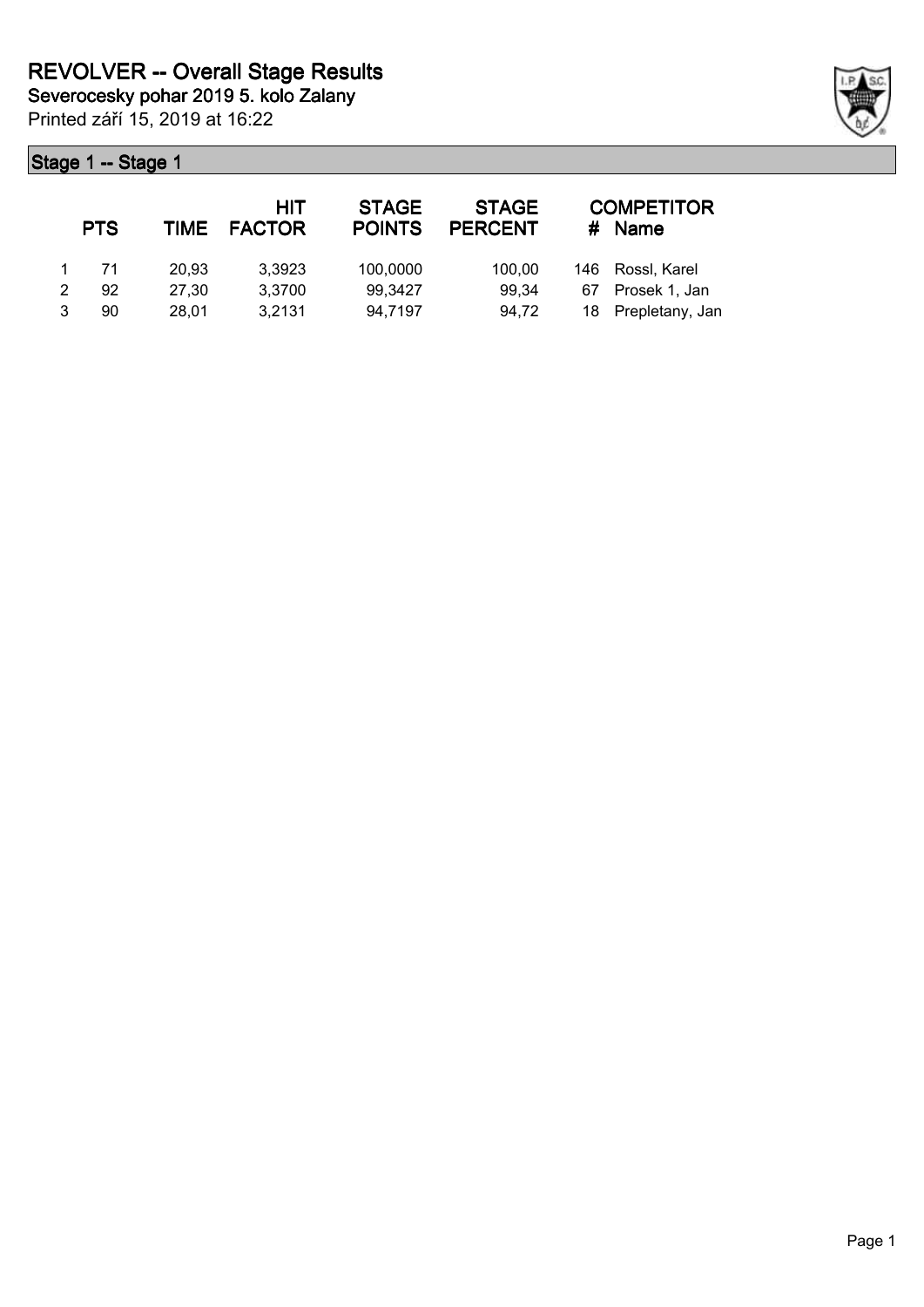

|   | <b>PTS</b> | TIME  | HIT<br><b>FACTOR</b> | <b>STAGE</b><br><b>POINTS</b> | <b>STAGE</b><br><b>PERCENT</b> | #   | <b>COMPETITOR</b><br>Name |
|---|------------|-------|----------------------|-------------------------------|--------------------------------|-----|---------------------------|
| 1 | 34         | 3.34  | 10,1796              | 35,0000                       | 100,00                         | 56  | Neumann, Marek            |
| 2 | 33         | 3,61  | 9,1413               | 31,4299                       | 89,80                          | 154 | Marik, Milan              |
| 3 | 33         | 4,73  | 6,9767               | 23,9877                       | 68,54                          | 21  | Votocek, Milos            |
| 4 | 23         | 3,71  | 6,1995               | 21,3152                       | 60,90                          | 158 | Rataj, Jan                |
| 5 | 10         | 3.74  | 2,6738               | 9,1931                        | 26,27                          | 57  | Sollar, Roman             |
| 6 | 27         | 12,24 | 2,2059               | 7,5843                        | 21,67                          | 59  | Brezina, Ales             |
|   | 25         | 27,88 | 0,8967               | 3,0831                        | 8,81                           | 8   | Zeman, Petr               |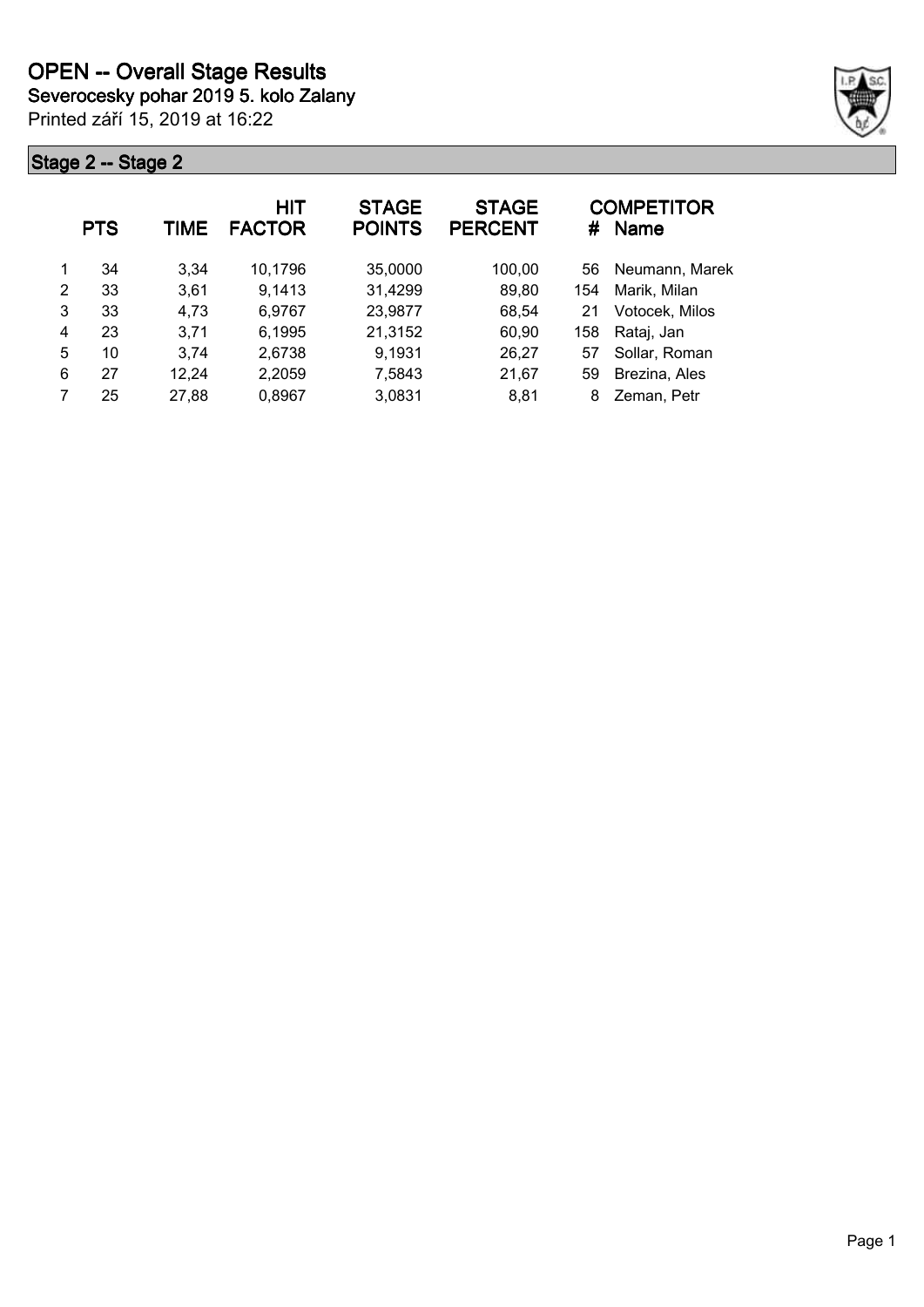**Severocesky pohar 2019 5. kolo Zalany**

Printed září 15, 2019 at 16:22



|                  | <b>PTS</b> | <b>TIME</b> | <b>HIT</b><br><b>FACTOR</b> | <b>STAGE</b><br><b>POINTS</b> | <b>STAGE</b><br><b>PERCENT</b> | #              | <b>COMPETITOR</b><br>Name |
|------------------|------------|-------------|-----------------------------|-------------------------------|--------------------------------|----------------|---------------------------|
| 1                | 29         | 3,41        | 8,5044                      | 35,0000                       | 100,00                         | 51             | Krejci, Martin            |
| $\overline{c}$   | 29         | 3,88        | 7,4742                      | 30,7603                       | 87,89                          | 54             | Matousek, Jiri            |
| 3                | 33         | 4,91        | 6,7210                      | 27,6603                       | 79,03                          | 74             | Liehne, Jan               |
| 4                | 26         | 4,02        | 6,4677                      | 26,6178                       | 76,05                          | 73             | Liehne, Irena             |
| 5                | 28         | 4,40        | 6,3636                      | 26,1897                       | 74,83                          | 58             | Weingartner, Tomas        |
| 6                | 35         | 5,92        | 5,9122                      | 24,3316                       | 69,52                          | 171            | Dedic, Jiri               |
| $\overline{7}$   | 26         | 4,43        | 5,8691                      | 24,1543                       | 69,01                          | 116            | Albrecht, Patrick         |
| 8                | 26         | 4,54        | 5,7269                      | 23,5690                       | 67,34                          | 47             | Curkova, Alexandra        |
| $\boldsymbol{9}$ | 29         | 5,25        | 5,5238                      | 22,7333                       | 64,95                          | 24             | Dlouhy, Michal            |
| 10               | 29         | 5,33        | 5,4409                      | 22,3921                       | 63,98                          | 148            | Stahl, Robert             |
| 11               | 24         | 4,42        | 5,4299                      | 22,3467                       | 63,85                          | 42             | Panek, Roman              |
| 12               | 29         | 5,50        | 5,2727                      | 21,7000                       | 62,00                          | 79             | Svarc, Vaclav             |
| 13               | 31         | 5,91        | 5,2453                      | 21,5873                       | 61,68                          | 31             | Pelikan, Jan              |
| 14               | 29         | 5,61        | 5,1693                      | 21,2745                       | 60,78                          | 39             | Herold, Jakub             |
| 15               | 21         | 4,13        | 5,0847                      | 20,9264                       | 59,79                          | 35             | Benes, Stanislav          |
| 16               | 26         | 5,37        | 4,8417                      | 19,9262                       | 56,93                          | 115            | Winter 1, Roman           |
| 17               | 22         | 4,55        | 4,8352                      | 19,8992                       | 56,85                          | 43             | Paul, Petr                |
| 18               | 23         | 4,76        | 4,8319                      | 19,8859                       | 56,82                          | 75             | Liehne st., Jan           |
| 19               | 29         | 6,01        | 4,8253                      | 19,8586                       | 56,74                          | 86             | Cecetka, Josef            |
| 20               | 26         | 5,57        | 4,6679                      | 19,2107                       | 54,89                          | 33             | Wilk, Ivo                 |
| 21               | 28         | 6,05        | 4,6281                      | 19,0470                       | 54,42                          | 44             | Tichy, Ivan               |
| 22               | 31         | 6,78        | 4,5723                      | 18,8173                       | 53,76                          | 152            | Hradek, Martin            |
| 23               | 26         | 5,75        | 4,5217                      | 18,6093                       | 53,17                          | 37             | Dostal, Zdenek            |
| 24               | 31         | 6,94        | 4,4669                      | 18,3834                       | 52,52                          | 40             | Marsik, Ladislav          |
| 25               | 26         | 5,93        | 4,3845                      | 18,0444                       | 51,56                          | 144            | Marsak, Petr              |
| 26               | 26         | 6,00        | 4,3333                      | 17,8339                       | 50,95                          | 41             | Naprstek, Martin          |
| 27               | 31         | 7,27        | 4,2641                      | 17,5490                       | 50,14                          | 45             | Touzimsky, Zdenek         |
| 28               | 23         | 5,40        | 4,2593                      | 17,5291                       | 50,08                          | 82             | Zilinec, Daniel           |
| 29               | 29         | 6,86        | 4,2274                      | 17,3980                       | 49,71                          | 159            | Rehberger, Ivo            |
| 30               | 27         | 6,48        | 4,1667                      | 17,1480                       | 48,99                          | 10             | Cerny, Marek              |
| 31               | 26         | 6,27        | 4,1467                      | 17,0659                       | 48,76                          | 151            | Fryzek ml., Lubor         |
| 32               | 26         | 6,40        | 4,0625                      | 16,7193                       | 47,77                          | 34             | Batek, Jaroslav           |
| 33               | 18         | 4,45        | 4,0449                      | 16,6470                       | 47,56                          | 145            | Pietzsch, Felix           |
| 34               | 27         | 6,78        | 3,9823                      | 16,3892                       | 46,83                          | 68             | Senkerik, Martin          |
| 35               | 23         | 5,84        | 3,9384                      | 16,2084                       | 46,31                          | 167            | Turkova, Eva              |
| 36               | 23         | 5,93        | 3,8786                      | 15,9624                       | 45,61                          | 88             | Krejcarkova, Sona         |
| 37               | 23         | 6,39        | 3,5994                      | 14,8133                       | 42,32                          | 108            | Fiala, Milan              |
| 38               | 24         | 6,79        | 3,5346                      | 14,5467                       | 41,56                          | 87             | Krejcarek, Jaroslav       |
| 39               | 18         | 5,36        | 3,3582                      | 13,8208                       | 39,49                          | 161            | Simek, Frantisek          |
| 40               | 20         | 5,98        | 3,3445                      | 13,7643                       | 39,33                          | 119            | Holy, Jan                 |
| 41               | 21         | 6,35        | 3,3071                      | 13,6104                       | 38,89                          | 46             | Vltavsky, Miroslav        |
| 42               | 26         | 7,99        | 3,2541                      | 13,3922                       | 38,26                          | 27             | Fiala ml., Jan            |
| 43               | 17         | 5,45        | 3,1193                      | 12,8374                       | 36,68                          | 93             | Ulman, Tomas              |
| 44               | 21         | 6,87        | 3,0568                      | 12,5802                       | 35,94                          | 38             | Elstner, Marek            |
| 45               | 25         | 8,20        | 3,0488                      | 12,5473                       | 35,85                          | $\overline{c}$ | Kopriva, Petr             |
| 46               | 11         | 3,78        | 2,9101                      | 11,9764                       | 34,22                          | 169            | Frydl, Vaclav             |
|                  |            |             |                             |                               |                                |                |                           |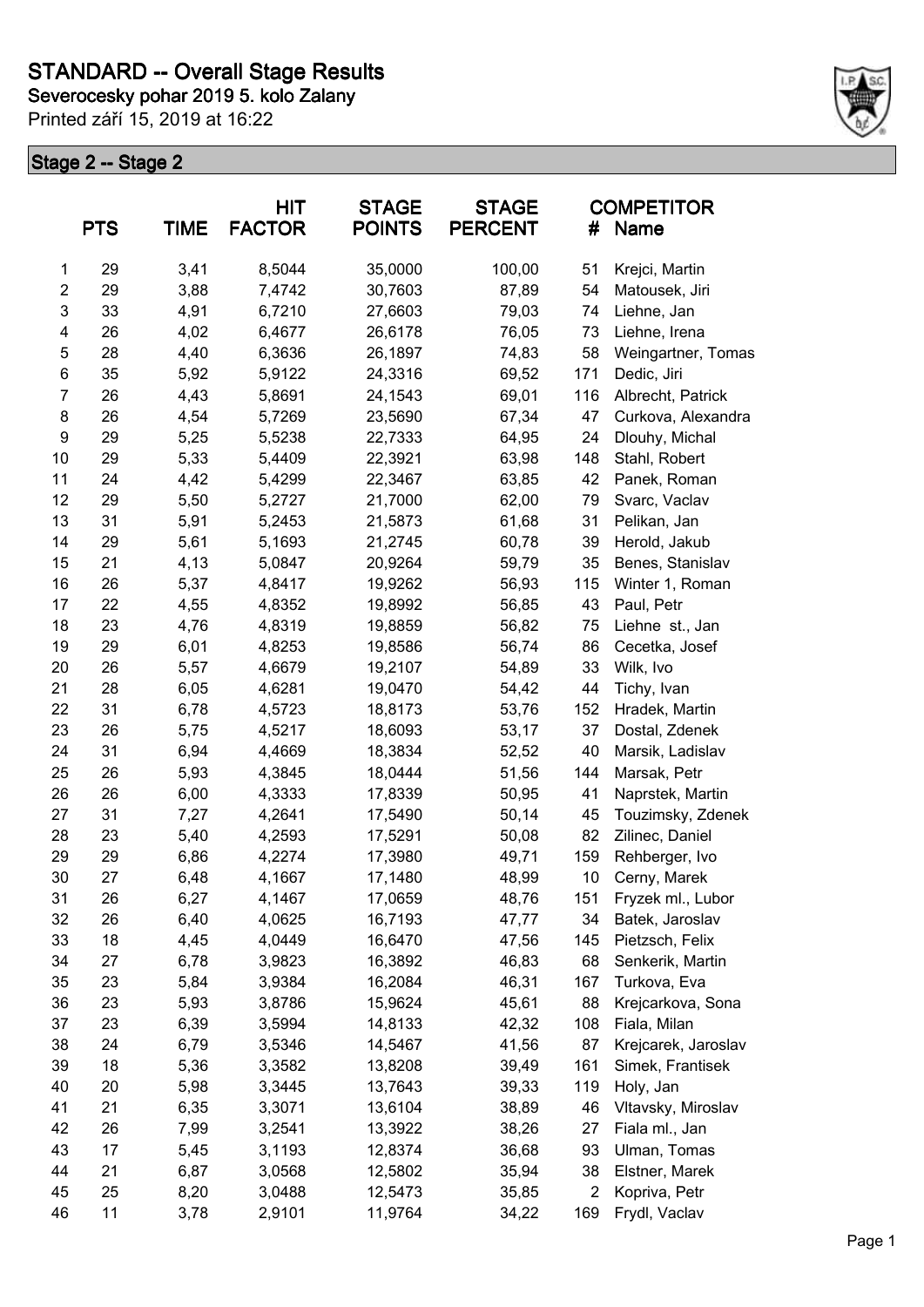**Severocesky pohar 2019 5. kolo Zalany**

Printed září 15, 2019 at 16:22



|    | <b>PTS</b> | <b>TIME</b> | HIT<br><b>FACTOR</b> | <b>STAGE</b><br><b>POINTS</b> | <b>STAGE</b><br><b>PERCENT</b> | #   | <b>COMPETITOR</b><br><b>Name</b> |
|----|------------|-------------|----------------------|-------------------------------|--------------------------------|-----|----------------------------------|
| 47 | 24         | 8,65        | 2,7746               | 11,4188                       | 32,63                          | 157 | Puncochar, Jaromir               |
| 48 | 24         | 9,31        | 2,5779               | 10,6093                       | 30,31                          | 84  | Blazek, Tomas                    |
| 49 | 28         | 11,02       | 2,5408               | 10,4568                       | 29,88                          | 126 | Vostry, Jiri                     |
| 50 | 33         | 13,47       | 2,4499               | 10,0826                       | 28,81                          | 153 | Janouch, Pavel                   |
| 51 | 15         | 7,34        | 2,0436               | 8,4105                        | 24,03                          | 1   | Havelka, Josef                   |
| 52 | 11         | 5,77        | 1,9064               | 7,8459                        | 22,42                          | 125 | Sykora, Michal                   |
| 53 | 10         | 7,87        | 1,2706               | 5,2294                        | 14,94                          | 69  | Svejnoha, Josef                  |
| 54 | 5          | 5,38        | 0,9294               | 3,8248                        | 10,93                          | 11  | Cerny, Vaclav                    |
| 55 | 4          | 5,74        | 0,6969               | 2,8680                        | 8,19                           | 106 | Bocarov, Vasil                   |
| 56 | 2          | 4,97        | 0,4024               | 1,6561                        | 4,73                           | 165 | Svadlakova, Miroslava            |
| 57 | 0          | 6,03        | 0,0000               | 0,0000                        | 0,00                           | 15  | Kuchta, Miroslav                 |
| 58 | 0          | 7,79        | 0,0000               | 0,0000                        | 0,00                           | 109 | Focke, Peter                     |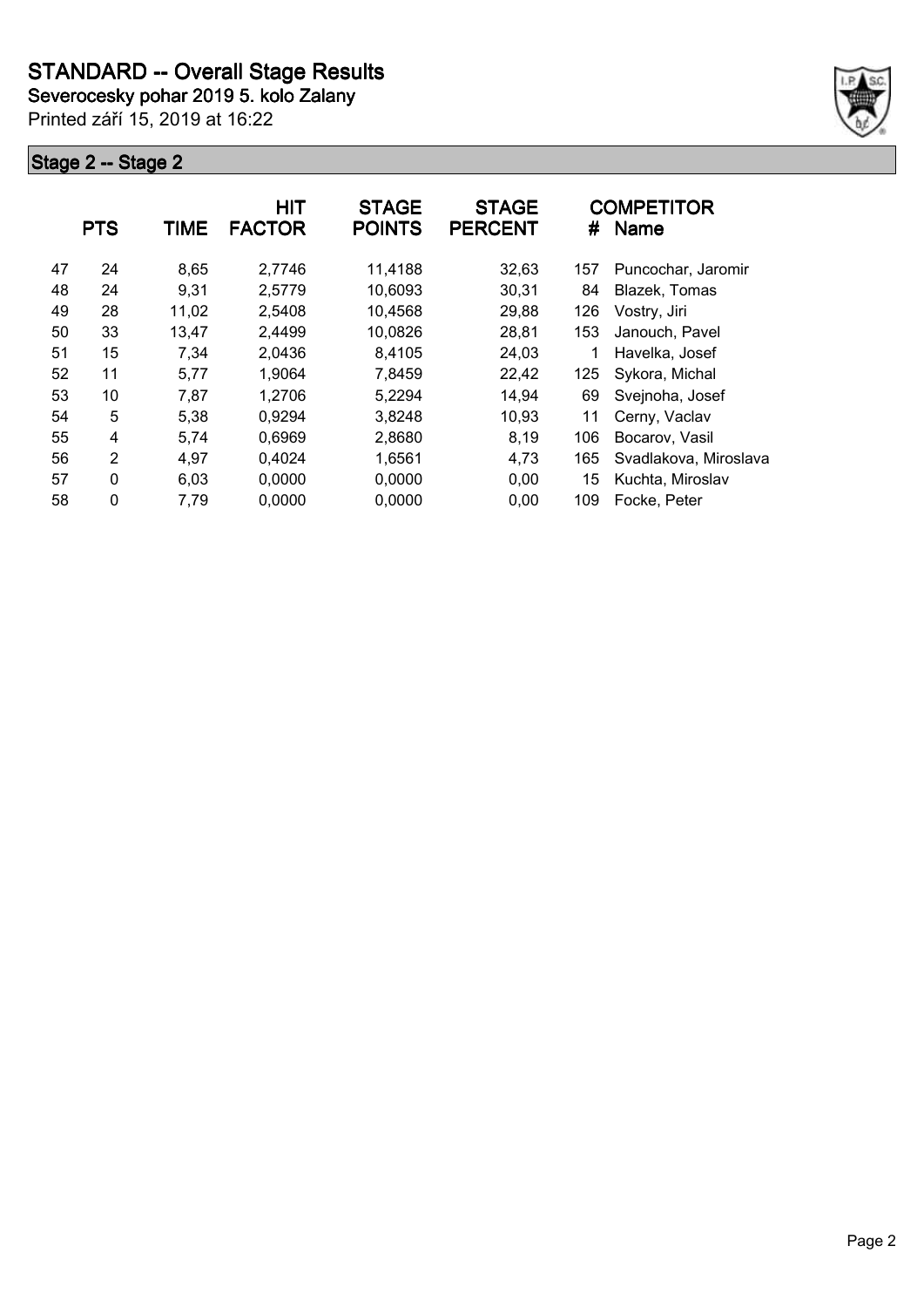# **PRODUCTION -- Overall Stage Results**

**Severocesky pohar 2019 5. kolo Zalany**

Printed září 15, 2019 at 16:22



|                | <b>PTS</b> | <b>TIME</b> | <b>HIT</b><br><b>FACTOR</b> | <b>STAGE</b><br><b>POINTS</b> | <b>STAGE</b><br><b>PERCENT</b> | #              | <b>COMPETITOR</b><br>Name |
|----------------|------------|-------------|-----------------------------|-------------------------------|--------------------------------|----------------|---------------------------|
| 1              | 35         | 4,61        | 7,5922                      | 35,0000                       | 100,00                         | 14             | Hakala, Jiri              |
| $\overline{2}$ | 31         | 4,26        | 7,2770                      | 33,5469                       | 95,85                          | 71             | Caprata st., Jaroslav     |
| 3              | 27         | 4,00        | 6,7500                      | 31,1175                       | 88,91                          | $\overline{7}$ | Riha, Michal              |
| 4              | 23         | 3,53        | 6,5156                      | 30,0368                       | 85,82                          | 60             | Hanzlicek, Ladislav       |
| 5              | 35         | 5,44        | 6,4338                      | 29,6599                       | 84,74                          | 94             | Hindermann, Steffen       |
| 6              | 28         | 4,48        | 6,2500                      | 28,8125                       | 82,32                          | 78             | Rajman, Jiri              |
| 7              | 25         | 4,27        | 5,8548                      | 26,9906                       | 77,12                          | 80             | Valvoda, Marek            |
| 8              | 23         | 4,05        | 5,6790                      | 26,1802                       | 74,80                          | 72             | Kuzel, Zdenek             |
| 9              | 23         | 4,19        | 5,4893                      | 25,3055                       | 72,30                          | 124            | Pulicek, Leos             |
| 10             | 25         | 4,58        | 5,4585                      | 25,1638                       | 71,90                          | 97             | Jurak, Jan                |
| 11             | 28         | 5,36        | 5,2239                      | 24,0821                       | 68,81                          | 142            | Kaska, Martin             |
| 12             | 30         | 5,93        | 5,0590                      | 23,3221                       | 66,63                          | 113            | Tichy, Lukas              |
| 13             | 27         | 5,39        | 5,0093                      | 23,0928                       | 65,98                          | 166            | Kratochvil, Milos         |
| 14             | 29         | 5,82        | 4,9828                      | 22,9708                       | 65,63                          | 114            | Vostrelova, Tereza        |
| 15             | 26         | 5,26        | 4,9430                      | 22,7871                       | 65,11                          | 92             | Scigel, Petr              |
| 16             | 33         | 6,75        | 4,8889                      | 22,5378                       | 64,39                          | 89             | Kupilik, Libor            |
| 17             | 34         | 7,11        | 4,7820                      | 22,0450                       | 62,99                          | 103            | Svoboda, Pavel            |
| 18             | 27         | 5,74        | 4,7038                      | 21,6847                       | 61,96                          | 96             | Jakoubek, Pavel           |
| 19             | 26         | 5,88        | 4,4218                      | 20,3844                       | 58,24                          | 28             | Karchnak, Slavo           |
| 20             | 27         | 6,12        | 4,4118                      | 20,3382                       | 58,11                          | 111            | Stuchlik, Roman           |
| 21             | 24         | 5,62        | 4,2705                      | 19,6868                       | 56,25                          | 123            | Novotny, Petr             |
| 22             | 26         | 6,18        | 4,2071                      | 19,3948                       | 55,41                          | 112            | Silhan, Jiri              |
| 23             | 22         | 5,32        | 4,1353                      | 19,0639                       | 54,47                          | 121            | Kraus, Michal             |
| 24             | 26         | 6,57        | 3,9574                      | 18,2435                       | 52,12                          | 20             | Tichak, Pavel             |
| 25             | 29         | 7,41        | 3,9136                      | 18,0418                       | 51,55                          | 122            | Macal, Petr               |
| 26             | 31         | 8,01        | 3,8702                      | 17,8414                       | 50,98                          | 17             | Marek, Jiri               |
| 27             | 24         | 6,23        | 3,8523                      | 17,7592                       | 50,74                          | 101            | Netolicky, Pavel          |
| 28             | 21         | 5,52        | 3,8043                      | 17,5380                       | 50,11                          | 5              | Medulan, Ladislav         |
| 29             | 24         | 6,32        | 3,7975                      | 17,5063                       | 50,02                          | 48             | Horacek, Lubos            |
| 30             | 26         | 6,89        | 3,7736                      | 17,3962                       | 49,70                          | 19             | Richter, Jakub            |
| 31             | 24         | 6,47        | 3,7094                      | 17,1005                       | 48,86                          | 170            | Korner, Stanislav         |
| 32             | 35         | 9,47        | 3,6959                      | 17,0380                       | 48,68                          | 91             | Nathanielova, Nicole      |
| 33             | 28         | 7,70        | 3,6364                      | 16,7636                       | 47,90                          | 95             | Jakoubek, Ondrej          |
| 34             | 21         | 5,92        | 3,5473                      | 16,3530                       | 46,72                          | 98             | Krcal, Jan                |
| 35             | 17         | 4,81        | 3,5343                      | 16,2931                       | 46,55                          | 164            | Novotny, Zdenek           |
| 36             | 22         | 6,32        | 3,4810                      | 16,0475                       | 45,85                          | 143            | Klima, Michal             |
| 37             | 26         | 8,21        | 3,1669                      | 14,5993                       | 41,71                          | 100            | Mammitzsch, Rico          |
| 38             | 13         | 4,12        | 3,1553                      | 14,5461                       | 41,56                          | 76             | Macura, Ondrej            |
| 39             | 10         | 3,77        | 2,6525                      | 12,2281                       | 34,94                          | 139            | Bahensky, Michael         |
| 40             | 17         | 6,93        | 2,4531                      | 11,3088                       | 32,31                          | 135            | Oklestek, Tomas           |
| 41             | 14         | 5,71        | 2,4518                      | 11,3030                       | 32,29                          | 85             | Budjac, Jakub             |
| 42             | 21         | 8,80        | 2,3864                      | 11,0011                       | 31,43                          | 62             | Krejza, Ales              |
| 43             | 17         | 7,28        | 2,3352                      | 10,7651                       | 30,76                          | 36             | Cech, Jonas               |
| 44             | 13         | 6,22        | 2,0900                      | 9,6350                        | 27,53                          | 77             | Najmonova, Hana           |
| 45             | 13         | 6,48        | 2,0062                      | 9,2485                        | 26,42                          | 4              | Kysela, Milos             |
| 46             | 15         | 7,79        | 1,9255                      | 8,8768                        | 25,36                          | 9              | Zalud, Ivan               |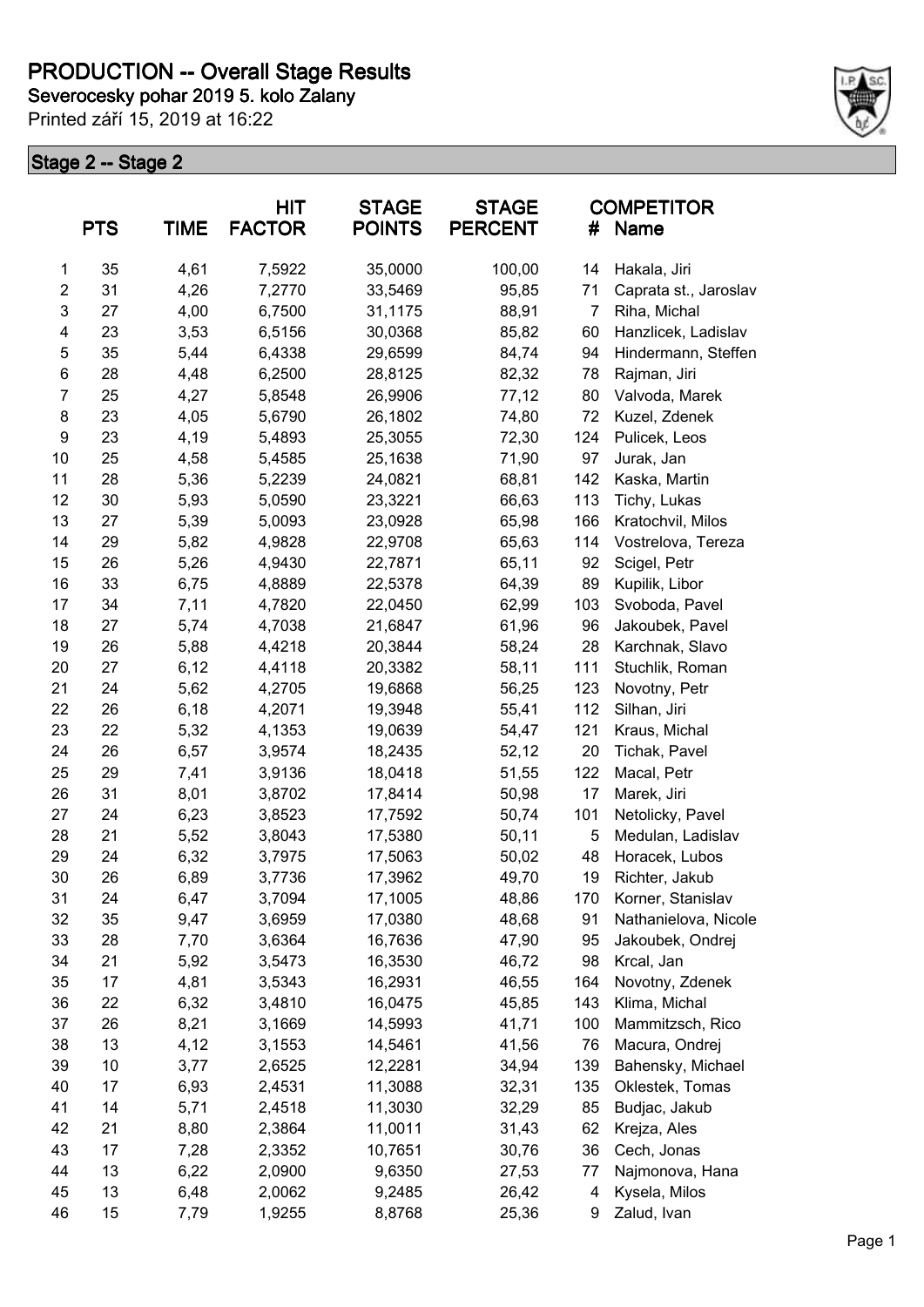Printed září 15, 2019 at 16:22

|    | <b>PTS</b>    |      | <b>HIT</b><br>TIME FACTOR | <b>STAGE</b> | <b>STAGE</b><br>POINTS PERCENT | <b>COMPETITOR</b><br># Name |
|----|---------------|------|---------------------------|--------------|--------------------------------|-----------------------------|
| 47 | $\mathcal{P}$ | 8.65 | 0.2312                    | 1.0659       | 3.05                           | 134 Jirku, Zdenek           |
| 48 |               | 4.76 | 0.2101                    | 0,9685       | 2.77                           | 104 Ulehla, Gejza           |

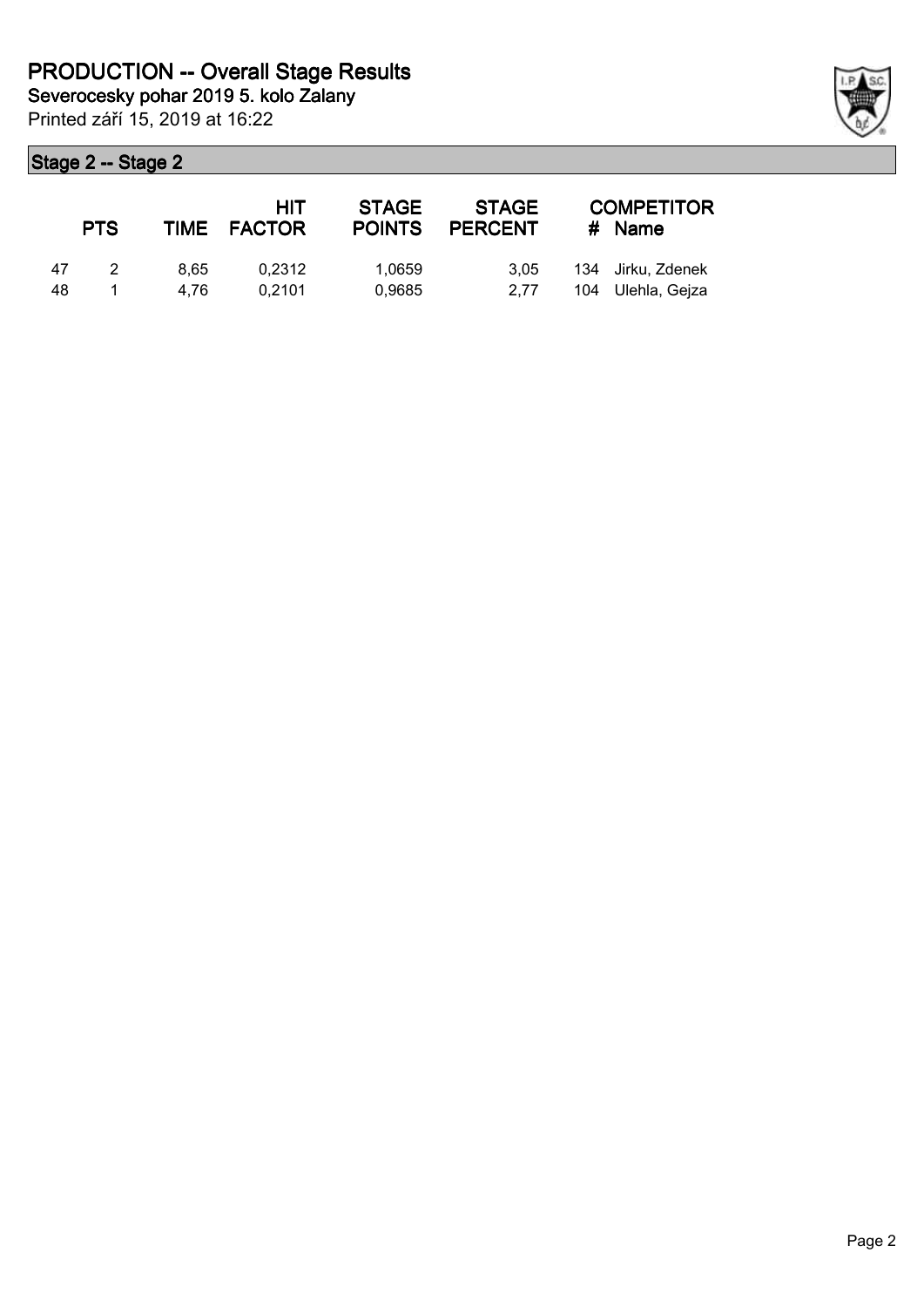Printed září 15, 2019 at 16:22



|                | <b>PTS</b>  | <b>TIME</b> | <b>HIT</b><br><b>FACTOR</b> | <b>STAGE</b><br><b>POINTS</b> | <b>STAGE</b><br><b>PERCENT</b> | #   | <b>COMPETITOR</b><br>Name |
|----------------|-------------|-------------|-----------------------------|-------------------------------|--------------------------------|-----|---------------------------|
| 1              | 33          | 2,88        | 11,4583                     | 35,0000                       | 100,00                         | 3   | Kostak, Jan               |
| $\overline{c}$ | 33          | 2,95        | 11,1864                     | 34,1695                       | 97,63                          | 83  | Bindik, Frantisek         |
| 3              | 33          | 3,05        | 10,8197                     | 33,0492                       | 94,43                          | 168 | Maska, Richard            |
| 4              | 33          | 3,16        | 10,4430                     | 31,8987                       | 91,14                          | 22  | Zicha, Josef              |
| 5              | 33          | 3,33        | 9,9099                      | 30,2703                       | 86,49                          | 138 | Zolnay, Pavol             |
| 6              | 35          | 3,71        | 9,4340                      | 28,8165                       | 82,33                          | 163 | Bures, Vitezslav          |
| $\overline{7}$ | 31          | 3,47        | 8,9337                      | 27,2884                       | 77,97                          | 120 | Kolisch, Petr             |
| 8              | 29          | 3,25        | 8,9231                      | 27,2559                       | 77,87                          | 150 | Sustr, Milos              |
| 9              | 31          | 3,74        | 8,2888                      | 25,3184                       | 72,34                          | 149 | Stransky, Viktor          |
| 10             | 28          | 3,50        | 8,0000                      | 24,4364                       | 69,82                          | 136 | Valasik, Petr             |
| 11             | 33          | 4,21        | 7,8385                      | 23,9430                       | 68,41                          | 26  | Fiala, Jan                |
| 12             | 27          | 3,52        | 7,6705                      | 23,4298                       | 66,94                          | 137 | Zolnay, Anka              |
| 13             | 23          | 3,03        | 7,5908                      | 23,1863                       | 66,25                          | 127 | Cimburek, Lukas           |
| 14             | 27          | 3,73        | 7,2386                      | 22,1107                       | 63,17                          | 118 | Dobias, Jiri              |
| 15             | 29          | 4,03        | 7,1960                      | 21,9806                       | 62,80                          | 160 | Selichar, Daniel          |
| 16             | 35          | 4,93        | 7,0994                      | 21,6854                       | 61,96                          | 131 | Fiala, Rostislav          |
| 17             | 31          | 4,47        | 6,9351                      | 21,1836                       | 60,52                          | 25  | Dvorak, Daniel            |
| 18             | 35          | 5,06        | 6,9170                      | 21,1283                       | 60,37                          | 12  | Fiala, Vlastimil          |
| 19             | 26          | 3,79        | 6,8602                      | 20,9547                       | 59,87                          | 133 | Hradek, Zbynek            |
| 20             | 21          | 3,07        | 6,8404                      | 20,8943                       | 59,70                          | 128 | Capek, Petr               |
| 21             | 30          | 4,39        | 6,8337                      | 20,8739                       | 59,64                          | 23  | Cihelna, Petr             |
| 22             | 21          | 3,34        | 6,2874                      | 19,2052                       | 54,87                          | 132 | Heglas, Jakub             |
| 23             | 28          | 4,53        | 6,1810                      | 18,8802                       | 53,94                          | 129 | Dupac, Ondrej             |
| 24             | 33          | 5,46        | 6,0440                      | 18,4615                       | 52,75                          | 29  | Kaspar, Jiri              |
| 25             | 27          | 4,77        | 5,6604                      | 17,2899                       | 49,40                          | 52  | Marousek, Petr            |
| 26             | 30          | 5,32        | 5,6391                      | 17,2249                       | 49,21                          | 16  | Lat, Ivo                  |
| 27             | 25          | 4,68        | 5,3419                      | 16,3170                       | 46,62                          | 61  | Holoska, Jiri             |
| 28             | 25          | 4,98        | 5,0201                      | 15,3341                       | 43,81                          | 140 | Bizek, Vojtech            |
| 29             | 16          | 3,31        | 4,8338                      | 14,7652                       | 42,19                          | 117 | Broz, Jiri                |
| 30             | 26          | 5,80        | 4,4828                      | 13,6928                       | 39,12                          | 141 | Briza, Pavel              |
| 31             | 13          | 3,65        | 3,5616                      | 10,8792                       | 31,08                          | 130 | Dvorak, Petr              |
| 32             | 22          | 7,10        | 3,0986                      | 9,4648                        | 27,04                          | 6   | Prosek, Jan               |
| 33             | $\mathbf 0$ | 4,46        | 0,0000                      | 0,0000                        | 0,00                           | 66  | Orlik, Rostislav          |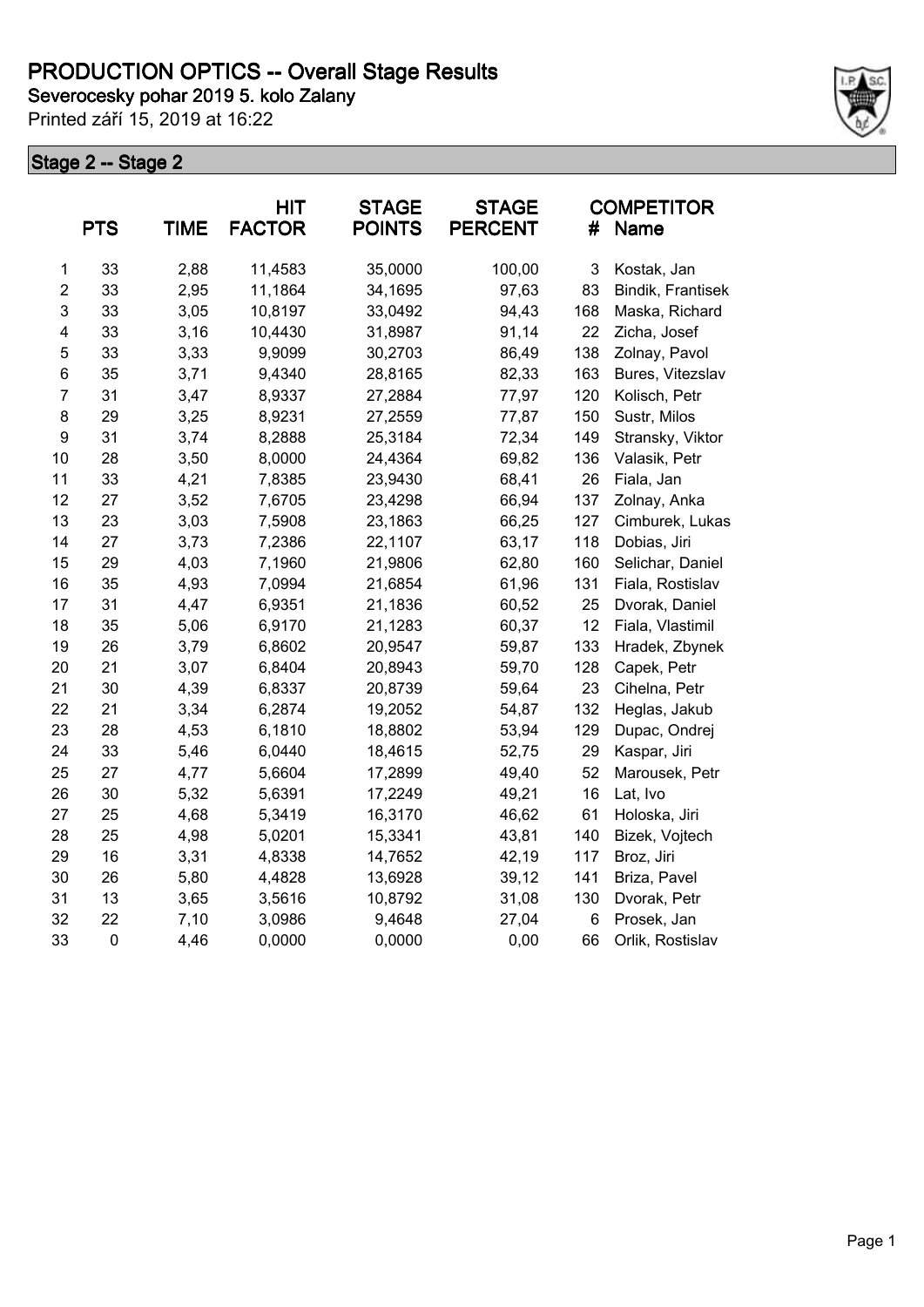| <b>PTS</b> | <b>TIME</b> | HIT<br><b>FACTOR</b> | <b>STAGE</b><br><b>POINTS</b> | <b>STAGE</b><br><b>PERCENT</b> | #  | <b>COMPETITOR</b><br><b>Name</b> |
|------------|-------------|----------------------|-------------------------------|--------------------------------|----|----------------------------------|
| 33         | 5.29        | 6,2382               | 35,0000                       | 100,00                         |    | 30 Novotny, Jiri                 |
| 29         | 6,22        | 4.6624               | 26,1588                       | 74,74                          | 99 | Kucera, Peter                    |
| 13         | 3.49        | 3,7249               | 20,8991                       | 59.71                          |    | 147 Smutny, Petr                 |

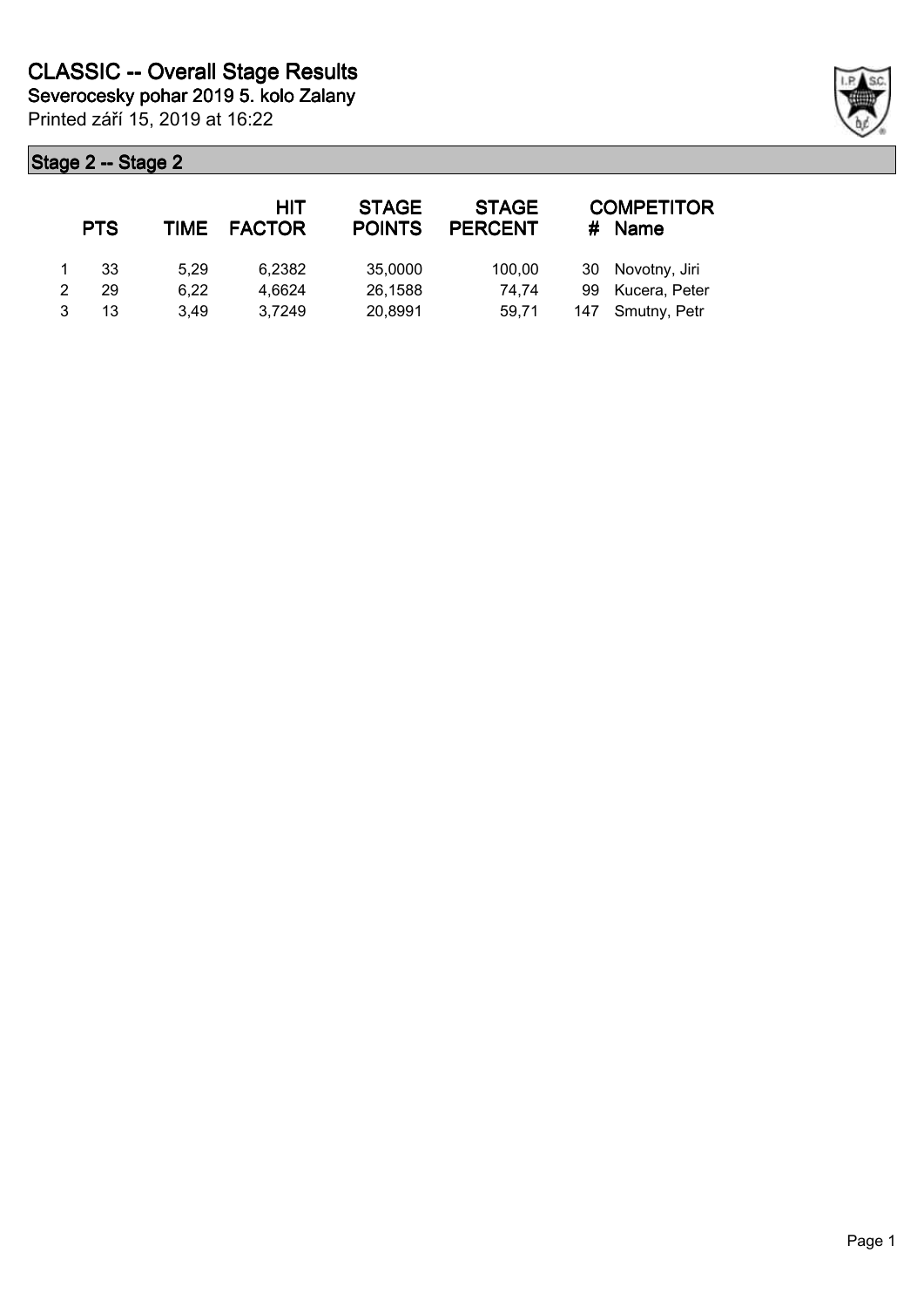Printed září 15, 2019 at 16:22

|   | <b>PTS</b> | TIME | HIT<br><b>FACTOR</b> | <b>STAGE</b><br><b>POINTS</b> | <b>STAGE</b><br><b>PERCENT</b> | #    | <b>COMPETITOR</b><br><b>Name</b> |
|---|------------|------|----------------------|-------------------------------|--------------------------------|------|----------------------------------|
|   | -33        | 7.18 | 4.5961               | 35,0000                       | 100.00                         |      | 67 Prosek 1, Jan                 |
| 2 | 28         | 7.37 | 3,7992               | 28,9314                       | 82.66                          | 146  | Rossl, Karel                     |
| 3 | 25         | 7.61 | 3,2852               | 25,0169                       | 71.48                          | 18 - | Prepletany, Jan                  |

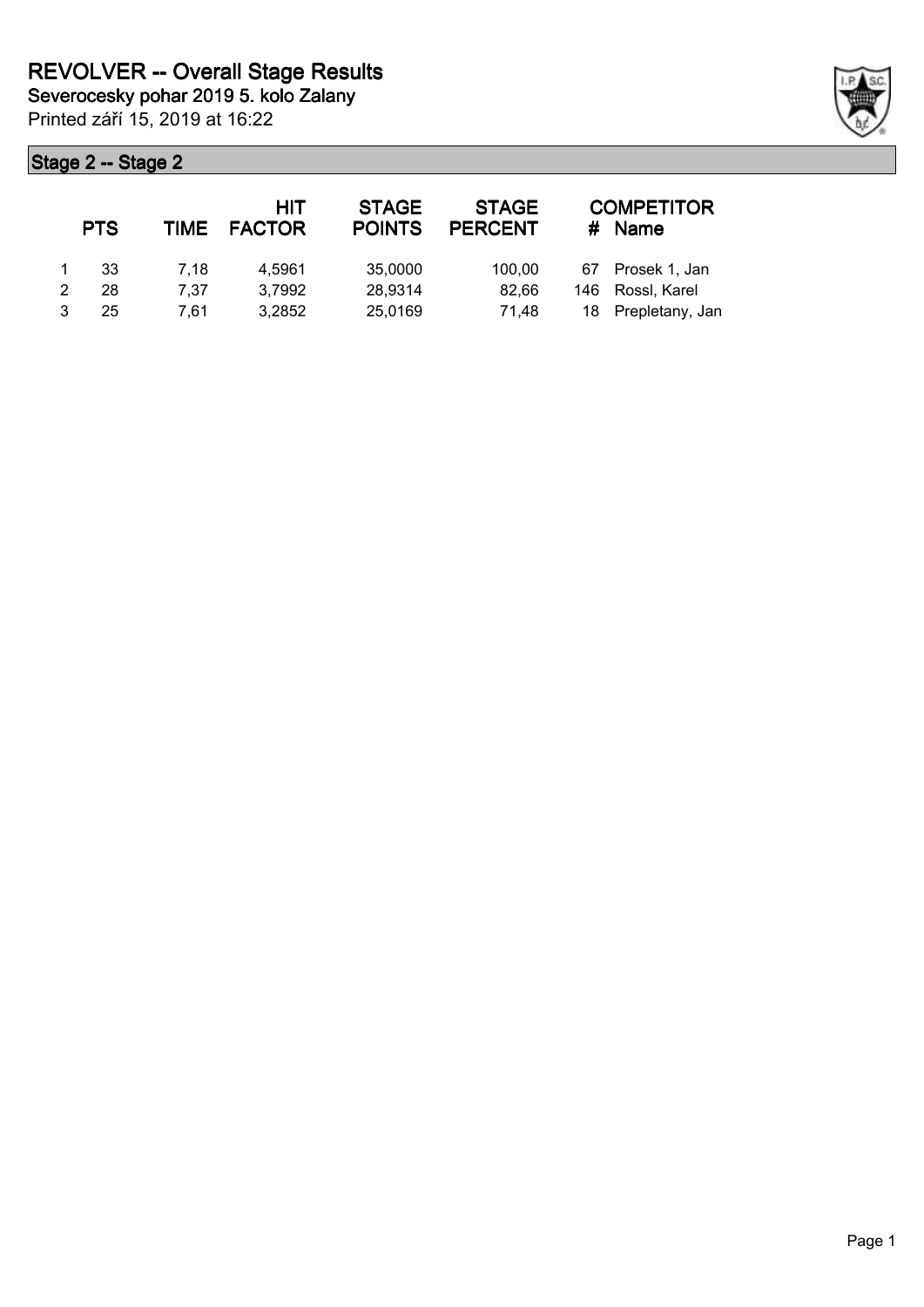Printed září 15, 2019 at 16:22



|   | <b>PTS</b> | TIME  | <b>HIT</b><br><b>FACTOR</b> | <b>STAGE</b><br><b>POINTS</b> | <b>STAGE</b><br><b>PERCENT</b> | #   | <b>COMPETITOR</b><br><b>Name</b> |
|---|------------|-------|-----------------------------|-------------------------------|--------------------------------|-----|----------------------------------|
| 1 | 156        | 13,92 | 11,2069                     | 160,0000                      | 100,00                         | 56  | Neumann, Marek                   |
| 2 | 141        | 15,74 | 8,9581                      | 127,8937                      | 79,93                          | 154 | Marik, Milan                     |
| 3 | 148        | 18,21 | 8,1274                      | 116,0343                      | 72,52                          | 158 | Rataj, Jan                       |
| 4 | 147        | 18,73 | 7,8484                      | 112,0506                      | 70,03                          | 21  | Votocek, Milos                   |
| 5 | 151        | 38,26 | 3,9467                      | 56,3465                       | 35,22                          | 59  | Brezina, Ales                    |
| 6 | 45         | 18,36 | 2,4510                      | 34,9925                       | 21,87                          | 57  | Sollar, Roman                    |
|   | 137        | 62,46 | 2,1934                      | 31,3151                       | 19,57                          | 8   | Zeman, Petr                      |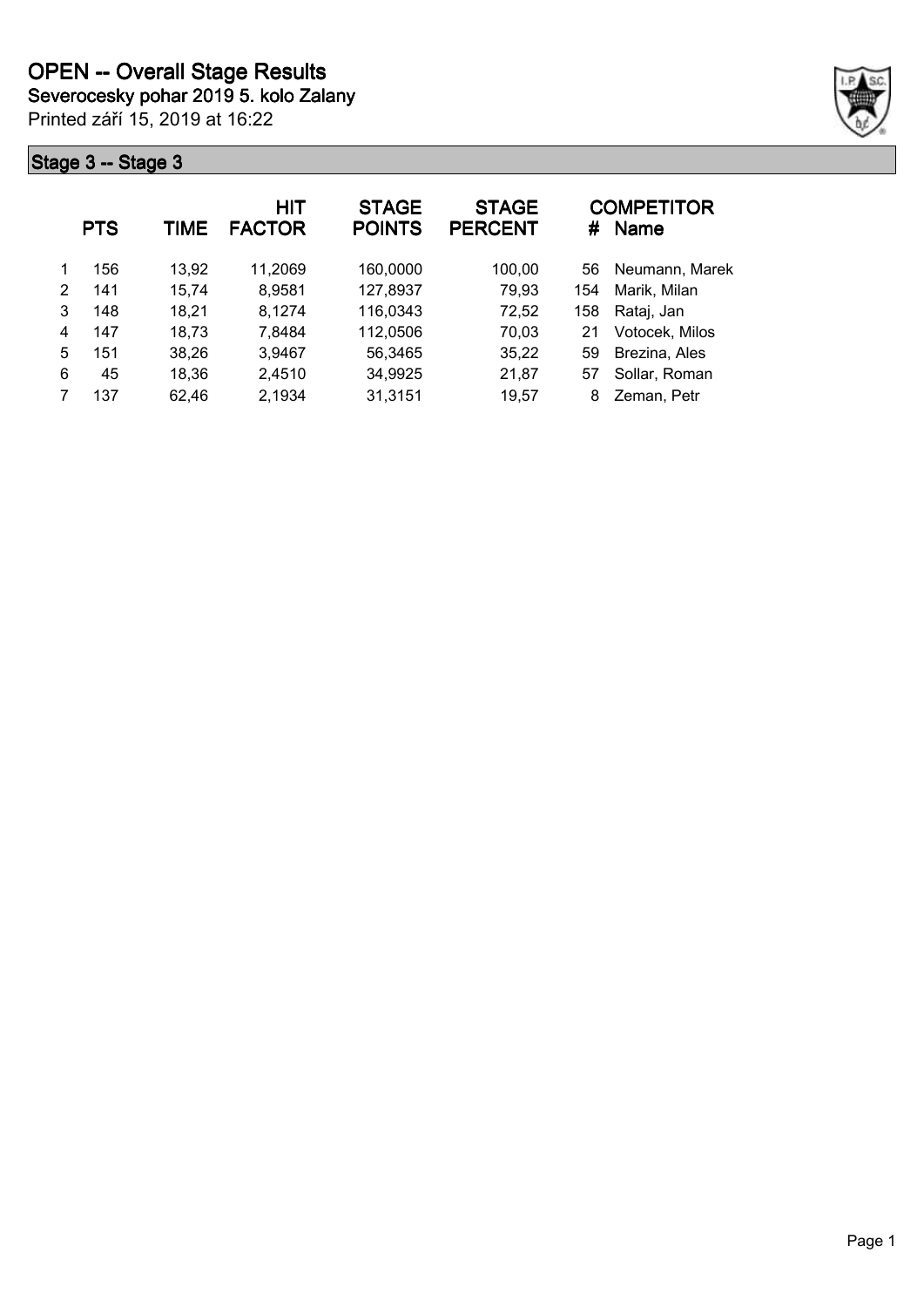**Severocesky pohar 2019 5. kolo Zalany**

Printed září 15, 2019 at 16:22



|                | <b>PTS</b> | <b>TIME</b> | <b>HIT</b><br><b>FACTOR</b> | <b>STAGE</b><br><b>POINTS</b> | <b>STAGE</b><br><b>PERCENT</b> | #   | <b>COMPETITOR</b><br>Name |
|----------------|------------|-------------|-----------------------------|-------------------------------|--------------------------------|-----|---------------------------|
| 1              | 144        | 16,25       | 8,8615                      | 160,0000                      | 100,00                         | 51  | Krejci, Martin            |
| $\overline{2}$ | 148        | 17,65       | 8,3853                      | 151,4007                      | 94,63                          | 54  | Matousek, Jiri            |
| 3              | 153        | 19,08       | 8,0189                      | 144,7851                      | 90,49                          | 106 | Bocarov, Vasil            |
| 4              | 135        | 18,13       | 7,4462                      | 134,4457                      | 84,03                          | 74  | Liehne, Jan               |
| 5              | 142        | 19,73       | 7,1972                      | 129,9487                      | 81,22                          | 24  | Dlouhy, Michal            |
| 6              | 144        | 20,32       | 7,0866                      | 127,9527                      | 79,97                          | 151 | Fryzek ml., Lubor         |
| 7              | 152        | 21,60       | 7,0370                      | 127,0576                      | 79,41                          | 161 | Simek, Frantisek          |
| 8              | 142        | 20,38       | 6,9676                      | 125,8042                      | 78,63                          | 11  | Cerny, Vaclav             |
| 9              | 146        | 21,51       | 6,7875                      | 122,5528                      | 76,60                          | 33  | Wilk, Ivo                 |
| 10             | 140        | 20,75       | 6,7470                      | 121,8206                      | 76,14                          | 43  | Paul, Petr                |
| 11             | 136        | 20,25       | 6,7160                      | 121,2620                      | 75,79                          | 169 | Frydl, Vaclav             |
| 12             | 145        | 21,91       | 6,6180                      | 119,4913                      | 74,68                          | 73  | Liehne, Irena             |
| 13             | 150        | 22,73       | 6,5992                      | 119,1524                      | 74,47                          | 42  | Panek, Roman              |
| 14             | 148        | 22,51       | 6,5749                      | 118,7127                      | 74,20                          | 45  | Touzimsky, Zdenek         |
| 15             | 140        | 21,52       | 6,5056                      | 117,4618                      | 73,41                          | 116 | Albrecht, Patrick         |
| 16             | 153        | 23,53       | 6,5023                      | 117,4033                      | 73,38                          | 15  | Kuchta, Miroslav          |
| 17             | 160        | 25,22       | 6,3442                      | 114,5475                      | 71,59                          | 148 | Stahl, Robert             |
| 18             | 134        | 21,20       | 6,3208                      | 114,1247                      | 71,33                          | 31  | Pelikan, Jan              |
| 19             | 153        | 24,23       | 6,3145                      | 114,0115                      | 71,26                          | 79  | Svarc, Vaclav             |
| 20             | 148        | 23,79       | 6,2211                      | 112,3254                      | 70,20                          | 84  | Blazek, Tomas             |
| 21             | 154        | 25,26       | 6,0966                      | 110,0774                      | 68,80                          | 126 | Vostry, Jiri              |
| 22             | 136        | 22,42       | 6,0660                      | 109,5252                      | 68,45                          | 159 | Rehberger, Ivo            |
| 23             | 134        | 22,42       | 5,9768                      | 107,9146                      | 67,45                          | 144 | Marsak, Petr              |
| 24             | 136        | 22,84       | 5,9545                      | 107,5112                      | 67,19                          | 34  | Batek, Jaroslav           |
| 25             | 124        | 20,83       | 5,9530                      | 107,4839                      | 67,18                          | 47  | Curkova, Alexandra        |
| 26             | 121        | 20,54       | 5,8909                      | 106,3643                      | 66,48                          | 35  | Benes, Stanislav          |
| 27             | 121        | 20,98       | 5,7674                      | 104,1336                      | 65,08                          | 167 | Turkova, Eva              |
| 28             | 144        | 25,28       | 5,6962                      | 102,8481                      | 64,28                          | 171 | Dedic, Jiri               |
| 29             | 142        | 25,25       | 5,6238                      | 101,5402                      | 63,46                          | 125 | Sykora, Michal            |
| 30             | 131        | 23,40       | 5,5983                      | 101,0802                      | 63,18                          | 145 | Pietzsch, Felix           |
| 31             | 150        | 26,83       | 5,5908                      | 100,9442                      | 63,09                          | 10  | Cerny, Marek              |
| 32             | 146        | 26,33       | 5,5450                      | 100,1181                      | 62,57                          | 93  | Ulman, Tomas              |
| 33             | 146        | 26,49       | 5,5115                      | 99,5134                       | 62,20                          | 38  | Elstner, Marek            |
| 34             | 138        | 25,55       | 5,4012                      | 97,5212                       | 60,95                          | 44  | Tichy, Ivan               |
| 35             | 119        | 22,66       | 5,2515                      | 94,8195                       | 59,26                          | 39  | Herold, Jakub             |
| 36             | 146        | 28,23       | 5,1718                      | 93,3798                       | 58,36                          | 108 | Fiala, Milan              |
| 37             | 119        | 23,35       | 5,0964                      | 92,0176                       | 57,51                          | 82  | Zilinec, Daniel           |
| 38             | 136        | 26,74       | 5,0860                      | 91,8308                       | 57,39                          | 87  | Krejcarek, Jaroslav       |
| 39             | 127        | 25,37       | 5,0059                      | 90,3845                       | 56,49                          | 37  | Dostal, Zdenek            |
| 40             | 156        | 31,39       | 4,9697                      | 89,7313                       | 56,08                          | 88  | Krejcarkova, Sona         |
| 41             | 104        | 21,34       | 4,8735                      | 87,9933                       | 55,00                          | 115 | Winter 1, Roman           |
| 42             | 131        | 27,11       | 4,8322                      | 87,2474                       | 54,53                          | 152 | Hradek, Martin            |
| 43             | 128        | 26,90       | 4,7584                      | 85,9149                       | 53,70                          | 46  | Vltavsky, Miroslav        |
| 44             | 146        | 31,15       | 4,6870                      | 84,6264                       | 52,89                          | 86  | Cecetka, Josef            |
| 45             | 108        | 23,58       | 4,5802                      | 82,6972                       | 51,69                          | 58  | Weingartner, Tomas        |
| 46             | 132        | 29,52       | 4,4715                      | 80,7362                       | 50,46                          | 69  | Svejnoha, Josef           |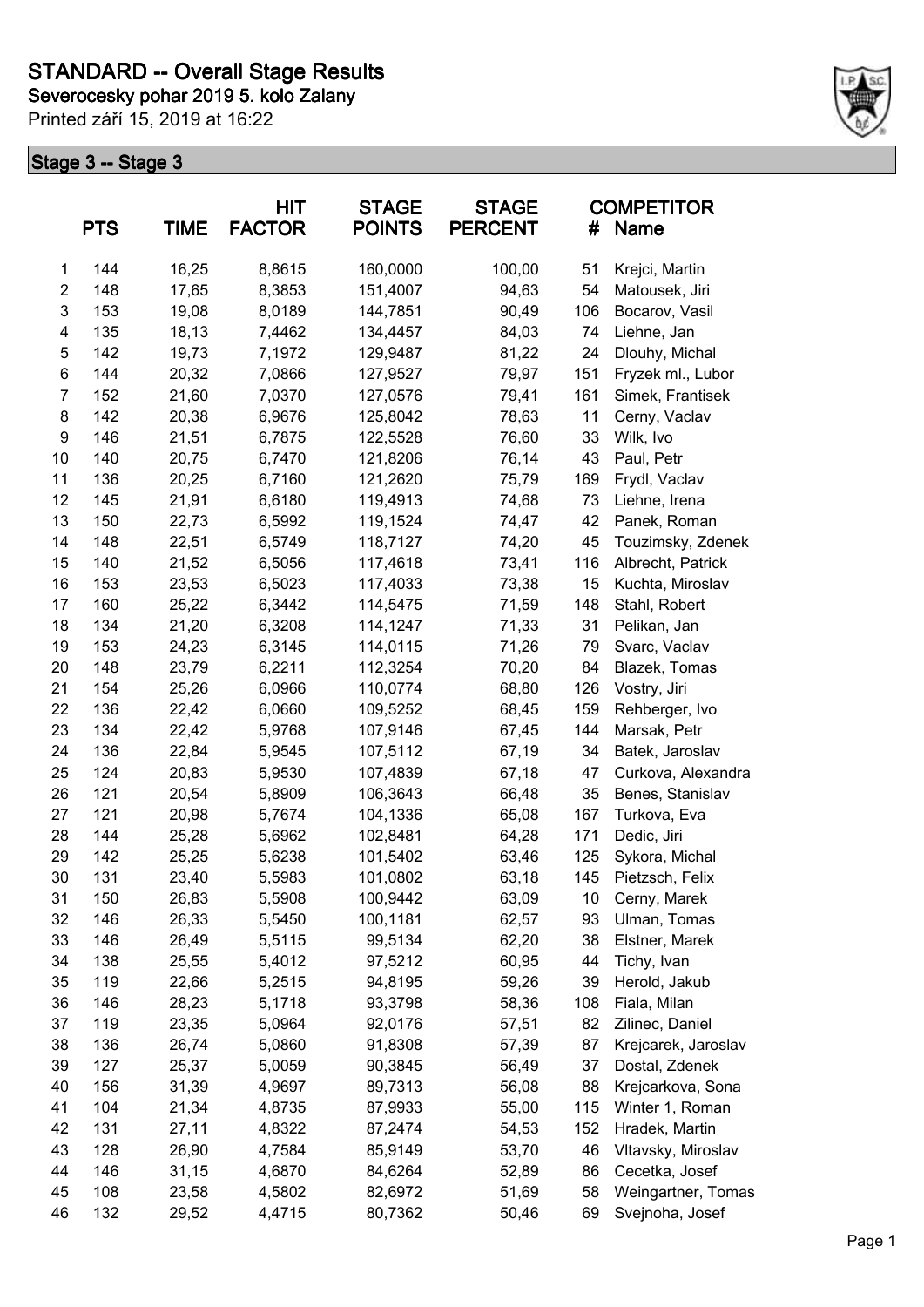**Severocesky pohar 2019 5. kolo Zalany**

Printed září 15, 2019 at 16:22



|    | <b>PTS</b> | <b>TIME</b> | HIT<br><b>FACTOR</b> | <b>STAGE</b><br><b>POINTS</b> | <b>STAGE</b><br><b>PERCENT</b> | #   | <b>COMPETITOR</b><br><b>Name</b> |
|----|------------|-------------|----------------------|-------------------------------|--------------------------------|-----|----------------------------------|
| 47 | 116        | 26,20       | 4,4275               | 79,9406                       | 49,96                          | 153 | Janouch, Pavel                   |
| 48 | 140        | 33,52       | 4,1766               | 75,4110                       | 47,13                          | 109 | Focke, Peter                     |
| 49 | 132        | 31,61       | 4,1759               | 75,3981                       | 47,12                          | 68  | Senkerik, Martin                 |
| 50 | 96         | 24,07       | 3,9884               | 72,0122                       | 45,01                          | 2   | Kopriva, Petr                    |
| 51 | 127        | 33,19       | 3,8265               | 69,0887                       | 43,18                          | 75  | Liehne st., Jan                  |
| 52 | 135        | 35,73       | 3,7783               | 68,2200                       | 42,64                          | 41  | Naprstek, Martin                 |
| 53 | 129        | 36,53       | 3,5313               | 63,7604                       | 39,85                          | 165 | Svadlakova, Miroslava            |
| 54 | 134        | 38,58       | 3,4733               | 62,7124                       | 39,20                          | 27  | Fiala ml., Jan                   |
| 55 | 100        | 29,61       | 3,3772               | 60,9779                       | 38,11                          | 40  | Marsik, Ladislav                 |
| 56 | 154        | 47.73       | 3,2265               | 58,2559                       | 36,41                          | 1   | Havelka, Josef                   |
| 57 | 138        | 42,96       | 3,2123               | 57,9997                       | 36,25                          | 157 | Puncochar, Jaromir               |
| 58 | 90         | 30,97       | 2,9060               | 52,4701                       | 32,79                          | 119 | Holy, Jan                        |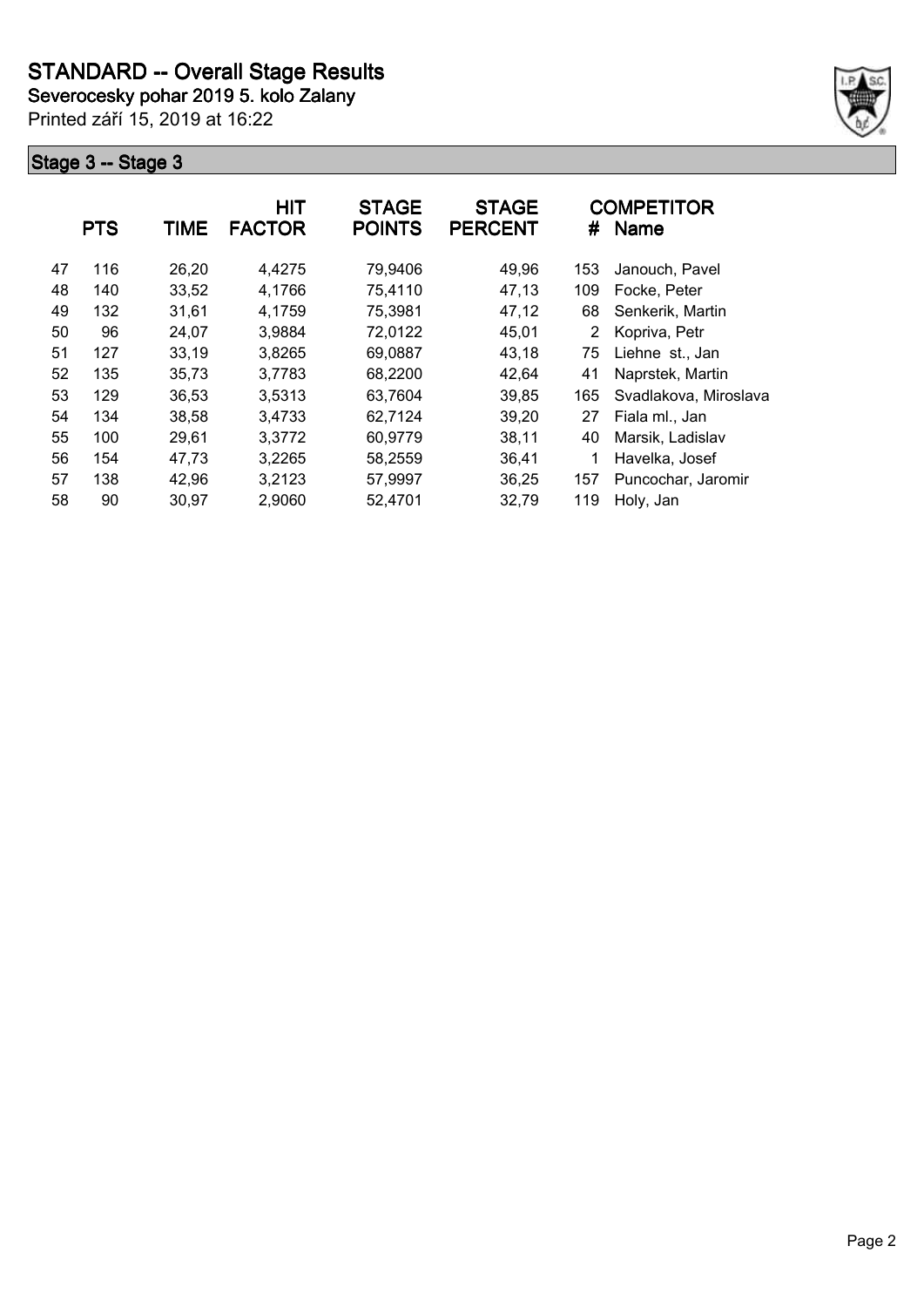# **PRODUCTION -- Overall Stage Results**

**Severocesky pohar 2019 5. kolo Zalany**

Printed září 15, 2019 at 16:22



|                  | <b>PTS</b> | <b>TIME</b> | HIT<br><b>FACTOR</b> | <b>STAGE</b><br><b>POINTS</b> | <b>STAGE</b><br><b>PERCENT</b> | #              | <b>COMPETITOR</b><br>Name |
|------------------|------------|-------------|----------------------|-------------------------------|--------------------------------|----------------|---------------------------|
| $\mathbf{1}$     | 150        | 15,92       | 9,4221               | 160,0000                      | 100,00                         | 14             | Hakala, Jiri              |
| $\overline{2}$   | 140        | 15,57       | 8,9917               | 152,6902                      | 95,43                          | $\overline{7}$ | Riha, Michal              |
| $\mathsf 3$      | 142        | 18,32       | 7,7511               | 131,6239                      | 82,26                          | 72             | Kuzel, Zdenek             |
| 4                | 154        | 20,11       | 7,6579               | 130,0410                      | 81,28                          | 76             | Macura, Ondrej            |
| 5                | 142        | 18,55       | 7,6550               | 129,9919                      | 81,24                          | 60             | Hanzlicek, Ladislav       |
| 6                | 152        | 20,16       | 7,5397               | 128,0339                      | 80,02                          | 94             | Hindermann, Steffen       |
| $\overline{7}$   | 150        | 20,84       | 7,1977               | 122,2265                      | 76,39                          | 98             | Krcal, Jan                |
| 8                | 148        | 21,40       | 6,9159               | 117,4410                      | 73,40                          | 104            | Ulehla, Gejza             |
| $\boldsymbol{9}$ | 140        | 21,08       | 6,6414               | 112,7792                      | 70,49                          | 124            | Pulicek, Leos             |
| 10               | 146        | 22,30       | 6,5471               | 111,1782                      | 69,49                          | 97             | Jurak, Jan                |
| 11               | 138        | 21,08       | 6,5465               | 111,1681                      | 69,48                          | 142            | Kaska, Martin             |
| 12               | 146        | 22,54       | 6,4774               | 109,9944                      | 68,75                          | 80             | Valvoda, Marek            |
| 13               | 146        | 22,56       | 6,4716               | 109,8969                      | 68,69                          | 19             | Richter, Jakub            |
| 14               | 142        | 22,72       | 6,2500               | 106,1333                      | 66,33                          | 112            | Silhan, Jiri              |
| 15               | 140        | 22,55       | 6,2084               | 105,4274                      | 65,89                          | 166            | Kratochvil, Milos         |
| 16               | 139        | 23,04       | 6,0330               | 102,4481                      | 64,03                          | 71             | Caprata st., Jaroslav     |
| 17               | 146        | 24,58       | 5,9398               | 100,8655                      | 63,04                          | 28             | Karchnak, Slavo           |
| 18               | 154        | 26,43       | 5,8267               | 98,9453                       | 61,84                          | 139            | Bahensky, Michael         |
| 19               | 136        | 23,99       | 5,6690               | 96,2677                       | 60,17                          | 101            | Netolicky, Pavel          |
| 20               | 148        | 26,38       | 5,6103               | 95,2706                       | 59,54                          | 164            | Novotny, Zdenek           |
| 21               | 156        | 27,90       | 5,5914               | 94,9494                       | 59,34                          | 96             | Jakoubek, Pavel           |
| 22               | 144        | 25,87       | 5,5663               | 94,5231                       | 59,08                          | 5              | Medulan, Ladislav         |
| 23               | 118        | 21,27       | 5,5477               | 94,2077                       | 58,88                          | 92             | Scigel, Petr              |
| 24               | 142        | 25,96       | 5,4700               | 92,8871                       | 58,05                          | 89             | Kupilik, Libor            |
| 25               | 138        | 25,47       | 5,4181               | 92,0072                       | 57,50                          | 17             | Marek, Jiri               |
| 26               | 112        | 20,79       | 5,3872               | 91,4819                       | 57,18                          | 113            | Tichy, Lukas              |
| 27               | 146        | 27,66       | 5,2784               | 89,6339                       | 56,02                          | 114            | Vostrelova, Tereza        |
| 28               | 138        | 26,56       | 5,1958               | 88,2313                       | 55,14                          | 123            | Novotny, Petr             |
| 29               | 142        | 28,52       | 4,9790               | 84,5494                       | 52,84                          | 121            | Kraus, Michal             |
| 30               | 129        | 27,61       | 4,6722               | 79,3405                       | 49,59                          | 95             | Jakoubek, Ondrej          |
| 31               | 136        | 30,05       | 4,5258               | 76,8540                       | 48,03                          | 36             | Cech, Jonas               |
| 32               | 140        | 31,01       | 4,5147               | 76,6652                       | 47,92                          | 100            | Mammitzsch, Rico          |
| 33               | 150        | 33,52       | 4,4749               | 75,9905                       | 47,49                          | 62             | Krejza, Ales              |
| 34               | 138        | 31,02       | 4,4487               | 75,5456                       | 47,22                          | 77             | Najmonova, Hana           |
| 35               | 152        | 34,25       | 4,4380               | 75,3624                       | 47,10                          | 111            | Stuchlik, Roman           |
| 36               | 142        | 32,86       | 4,3214               | 73,3825                       | 45,86                          | 78             | Rajman, Jiri              |
| 37               | 116        | 27,37       | 4,2382               | 71,9706                       | 44,98                          | 4              | Kysela, Milos             |
| 38               | 133        | 31,68       | 4,1982               | 71,2916                       | 44,56                          | 20             | Tichak, Pavel             |
| 39               | 132        | 31,52       | 4,1878               | 71,1147                       | 44,45                          | 143            | Klima, Michal             |
| 40               | 119        | 30,53       | 3,8978               | 66,1899                       | 41,37                          | 122            | Macal, Petr               |
| 41               | 116        | 34,87       | 3,3266               | 56,4908                       | 35,31                          | 135            | Oklestek, Tomas           |
| 42               | 130        | 43,13       | 3,0141               | 51,1842                       | 31,99                          | 170            | Korner, Stanislav         |
| 43               | 128        | 43,37       | 2,9513               | 50,1178                       | 31,32                          | 134            | Jirku, Zdenek             |
| 44               | 70         | 25,32       | 2,7646               | 46,9468                       | 29,34                          | 85             | Budjac, Jakub             |
| 45               | 126        | 51,43       | 2,4499               | 41,6031                       | 26,00                          | 91             | Nathanielova, Nicole      |
| 46               | 99         | 42,73       | 2,3169               | 39,3436                       | 24,59                          | 103            | Svoboda, Pavel            |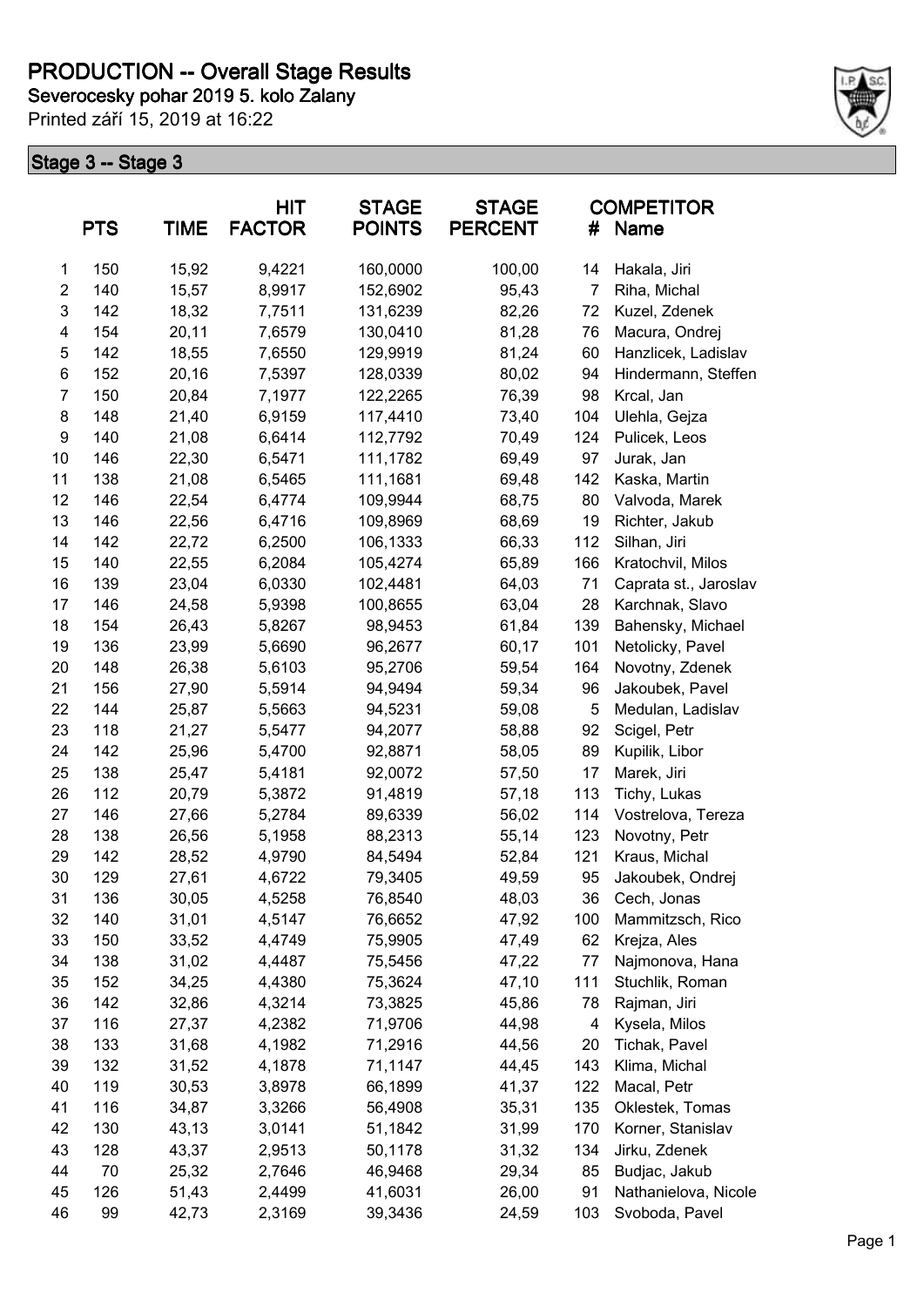Printed září 15, 2019 at 16:22

|    | <b>PTS</b> |       | HIT<br>TIME FACTOR | <b>STAGE</b><br><b>POINTS</b> | <b>STAGE</b><br><b>PERCENT</b> | <b>COMPETITOR</b><br># Name |
|----|------------|-------|--------------------|-------------------------------|--------------------------------|-----------------------------|
| 47 | 76         | 32.87 | 2.3121             | 39.2632                       | 24.54                          | 48 Horacek, Lubos           |
| 48 | 81         | 49.39 | 1.6400             | 27.8495                       | 17.41                          | 9 Zalud, Ivan               |

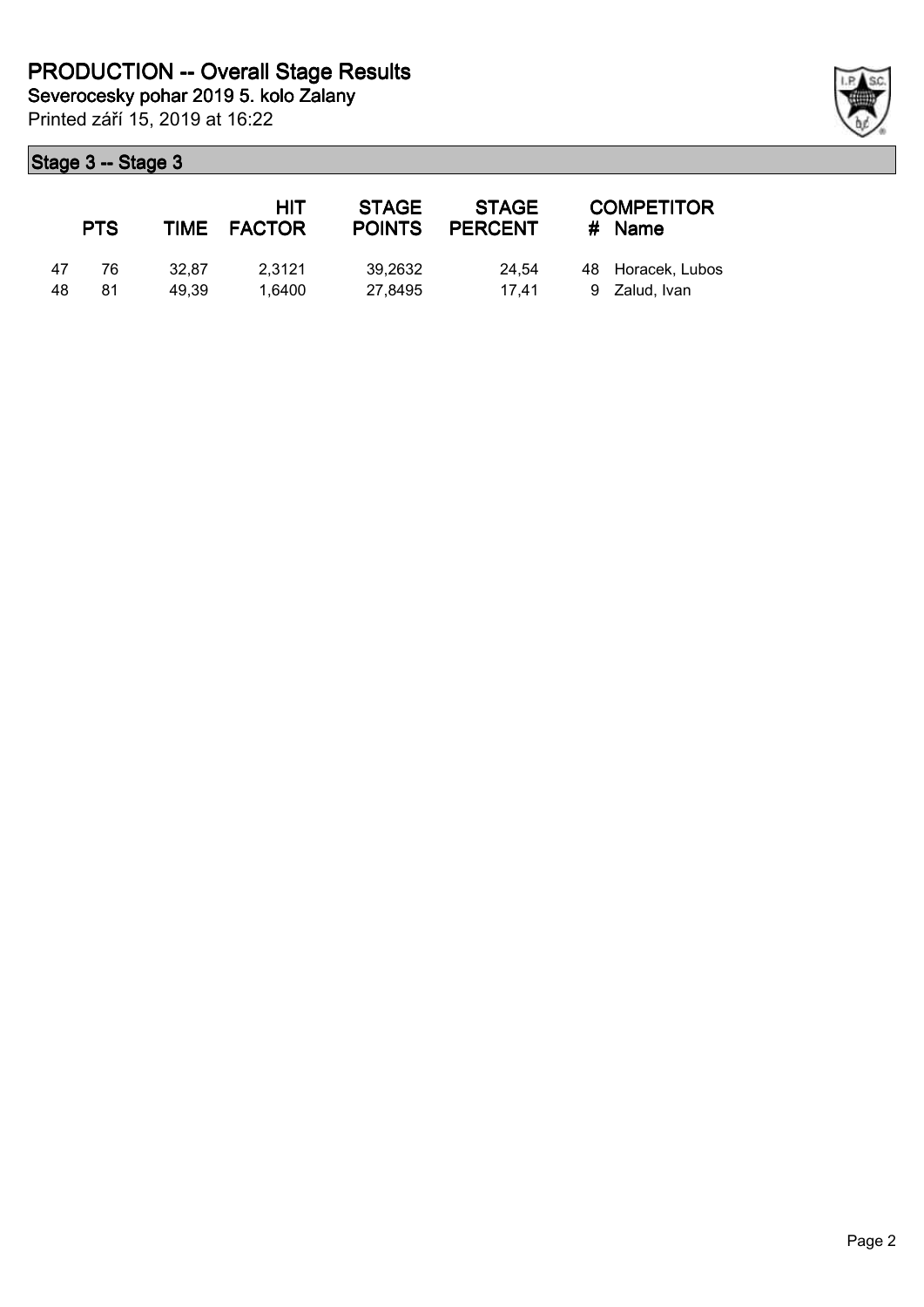Printed září 15, 2019 at 16:22



|                | <b>PTS</b> | <b>TIME</b> | HIT<br><b>FACTOR</b> | <b>STAGE</b><br><b>POINTS</b> | <b>STAGE</b><br><b>PERCENT</b> | #            | <b>COMPETITOR</b><br><b>Name</b> |
|----------------|------------|-------------|----------------------|-------------------------------|--------------------------------|--------------|----------------------------------|
| 1              | 150        | 14,93       | 10,0469              | 160,0000                      | 100,00                         | 163          | Bures, Vitezslav                 |
| $\overline{2}$ | 158        | 16,71       | 9,4554               | 150,5806                      | 94,11                          | 168          | Maska, Richard                   |
| 3              | 154        | 17,09       | 9,0111               | 143,5051                      | 89,69                          | 117          | Broz, Jiri                       |
| 4              | 144        | 16,01       | 8,9944               | 143,2385                      | 89,52                          | 137          | Zolnay, Anka                     |
| 5              | 152        | 17,00       | 8,9412               | 142,3912                      | 88,99                          | $\mathbf{3}$ | Kostak, Jan                      |
| 6              | 150        | 17,19       | 8,7260               | 138,9645                      | 86,85                          | 132          | Heglas, Jakub                    |
| $\overline{7}$ | 134        | 15,42       | 8,6900               | 138,3914                      | 86,49                          | 26           | Fiala, Jan                       |
| 8              | 150        | 17,32       | 8,6605               | 137,9215                      | 86,20                          | 22           | Zicha, Josef                     |
| 9              | 158        | 18,47       | 8,5544               | 136,2319                      | 85,14                          | 127          | Cimburek, Lukas                  |
| 10             | 154        | 18,28       | 8,4245               | 134,1631                      | 83,85                          | 120          | Kolisch, Petr                    |
| 11             | 146        | 17,44       | 8,3716               | 133,3199                      | 83,32                          | 136          | Valasik, Petr                    |
| 12             | 146        | 17,68       | 8,2579               | 131,5101                      | 82,19                          | 130          | Dvorak, Petr                     |
| 13             | 142        | 18,37       | 7,7300               | 123,1027                      | 76,94                          | 23           | Cihelna, Petr                    |
| 14             | 130        | 17,12       | 7,5935               | 120,9284                      | 75,58                          | 29           | Kaspar, Jiri                     |
| 15             | 158        | 21,23       | 7,4423               | 118,5211                      | 74,08                          | 83           | Bindik, Frantisek                |
| 16             | 146        | 20,19       | 7,2313               | 115,1609                      | 71,98                          | 118          | Dobias, Jiri                     |
| 17             | 152        | 21,65       | 7,0208               | 111,8083                      | 69,88                          | 133          | Hradek, Zbynek                   |
| 18             | 140        | 20,70       | 6,7633               | 107,7076                      | 67,32                          | 52           | Marousek, Petr                   |
| 19             | 127        | 20,09       | 6,3216               | 100,6728                      | 62,92                          | 25           | Dvorak, Daniel                   |
| 20             | 142        | 23,28       | 6,0997               | 97,1391                       | 60,71                          | 149          | Stransky, Viktor                 |
| 21             | 146        | 24,06       | 6,0682               | 96,6375                       | 60,40                          | 160          | Selichar, Daniel                 |
| 22             | 158        | 28,47       | 5,5497               | 88,3808                       | 55,24                          | 141          | Briza, Pavel                     |
| 23             | 113        | 20,87       | 5,4145               | 86,2272                       | 53,89                          | 6            | Prosek, Jan                      |
| 24             | 154        | 28,45       | 5,4130               | 86,2039                       | 53,88                          | 61           | Holoska, Jiri                    |
| 25             | 136        | 25,41       | 5,3522               | 85,2359                       | 53,27                          | 16           | Lat, Ivo                         |
| 26             | 144        | 27,07       | 5,3195               | 84,7155                       | 52,95                          | 138          | Zolnay, Pavol                    |
| 27             | 152        | 29,07       | 5,2288               | 83,2697                       | 52,04                          | 129          | Dupac, Ondrej                    |
| 28             | 148        | 29,59       | 5,0017               | 79,6536                       | 49,78                          | 12           | Fiala, Vlastimil                 |
| 29             | 136        | 27,20       | 5,0000               | 79,6267                       | 49,77                          | 140          | Bizek, Vojtech                   |
| 30             | 150        | 33,11       | 4,5304               | 72,1474                       | 45,09                          | 128          | Capek, Petr                      |
| 31             | 158        | 39,31       | 4,0193               | 64,0092                       | 40,01                          | 66           | Orlik, Rostislav                 |
| 32             | 154        | 39,90       | 3,8596               | 61,4662                       | 38,42                          | 131          | Fiala, Rostislav                 |
| 33             | $\pmb{0}$  | 1,92        | 0,0000               | 0,0000                        | 0,00                           | 150          | Sustr, Milos                     |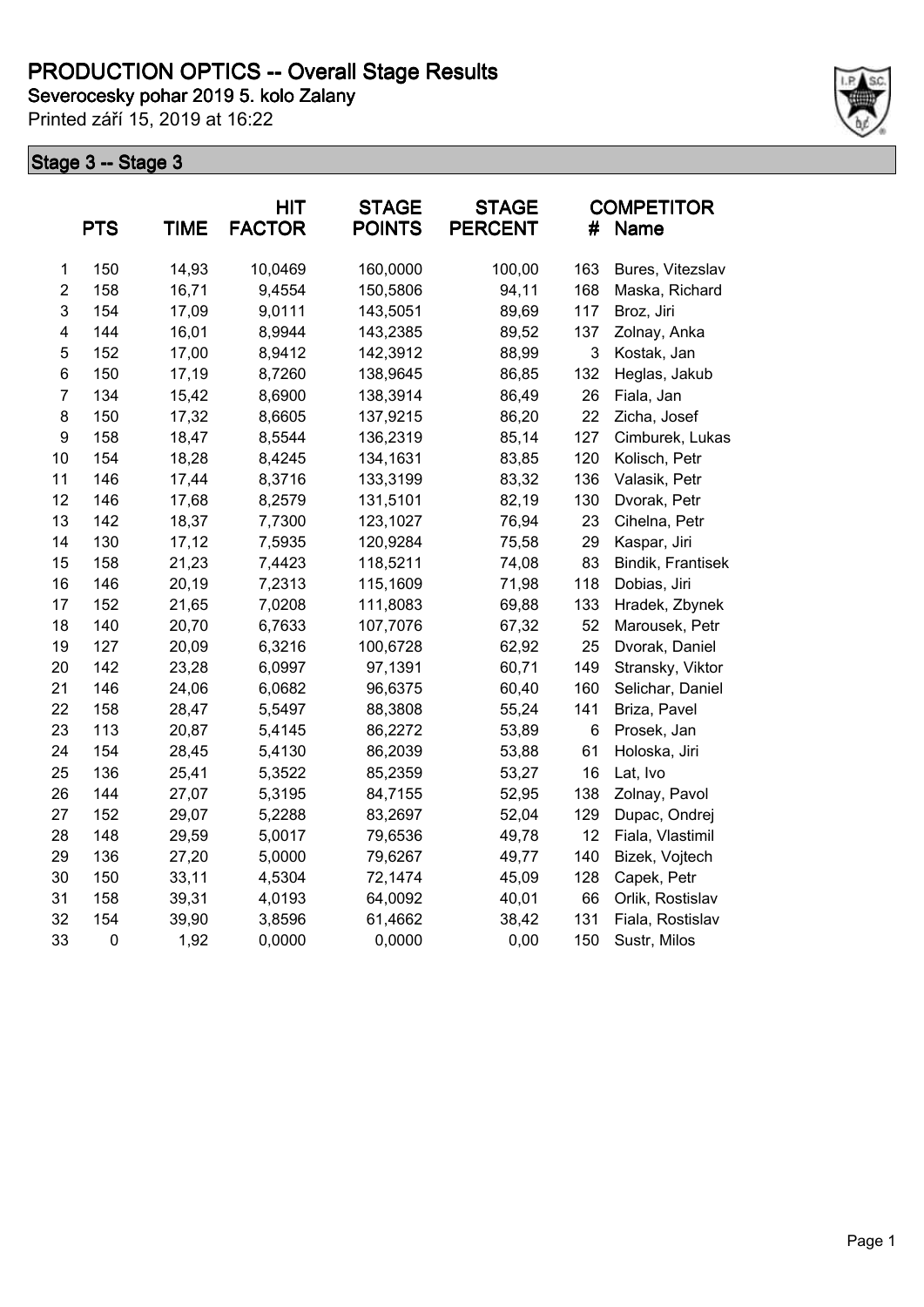| <b>PTS</b> | <b>TIME</b> | HIT<br><b>FACTOR</b> | <b>STAGE</b><br><b>POINTS</b> | <b>STAGE</b><br><b>PERCENT</b> |    | <b>COMPETITOR</b><br><b>Name</b> |
|------------|-------------|----------------------|-------------------------------|--------------------------------|----|----------------------------------|
| 156        | 19.88       | 7.8471               | 160,0000                      | 100.00                         |    | 147 Smutny, Petr                 |
| 142        | 20,39       | 6,9642               | 141,9982                      | 88.75                          | 99 | Kucera, Peter                    |
| 150        | 25,39       | 5,9078               | 120,4593                      | 75.29                          | 30 | Novotny, Jiri                    |

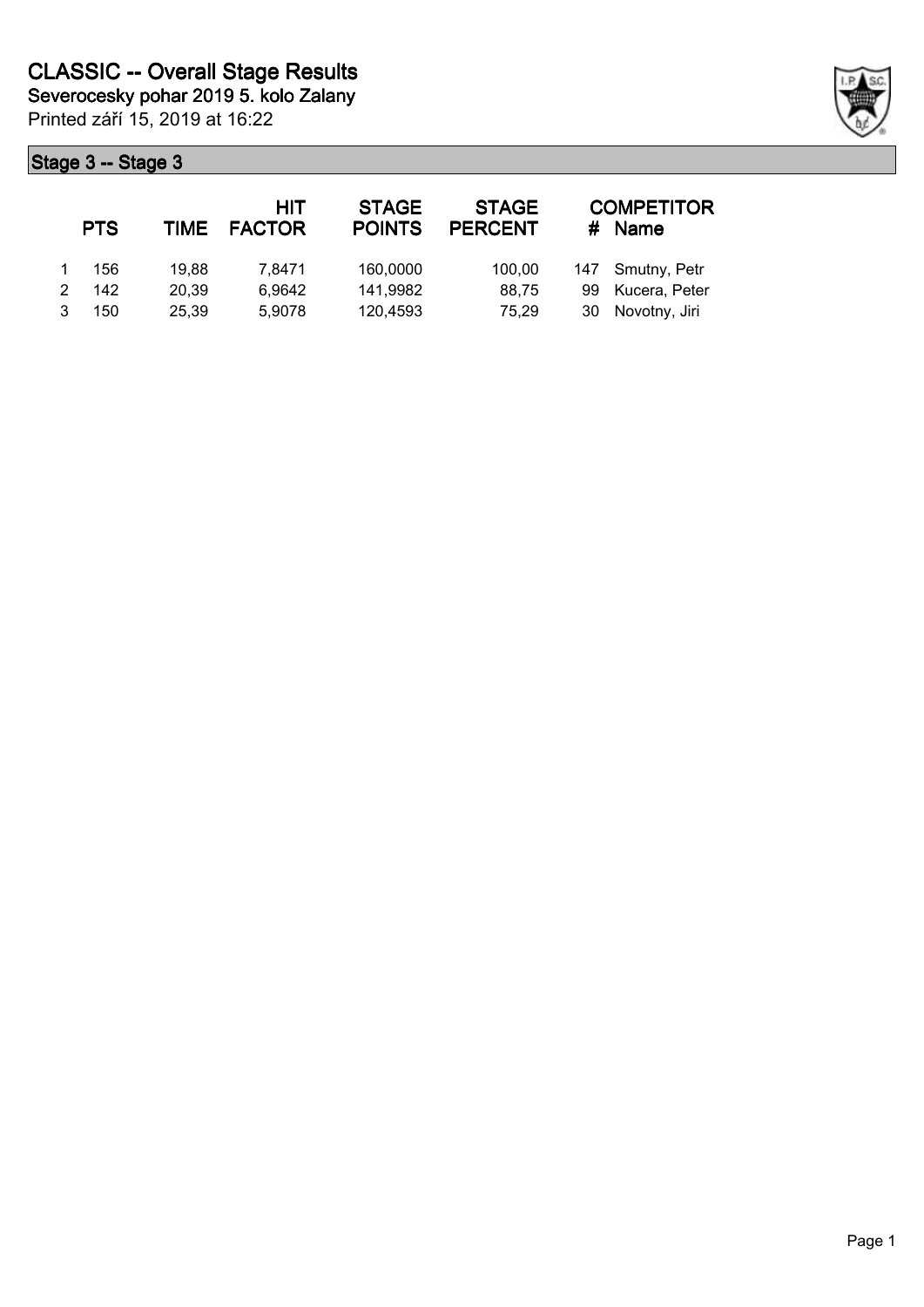Printed září 15, 2019 at 16:22

| <b>PTS</b> | TIME  | HIT<br><b>FACTOR</b> | <b>STAGE</b><br><b>POINTS</b> | <b>STAGE</b><br><b>PERCENT</b> | <b>COMPETITOR</b><br># Name |
|------------|-------|----------------------|-------------------------------|--------------------------------|-----------------------------|
| 154        | 31.22 | 4.9327               | 160,0000                      | 100,00                         | 67 Prosek 1, Jan            |
| 144        | 30.15 | 4.7761               | 154,9199                      | 96,82                          | 146 Rossl, Karel            |
| 148        | 43.88 | 3,3728               | 109,4025                      | 68,38                          | 18 Prepletany, Jan          |

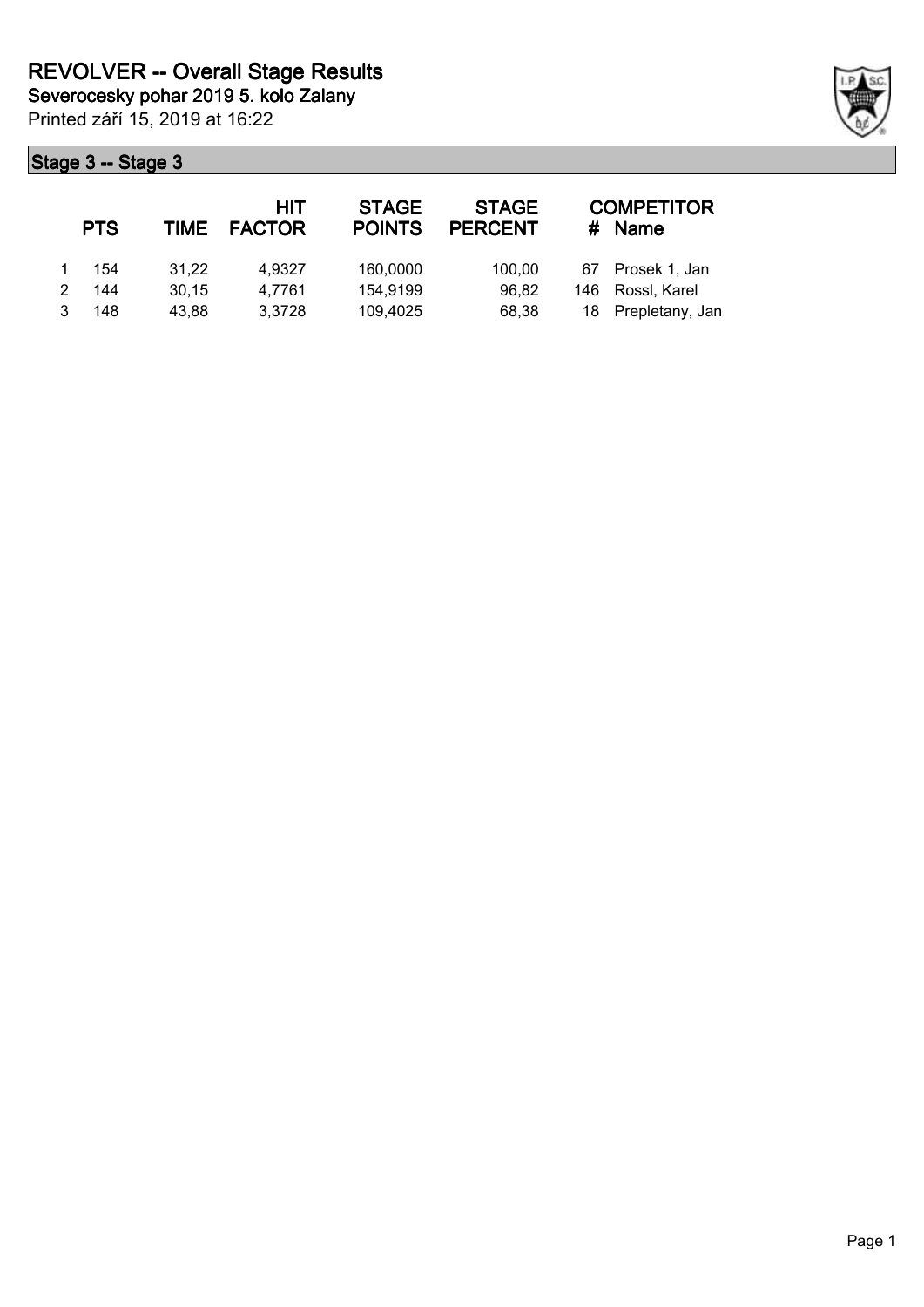Printed září 15, 2019 at 16:22



|   | <b>PTS</b> | TIME  | HIT<br><b>FACTOR</b> | <b>STAGE</b><br><b>POINTS</b> | <b>STAGE</b><br><b>PERCENT</b> | #   | <b>COMPETITOR</b><br><b>Name</b> |
|---|------------|-------|----------------------|-------------------------------|--------------------------------|-----|----------------------------------|
| 1 | 99         | 10,85 | 9.1244               | 105,0000                      | 100,00                         | 56  | Neumann, Marek                   |
| 2 | 93         | 12,39 | 7,5061               | 86,3765                       | 82,26                          | 158 | Rataj, Jan                       |
| 3 | 80         | 11.54 | 6,9324               | 79,7752                       | 75,98                          | 154 | Marik, Milan                     |
| 4 | 97         | 16.46 | 5,8931               | 67,8150                       | 64.59                          | 21  | Votocek, Milos                   |
| 5 | 94         | 20,63 | 4,5565               | 52,4339                       | 49,94                          | 8   | Zeman, Petr                      |
| 6 | 81         | 22,29 | 3,6339               | 41,8176                       | 39,83                          | 57  | Sollar, Roman                    |
|   | 98         | 39,79 | 2,4629               | 28,3424                       | 26,99                          | 59  | Brezina, Ales                    |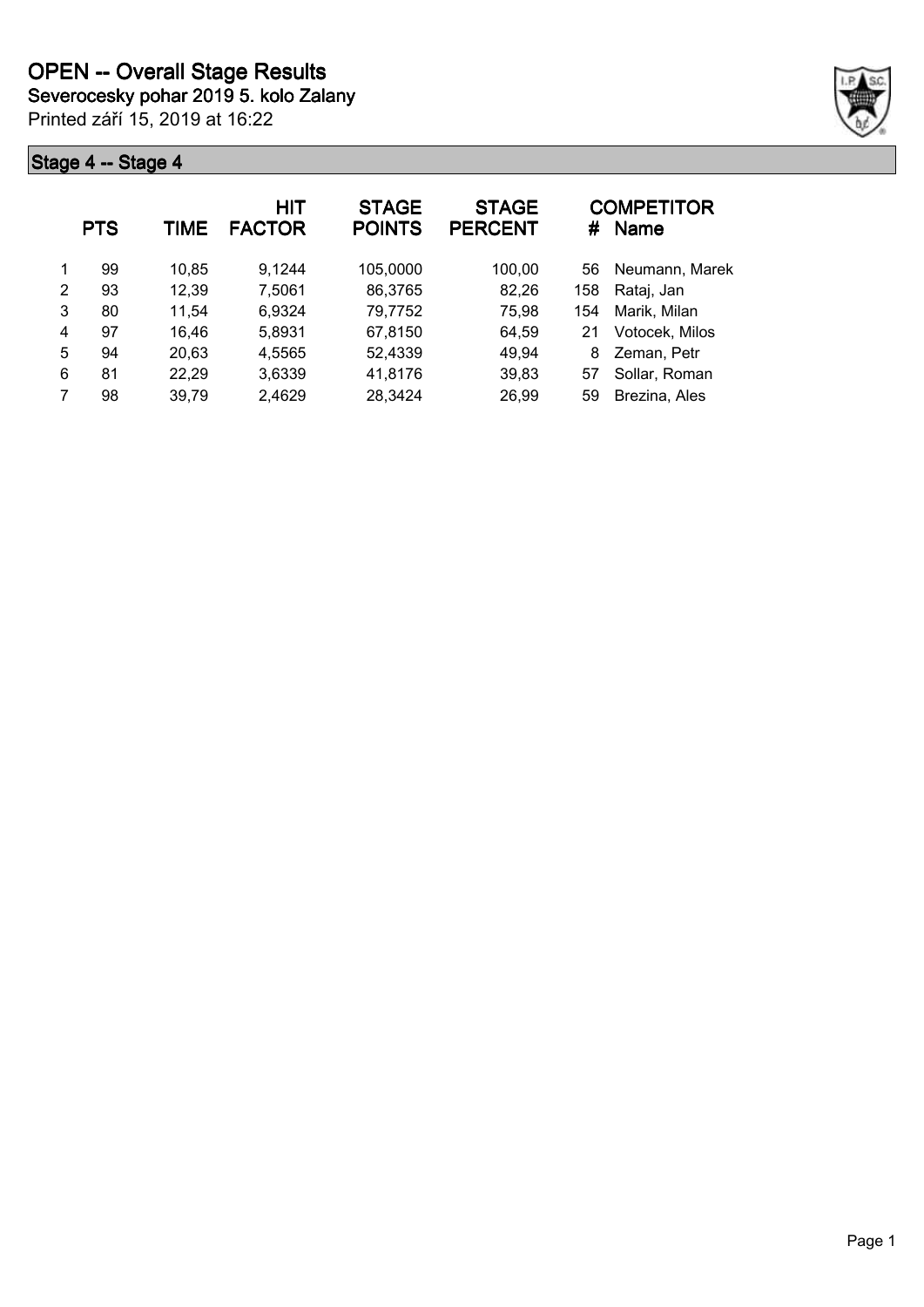**Severocesky pohar 2019 5. kolo Zalany**

Printed září 15, 2019 at 16:22



|                | <b>PTS</b> | <b>TIME</b> | <b>HIT</b><br><b>FACTOR</b> | <b>STAGE</b><br><b>POINTS</b> | <b>STAGE</b><br><b>PERCENT</b> | #              | <b>COMPETITOR</b><br>Name |
|----------------|------------|-------------|-----------------------------|-------------------------------|--------------------------------|----------------|---------------------------|
| 1              | 97         | 12,97       | 7,4788                      | 105,0000                      | 100,00                         | 106            | Bocarov, Vasil            |
| $\mathbf{2}$   | 95         | 13,34       | 7,1214                      | 99,9828                       | 95,22                          | 74             | Liehne, Jan               |
| 3              | 97         | 14,11       | 6,8746                      | 96,5167                       | 91,92                          | 24             | Dlouhy, Michal            |
| 4              | 91         | 13,25       | 6,8679                      | 96,4235                       | 91,83                          | 151            | Fryzek ml., Lubor         |
| 5              | 97         | 14,58       | 6,6529                      | 93,4053                       | 88,96                          | 79             | Svarc, Vaclav             |
| 6              | 97         | 14,88       | 6,5188                      | 91,5222                       | 87,16                          | 33             | Wilk, Ivo                 |
| $\overline{7}$ | 93         | 14,58       | 6,3786                      | 89,5536                       | 85,29                          | 51             | Krejci, Martin            |
| 8              | 95         | 15,25       | 6,2295                      | 87,4604                       | 83,30                          | 116            | Albrecht, Patrick         |
| 9              | 95         | 15,72       | 6,0433                      | 84,8455                       | 80,81                          | 39             | Herold, Jakub             |
| 10             | 93         | 15,58       | 5,9692                      | 83,8056                       | 79,81                          | 47             | Curkova, Alexandra        |
| 11             | 93         | 15,99       | 5,8161                      | 81,6567                       | 77,77                          | $\overline{2}$ | Kopriva, Petr             |
| 12             | 89         | 15,61       | 5,7015                      | 80,0469                       | 76,24                          | 35             | Benes, Stanislav          |
| 13             | 101        | 17,78       | 5,6805                      | 79,7530                       | 75,96                          | 68             | Senkerik, Martin          |
| 14             | 93         | 16,43       | 5,6604                      | 79,4699                       | 75,69                          | 44             | Tichy, Ivan               |
| 15             | 89         | 15,80       | 5,6329                      | 79,0843                       | 75,32                          | 11             | Cerny, Vaclav             |
| 16             | 87         | 15,45       | 5,6311                      | 79,0584                       | 75,29                          | 45             | Touzimsky, Zdenek         |
| 17             | 101        | 18,00       | 5,6111                      | 78,7783                       | 75,03                          | 73             | Liehne, Irena             |
| 18             | 85         | 15,20       | 5,5921                      | 78,5114                       | 74,77                          | 43             | Paul, Petr                |
| 19             | 99         | 17,77       | 5,5712                      | 78,2178                       | 74,49                          | 10             | Cerny, Marek              |
| 20             | 96         | 17,56       | 5,4670                      | 76,7546                       | 73,10                          | 161            | Simek, Frantisek          |
| 21             | 101        | 18,69       | 5,4040                      | 75,8699                       | 72,26                          | 115            | Winter 1, Roman           |
| 22             | 101        | 18,75       | 5,3867                      | 75,6271                       | 72,03                          | 42             | Panek, Roman              |
| 23             | 89         | 16,59       | 5,3647                      | 75,3184                       | 71,73                          | 34             | Batek, Jaroslav           |
| 24             | 85         | 15,87       | 5,3560                      | 75,1968                       | 71,62                          | 169            | Frydl, Vaclav             |
| 25             | 89         | 16,66       | 5,3421                      | 75,0019                       | 71,43                          | 159            | Rehberger, Ivo            |
| 26             | 95         | 17,87       | 5,3162                      | 74,6374                       | 71,08                          | 82             | Zilinec, Daniel           |
| 27             | 95         | 17,87       | 5,3162                      | 74,6374                       | 71,08                          | 145            | Pietzsch, Felix           |
| 28             | 98         | 18,65       | 5,2547                      | 73,7742                       | 70,26                          | 15             | Kuchta, Miroslav          |
| 29             | 89         | 17,00       | 5,2353                      | 73,5019                       | 70,00                          | 86             | Cecetka, Josef            |
| 30             | 81         | 15,52       | 5,2191                      | 73,2742                       | 69,78                          | 37             | Dostal, Zdenek            |
| 31             | 89         | 17,30       | 5,1445                      | 72,2273                       | 68,79                          | 38             | Elstner, Marek            |
| 32             | 95         | 18,51       | 5,1324                      | 72,0568                       | 68,63                          | 126            | Vostry, Jiri              |
| 33             | 91         | 18,00       | 5,0556                      | 70,9784                       | 67,60                          | 125            | Sykora, Michal            |
| 34             | 72         | 14,26       | 5,0491                      | 70,8876                       | 67,51                          | 54             | Matousek, Jiri            |
| 35             | 95         | 18,89       | 5,0291                      | 70,6072                       | 67,24                          | 171            | Dedic, Jiri               |
| 36             | 93         | 18,52       | 5,0216                      | 70,5017                       | 67,14                          | 84             | Blazek, Tomas             |
| 37             | 81         | 16,33       | 4,9602                      | 69,6396                       | 66,32                          | 58             | Weingartner, Tomas        |
| 38             | 93         | 19,28       | 4,8237                      | 67,7226                       | 64,50                          | 153            | Janouch, Pavel            |
| 39             | 85         | 18,28       | 4,6499                      | 65,2830                       | 62,17                          | 119            | Holy, Jan                 |
| 40             | 97         | 20,91       | 4,6389                      | 65,1291                       | 62,03                          | 144            | Marsak, Petr              |
| 41             | 69         | 15,25       | 4,5246                      | 63,5238                       | 60,50                          | 31             | Pelikan, Jan              |
| 42             | 103        | 22,97       | 4,4841                      | 62,9555                       | 59,96                          | 88             | Krejcarkova, Sona         |
| 43             | 89         | 20,53       | 4,3351                      | 60,8637                       | 57,97                          | 167            | Turkova, Eva              |
| 44             | 82         | 19,36       | 4,2355                      | 59,4656                       | 56,63                          | 93             | Ulman, Tomas              |
| 45             | 76         | 18,37       | 4,1372                      | 58,0847                       | 55,32                          | 40             | Marsik, Ladislav          |
| 46             | 97         | 24,02       | 4,0383                      | 56,6965                       | 54,00                          | 152            | Hradek, Martin            |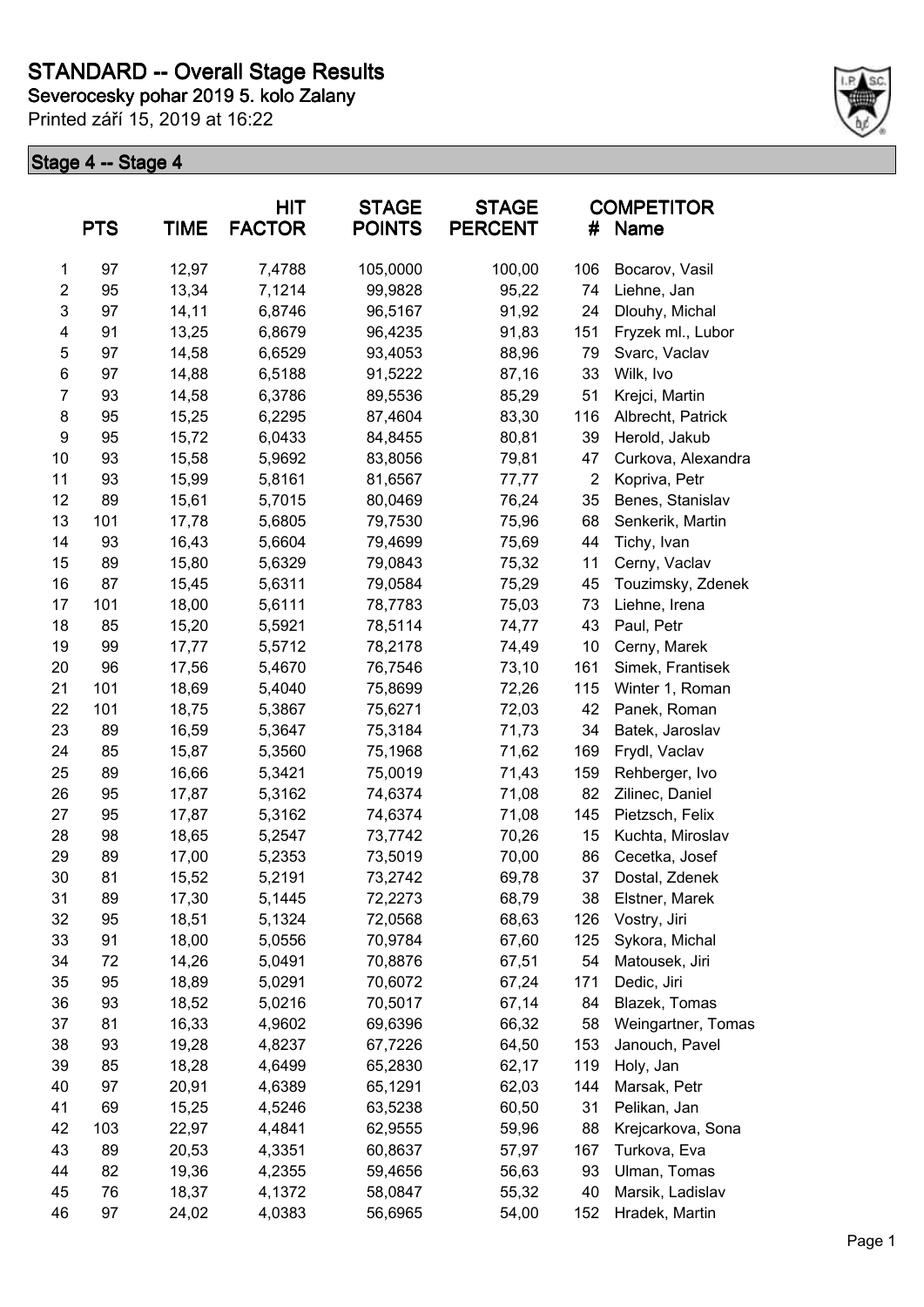**Severocesky pohar 2019 5. kolo Zalany**

Printed září 15, 2019 at 16:22



|    | <b>PTS</b> | <b>TIME</b> | <b>HIT</b><br><b>FACTOR</b> | <b>STAGE</b><br><b>POINTS</b> | <b>STAGE</b><br><b>PERCENT</b> | #   | <b>COMPETITOR</b><br><b>Name</b> |
|----|------------|-------------|-----------------------------|-------------------------------|--------------------------------|-----|----------------------------------|
| 47 | 91         | 23,11       | 3,9377                      | 55,2839                       | 52,65                          | 75  | Liehne st., Jan                  |
| 48 | 63         | 16,68       | 3,7770                      | 53,0276                       | 50,50                          | 148 | Stahl, Robert                    |
| 49 | 83         | 22,02       | 3,7693                      | 52,9198                       | 50,40                          | 27  | Fiala ml., Jan                   |
| 50 | 68         | 18,15       | 3,7466                      | 52,6005                       | 50,10                          | 108 | Fiala, Milan                     |
| 51 | 76         | 20,31       | 3,7420                      | 52,5365                       | 50,03                          | 46  | Vltavsky, Miroslav               |
| 52 | 87         | 23,35       | 3,7259                      | 52,3106                       | 49,82                          | 69  | Svejnoha, Josef                  |
| 53 | 95         | 25,53       | 3,7211                      | 52,2433                       | 49,76                          | 87  | Krejcarek, Jaroslav              |
| 54 | 82         | 23,00       | 3,5652                      | 50,0546                       | 47,67                          | 165 | Svadlakova, Miroslava            |
| 55 | 78         | 25,74       | 3,0303                      | 42,5445                       | 40,52                          | 109 | Focke, Peter                     |
| 56 | 85         | 28,36       | 2,9972                      | 42,0795                       | 40,08                          | 41  | Naprstek, Martin                 |
| 57 | 103        | 36,15       | 2,8492                      | 40,0024                       | 38,10                          |     | Havelka, Josef                   |
| 58 | 80         | 32,73       | 2,4442                      | 34,3164                       | 32,68                          | 157 | Puncochar, Jaromir               |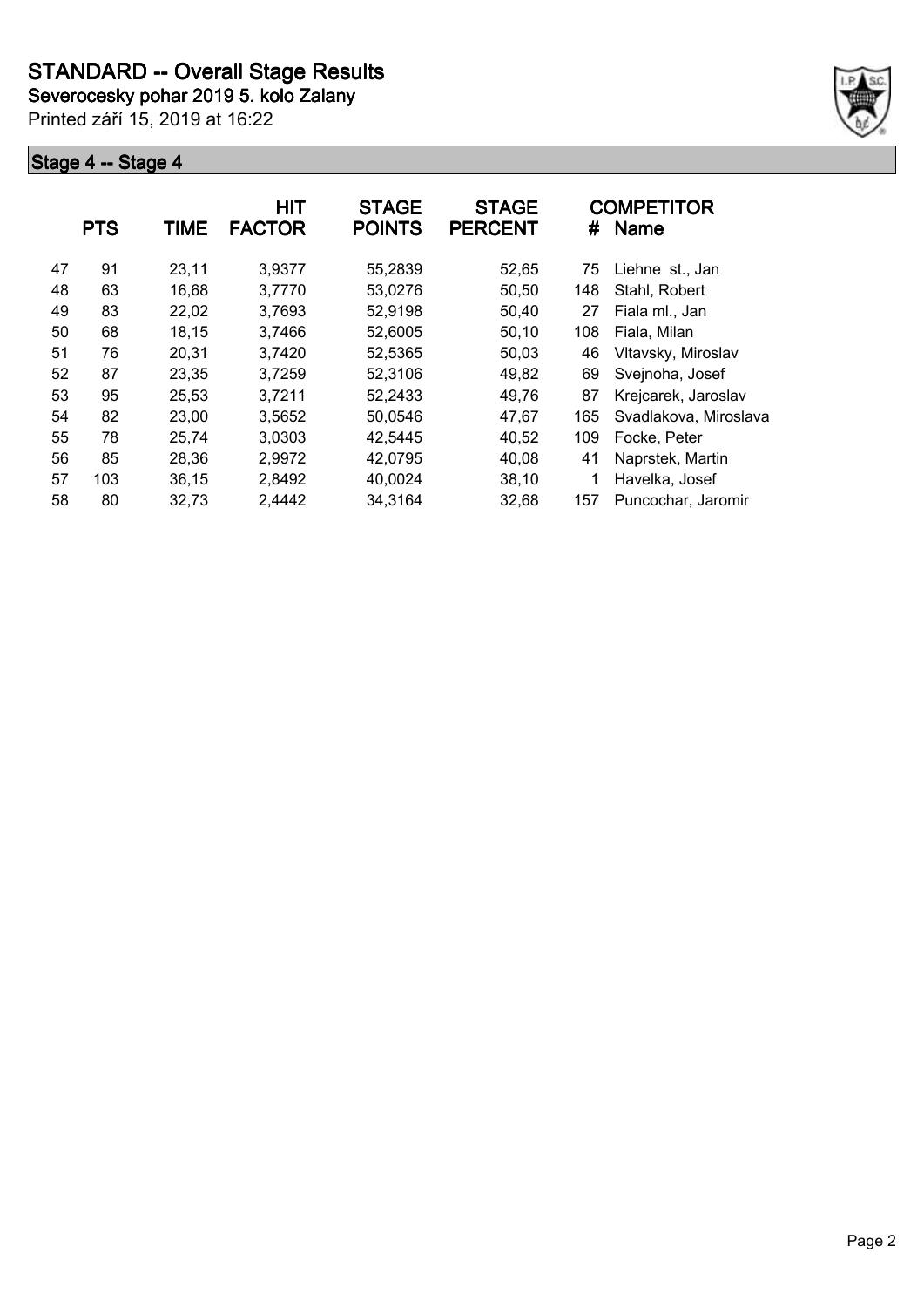# **PRODUCTION -- Overall Stage Results**

**Severocesky pohar 2019 5. kolo Zalany**

Printed září 15, 2019 at 16:22



|                | <b>PTS</b> | <b>TIME</b> | HIT<br><b>FACTOR</b> | <b>STAGE</b><br><b>POINTS</b> | <b>STAGE</b><br><b>PERCENT</b> | #              | <b>COMPETITOR</b><br><b>Name</b> |
|----------------|------------|-------------|----------------------|-------------------------------|--------------------------------|----------------|----------------------------------|
| $\mathbf{1}$   | 101        | 13,03       | 7,7513               | 105,0000                      | 100,00                         | 14             | Hakala, Jiri                     |
| $\overline{c}$ | 87         | 11,48       | 7,5784               | 102,6573                      | 97,77                          | 5              | Medulan, Ladislav                |
| 3              | 91         | 13,03       | 6,9839               | 94,6040                       | 90,10                          | $\overline{7}$ | Riha, Michal                     |
| 4              | 91         | 13,37       | 6,8063               | 92,1982                       | 87,81                          | 164            | Novotny, Zdenek                  |
| 5              | 91         | 13,71       | 6,6375               | 89,9117                       | 85,63                          | 72             | Kuzel, Zdenek                    |
| 6              | 91         | 14,18       | 6,4175               | 86,9316                       | 82,79                          | 113            | Tichy, Lukas                     |
| $\overline{7}$ | 99         | 15,44       | 6,4119               | 86,8561                       | 82,72                          | 76             | Macura, Ondrej                   |
| 8              | 95         | 14,88       | 6,3844               | 86,4835                       | 82,37                          | 124            | Pulicek, Leos                    |
| 9              | 89         | 14,89       | 5,9772               | 80,9669                       | 77,11                          | 60             | Hanzlicek, Ladislav              |
| 10             | 91         | 15,38       | 5,9168               | 80,1489                       | 76,33                          | 123            | Novotny, Petr                    |
| 11             | 89         | 15,29       | 5,8208               | 78,8488                       | 75,09                          | 97             | Jurak, Jan                       |
| 12             | 93         | 16,03       | 5,8016               | 78,5890                       | 74,85                          | 166            | Kratochvil, Milos                |
| 13             | 95         | 16,43       | 5,7821               | 78,3246                       | 74,59                          | 139            | Bahensky, Michael                |
| 14             | 97         | 17,43       | 5,5651               | 75,3853                       | 71,80                          | 98             | Krcal, Jan                       |
| 15             | 95         | 17,25       | 5,5072               | 74,6014                       | 71,05                          | 101            | Netolicky, Pavel                 |
| 16             | 91         | 16,85       | 5,4006               | 73,1566                       | 69,67                          | 142            | Kaska, Martin                    |
| 17             | 87         | 16,11       | 5,4004               | 73,1537                       | 69,67                          | 92             | Scigel, Petr                     |
| 18             | 85         | 15,92       | 5,3392               | 72,3250                       | 68,88                          | 94             | Hindermann, Steffen              |
| 19             | 87         | 16,78       | 5,1847               | 70,2327                       | 66,89                          | 80             | Valvoda, Marek                   |
| 20             | 97         | 18,72       | 5,1816               | 70,1905                       | 66,85                          | 170            | Korner, Stanislav                |
| 21             | 97         | 18,76       | 5,1706               | 70,0408                       | 66,71                          | 71             | Caprata st., Jaroslav            |
| 22             | 91         | 18,24       | 4,9890               | 67,5817                       | 64,36                          | 4              | Kysela, Milos                    |
| 23             | 93         | 19,03       | 4,8870               | 66,1998                       | 63,05                          | 20             | Tichak, Pavel                    |
| 24             | 93         | 19,59       | 4,7473               | 64,3074                       | 61,25                          | 19             | Richter, Jakub                   |
| 25             | 78         | 16,56       | 4,7101               | 63,8038                       | 60,77                          | 104            | Ulehla, Gejza                    |
| 26             | 89         | 19,11       | 4,6572               | 63,0873                       | 60,08                          | 89             | Kupilik, Libor                   |
| 27             | 103        | 22,12       | 4,6564               | 63,0760                       | 60,07                          | 111            | Stuchlik, Roman                  |
| 28             | 95         | 20,43       | 4,6500               | 62,9894                       | 59,99                          | 112            | Silhan, Jiri                     |
| 29             | 95         | 20,64       | 4,6027               | 62,3485                       | 59,38                          | 85             | Budjac, Jakub                    |
| 30             | 93         | 20,33       | 4,5745               | 61,9666                       | 59,02                          | 77             | Najmonova, Hana                  |
| 31             | 85         | 18,65       | 4,5576               | 61,7380                       | 58,80                          | 17             | Marek, Jiri                      |
| 32             | 81         | 17,87       | 4,5327               | 61,4006                       | 58,48                          | 121            | Kraus, Michal                    |
| 33             | 89         | 20,38       | 4,3670               | 59,1559                       | 56,34                          | 114            | Vostrelova, Tereza               |
| 34             | 89         | 21,25       | 4,1882               | 56,7340                       | 54,03                          | 48             | Horacek, Lubos                   |
| 35             | 91         | 23,13       | 3,9343               | 53,2940                       | 50,76                          | 122            | Macal, Petr                      |
| 36             | 99         | 26,76       | 3,6996               | 50,1143                       | 47,73                          | 78             | Rajman, Jiri                     |
| 37             | 91         | 24,97       | 3,6444               | 49,3668                       | 47,02                          | 103            | Svoboda, Pavel                   |
| 38             | 59         | 16,22       | 3,6375               | 49,2735                       | 46,93                          | 95             | Jakoubek, Ondrej                 |
| 39             | 70         | 19,26       | 3,6345               | 49,2327                       | 46,89                          | 36             | Cech, Jonas                      |
| 40             | 88         | 24,68       | 3,5656               | 48,3003                       | 46,00                          | 96             | Jakoubek, Pavel                  |
| 41             | 91         | 25,60       | 3,5547               | 48,1519                       | 45,86                          | 135            | Oklestek, Tomas                  |
| 42             | 82         | 23,19       | 3,5360               | 47,8989                       | 45,62                          | 100            | Mammitzsch, Rico                 |
| 43             | 83         | 24,10       | 3,4440               | 46,6523                       | 44,43                          | 143            | Klima, Michal                    |
| 44             | 99         | 28,82       | 3,4351               | 46,5322                       | 44,32                          | 62             | Krejza, Ales                     |
| 45             | 72         | 22,82       | 3,1551               | 42,7395                       | 40,70                          | 28             | Karchnak, Slavo                  |
| 46             | 95         | 33,34       | 2,8494               | 38,5985                       | 36,76                          | 9              | Zalud, Ivan                      |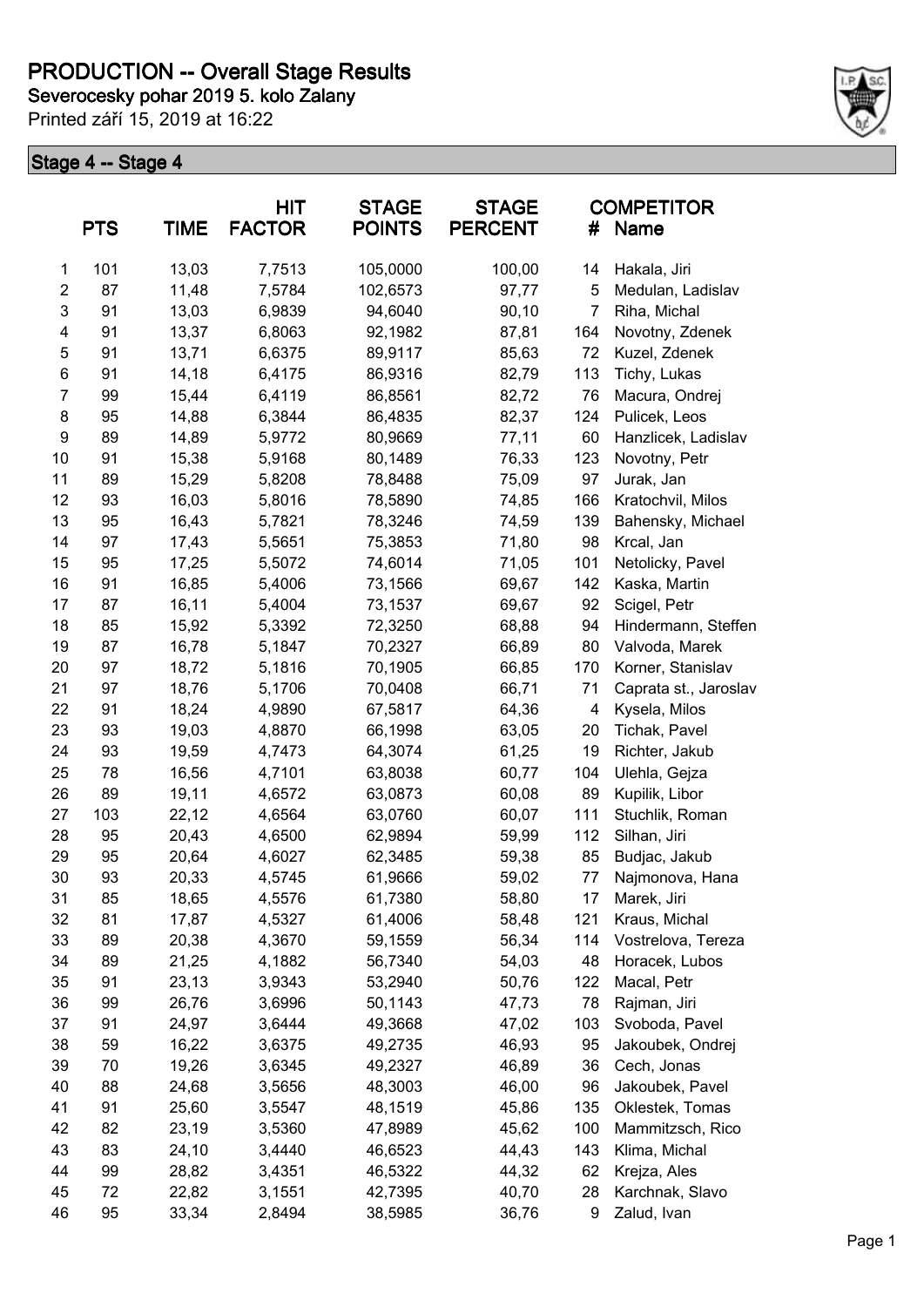Printed září 15, 2019 at 16:22

|    | <b>PTS</b> |       | HIT<br>TIME FACTOR | <b>STAGE</b><br><b>POINTS</b> | <b>STAGE</b><br><b>PERCENT</b> | <b>COMPETITOR</b><br>$#$ Name |
|----|------------|-------|--------------------|-------------------------------|--------------------------------|-------------------------------|
| 47 | 97         | 35.41 | 2.7393             | 37.1072                       | 35.34                          | 91 Nathanielova, Nicole       |
| 48 | 85         | 33.29 | 2.5533             | 34.5874                       | 32.94                          | 134 Jirku, Zdenek             |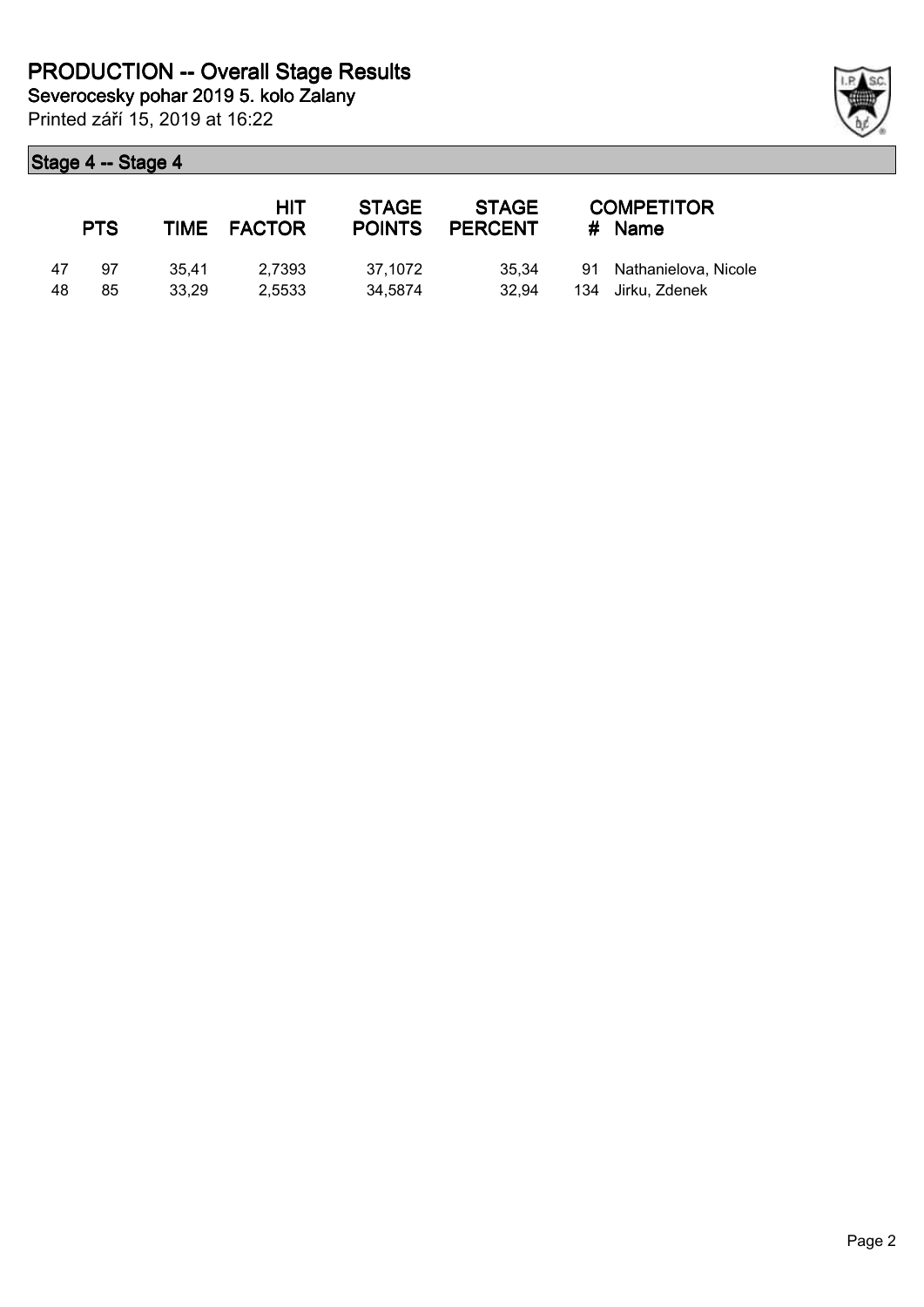Printed září 15, 2019 at 16:22



|                | <b>PTS</b> | <b>TIME</b> | <b>HIT</b><br><b>FACTOR</b> | <b>STAGE</b><br><b>POINTS</b> | <b>STAGE</b><br><b>PERCENT</b> | #   | <b>COMPETITOR</b><br>Name |
|----------------|------------|-------------|-----------------------------|-------------------------------|--------------------------------|-----|---------------------------|
| $\mathbf 1$    | 99         | 11,39       | 8,6918                      | 105,0000                      | 100,00                         | 83  | Bindik, Frantisek         |
| $\overline{2}$ | 105        | 12,09       | 8,6849                      | 104,9158                      | 99,92                          | 163 | Bures, Vitezslav          |
| 3              | 99         | 12,41       | 7,9774                      | 96,3699                       | 91,78                          | 136 | Valasik, Petr             |
| 4              | 99         | 12,55       | 7,8884                      | 95,2948                       | 90,76                          | 132 | Heglas, Jakub             |
| 5              | 99         | 12,69       | 7,8014                      | 94,2435                       | 89,76                          | 118 | Dobias, Jiri              |
| 6              | 95         | 12,55       | 7,5697                      | 91,4445                       | 87,09                          | 26  | Fiala, Jan                |
| $\overline{7}$ | 101        | 13,62       | 7,4156                      | 89,5823                       | 85,32                          | 168 | Maska, Richard            |
| 8              | 97         | 13,24       | 7,3263                      | 88,5037                       | 84,29                          | 3   | Kostak, Jan               |
| 9              | 95         | 13,00       | 7,3077                      | 88,2791                       | 84,08                          | 22  | Zicha, Josef              |
| 10             | 99         | 14,59       | 6,7855                      | 81,9705                       | 78,07                          | 127 | Cimburek, Lukas           |
| 11             | 101        | 15,04       | 6,7154                      | 81,1244                       | 77,26                          | 23  | Cihelna, Petr             |
| 12             | 103        | 15,61       | 6,5983                      | 79,7099                       | 75,91                          | 133 | Hradek, Zbynek            |
| 13             | 93         | 14,17       | 6,5632                      | 79,2850                       | 75,51                          | 117 | Broz, Jiri                |
| 14             | 99         | 16,03       | 6,1759                      | 74,6070                       | 71,05                          | 120 | Kolisch, Petr             |
| 15             | 70         | 11,38       | 6,1511                      | 74,3077                       | 70,77                          | 138 | Zolnay, Pavol             |
| 16             | 72         | 11,87       | 6,0657                      | 73,2756                       | 69,79                          | 137 | Zolnay, Anka              |
| 17             | 97         | 16,02       | 6,0549                      | 73,1454                       | 69,66                          | 128 | Capek, Petr               |
| 18             | 87         | 14,89       | 5,8428                      | 70,5834                       | 67,22                          | 130 | Dvorak, Petr              |
| 19             | 93         | 16,22       | 5,7337                      | 69,2644                       | 65,97                          | 6   | Prosek, Jan               |
| 20             | 83         | 14,58       | 5,6927                      | 68,7699                       | 65,50                          | 150 | Sustr, Milos              |
| 21             | 85         | 15,18       | 5,5995                      | 67,6433                       | 64,42                          | 52  | Marousek, Petr            |
| 22             | 89         | 16,24       | 5,4803                      | 66,2036                       | 63,05                          | 149 | Stransky, Viktor          |
| 23             | 89         | 16,53       | 5,3842                      | 65,0422                       | 61,94                          | 160 | Selichar, Daniel          |
| 24             | 103        | 19,59       | 5,2578                      | 63,5156                       | 60,49                          | 129 | Dupac, Ondrej             |
| 25             | 91         | 17,51       | 5,1970                      | 62,7817                       | 59,79                          | 12  | Fiala, Vlastimil          |
| 26             | 71         | 14,03       | 5,0606                      | 61,1334                       | 58,22                          | 25  | Dvorak, Daniel            |
| 27             | 70         | 14,32       | 4,8883                      | 59,0518                       | 56,24                          | 29  | Kaspar, Jiri              |
| 28             | 101        | 23,77       | 4,2491                      | 51,3298                       | 48,89                          | 61  | Holoska, Jiri             |
| 29             | 76         | 17,90       | 4,2458                      | 51,2907                       | 48,85                          | 131 | Fiala, Rostislav          |
| 30             | 85         | 20,23       | 4,2017                      | 50,7576                       | 48,34                          | 16  | Lat, Ivo                  |
| 31             | 81         | 19,29       | 4,1991                      | 50,7260                       | 48,31                          | 140 | Bizek, Vojtech            |
| 32             | 97         | 23,45       | 4,1365                      | 49,9697                       | 47,59                          | 141 | Briza, Pavel              |
| 33             | 87         | 23,35       | 3,7259                      | 45,0101                       | 42,87                          | 66  | Orlik, Rostislav          |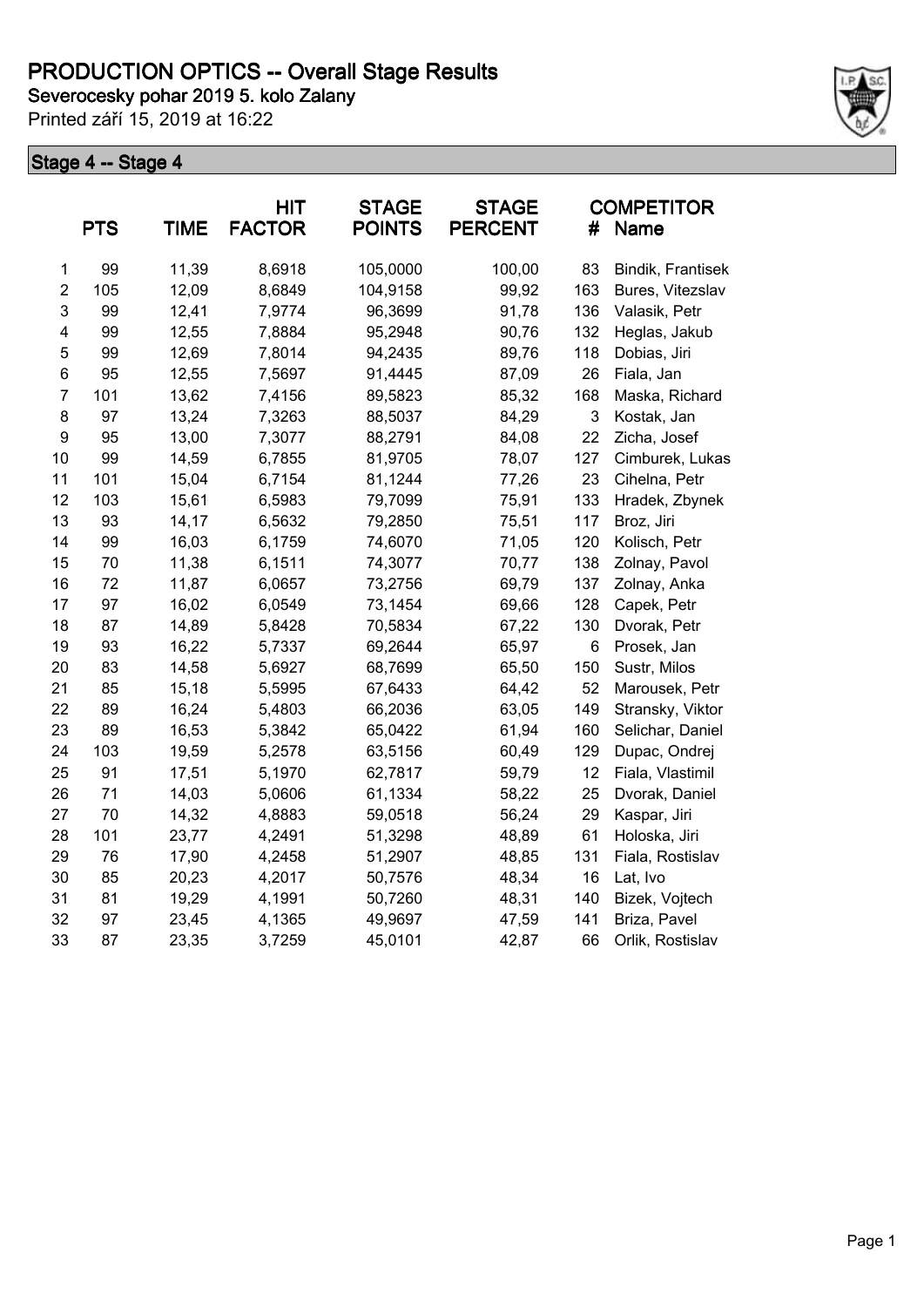| <b>PTS</b> | <b>TIME</b> | HIT<br><b>FACTOR</b> | <b>STAGE</b><br><b>POINTS</b> | <b>STAGE</b><br><b>PERCENT</b> | #  | <b>COMPETITOR</b><br>Name |
|------------|-------------|----------------------|-------------------------------|--------------------------------|----|---------------------------|
| 101        | 14.36       | 7,0334               | 105,0000                      | 100,00                         |    | 147 Smutny, Petr          |
| 99         | 18.58       | 5,3283               | 79,5448                       | 75.76                          | 99 | Kucera, Peter             |
| 89         | 16.82       | 5,2913               | 78,9926                       | 75.23                          |    | 30 Novotny, Jiri          |

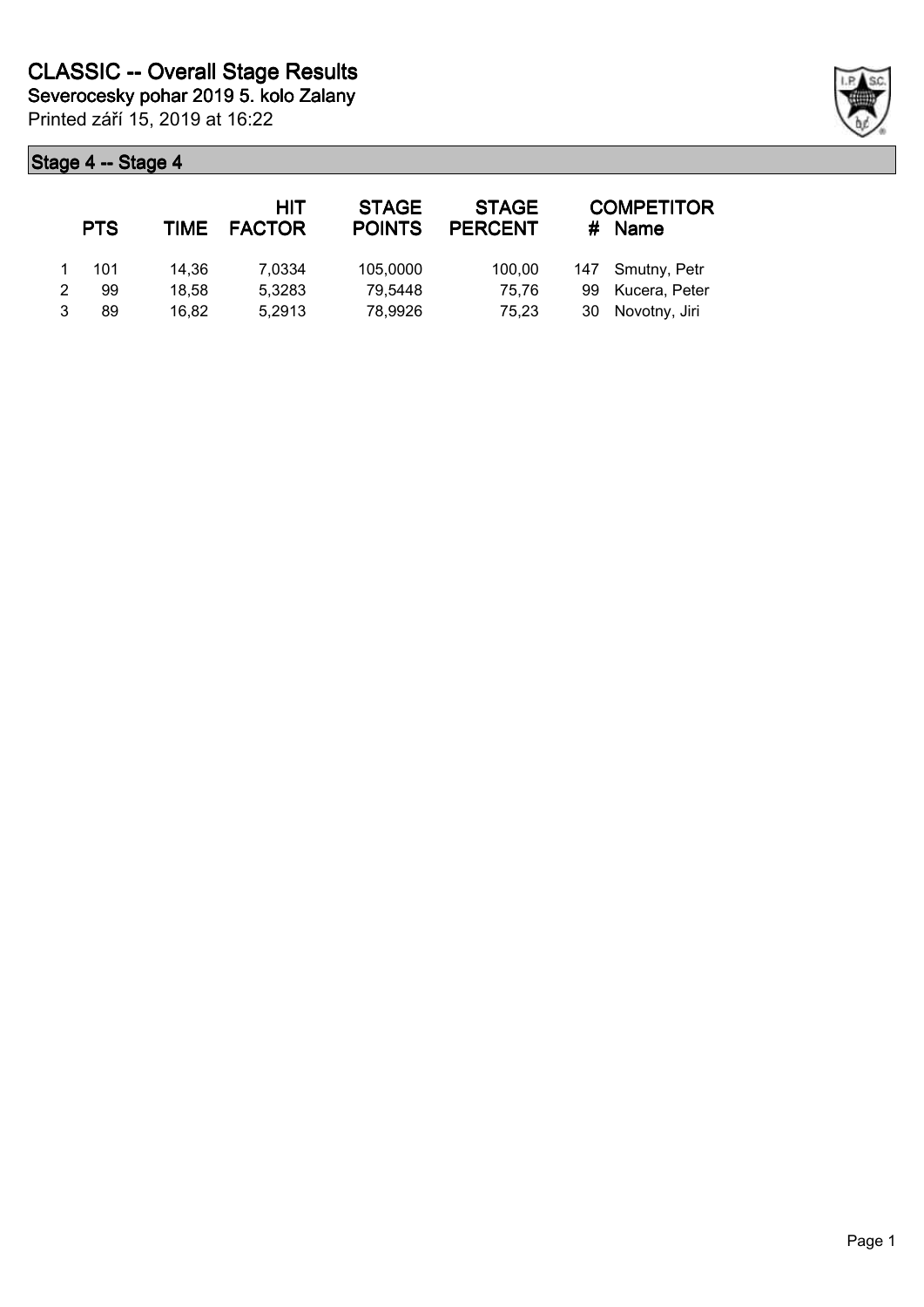Printed září 15, 2019 at 16:22

| <b>PTS</b> | TIME  | HIT<br><b>FACTOR</b> | <b>STAGE</b><br><b>POINTS</b> | <b>STAGE</b><br><b>PERCENT</b> | #   | <b>COMPETITOR</b><br><b>Name</b> |
|------------|-------|----------------------|-------------------------------|--------------------------------|-----|----------------------------------|
| 103        | 23.20 | 4.4397               | 105,0000                      | 100.00                         | 146 | Rossl, Karel                     |
| 99         | 26.99 | 3,6680               | 86,7506                       | 82,62                          |     | 18 Prepletany, Jan               |
| 95         | 28.54 | 3.3287               | 78,7245                       | 74.98                          | 67  | Prosek 1, Jan                    |

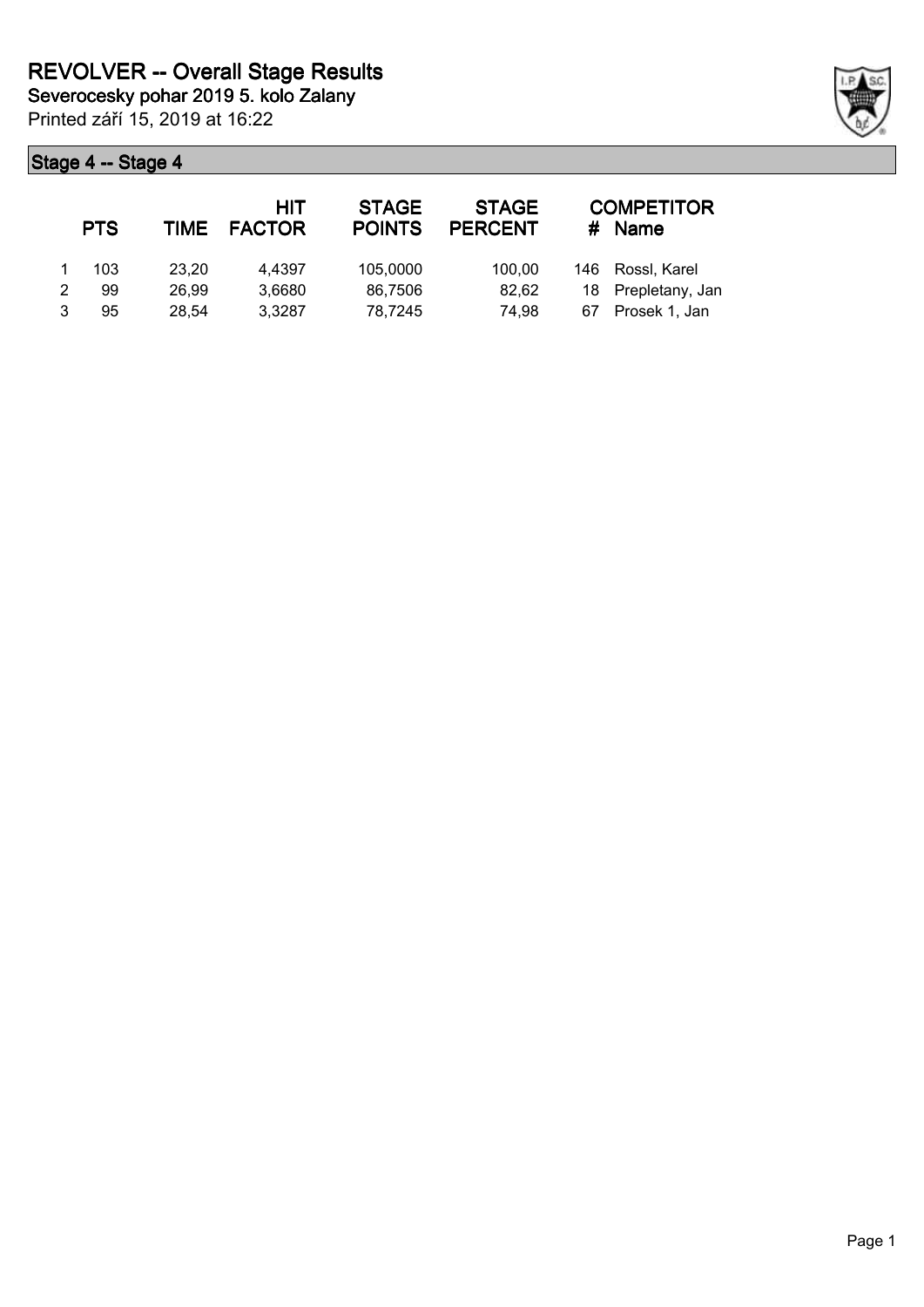Printed září 15, 2019 at 16:22



|   | <b>PTS</b> | TIME  | <b>HIT</b><br><b>FACTOR</b> | <b>STAGE</b><br><b>POINTS</b> | <b>STAGE</b><br><b>PERCENT</b> | #   | <b>COMPETITOR</b><br><b>Name</b> |
|---|------------|-------|-----------------------------|-------------------------------|--------------------------------|-----|----------------------------------|
| 1 | 62         | 7,58  | 8.1794                      | 65,0000                       | 100,00                         | 56  | Neumann, Marek                   |
| 2 | 63         | 9,06  | 6,9536                      | 55,2590                       | 85,01                          | 154 | Marik, Milan                     |
| 3 | 62         | 9,26  | 6,6955                      | 53,2073                       | 81,86                          | 158 | Rataj, Jan                       |
| 4 | 61         | 10,77 | 5,6639                      | 45,0096                       | 69,25                          | 21  | Votocek, Milos                   |
| 5 | 55         | 11,30 | 4,8673                      | 38,6790                       | 59,51                          | 8   | Zeman, Petr                      |
| 6 | 61         | 14,89 | 4,0967                      | 32,5556                       | 50,09                          | 59  | Brezina, Ales                    |
|   | 57         | 14,47 | 3,9392                      | 31,3038                       | 48,16                          | 57  | Sollar, Roman                    |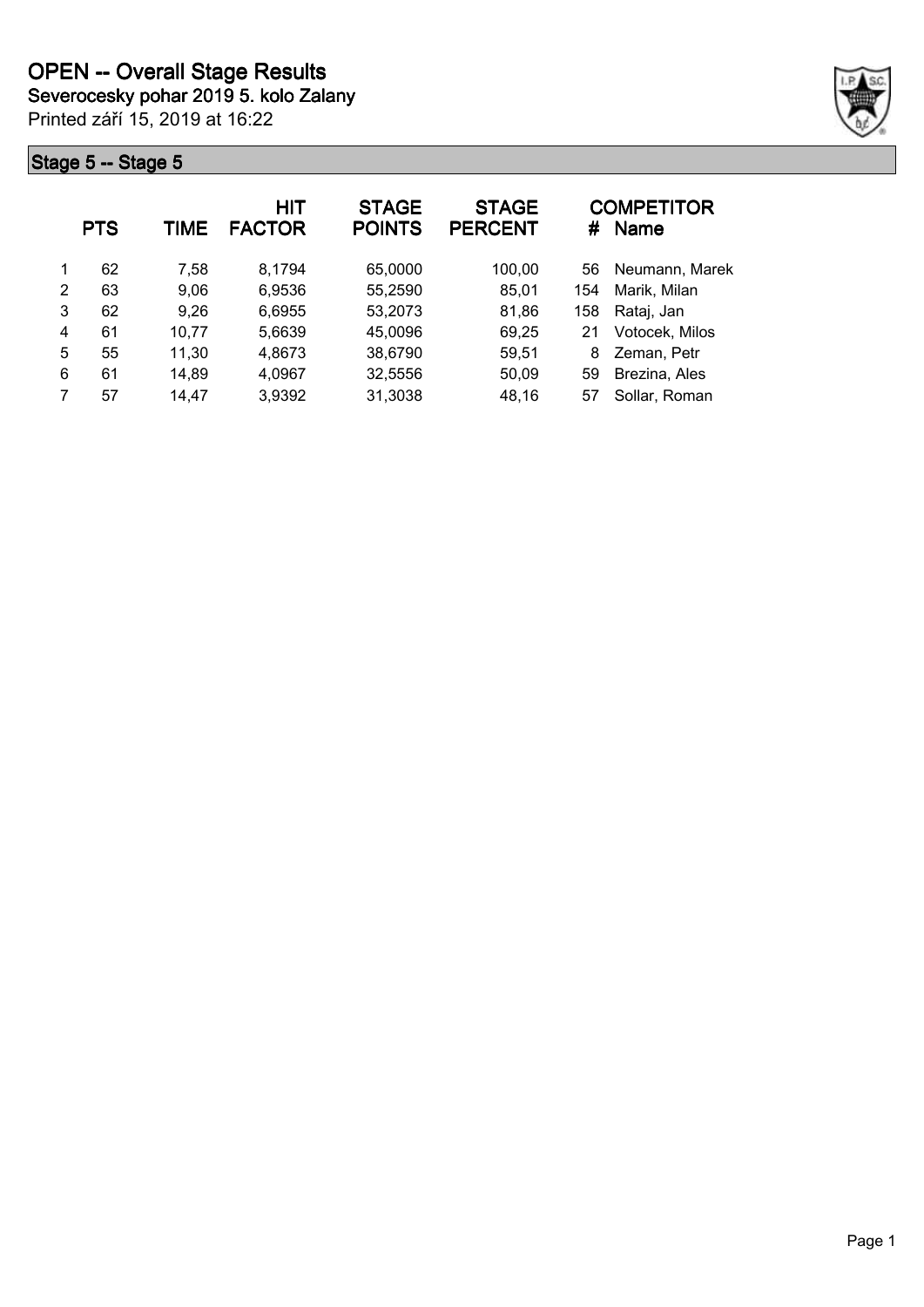**Severocesky pohar 2019 5. kolo Zalany**

Printed září 15, 2019 at 16:22



|                         | <b>PTS</b> | <b>TIME</b> | <b>HIT</b><br><b>FACTOR</b> | <b>STAGE</b><br><b>POINTS</b> | <b>STAGE</b><br><b>PERCENT</b> | #              | <b>COMPETITOR</b><br>Name |
|-------------------------|------------|-------------|-----------------------------|-------------------------------|--------------------------------|----------------|---------------------------|
| 1                       | 63         | 8,00        | 7,8750                      | 65,0000                       | 100,00                         | 51             | Krejci, Martin            |
| $\overline{\mathbf{c}}$ | 63         | 9,90        | 6,3636                      | 52,5253                       | 80,81                          | 161            | Simek, Frantisek          |
| 3                       | 53         | 8,35        | 6,3473                      | 52,3905                       | 80,60                          | 43             | Paul, Petr                |
| 4                       | 58         | 9,67        | 5,9979                      | 49,5067                       | 76,16                          | 79             | Svarc, Vaclav             |
| 5                       | 63         | 10,52       | 5,9886                      | 49,4297                       | 76,05                          | 38             | Elstner, Marek            |
| $\,6$                   | 59         | 9,91        | 5,9536                      | 49,1407                       | 75,60                          | 54             | Matousek, Jiri            |
| 7                       | 63         | 10,62       | 5,9322                      | 48,9642                       | 75,33                          | 33             | Wilk, Ivo                 |
| 8                       | 63         | 10,66       | 5,9099                      | 48,7805                       | 75,05                          | 47             | Curkova, Alexandra        |
| 9                       | 61         | 10,60       | 5,7547                      | 47,4993                       | 73,08                          | 10             | Cerny, Marek              |
| 10                      | 61         | 10,76       | 5,6691                      | 46,7929                       | 71,99                          | 73             | Liehne, Irena             |
| 11                      | 62         | 11,19       | 5,5407                      | 45,7324                       | 70,36                          | 106            | Bocarov, Vasil            |
| 12                      | 61         | 11,01       | 5,5404                      | 45,7304                       | 70,35                          | 167            | Turkova, Eva              |
| 13                      | 57         | 10,42       | 5,4702                      | 45,1513                       | 69,46                          | 58             | Weingartner, Tomas        |
| 14                      | 51         | 9,33        | 5,4662                      | 45,1182                       | 69,41                          | 11             | Cerny, Vaclav             |
| 15                      | 63         | 11,58       | 5,4404                      | 44,9050                       | 69,08                          | 42             | Panek, Roman              |
| 16                      | 57         | 10,73       | 5,3122                      | 43,8468                       | 67,46                          | 115            | Winter 1, Roman           |
| 17                      | 51         | 9,70        | 5,2577                      | 43,3972                       | 66,76                          | 151            | Fryzek ml., Lubor         |
| 18                      | 51         | 9,84        | 5,1829                      | 42,7797                       | 65,81                          | 45             | Touzimsky, Zdenek         |
| 19                      | 61         | 11,77       | 5,1827                      | 42,7776                       | 65,81                          | 116            | Albrecht, Patrick         |
| 20                      | 55         | 10,72       | 5,1306                      | 42,3478                       | 65,15                          | 34             | Batek, Jaroslav           |
| 21                      | 55         | 10,96       | 5,0182                      | 41,4205                       | 63,72                          | 39             | Herold, Jakub             |
| 22                      | 55         | 11,02       | 4,9909                      | 41,1949                       | 63,38                          | 125            | Sykora, Michal            |
| 23                      | 59         | 11,87       | 4,9705                      | 41,0265                       | 63,12                          | 68             | Senkerik, Martin          |
| 24                      | 55         | 11,10       | 4,9550                      | 40,8980                       | 62,92                          | 126            | Vostry, Jiri              |
| 25                      | 59         | 11,93       | 4,9455                      | 40,8201                       | 62,80                          | 74             | Liehne, Jan               |
| 26                      | 61         | 12,41       | 4,9154                      | 40,5715                       | 62,42                          | 82             | Zilinec, Daniel           |
| 27                      | 53         | 10,84       | 4,8893                      | 40,3561                       | 62,09                          | 37             | Dostal, Zdenek            |
| 28                      | 45         | 9,32        | 4,8283                      | 39,8529                       | 61,31                          | 44             | Tichy, Ivan               |
| 29                      | 60         | 12,86       | 4,6656                      | 38,5100                       | 59,25                          | 15             | Kuchta, Miroslav          |
| 30                      | 57         | 12,65       | 4,5059                      | 37,1918                       | 57,22                          | 148            | Stahl, Robert             |
| 31                      | 59         | 13,29       | 4,4394                      | 36,6429                       | 56,37                          | 171            | Dedic, Jiri               |
| 32                      | 57         | 13,03       | 4,3745                      | 36,1072                       | 55,55                          | 152            | Hradek, Martin            |
| 33                      | 57         | 13,31       | 4,2825                      | 35,3476                       | 54,38                          | 40             | Marsik, Ladislav          |
| 34                      | 57         | 13,36       | 4,2665                      | 35,2153                       | 54,18                          | 35             | Benes, Stanislav          |
| 35                      | 59         | 13,94       | 4,2324                      | 34,9343                       | 53,75                          | 169            | Frydl, Vaclav             |
| 36                      | 55         | 13,24       | 4,1541                      | 34,2876                       | 52,75                          | $\overline{c}$ | Kopriva, Petr             |
| 37                      | 61         | 14,83       | 4,1133                      | 33,9509                       | 52,23                          | 87             | Krejcarek, Jaroslav       |
| 38                      | 57         | 13,94       | 4,0890                      | 33,7501                       | 51,92                          | 69             | Svejnoha, Josef           |
| 39                      | 46         | 11,31       | 4,0672                      | 33,5705                       | 51,65                          | 31             | Pelikan, Jan              |
| 40                      | 63         | 15,63       | 4,0307                      | 33,2694                       | 51,18                          | 88             | Krejcarkova, Sona         |
| 41                      | 49         | 12,35       | 3,9676                      | 32,7485                       | 50,38                          | 144            | Marsak, Petr              |
| 42                      | 57         | 14,47       | 3,9392                      | 32,5139                       | 50,02                          | 108            | Fiala, Milan              |
| 43                      | 55         | 14,14       | 3,8897                      | 32,1053                       | 49,39                          | 86             | Cecetka, Josef            |
| 44                      | 61         | 15,76       | 3,8706                      | 31,9475                       | 49,15                          | 84             | Blazek, Tomas             |
| 45                      | 53         | 13,70       | 3,8686                      | 31,9314                       | 49,13                          | 75             | Liehne st., Jan           |
| 46                      | 47         | 12,36       | 3,8026                      | 31,3864                       | 48,29                          | 159            | Rehberger, Ivo            |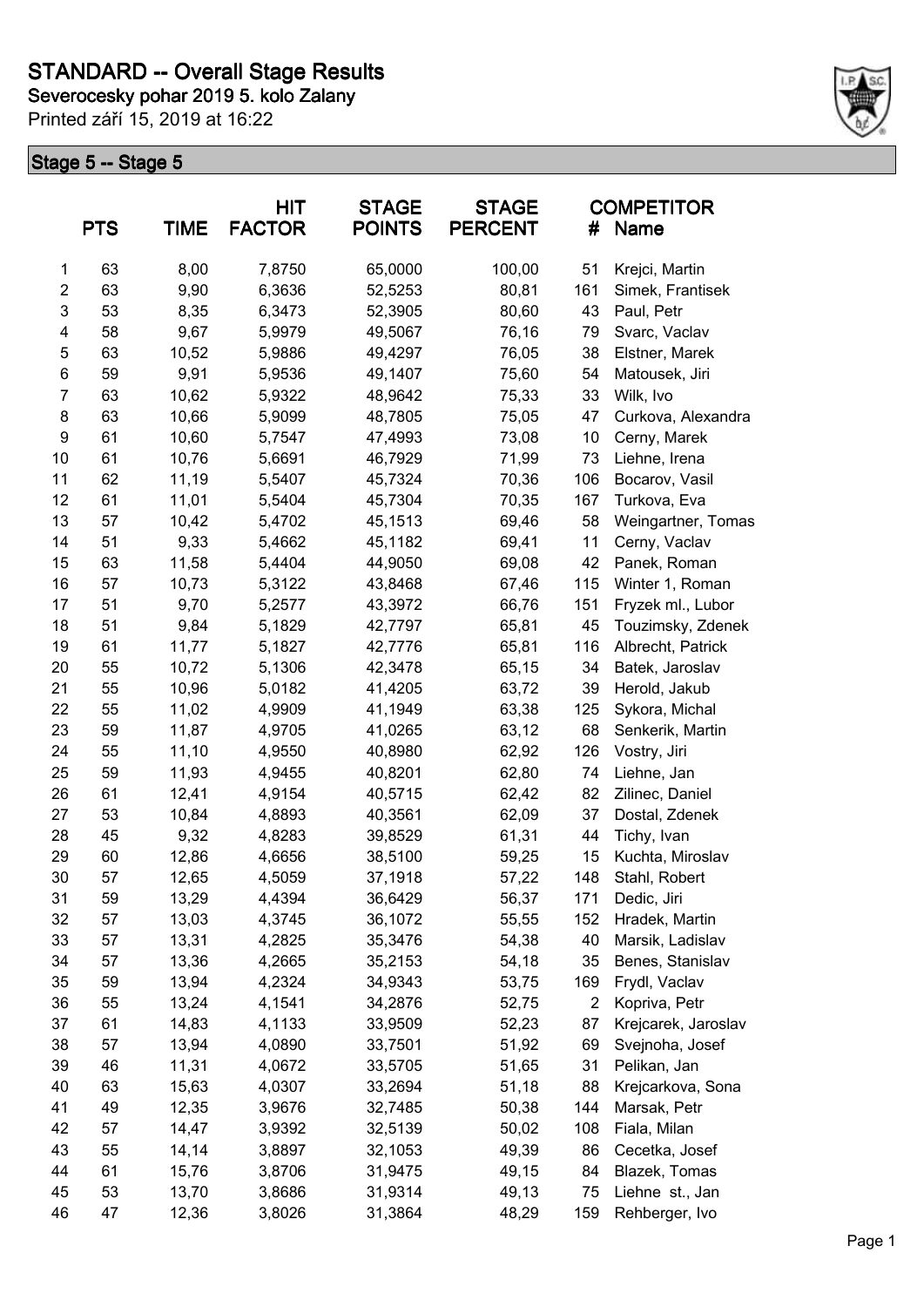**Severocesky pohar 2019 5. kolo Zalany**

Printed září 15, 2019 at 16:22



|    | <b>PTS</b> | <b>TIME</b> | HIT<br><b>FACTOR</b> | <b>STAGE</b><br><b>POINTS</b> | <b>STAGE</b><br><b>PERCENT</b> | #   | <b>COMPETITOR</b><br><b>Name</b> |
|----|------------|-------------|----------------------|-------------------------------|--------------------------------|-----|----------------------------------|
| 47 | 51         | 13,44       | 3,7946               | 31,3209                       | 48,19                          | 46  | Vltavsky, Miroslav               |
| 48 | 55         | 14,63       | 3,7594               | 31,0300                       | 47,74                          | 24  | Dlouhy, Michal                   |
| 49 | 55         | 14,67       | 3,7491               | 30,9453                       | 47,61                          | 93  | Ulman, Tomas                     |
| 50 | 59         | 15,94       | 3,7014               | 30,5511                       | 47,00                          | 41  | Naprstek, Martin                 |
| 51 | 53         | 14.67       | 3,6128               | 29,8201                       | 45,88                          | 157 | Puncochar, Jaromir               |
| 52 | 59         | 16,34       | 3,6108               | 29,8032                       | 45,85                          | 109 | Focke, Peter                     |
| 53 | 57         | 15,89       | 3,5872               | 29,6083                       | 45,55                          | 145 | Pietzsch, Felix                  |
| 54 | 47         | 13,62       | 3,4508               | 28,4829                       | 43,82                          | 119 | Holy, Jan                        |
| 55 | 40         | 12,74       | 3,1397               | 25,9151                       | 39,87                          | 153 | Janouch, Pavel                   |
| 56 | 59         | 21,60       | 2,7315               | 22,5456                       | 34,69                          | 1   | Havelka, Josef                   |
| 57 | 45         | 18,41       | 2,4443               | 20,1754                       | 31,04                          | 165 | Svadlakova, Miroslava            |
| 58 | 30         | 15,19       | 1,9750               | 16,3015                       | 25,08                          | 27  | Fiala ml., Jan                   |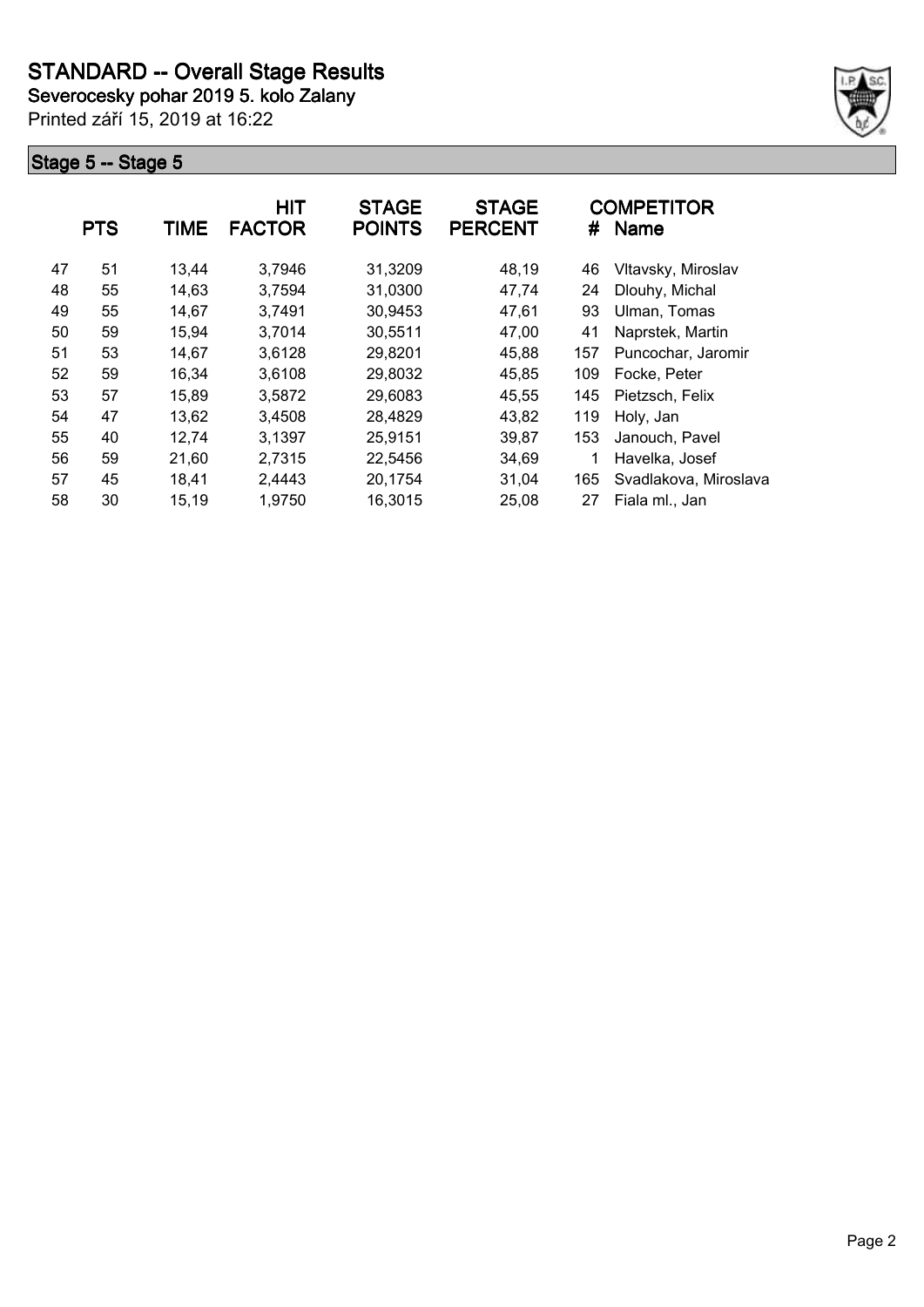# **PRODUCTION -- Overall Stage Results**

**Severocesky pohar 2019 5. kolo Zalany**

Printed září 15, 2019 at 16:22



|                | <b>PTS</b> | <b>TIME</b> | HIT<br><b>FACTOR</b> | <b>STAGE</b><br><b>POINTS</b> | <b>STAGE</b><br><b>PERCENT</b> | #   | <b>COMPETITOR</b><br><b>Name</b> |
|----------------|------------|-------------|----------------------|-------------------------------|--------------------------------|-----|----------------------------------|
| 1              | 65         | 8,75        | 7,4286               | 65,0000                       | 100,00                         | 72  | Kuzel, Zdenek                    |
| $\overline{c}$ | 57         | 9,42        | 6,0510               | 52,9459                       | 81,46                          | 7   | Riha, Michal                     |
| 3              | 59         | 9,84        | 5,9959               | 52,4644                       | 80,71                          | 14  | Hakala, Jiri                     |
| 4              | 49         | 8,19        | 5,9829               | 52,3504                       | 80,54                          | 60  | Hanzlicek, Ladislav              |
| 5              | 57         | 9,61        | 5,9313               | 51,8991                       | 79,84                          | 113 | Tichy, Lukas                     |
| 6              | 59         | 10,12       | 5,8300               | 51,0128                       | 78,48                          | 76  | Macura, Ondrej                   |
| $\overline{7}$ | 55         | 9,50        | 5,7895               | 50,6579                       | 77,94                          | 124 | Pulicek, Leos                    |
| 8              | 61         | 10,66       | 5,7223               | 50,0704                       | 77,03                          | 19  | Richter, Jakub                   |
| 9              | 59         | 10,34       | 5,7060               | 49,9275                       | 76,81                          | 101 | Netolicky, Pavel                 |
| 10             | 59         | 10,62       | 5,5556               | 48,6111                       | 74,79                          | 94  | Hindermann, Steffen              |
| 11             | 57         | 10,40       | 5,4808               | 47,9567                       | 73,78                          | 98  | Krcal, Jan                       |
| 12             | 61         | 11,18       | 5,4562               | 47,7415                       | 73,45                          | 104 | Ulehla, Gejza                    |
| 13             | 59         | 10,89       | 5,4178               | 47,4059                       | 72,93                          | 123 | Novotny, Petr                    |
| 14             | 55         | 10,28       | 5,3502               | 46,8142                       | 72,02                          | 92  | Scigel, Petr                     |
| 15             | 61         | 11,91       | 5,1217               | 44,8153                       | 68,95                          | 97  | Jurak, Jan                       |
| 16             | 57         | 11,48       | 4,9652               | 43,4451                       | 66,84                          | 142 | Kaska, Martin                    |
| 17             | 61         | 12,37       | 4,9313               | 43,1487                       | 66,38                          | 80  | Valvoda, Marek                   |
| 18             | 53         | 11,01       | 4,8138               | 42,1208                       | 64,80                          | 5   | Medulan, Ladislav                |
| 19             | 51         | 10,66       | 4,7842               | 41,8621                       | 64,40                          | 139 | Bahensky, Michael                |
| 20             | 59         | 12,56       | 4,6975               | 41,1027                       | 63,23                          | 112 | Silhan, Jiri                     |
| 21             | 48         | 10,48       | 4,5802               | 40,0763                       | 61,66                          | 166 | Kratochvil, Milos                |
| 22             | 59         | 13,03       | 4,5280               | 39,6201                       | 60,95                          | 89  | Kupilik, Libor                   |
| 23             | 59         | 13,54       | 4,3575               | 38,1278                       | 58,66                          | 121 | Kraus, Michal                    |
| 24             | 57         | 13,61       | 4,1881               | 36,6458                       | 56,38                          | 96  | Jakoubek, Pavel                  |
| 25             | 57         | 14,24       | 4,0028               | 35,0246                       | 53,88                          | 170 | Korner, Stanislav                |
| 26             | 59         | 15,25       | 3,8689               | 33,8525                       | 52,08                          | 20  | Tichak, Pavel                    |
| 27             | 57         | 14,74       | 3,8670               | 33,8365                       | 52,06                          | 114 | Vostrelova, Tereza               |
| 28             | 57         | 15,23       | 3,7426               | 32,7479                       | 50,38                          | 17  | Marek, Jiri                      |
| 29             | 55         | 15,14       | 3,6328               | 31,7867                       | 48,90                          | 62  | Krejza, Ales                     |
| 30             | 34         | 9,68        | 3,5124               | 30,7335                       | 47,28                          | 164 | Novotny, Zdenek                  |
| 31             | 49         | 14,14       | 3,4653               | 30,3218                       | 46,65                          | 71  | Caprata st., Jaroslav            |
| 32             | 51         | 15,65       | 3,2588               | 28,5144                       | 43,87                          | 4   | Kysela, Milos                    |
| 33             | 65         | 20,22       | 3,2146               | 28,1281                       | 43,27                          | 111 | Stuchlik, Roman                  |
| 34             | 55         | 17,92       | 3,0692               | 26,8555                       | 41,32                          | 100 | Mammitzsch, Rico                 |
| 35             | 46         | 15,70       | 2,9299               | 25,6369                       | 39,44                          | 28  | Karchnak, Slavo                  |
| 36             | 63         | 22,24       | 2,8327               | 24,7864                       | 38,13                          | 95  | Jakoubek, Ondrej                 |
| 37             | 57         | 21,86       | 2,6075               | 22,8156                       | 35,10                          | 77  | Najmonova, Hana                  |
| 38             | 51         | 19,68       | 2,5915               | 22,6753                       | 34,89                          | 134 | Jirku, Zdenek                    |
| 39             | 29         | 11,27       | 2,5732               | 22,5155                       | 34,64                          | 48  | Horacek, Lubos                   |
| 40             | 43         | 16,73       | 2,5702               | 22,4895                       | 34,60                          | 135 | Oklestek, Tomas                  |
| 41             | 38         | 14,85       | 2,5589               | 22,3906                       | 34,45                          | 103 | Svoboda, Pavel                   |
| 42             | 34         | 14,13       | 2,4062               | 21,0545                       | 32,39                          | 36  | Cech, Jonas                      |
| 43             | 48         | 20,03       | 2,3964               | 20,9685                       | 32,26                          | 78  | Rajman, Jiri                     |
| 44             | 57         | 24,61       | 2,3161               | 20,2662                       | 31,18                          | 122 | Macal, Petr                      |
| 45             | 39         | 17,67       | 2,2071               | 19,3124                       | 29,71                          | 143 | Klima, Michal                    |
| 46             | 29         | 16,68       | 1,7386               | 15,2128                       | 23,40                          | 9   | Zalud, Ivan                      |
|                |            |             |                      |                               |                                |     |                                  |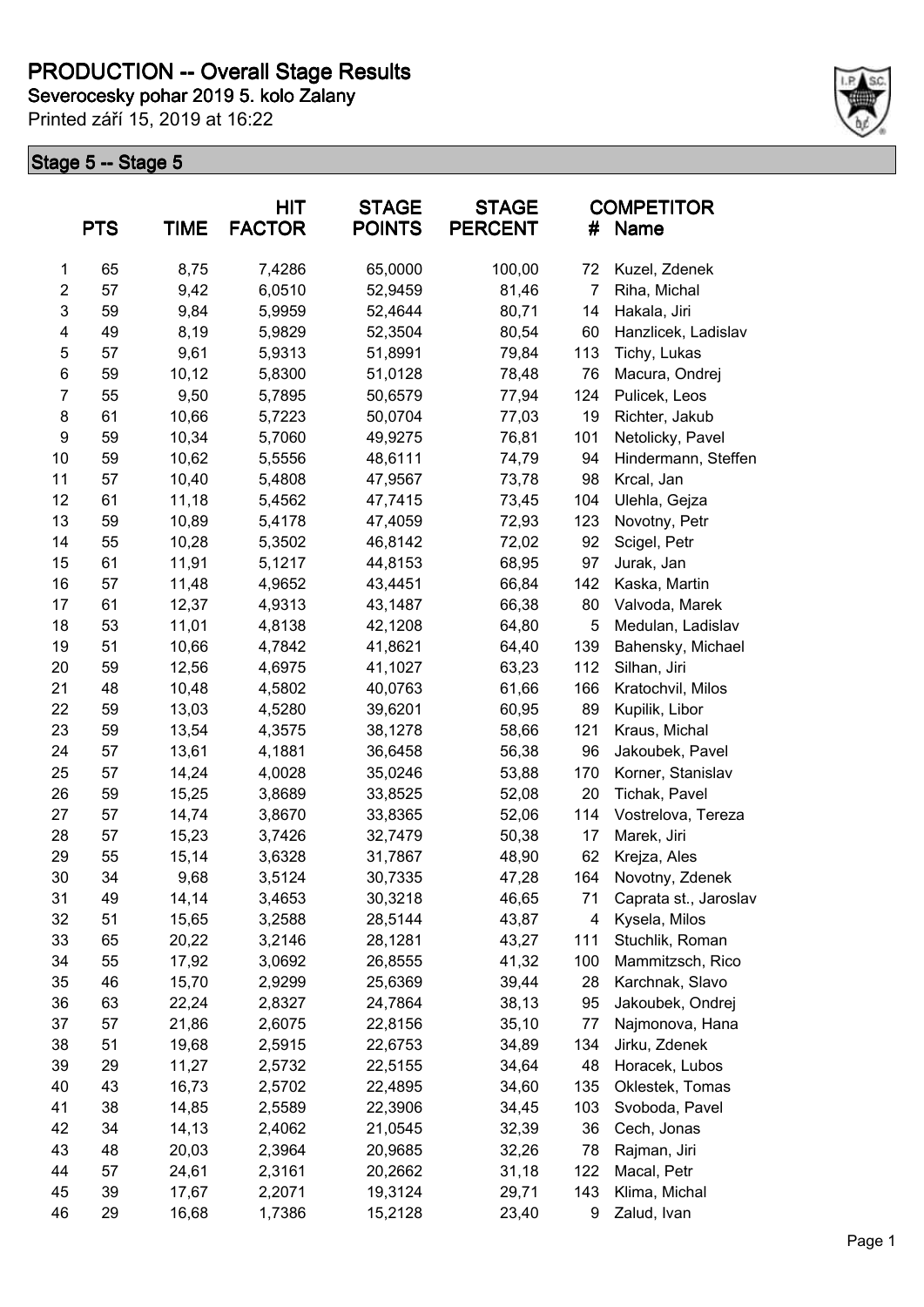|    | <b>PTS</b> |       | <b>HIT</b><br>TIME FACTOR | <b>STAGE</b><br><b>POINTS</b> | <b>STAGE</b><br><b>PERCENT</b> | <b>COMPETITOR</b><br># Name |
|----|------------|-------|---------------------------|-------------------------------|--------------------------------|-----------------------------|
| 47 | 13         | 44.87 | 0.2897                    | 2.5351                        | 3.90                           | 91 Nathanielova, Nicole     |
| 48 | 8          | 46.81 | 0.1709                    | 1.4954                        | 2.30                           | 85 Budjac, Jakub            |

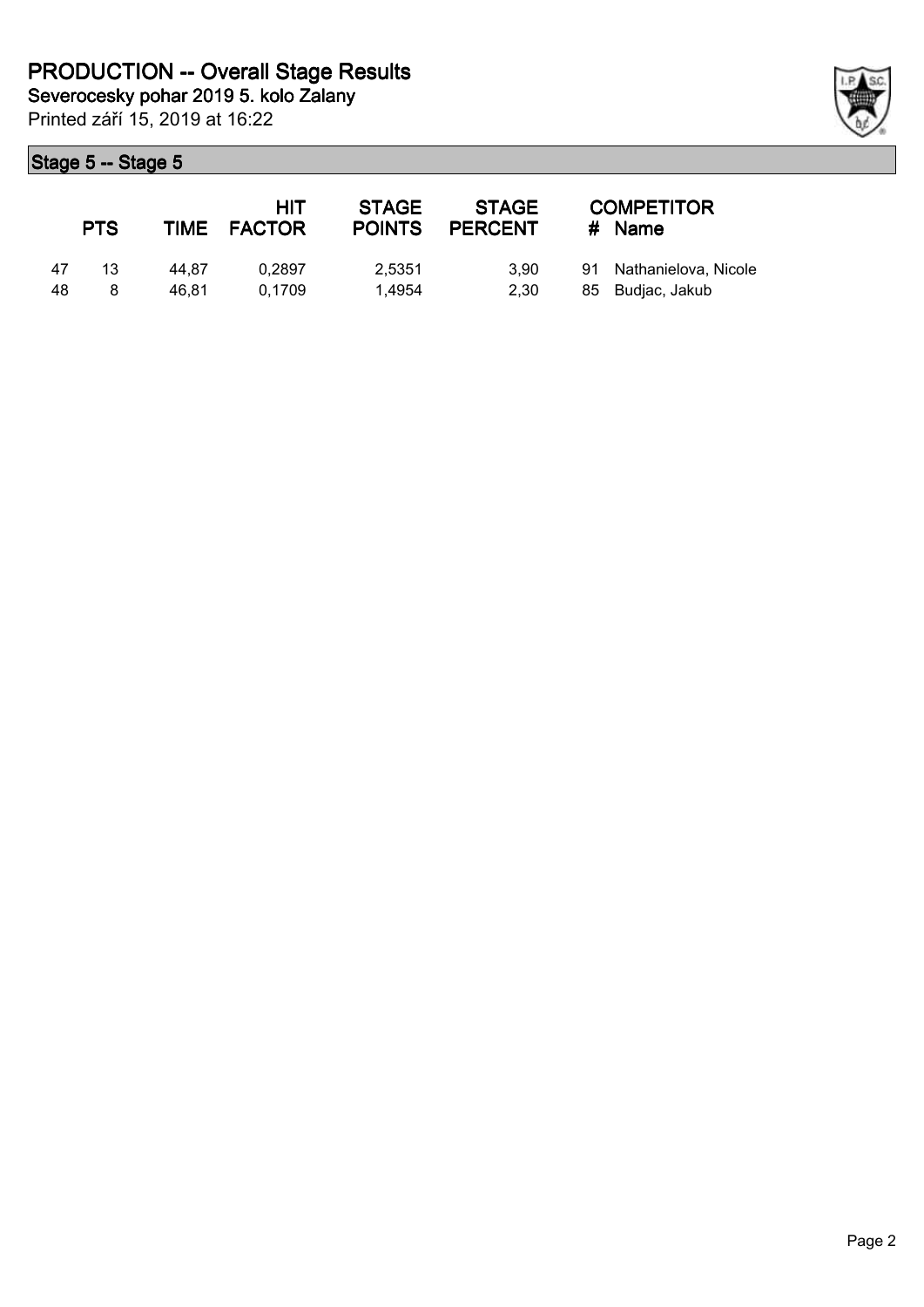**Severocesky pohar 2019 5. kolo Zalany**

Printed září 15, 2019 at 16:22



|                | <b>PTS</b> | <b>TIME</b> | HIT<br><b>FACTOR</b> | <b>STAGE</b><br><b>POINTS</b> | <b>STAGE</b><br><b>PERCENT</b> | #   | <b>COMPETITOR</b><br>Name |
|----------------|------------|-------------|----------------------|-------------------------------|--------------------------------|-----|---------------------------|
| 1              | 63         | 6,86        | 9,1837               | 65,0000                       | 100,00                         | 83  | Bindik, Frantisek         |
| $\overline{c}$ | 63         | 7,22        | 8,7258               | 61,7590                       | 95,01                          | 3   | Kostak, Jan               |
| 3              | 63         | 7,52        | 8,3777               | 59,2952                       | 91,22                          | 118 | Dobias, Jiri              |
| 4              | 63         | 7,69        | 8,1925               | 57,9844                       | 89,21                          | 22  | Zicha, Josef              |
| 5              | 63         | 7,84        | 8,0357               | 56,8750                       | 87,50                          | 29  | Kaspar, Jiri              |
| 6              | 59         | 7,40        | 7,9730               | 56,4309                       | 86,82                          | 163 | Bures, Vitezslav          |
| $\overline{7}$ | 59         | 7,58        | 7,7836               | 55,0909                       | 84,76                          | 132 | Heglas, Jakub             |
| 8              | 59         | 7,60        | 7,7632               | 54,9459                       | 84,53                          | 26  | Fiala, Jan                |
| 9              | 59         | 7,65        | 7,7124               | 54,5868                       | 83,98                          | 137 | Zolnay, Anka              |
| 10             | 59         | 7,98        | 7,3935               | 52,3294                       | 80,51                          | 117 | Broz, Jiri                |
| 11             | 63         | 8,60        | 7,3256               | 51,8488                       | 79,77                          | 120 | Kolisch, Petr             |
| 12             | 61         | 8,52        | 7,1596               | 50,6742                       | 77,96                          | 168 | Maska, Richard            |
| 13             | 59         | 8,55        | 6,9006               | 48,8408                       | 75,14                          | 23  | Cihelna, Petr             |
| 14             | 59         | 8,69        | 6,7894               | 48,0540                       | 73,93                          | 136 | Valasik, Petr             |
| 15             | 61         | 9,42        | 6,4756               | 45,8327                       | 70,51                          | 130 | Dvorak, Petr              |
| 16             | 57         | 8,85        | 6,4407               | 45,5857                       | 70,13                          | 127 | Cimburek, Lukas           |
| 17             | 59         | 9,44        | 6,2500               | 44,2361                       | 68,06                          | 150 | Sustr, Milos              |
| 18             | 59         | 9,90        | 5,9596               | 42,1807                       | 64,89                          | 128 | Capek, Petr               |
| 19             | 61         | 10,35       | 5,8937               | 41,7144                       | 64,18                          | 133 | Hradek, Zbynek            |
| 20             | 38         | 6,65        | 5,7143               | 40,4444                       | 62,22                          | 138 | Zolnay, Pavol             |
| 21             | 53         | 9,48        | 5,5907               | 39,5699                       | 60,88                          | 52  | Marousek, Petr            |
| 22             | 61         | 11,09       | 5,5005               | 38,9310                       | 59,89                          | 149 | Stransky, Viktor          |
| 23             | 57         | 11,17       | 5,1030               | 36,1176                       | 55,57                          | 131 | Fiala, Rostislav          |
| 24             | 61         | 12,08       | 5,0497               | 35,7404                       | 54,99                          | 129 | Dupac, Ondrej             |
| 25             | 65         | 13,04       | 4,9847               | 35,2803                       | 54,28                          | 12  | Fiala, Vlastimil          |
| 26             | 53         | 11,16       | 4,7491               | 33,6131                       | 51,71                          | 140 | Bizek, Vojtech            |
| 27             | 65         | 14,42       | 4,5076               | 31,9040                       | 49,08                          | 141 | Briza, Pavel              |
| 28             | 61         | 13,86       | 4,4012               | 31,1504                       | 47,92                          | 61  | Holoska, Jiri             |
| 29             | 45         | 10,90       | 4,1284               | 29,2202                       | 44,95                          | 25  | Dvorak, Daniel            |
| 30             | 61         | 16,07       | 3,7959               | 26,8665                       | 41,33                          | 66  | Orlik, Rostislav          |
| 31             | 59         | 16,04       | 3,6783               | 26,0342                       | 40,05                          | 16  | Lat, Ivo                  |
| 32             | 61         | 19,34       | 3,1541               | 22,3239                       | 34,34                          | 160 | Selichar, Daniel          |
| 33             | 36         | 16,01       | 2,2486               | 15,9151                       | 24,48                          | 6   | Prosek, Jan               |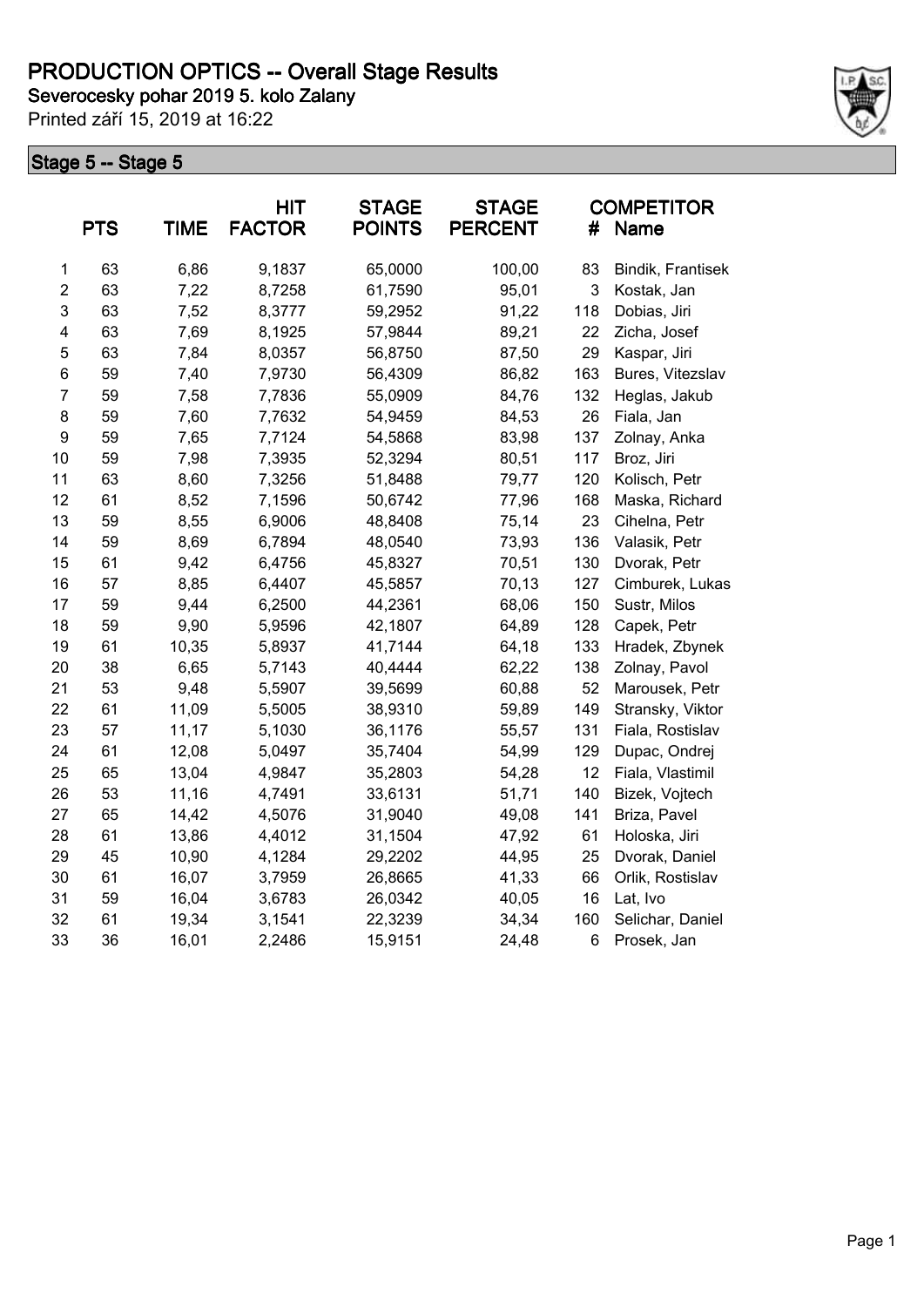Printed září 15, 2019 at 16:22 **Severocesky pohar 2019 5. kolo Zalany**

| <b>PTS</b> | <b>TIME</b> | HIT<br><b>FACTOR</b> | <b>STAGE</b><br><b>POINTS</b> | <b>STAGE</b><br><b>PERCENT</b> |    | <b>COMPETITOR</b><br><b>Name</b> |
|------------|-------------|----------------------|-------------------------------|--------------------------------|----|----------------------------------|
| 63         | 8.85        | 7.1186               | 65,0000                       | 100,00                         |    | 147 Smutny, Petr                 |
| 61         | 11.51       | 5,2997               | 48,3917                       | 74.45                          | 30 | Novotny, Jiri                    |
| 57         | 11.52       | 4,9479               | 45,1792                       | 69.51                          | 99 | Kucera, Peter                    |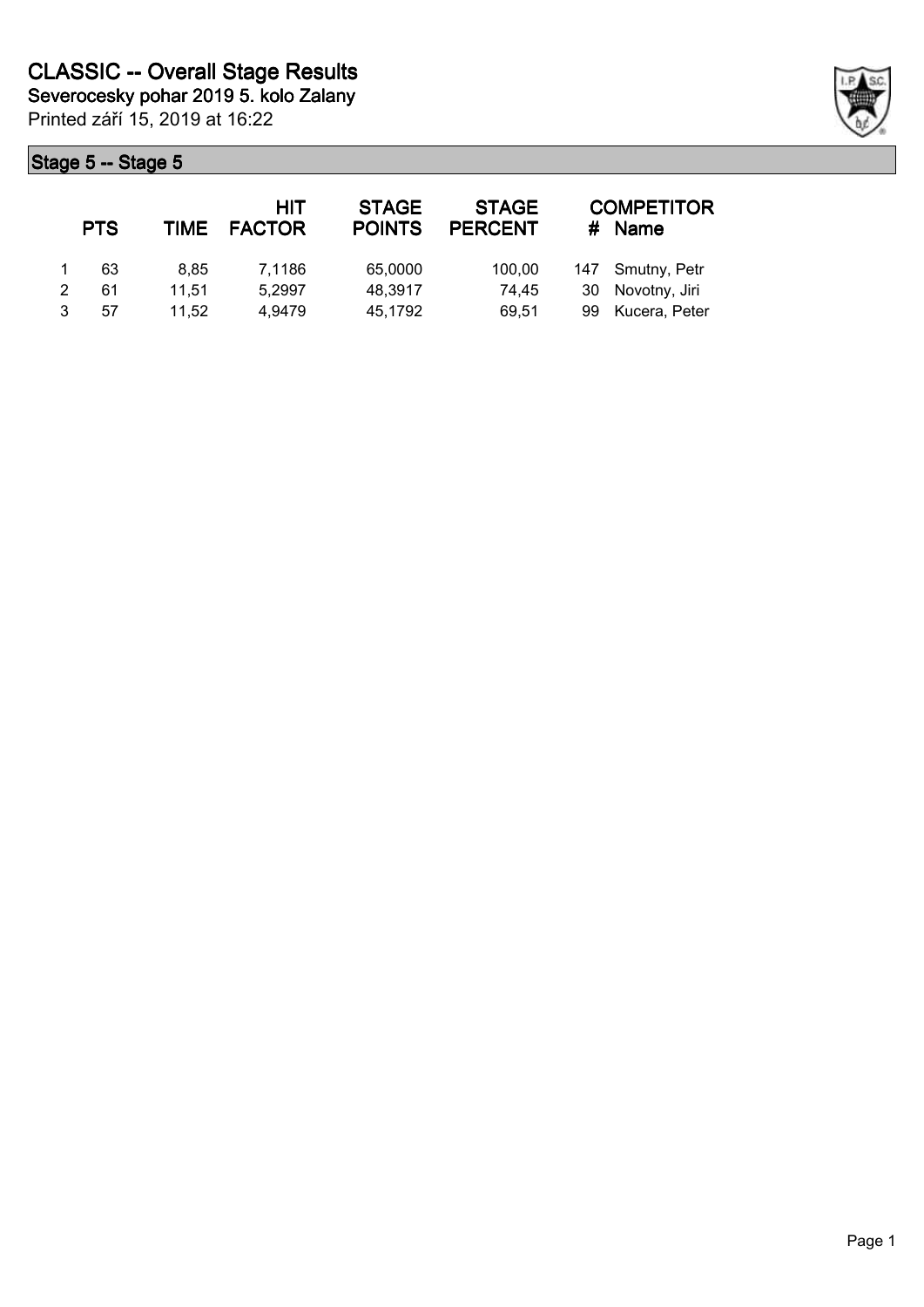|   | <b>PTS</b> | <b>TIME</b> | <b>HIT</b><br><b>FACTOR</b> | <b>STAGE</b><br><b>POINTS</b> | <b>STAGE</b><br><b>PERCENT</b> | #   | <b>COMPETITOR</b><br><b>Name</b> |
|---|------------|-------------|-----------------------------|-------------------------------|--------------------------------|-----|----------------------------------|
|   | 61         | 14.66       | 4.1610                      | 65,0000                       | 100.00                         | 67  | Prosek 1, Jan                    |
| 2 | 53         | 13.92       | 3,8075                      | 59.4777                       | 91,50                          | 146 | Rossl, Karel                     |
|   | 55         | 17.79       | 3,0916                      | 48,2952                       | 74.30                          |     | 18 Prepletany, Jan               |

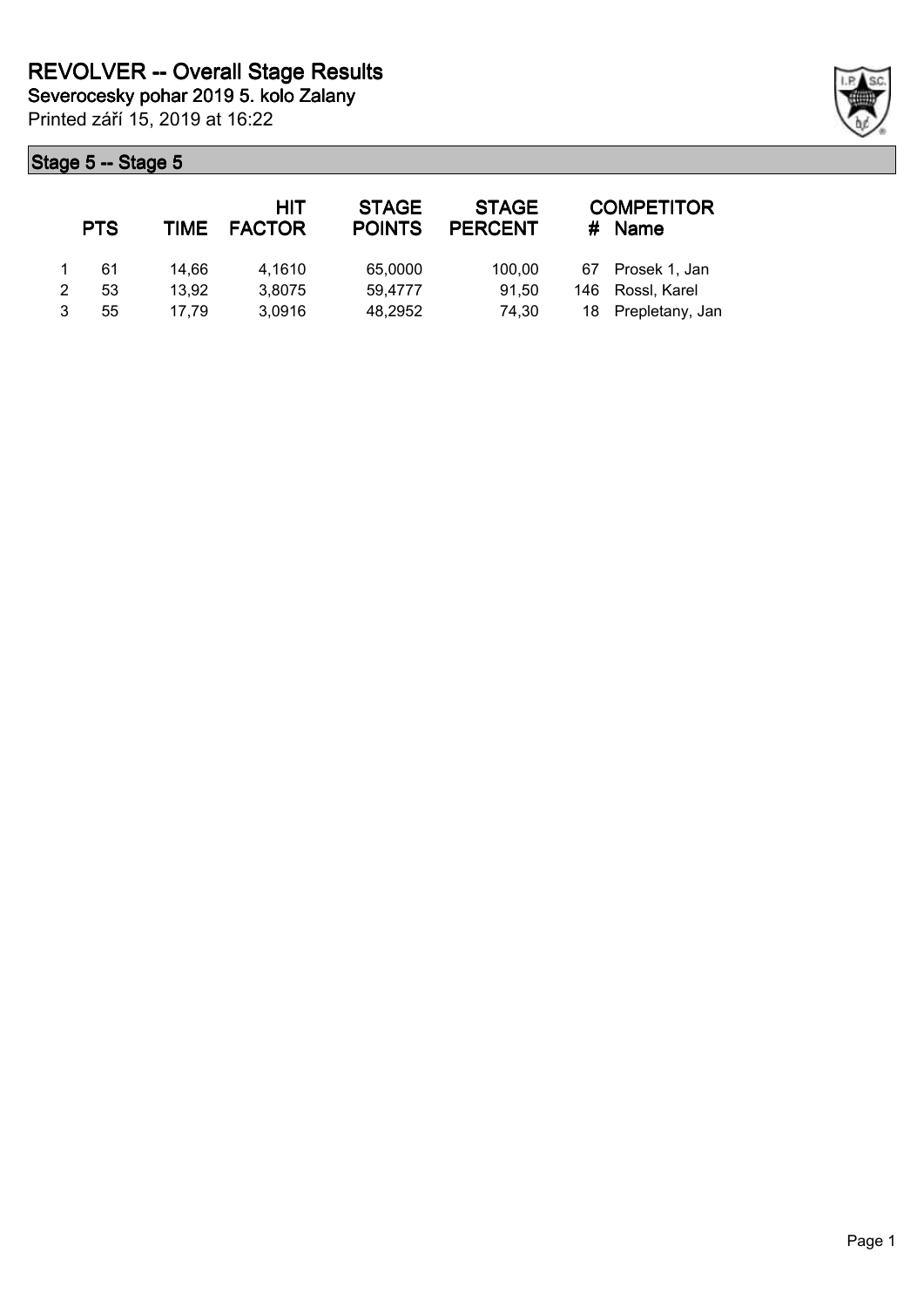Printed září 15, 2019 at 16:22 **Severocesky pohar 2019 5. kolo Zalany**



|               | <b>PTS</b> | TIME  | <b>HIT</b><br><b>FACTOR</b> | <b>STAGE</b><br><b>POINTS</b> | <b>STAGE</b><br><b>PERCENT</b> | #   | <b>COMPETITOR</b><br>Name |
|---------------|------------|-------|-----------------------------|-------------------------------|--------------------------------|-----|---------------------------|
| 1             | 68         | 9,15  | 7,4317                      | 75,0000                       | 100,00                         | 154 | Marik, Milan              |
| $\mathcal{P}$ | 67         | 9,06  | 7,3951                      | 74,6311                       | 99,51                          | 56  | Neumann, Marek            |
| 3             | 71         | 12,32 | 5,7630                      | 58,1596                       | 77,55                          | 21  | Votocek, Milos            |
| 4             | 72         | 12,82 | 5,6162                      | 56,6784                       | 75,57                          | 158 | Rataj, Jan                |
| 5             | 46         | 11,80 | 3,8983                      | 39,3414                       | 52,46                          | 57  | Sollar, Roman             |
| 6             | 68         | 21,90 | 3,1050                      | 31,3356                       | 41,78                          | 59  | Brezina, Ales             |
| 7             | 35         | 17,67 | 1,9808                      | 19,9896                       | 26,65                          | 8   | Zeman, Petr               |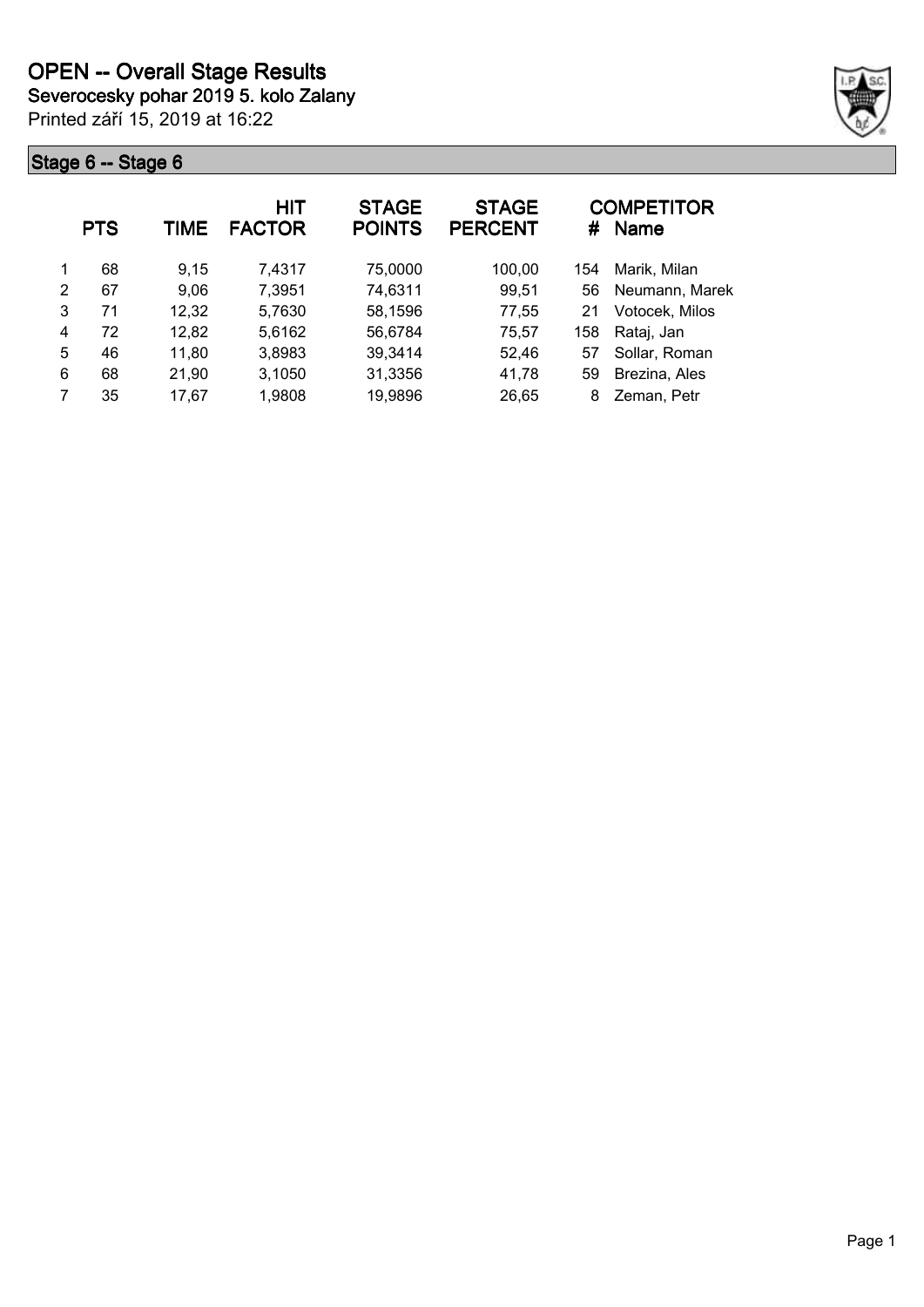**Severocesky pohar 2019 5. kolo Zalany**

Printed září 15, 2019 at 16:22



| 69<br>9,87<br>6,9909<br>75,0000<br>100,00<br>51<br>Krejci, Martin<br>1<br>$\overline{c}$<br>11,56<br>71<br>6,1419<br>65,8916<br>87,86<br>79<br>Svarc, Vaclav<br>3<br>11,60<br>6,1207<br>71<br>65,6644<br>87,55<br>106<br>Bocarov, Vasil<br>4<br>69<br>11,91<br>5,7935<br>62,1537<br>74<br>82,87<br>Liehne, Jan<br>5<br>65<br>11,81<br>5,5038<br>59,0463<br>78,73<br>24<br>Dlouhy, Michal<br>6<br>67<br>12,24<br>5,4739<br>58,7250<br>78,30<br>11<br>Cerny, Vaclav<br>$\overline{7}$<br>12,85<br>5,0584<br>54,2675<br>72,36<br>65<br>167<br>Turkova, Eva<br>8<br>67<br>13,25<br>5,0566<br>54,2486<br>72,33<br>42<br>Panek, Roman<br>9<br>66<br>13,91<br>4,7448<br>50,9033<br>67,87<br>161<br>Simek, Frantisek<br>10<br>65<br>13,71<br>4,7411<br>50,8634<br>67,82<br>33<br>Wilk, Ivo<br>4,7293<br>69<br>14,59<br>50,7368<br>67,65<br>115<br>11<br>Winter 1, Roman |  |
|-----------------------------------------------------------------------------------------------------------------------------------------------------------------------------------------------------------------------------------------------------------------------------------------------------------------------------------------------------------------------------------------------------------------------------------------------------------------------------------------------------------------------------------------------------------------------------------------------------------------------------------------------------------------------------------------------------------------------------------------------------------------------------------------------------------------------------------------------------------------|--|
|                                                                                                                                                                                                                                                                                                                                                                                                                                                                                                                                                                                                                                                                                                                                                                                                                                                                 |  |
|                                                                                                                                                                                                                                                                                                                                                                                                                                                                                                                                                                                                                                                                                                                                                                                                                                                                 |  |
|                                                                                                                                                                                                                                                                                                                                                                                                                                                                                                                                                                                                                                                                                                                                                                                                                                                                 |  |
|                                                                                                                                                                                                                                                                                                                                                                                                                                                                                                                                                                                                                                                                                                                                                                                                                                                                 |  |
|                                                                                                                                                                                                                                                                                                                                                                                                                                                                                                                                                                                                                                                                                                                                                                                                                                                                 |  |
|                                                                                                                                                                                                                                                                                                                                                                                                                                                                                                                                                                                                                                                                                                                                                                                                                                                                 |  |
|                                                                                                                                                                                                                                                                                                                                                                                                                                                                                                                                                                                                                                                                                                                                                                                                                                                                 |  |
|                                                                                                                                                                                                                                                                                                                                                                                                                                                                                                                                                                                                                                                                                                                                                                                                                                                                 |  |
|                                                                                                                                                                                                                                                                                                                                                                                                                                                                                                                                                                                                                                                                                                                                                                                                                                                                 |  |
|                                                                                                                                                                                                                                                                                                                                                                                                                                                                                                                                                                                                                                                                                                                                                                                                                                                                 |  |
|                                                                                                                                                                                                                                                                                                                                                                                                                                                                                                                                                                                                                                                                                                                                                                                                                                                                 |  |
| 67<br>4,6175<br>49,5378<br>116<br>12<br>14,51<br>66,05<br>Albrecht, Patrick                                                                                                                                                                                                                                                                                                                                                                                                                                                                                                                                                                                                                                                                                                                                                                                     |  |
| 14,08<br>13<br>63<br>4,4744<br>48,0029<br>64,00<br>31<br>Pelikan, Jan                                                                                                                                                                                                                                                                                                                                                                                                                                                                                                                                                                                                                                                                                                                                                                                           |  |
| 4,3866<br>14<br>59<br>13,45<br>47,0608<br>62,75<br>10<br>Cerny, Marek                                                                                                                                                                                                                                                                                                                                                                                                                                                                                                                                                                                                                                                                                                                                                                                           |  |
| 4,3759<br>61<br>13,94<br>46,9458<br>62,59<br>$\overline{2}$<br>Kopriva, Petr<br>15                                                                                                                                                                                                                                                                                                                                                                                                                                                                                                                                                                                                                                                                                                                                                                              |  |
| 16<br>69<br>16,08<br>4,2910<br>46,0354<br>61,38<br>73<br>Liehne, Irena                                                                                                                                                                                                                                                                                                                                                                                                                                                                                                                                                                                                                                                                                                                                                                                          |  |
| 52<br>17<br>12,37<br>4,2037<br>45,0986<br>60,13<br>44<br>Tichy, Ivan                                                                                                                                                                                                                                                                                                                                                                                                                                                                                                                                                                                                                                                                                                                                                                                            |  |
| 43<br>18<br>50<br>12,06<br>4,1459<br>44,4787<br>59,30<br>Paul, Petr                                                                                                                                                                                                                                                                                                                                                                                                                                                                                                                                                                                                                                                                                                                                                                                             |  |
| 15,27<br>19<br>63<br>4,1257<br>44,2620<br>59,02<br>68<br>Senkerik, Martin                                                                                                                                                                                                                                                                                                                                                                                                                                                                                                                                                                                                                                                                                                                                                                                       |  |
| 55<br>13,40<br>4,1045<br>44,0339<br>58,71<br>15<br>20<br>Kuchta, Miroslav                                                                                                                                                                                                                                                                                                                                                                                                                                                                                                                                                                                                                                                                                                                                                                                       |  |
| 63<br>15,40<br>4,0909<br>58,52<br>152<br>21<br>43,8883<br>Hradek, Martin                                                                                                                                                                                                                                                                                                                                                                                                                                                                                                                                                                                                                                                                                                                                                                                        |  |
| 16,90<br>22<br>67<br>3,9645<br>42,5322<br>56,71<br>87<br>Krejcarek, Jaroslav                                                                                                                                                                                                                                                                                                                                                                                                                                                                                                                                                                                                                                                                                                                                                                                    |  |
| 52<br>13,14<br>3,9574<br>42,4558<br>56,61<br>45<br>23<br>Touzimsky, Zdenek                                                                                                                                                                                                                                                                                                                                                                                                                                                                                                                                                                                                                                                                                                                                                                                      |  |
| 59<br>15,13<br>3,8995<br>41,8353<br>55,78<br>119<br>Holy, Jan<br>24                                                                                                                                                                                                                                                                                                                                                                                                                                                                                                                                                                                                                                                                                                                                                                                             |  |
| 25<br>55<br>14,32<br>3,8408<br>41,2049<br>54,94<br>54<br>Matousek, Jiri                                                                                                                                                                                                                                                                                                                                                                                                                                                                                                                                                                                                                                                                                                                                                                                         |  |
| 61<br>15,91<br>3,8341<br>41,1329<br>54,84<br>58<br>26<br>Weingartner, Tomas                                                                                                                                                                                                                                                                                                                                                                                                                                                                                                                                                                                                                                                                                                                                                                                     |  |
| 27<br>17,40<br>3,7356<br>40,0768<br>53,44<br>126<br>Vostry, Jiri<br>65                                                                                                                                                                                                                                                                                                                                                                                                                                                                                                                                                                                                                                                                                                                                                                                          |  |
| 53<br>53,39<br>151<br>28<br>14,20<br>3,7324<br>40,0421<br>Fryzek ml., Lubor                                                                                                                                                                                                                                                                                                                                                                                                                                                                                                                                                                                                                                                                                                                                                                                     |  |
| 29<br>63<br>17,24<br>3,6543<br>39,2042<br>52,27<br>86<br>Cecetka, Josef                                                                                                                                                                                                                                                                                                                                                                                                                                                                                                                                                                                                                                                                                                                                                                                         |  |
| 50<br>34<br>30<br>14,01<br>3,5689<br>38,2879<br>51,05<br>Batek, Jaroslav                                                                                                                                                                                                                                                                                                                                                                                                                                                                                                                                                                                                                                                                                                                                                                                        |  |
| 31<br>50<br>14,21<br>3,5186<br>37,7490<br>50,33<br>37<br>Dostal, Zdenek                                                                                                                                                                                                                                                                                                                                                                                                                                                                                                                                                                                                                                                                                                                                                                                         |  |
| 63<br>17,95<br>40<br>32<br>3,5097<br>37,6535<br>50,20<br>Marsik, Ladislav                                                                                                                                                                                                                                                                                                                                                                                                                                                                                                                                                                                                                                                                                                                                                                                       |  |
| 57<br>33<br>16,60<br>36,8380<br>49,12<br>159<br>Rehberger, Ivo<br>3,4337                                                                                                                                                                                                                                                                                                                                                                                                                                                                                                                                                                                                                                                                                                                                                                                        |  |
| 34<br>69<br>20,14<br>3,4260<br>49,01<br>109<br>Focke, Peter<br>36,7552                                                                                                                                                                                                                                                                                                                                                                                                                                                                                                                                                                                                                                                                                                                                                                                          |  |
| 59<br>17,32<br>35<br>3,4065<br>36,5455<br>48,73<br>93<br>Ulman, Tomas                                                                                                                                                                                                                                                                                                                                                                                                                                                                                                                                                                                                                                                                                                                                                                                           |  |
| 73<br>36<br>21,61<br>3,3781<br>36,2408<br>48,32<br>88<br>Krejcarkova, Sona                                                                                                                                                                                                                                                                                                                                                                                                                                                                                                                                                                                                                                                                                                                                                                                      |  |
| 37<br>46<br>13,68<br>3,3626<br>36,0746<br>48,10<br>35<br>Benes, Stanislav                                                                                                                                                                                                                                                                                                                                                                                                                                                                                                                                                                                                                                                                                                                                                                                       |  |
| 51<br>38<br>15,20<br>3,3553<br>35,9961<br>47,99<br>125<br>Sykora, Michal                                                                                                                                                                                                                                                                                                                                                                                                                                                                                                                                                                                                                                                                                                                                                                                        |  |
| 39<br>63<br>19,12<br>3,2950<br>35,3494<br>47,13<br>148<br>Stahl, Robert                                                                                                                                                                                                                                                                                                                                                                                                                                                                                                                                                                                                                                                                                                                                                                                         |  |
| 40<br>38<br>12,03<br>3,1588<br>33,8881<br>45,18<br>169<br>Frydl, Vaclav                                                                                                                                                                                                                                                                                                                                                                                                                                                                                                                                                                                                                                                                                                                                                                                         |  |
| 65<br>45,07<br>69<br>41<br>20,63<br>3,1508<br>33,8021<br>Svejnoha, Josef                                                                                                                                                                                                                                                                                                                                                                                                                                                                                                                                                                                                                                                                                                                                                                                        |  |
| 42<br>59<br>18,95<br>3,1135<br>44,54<br>84<br>Blazek, Tomas<br>33,4020                                                                                                                                                                                                                                                                                                                                                                                                                                                                                                                                                                                                                                                                                                                                                                                          |  |
| 50<br>43<br>16,06<br>3,1133<br>33,4006<br>44,53<br>46<br>Vltavsky, Miroslav                                                                                                                                                                                                                                                                                                                                                                                                                                                                                                                                                                                                                                                                                                                                                                                     |  |
| 43<br>82<br>44<br>13,82<br>3,1114<br>33,3803<br>44,51<br>Zilinec, Daniel                                                                                                                                                                                                                                                                                                                                                                                                                                                                                                                                                                                                                                                                                                                                                                                        |  |
| 38<br>45<br>44<br>14,20<br>3,0986<br>33,2425<br>44,32<br>Elstner, Marek                                                                                                                                                                                                                                                                                                                                                                                                                                                                                                                                                                                                                                                                                                                                                                                         |  |
| 46<br>55<br>17,78<br>3,0934<br>33,1864<br>44,25<br>153<br>Janouch, Pavel                                                                                                                                                                                                                                                                                                                                                                                                                                                                                                                                                                                                                                                                                                                                                                                        |  |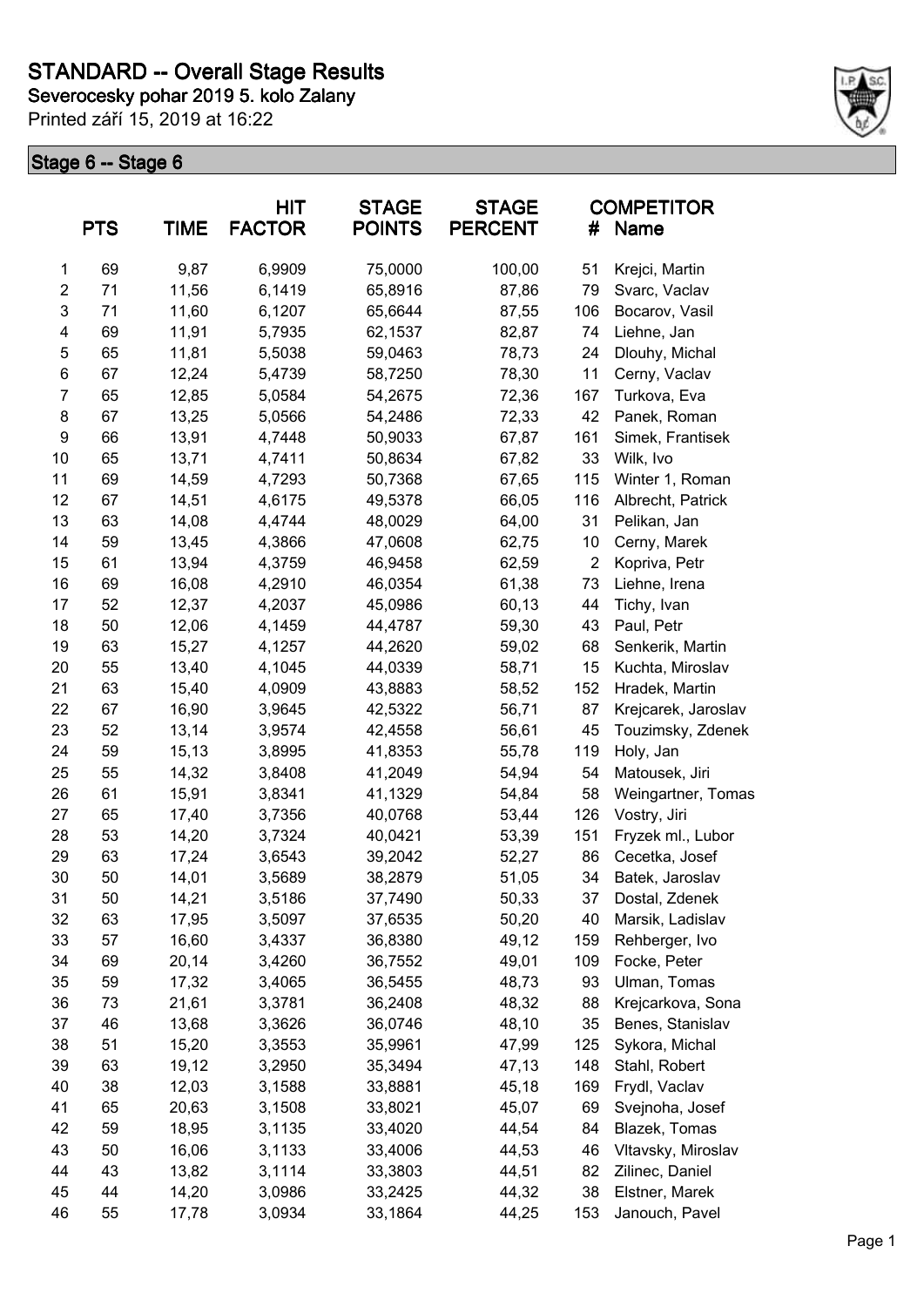**Severocesky pohar 2019 5. kolo Zalany**

Printed září 15, 2019 at 16:22



|    | <b>PTS</b> | TIME  | HIT<br><b>FACTOR</b> | <b>STAGE</b><br><b>POINTS</b> | <b>STAGE</b><br><b>PERCENT</b> | #   | <b>COMPETITOR</b><br><b>Name</b> |
|----|------------|-------|----------------------|-------------------------------|--------------------------------|-----|----------------------------------|
| 47 | 52         | 16,95 | 3,0678               | 32,9127                       | 43,88                          | 108 | Fiala, Milan                     |
| 48 | 55         | 18,02 | 3,0522               | 32,7444                       | 43,66                          | 41  | Naprstek, Martin                 |
| 49 | 46         | 15,32 | 3,0026               | 32,2128                       | 42,95                          | 39  | Herold, Jakub                    |
| 50 | 50         | 18,36 | 2,7233               | 29,2164                       | 38,96                          | 47  | Curkova, Alexandra               |
| 51 | 50         | 19,09 | 2,6192               | 28,0992                       | 37,47                          | 165 | Svadlakova, Miroslava            |
| 52 | 50         | 20,68 | 2,4178               | 25,9387                       | 34,58                          | 75  | Liehne st., Jan                  |
| 53 | 57         | 24,75 | 2,3030               | 24,7075                       | 32,94                          | 171 | Dedic, Jiri                      |
| 54 | 54         | 27,97 | 1,9306               | 20,7124                       | 27,62                          | 1   | Havelka, Josef                   |
| 55 | 59         | 32,76 | 1,8010               | 19,3213                       | 25,76                          | 145 | Pietzsch, Felix                  |
| 56 | 52         | 32,21 | 1,6144               | 17,3198                       | 23,09                          | 157 | Puncochar, Jaromir               |
| 57 | 19         | 17,38 | 1,0932               | 11,7282                       | 15,64                          | 144 | Marsak, Petr                     |
| 58 | 27         | 29,15 | 0,9262               | 9,9370                        | 13,25                          | 27  | Fiala ml., Jan                   |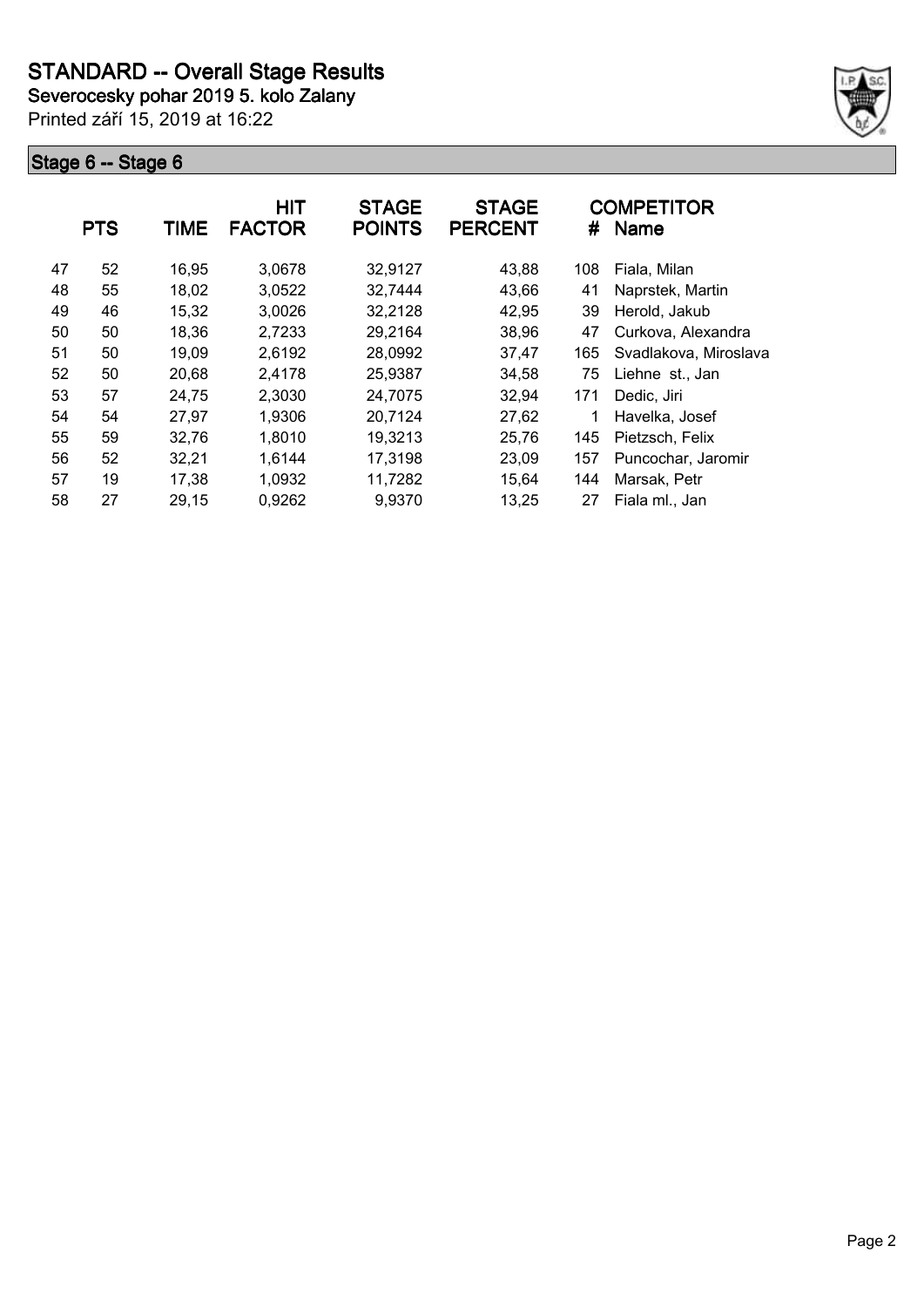# **PRODUCTION -- Overall Stage Results**

**Severocesky pohar 2019 5. kolo Zalany**

Printed září 15, 2019 at 16:22



|                | <b>PTS</b> | <b>TIME</b> | HIT<br><b>FACTOR</b> | <b>STAGE</b><br><b>POINTS</b> | <b>STAGE</b><br><b>PERCENT</b> | #   | <b>COMPETITOR</b><br>Name |
|----------------|------------|-------------|----------------------|-------------------------------|--------------------------------|-----|---------------------------|
| $\mathbf{1}$   | 73         | 9,30        | 7,8495               | 75,0000                       | 100,00                         | 7   | Riha, Michal              |
| $\overline{2}$ | 63         | 8,46        | 7,4468               | 71,1527                       | 94,87                          | 14  | Hakala, Jiri              |
| 3              | 67         | 11,06       | 6,0579               | 57,8817                       | 77,18                          | 113 | Tichy, Lukas              |
| 4              | 75         | 13,04       | 5,7515               | 54,9547                       | 73,27                          | 94  | Hindermann, Steffen       |
| 5              | 61         | 10,72       | 5,6903               | 54,3696                       | 72,49                          | 164 | Novotny, Zdenek           |
| 6              | 69         | 12,55       | 5,4980               | 52,5323                       | 70,04                          | 76  | Macura, Ondrej            |
| $\overline{7}$ | 63         | 12,90       | 4,8837               | 46,6629                       | 62,22                          | 19  | Richter, Jakub            |
| 8              | 67         | 13,98       | 4,7926               | 45,7919                       | 61,06                          | 166 | Kratochvil, Milos         |
| 9              | 65         | 13,98       | 4,6495               | 44,4250                       | 59,23                          | 5   | Medulan, Ladislav         |
| 10             | 44         | 9,64        | 4,5643               | 43,6111                       | 58,15                          | 60  | Hanzlicek, Ladislav       |
| 11             | 71         | 15,70       | 4,5223               | 43,2096                       | 57,61                          | 101 | Netolicky, Pavel          |
| 12             | 52         | 11,75       | 4,4255               | 42,2850                       | 56,38                          | 72  | Kuzel, Zdenek             |
| 13             | 65         | 15,05       | 4,3189               | 41,2666                       | 55,02                          | 112 | Silhan, Jiri              |
| 14             | 67         | 15,80       | 4,2405               | 40,5172                       | 54,02                          | 71  | Caprata st., Jaroslav     |
| 15             | 67         | 16,26       | 4,1205               | 39,3709                       | 52,49                          | 80  | Valvoda, Marek            |
| 16             | 48         | 12,02       | 3,9933               | 38,1556                       | 50,87                          | 97  | Jurak, Jan                |
| 17             | 57         | 14,44       | 3,9474               | 37,7163                       | 50,29                          | 104 | Ulehla, Gejza             |
| 18             | 65         | 16,49       | 3,9418               | 37,6629                       | 50,22                          | 114 | Vostrelova, Tereza        |
| 19             | 69         | 18,01       | 3,8312               | 36,6064                       | 48,81                          | 95  | Jakoubek, Ondrej          |
| 20             | 67         | 17,62       | 3,8025               | 36,3321                       | 48,44                          | 121 | Kraus, Michal             |
| 21             | 65         | 17,90       | 3,6313               | 34,6962                       | 46,26                          | 100 | Mammitzsch, Rico          |
| 22             | 48         | 13,65       | 3,5165               | 33,5993                       | 44,80                          | 124 | Pulicek, Leos             |
| 23             | 65         | 18,59       | 3,4965               | 33,4084                       | 44,54                          | 122 | Macal, Petr               |
| 24             | 57         | 16,35       | 3,4862               | 33,3103                       | 44,41                          | 142 | Kaska, Martin             |
| 25             | 57         | 16,87       | 3,3788               | 32,2835                       | 43,04                          | 36  | Cech, Jonas               |
| 26             | 54         | 16,10       | 3,3540               | 32,0471                       | 42,73                          | 139 | Bahensky, Michael         |
| 27             | 63         | 18,80       | 3,3511               | 32,0187                       | 42,69                          | 28  | Karchnak, Slavo           |
| 28             | 65         | 19,63       | 3,3113               | 31,6384                       | 42,18                          | 4   | Kysela, Milos             |
| 29             | 67         | 20,65       | 3,2446               | 31,0010                       | 41,33                          | 78  | Rajman, Jiri              |
| 30             | 65         | 20,82       | 3,1220               | 29,8300                       | 39,77                          | 62  | Krejza, Ales              |
| 31             | 56         | 18,09       | 3,0956               | 29,5781                       | 39,44                          | 77  | Najmonova, Hana           |
| 32             | 61         | 19,71       | 3,0949               | 29,5709                       | 39,43                          | 135 | Oklestek, Tomas           |
| 33             | 71         | 23,08       | 3,0763               | 29,3930                       | 39,19                          | 96  | Jakoubek, Pavel           |
| 34             | 47         | 15,66       | 3,0013               | 28,6766                       | 38,24                          | 123 | Novotny, Petr             |
| 35             | 63         | 21,68       | 2,9059               | 27,7653                       | 37,02                          | 134 | Jirku, Zdenek             |
| 36             | 52         | 18,10       | 2,8729               | 27,4502                       | 36,60                          | 17  | Marek, Jiri               |
| 37             | 67         | 23,39       | 2,8645               | 27,3694                       | 36,49                          | 98  | Krcal, Jan                |
| 38             | 40         | 14,36       | 2,7855               | 26,6150                       | 35,49                          | 48  | Horacek, Lubos            |
| 39             | 59         | 22,66       | 2,6037               | 24,8779                       | 33,17                          | 103 | Svoboda, Pavel            |
| 40             | 48         | 18,69       | 2,5682               | 24,5388                       | 32,72                          | 20  | Tichak, Pavel             |
| 41             | 35         | 13,86       | 2,5253               | 24,1283                       | 32,17                          | 89  | Kupilik, Libor            |
| 42             | 65         | 31,18       | 2,0847               | 19,9186                       | 26,56                          | 111 | Stuchlik, Roman           |
| 43             | 47         | 24,04       | 1,9551               | 18,6803                       | 24,91                          | 85  | Budjac, Jakub             |
| 44             | 59         | 31,85       | 1,8524               | 17,6996                       | 23,60                          | 91  | Nathanielova, Nicole      |
| 45             | 38         | 20,76       | 1,8304               | 17,4895                       | 23,32                          | 170 | Korner, Stanislav         |
| 46             | 38         | 20,93       | 1,8156               | 17,3475                       | 23,13                          | 143 | Klima, Michal             |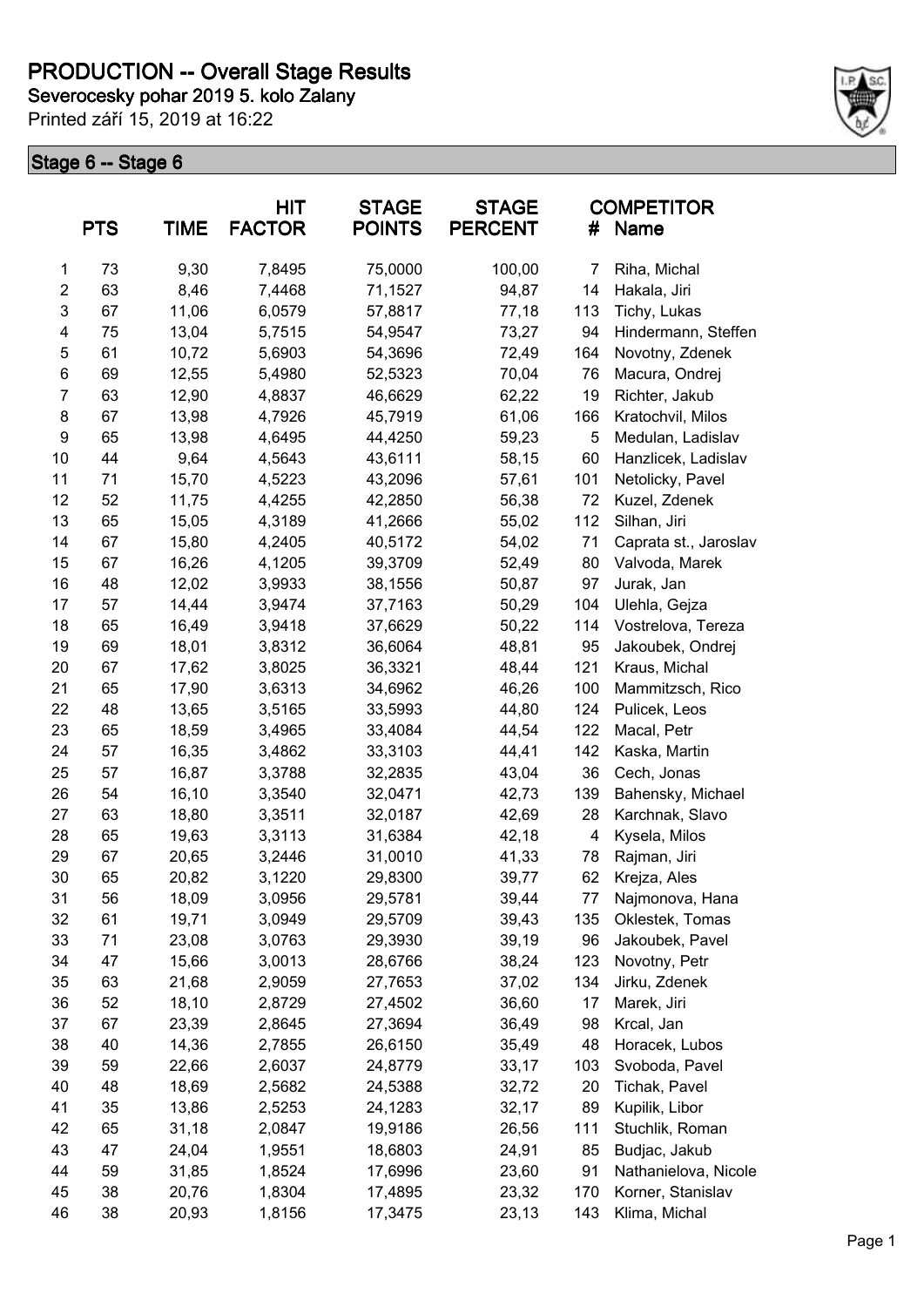|    | <b>PTS</b> |       | HIT<br>TIME FACTOR | <b>STAGE</b><br><b>POINTS</b> | <b>STAGE</b><br><b>PERCENT</b> | <b>COMPETITOR</b><br># Name |
|----|------------|-------|--------------------|-------------------------------|--------------------------------|-----------------------------|
| 47 | 41         | 26.07 | 1.5727             | 15.0267                       | 20.04                          | 92 Scigel, Petr             |
| 48 | 35         | 28.26 | 1.2385             | 11.8336                       | 15.78                          | 9 Zalud, Ivan               |

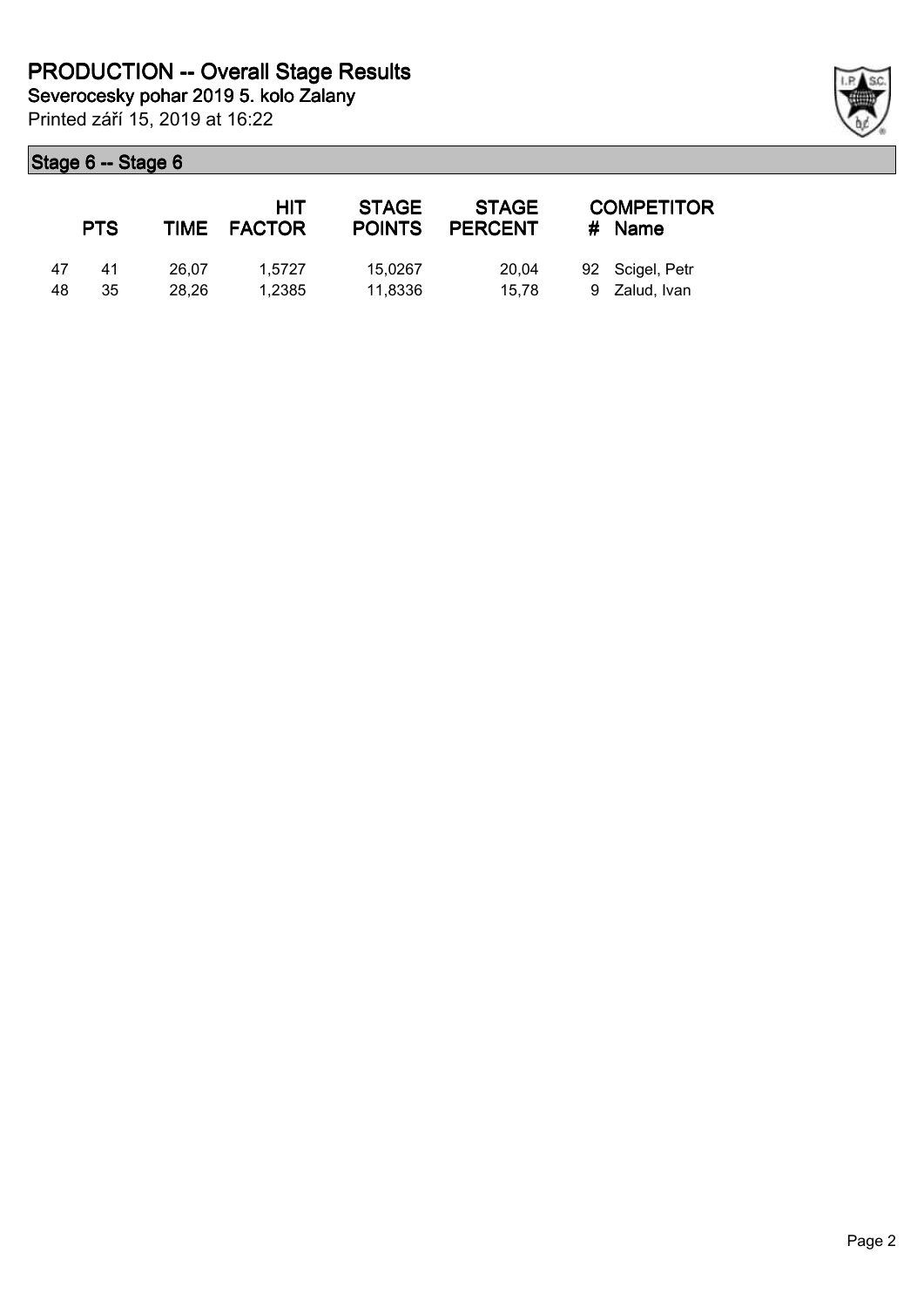**Severocesky pohar 2019 5. kolo Zalany**

Printed září 15, 2019 at 16:22



|                  | <b>PTS</b> | <b>TIME</b> | HIT<br><b>FACTOR</b> | <b>STAGE</b><br><b>POINTS</b> | <b>STAGE</b><br><b>PERCENT</b> | #   | <b>COMPETITOR</b><br><b>Name</b> |
|------------------|------------|-------------|----------------------|-------------------------------|--------------------------------|-----|----------------------------------|
| 1                | 73         | 8,43        | 8,6595               | 75,0000                       | 100,00                         | 163 | Bures, Vitezslav                 |
| $\overline{c}$   | 73         | 9,18        | 7,9521               | 68,8726                       | 91,83                          | 83  | Bindik, Frantisek                |
| 3                | 71         | 9,08        | 7,8194               | 67,7234                       | 90,30                          | 3   | Kostak, Jan                      |
| 4                | 71         | 9,36        | 7,5855               | 65,6974                       | 87,60                          | 22  | Zicha, Josef                     |
| 5                | 63         | 8,46        | 7,4468               | 64,4965                       | 86,00                          | 132 | Heglas, Jakub                    |
| 6                | 71         | 9,72        | 7,3045               | 63,2642                       | 84,35                          | 118 | Dobias, Jiri                     |
| $\overline{7}$   | 61         | 8,65        | 7,0520               | 61,0773                       | 81,44                          | 137 | Zolnay, Anka                     |
| 8                | 75         | 10,81       | 6,9380               | 60,0899                       | 80,12                          | 127 | Cimburek, Lukas                  |
| $\boldsymbol{9}$ | 65         | 9,83        | 6,6124               | 57,2698                       | 76,36                          | 136 | Valasik, Petr                    |
| 10               | 63         | 9,67        | 6,5150               | 56,4261                       | 75,23                          | 138 | Zolnay, Pavol                    |
| 11               | 71         | 11,05       | 6,4253               | 55,6496                       | 74,20                          | 120 | Kolisch, Petr                    |
| 12               | 69         | 11,45       | 6,0262               | 52,1927                       | 69,59                          | 150 | Sustr, Milos                     |
| 13               | 73         | 12,32       | 5,9253               | 51,3190                       | 68,43                          | 23  | Cihelna, Petr                    |
| 14               | 59         | 10,10       | 5,8416               | 50,5937                       | 67,46                          | 130 | Dvorak, Petr                     |
| 15               | 53         | 9,19        | 5,7671               | 49,9490                       | 66,60                          | 26  | Fiala, Jan                       |
| 16               | 53         | 9,92        | 5,3427               | 46,2733                       | 61,70                          | 117 | Broz, Jiri                       |
| 17               | 65         | 12,30       | 5,2846               | 45,7693                       | 61,03                          | 168 | Maska, Richard                   |
| 18               | 67         | 13,34       | 5,0225               | 43,4996                       | 58,00                          | 129 | Dupac, Ondrej                    |
| 19               | 63         | 13,21       | 4,7691               | 41,3051                       | 55,07                          | 25  | Dvorak, Daniel                   |
| 20               | 59         | 12,65       | 4,6640               | 40,3950                       | 53,86                          | 149 | Stransky, Viktor                 |
| 21               | 61         | 13,59       | 4,4886               | 38,8755                       | 51,83                          | 131 | Fiala, Rostislav                 |
| 22               | 63         | 14,29       | 4,4087               | 38,1834                       | 50,91                          | 133 | Hradek, Zbynek                   |
| 23               | 71         | 16,34       | 4,3452               | 37,6333                       | 50,18                          | 12  | Fiala, Vlastimil                 |
| 24               | 44         | 11,43       | 3,8495               | 33,3405                       | 44,45                          | 29  | Kaspar, Jiri                     |
| 25               | 57         | 15,00       | 3,8000               | 32,9116                       | 43,88                          | 160 | Selichar, Daniel                 |
| 26               | 65         | 17,39       | 3,7378               | 32,3728                       | 43,16                          | 16  | Lat, Ivo                         |
| 27               | 48         | 13,62       | 3,5242               | 30,5232                       | 40,70                          | 6   | Prosek, Jan                      |
| 28               | 69         | 19,94       | 3,4604               | 29,9702                       | 39,96                          | 141 | Briza, Pavel                     |
| 29               | 61         | 18,21       | 3,3498               | 29,0126                       | 38,68                          | 61  | Holoska, Jiri                    |
| 30               | 69         | 20,70       | 3,3333               | 28,8699                       | 38,49                          | 140 | Bizek, Vojtech                   |
| 31               | 69         | 25,02       | 2,7578               | 23,8851                       | 31,85                          | 66  | Orlik, Rostislav                 |
| 32               | 67         | 33,19       | 2,0187               | 17,4837                       | 23,31                          | 128 | Capek, Petr                      |
| 33               | $\pmb{0}$  | 17,72       | 0,0000               | 0,0000                        | 0,00                           | 52  | Marousek, Petr                   |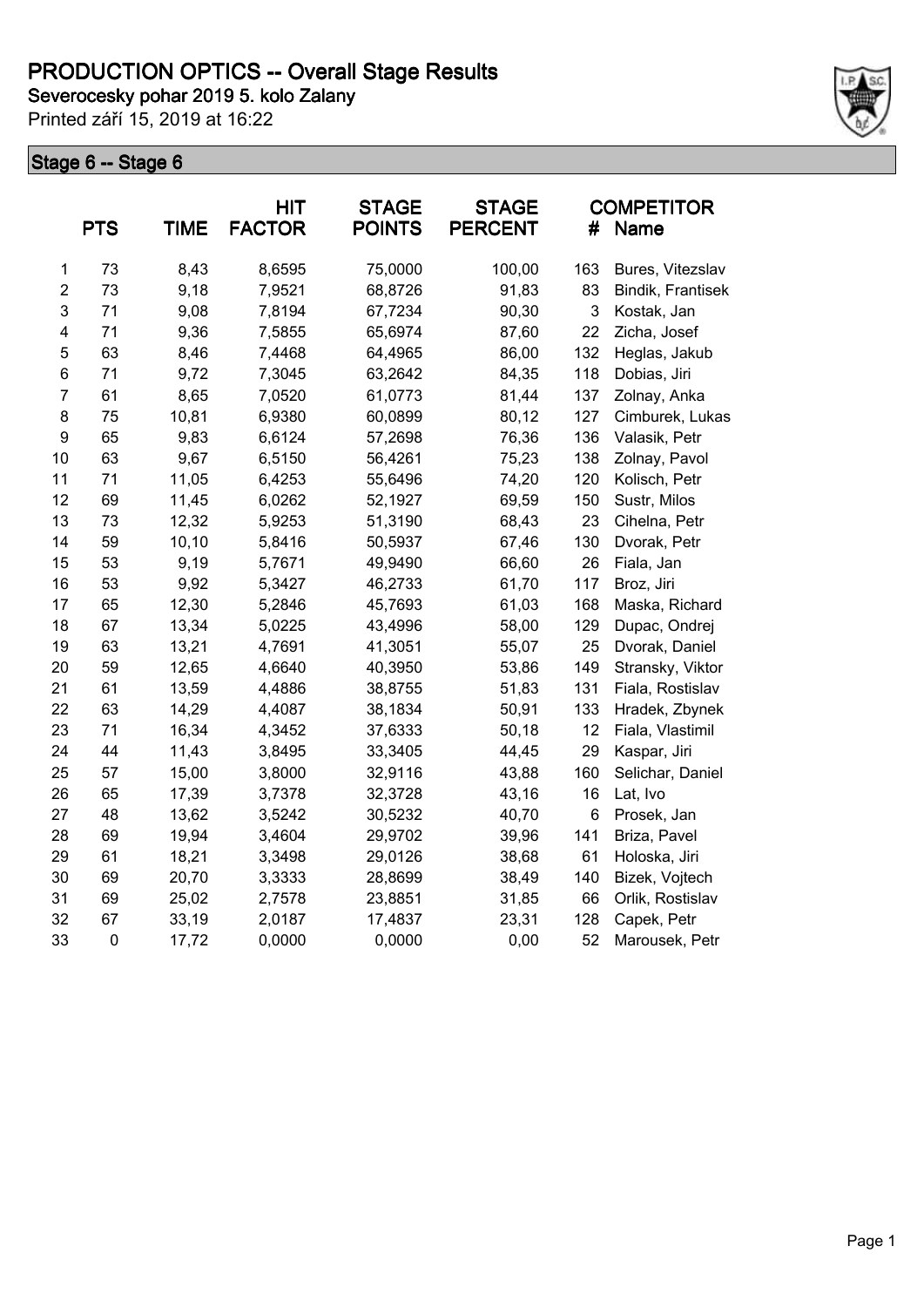Printed září 15, 2019 at 16:22 **Severocesky pohar 2019 5. kolo Zalany**

| <b>PTS</b> | <b>TIME</b> | HIT<br><b>FACTOR</b> | <b>STAGE</b><br><b>POINTS</b> | <b>STAGE</b><br><b>PERCENT</b> |    | <b>COMPETITOR</b><br><b>Name</b> |
|------------|-------------|----------------------|-------------------------------|--------------------------------|----|----------------------------------|
| 68         | 11.62       | 5,8520               | 75,0000                       | 100.00                         |    | 147 Smutny, Petr                 |
| 48         | 12.13       | 3,9571               | 50,7153                       | 67.62                          | 30 | Novotny, Jiri                    |
| 40         | 13.93       | 2,8715               | 36,8017                       | 49.07                          | 99 | Kucera, Peter                    |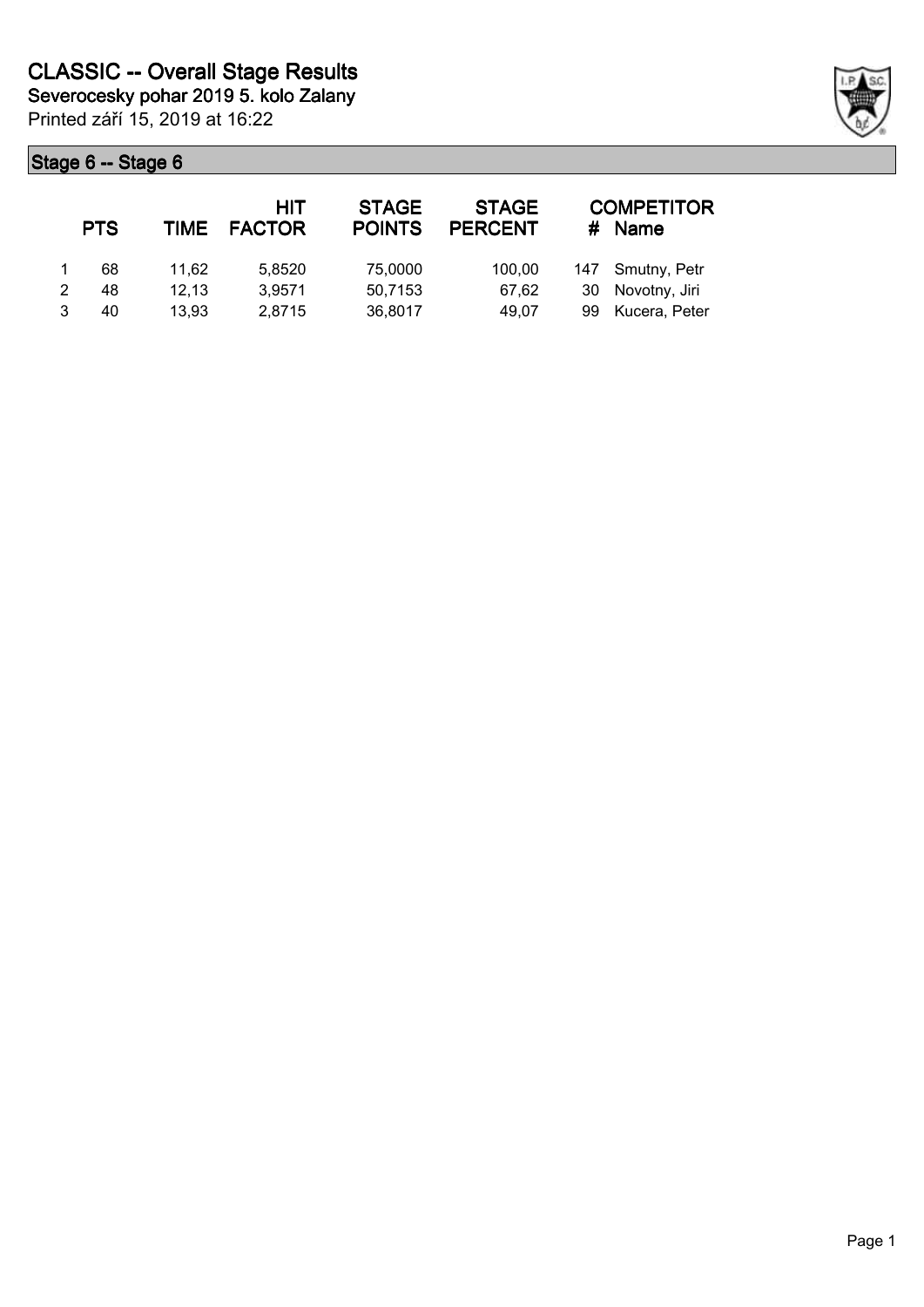|   | <b>PTS</b> |       | HIT<br>TIME FACTOR | <b>STAGE</b><br><b>POINTS</b> | <b>STAGE</b><br><b>PERCENT</b> | #  | <b>COMPETITOR</b><br><b>Name</b> |
|---|------------|-------|--------------------|-------------------------------|--------------------------------|----|----------------------------------|
|   | 65         | 17.38 | 3,7399             | 75,0000                       | 100.00                         |    | 146 Rossl, Karel                 |
| 2 | 69         | 22.76 | 3,0316             | 60,7959                       | 81.06                          | 67 | Prosek 1, Jan                    |
|   | 65         | 23.50 | 2,7660             | 55,4681                       | 73.96                          |    | 18 Prepletany, Jan               |

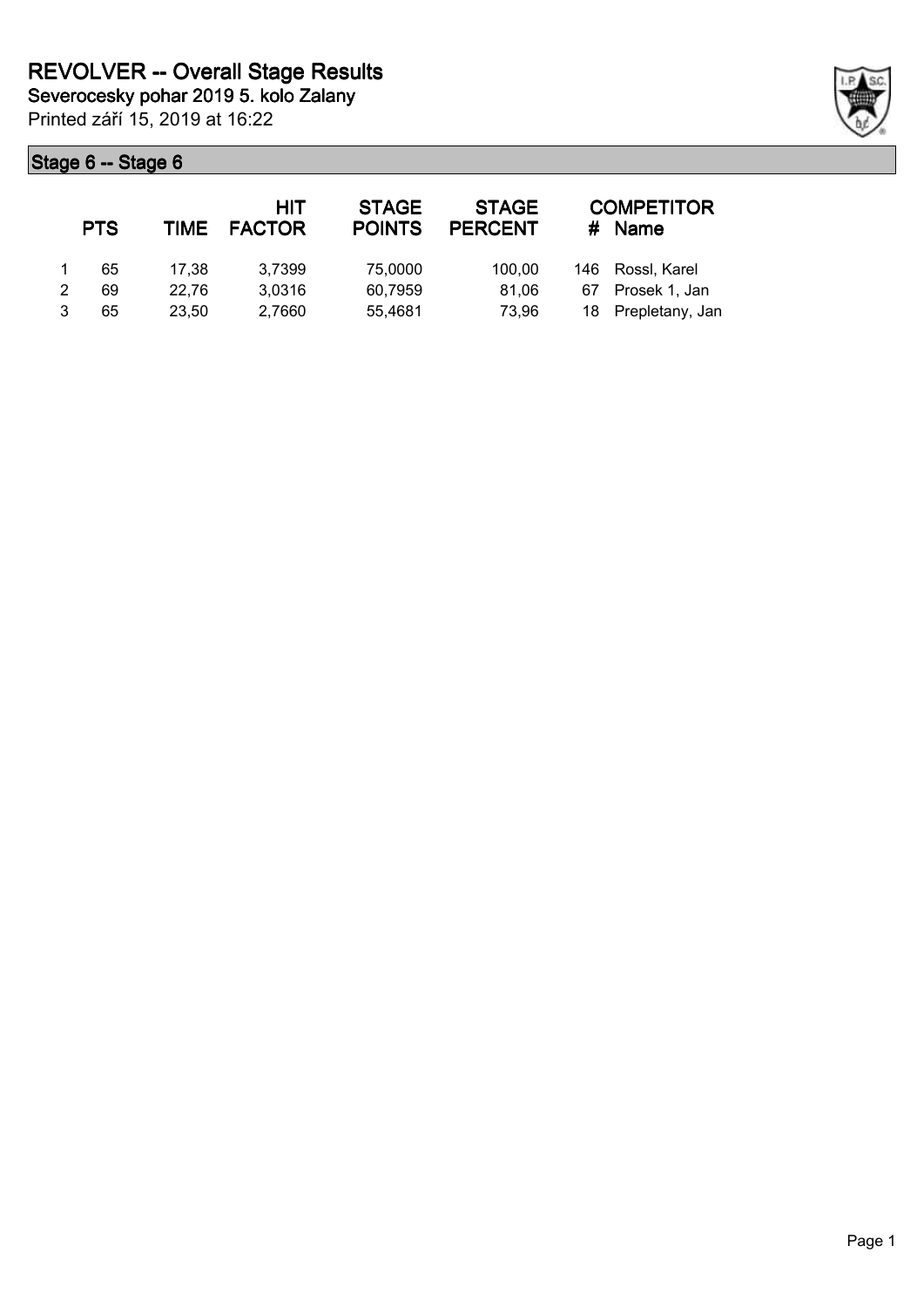Printed září 15, 2019 at 16:22 **Severocesky pohar 2019 5. kolo Zalany**



|   | <b>PTS</b> | TIME  | HIT<br><b>FACTOR</b> | <b>STAGE</b><br><b>POINTS</b> | <b>STAGE</b><br><b>PERCENT</b> | #   | <b>COMPETITOR</b><br><b>Name</b> |
|---|------------|-------|----------------------|-------------------------------|--------------------------------|-----|----------------------------------|
| 1 | 74         | 8,08  | 9,1584               | 80,0000                       | 100,00                         | 56  | Neumann, Marek                   |
| 2 | 78         | 9,54  | 8,1761               | 71,4193                       | 89,27                          | 154 | Marik, Milan                     |
| 3 | 75         | 10,28 | 7,2957               | 63,7291                       | 79,66                          | 158 | Rataj, Jan                       |
| 4 | 76         | 12,04 | 6,3123               | 55,1387                       | 68,92                          | 21  | Votocek, Milos                   |
| 5 | 76         | 12,93 | 5,8778               | 51,3434                       | 64,18                          | 8   | Zeman, Petr                      |
| 6 | 79         | 16,33 | 4,8377               | 42,2582                       | 52,82                          | 59  | Brezina, Ales                    |
|   | 64         | 14,33 | 4,4662               | 39,0125                       | 48,77                          | 57  | Sollar, Roman                    |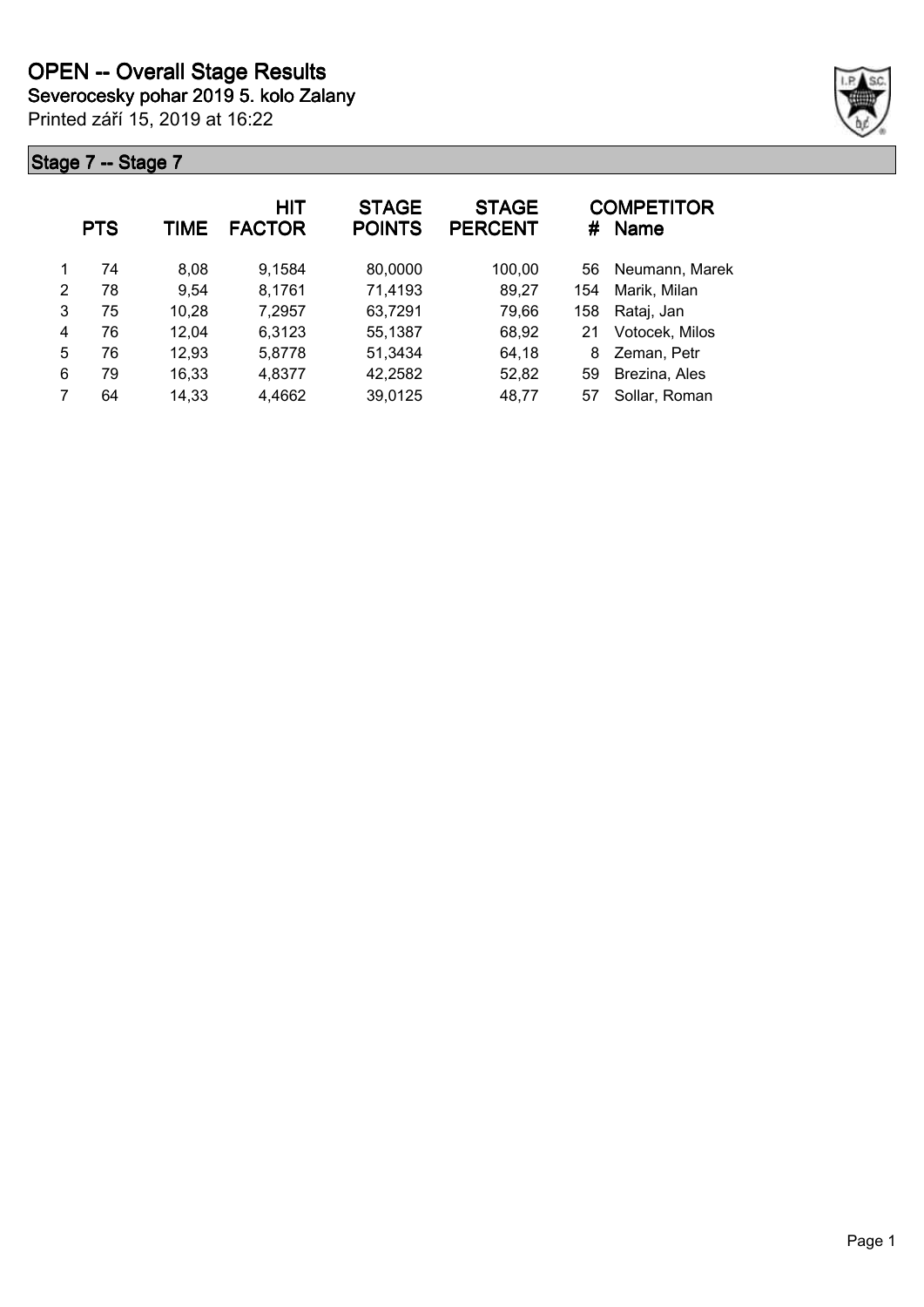**Severocesky pohar 2019 5. kolo Zalany**

Printed září 15, 2019 at 16:22



|                  | <b>PTS</b> | <b>TIME</b> | <b>HIT</b><br><b>FACTOR</b> | <b>STAGE</b><br><b>POINTS</b> | <b>STAGE</b><br><b>PERCENT</b> | #   | <b>COMPETITOR</b><br>Name |
|------------------|------------|-------------|-----------------------------|-------------------------------|--------------------------------|-----|---------------------------|
| 1                | 74         | 8,88        | 8,3333                      | 80,0000                       | 100,00                         | 51  | Krejci, Martin            |
| $\boldsymbol{2}$ | 78         | 9,98        | 7,8156                      | 75,0301                       | 93,79                          | 43  | Paul, Petr                |
| 3                | 74         | 9,58        | 7,7244                      | 74,1545                       | 92,69                          | 24  | Dlouhy, Michal            |
| 4                | 73         | 9,74        | 7,4949                      | 71,9507                       | 89,94                          | 106 | Bocarov, Vasil            |
| 5                | 78         | 10,65       | 7,3239                      | 70,3099                       | 87,89                          | 33  | Wilk, Ivo                 |
| $\,6$            | 76         | 10,56       | 7,1970                      | 69,0909                       | 86,36                          | 151 | Fryzek ml., Lubor         |
| $\overline{7}$   | 76         | 11,13       | 6,8284                      | 65,5526                       | 81,94                          | 11  | Cerny, Vaclav             |
| 8                | 72         | 10,85       | 6,6359                      | 63,7051                       | 79,63                          | 115 | Winter 1, Roman           |
| 9                | 66         | 10,01       | 6,5934                      | 63,2967                       | 79,12                          | 35  | Benes, Stanislav          |
| 10               | 68         | 10,46       | 6,5010                      | 62,4092                       | 78,01                          | 39  | Herold, Jakub             |
| 11               | 72         | 11,18       | 6,4401                      | 61,8247                       | 77,28                          | 31  | Pelikan, Jan              |
| 12               | 72         | 11,23       | 6,4114                      | 61,5494                       | 76,94                          | 161 | Simek, Frantisek          |
| 13               | 64         | 9,99        | 6,4064                      | 61,5015                       | 76,88                          | 116 | Albrecht, Patrick         |
| 14               | 61         | 9,53        | 6,4008                      | 61,4481                       | 76,81                          | 74  | Liehne, Jan               |
| 15               | 76         | 11,88       | 6,3973                      | 61,4141                       | 76,77                          | 38  | Elstner, Marek            |
| 16               | 72         | 11,33       | 6,3548                      | 61,0062                       | 76,26                          | 58  | Weingartner, Tomas        |
| 17               | 78         | 12,35       | 6,3158                      | 60,6316                       | 75,79                          | 73  | Liehne, Irena             |
| 18               | 72         | 11,46       | 6,2827                      | 60,3141                       | 75,39                          | 145 | Pietzsch, Felix           |
| 19               | 72         | 11,49       | 6,2663                      | 60,1567                       | 75,20                          | 44  | Tichy, Ivan               |
| 20               | 79         | 12,69       | 6,2254                      | 59,7636                       | 74,70                          | 15  | Kuchta, Miroslav          |
| 21               | 66         | 10,62       | 6,2147                      | 59,6610                       | 74,58                          | 54  | Matousek, Jiri            |
| 22               | 71         | 11,69       | 6,0736                      | 58,3062                       | 72,88                          | 79  | Svarc, Vaclav             |
| 23               | 76         | 12,54       | 6,0606                      | 58,1818                       | 72,73                          | 37  | Dostal, Zdenek            |
| 24               | 76         | 12,56       | 6,0510                      | 58,0892                       | 72,61                          | 125 | Sykora, Michal            |
| 25               | 74         | 12,33       | 6,0016                      | 57,6156                       | 72,02                          | 148 | Stahl, Robert             |
| 26               | 61         | 10,34       | 5,8994                      | 56,6344                       | 70,79                          | 47  | Curkova, Alexandra        |
| 27               | 72         | 12,22       | 5,8920                      | 56,5630                       | 70,70                          | 34  | Batek, Jaroslav           |
| 28               | 74         | 12,76       | 5,7994                      | 55,6740                       | 69,59                          | 42  | Panek, Roman              |
| 29               | 66         | 11,55       | 5,7143                      | 54,8571                       | 68,57                          | 82  | Zilinec, Daniel           |
| 30               | 72         | 12,83       | 5,6118                      | 53,8737                       | 67,34                          | 10  | Cerny, Marek              |
| 31               | 76         | 13,61       | 5,5841                      | 53,6076                       | 67,01                          | 126 | Vostry, Jiri              |
| 32               | 74         | 13,43       | 5,5101                      | 52,8965                       | 66,12                          | 171 | Dedic, Jiri               |
| 33               | 68         | 12,39       | 5,4883                      | 52,6877                       | 65,86                          | 119 | Holy, Jan                 |
| 34               | 70         | 12,95       | 5,4054                      | 51,8919                       | 64,86                          | 68  | Senkerik, Martin          |
| 35               | 76         | 14,51       | 5,2378                      | 50,2826                       | 62,85                          | 88  | Krejcarkova, Sona         |
| 36               | 70         | 13,49       | 5,1890                      | 49,8147                       | 62,27                          | 144 | Marsak, Petr              |
| 37               | 60         | 12,03       | 4,9875                      | 47,8803                       | 59,85                          | 169 | Frydl, Vaclav             |
| 38               | 62         | 13,01       | 4,7656                      | 45,7494                       | 57,19                          | 152 | Hradek, Martin            |
| 39               | 66         | 13,97       | 4,7244                      | 45,3543                       | 56,69                          | 46  | Vltavsky, Miroslav        |
| 40               | 64         | 13,62       | 4,6990                      | 45,1101                       | 56,39                          | 108 | Fiala, Milan              |
| 41               | 70         | 15,00       | 4,6667                      | 44,8000                       | 56,00                          | 86  | Cecetka, Josef            |
| 42               | 58         | 12,51       | 4,6363                      | 44,5084                       | 55,64                          | 159 | Rehberger, Ivo            |
| 43               | 68         | 14,73       | 4,6164                      | 44,3177                       | 55,40                          | 153 | Janouch, Pavel            |
| 44               | 70         | 15,21       | 4,6022                      | 44,1815                       | 55,23                          | 27  | Fiala ml., Jan            |
| 45               | 74         | 16,14       | 4,5849                      | 44,0149                       | 55,02                          | 109 | Focke, Peter              |
| 46               | 66         | 14,77       | 4,4685                      | 42,8978                       | 53,62                          | 87  | Krejcarek, Jaroslav       |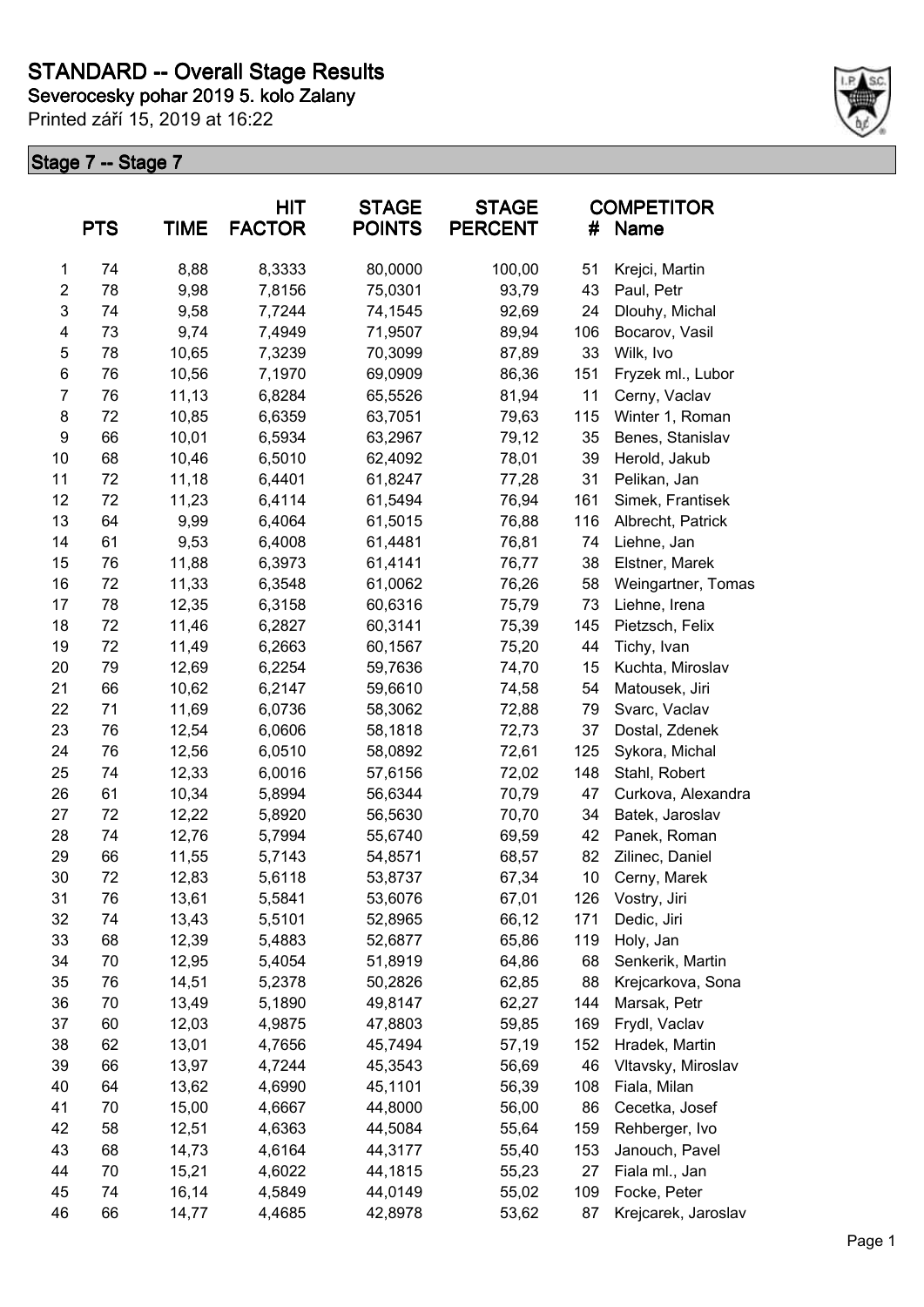**Severocesky pohar 2019 5. kolo Zalany**

Printed září 15, 2019 at 16:22



|    | <b>PTS</b> | <b>TIME</b> | HIT<br><b>FACTOR</b> | <b>STAGE</b><br><b>POINTS</b> | <b>STAGE</b><br><b>PERCENT</b> | #   | <b>COMPETITOR</b><br><b>Name</b> |
|----|------------|-------------|----------------------|-------------------------------|--------------------------------|-----|----------------------------------|
| 47 | 68         | 15,26       | 4,4561               | 42,7785                       | 53,47                          | 75  | Liehne st., Jan                  |
| 48 | 59         | 13,36       | 4,4162               | 42,3952                       | 52,99                          | 40  | Marsik, Ladislav                 |
| 49 | 47         | 10,65       | 4,4131               | 42,3662                       | 52,96                          | 45  | Touzimsky, Zdenek                |
| 50 | 80         | 19,04       | 4,2017               | 40,3361                       | 50,42                          | 84  | Blazek, Tomas                    |
| 51 | 76         | 18,12       | 4,1943               | 40,2649                       | 50,33                          | 41  | Naprstek, Martin                 |
| 52 | 78         | 19,57       | 3,9857               | 38,2626                       | 47,83                          |     | Havelka, Josef                   |
| 53 | 57         | 15,16       | 3,7599               | 36,0950                       | 45,12                          | 167 | Turkova, Eva                     |
| 54 | 53         | 14,36       | 3,6908               | 35,4318                       | 44,29                          | 69  | Svejnoha, Josef                  |
| 55 | 30         | 9,31        | 3,2223               | 30,9345                       | 38,67                          | 2   | Kopriva, Petr                    |
| 56 | 49         | 16.37       | 2,9933               | 28,7355                       | 35,92                          | 93  | Ulman, Tomas                     |
| 57 | 45         | 17,77       | 2,5324               | 24,3106                       | 30,39                          | 165 | Svadlakova, Miroslava            |
| 58 | 28         | 16,52       | 1,6949               | 16,2712                       | 20,34                          | 157 | Puncochar, Jaromir               |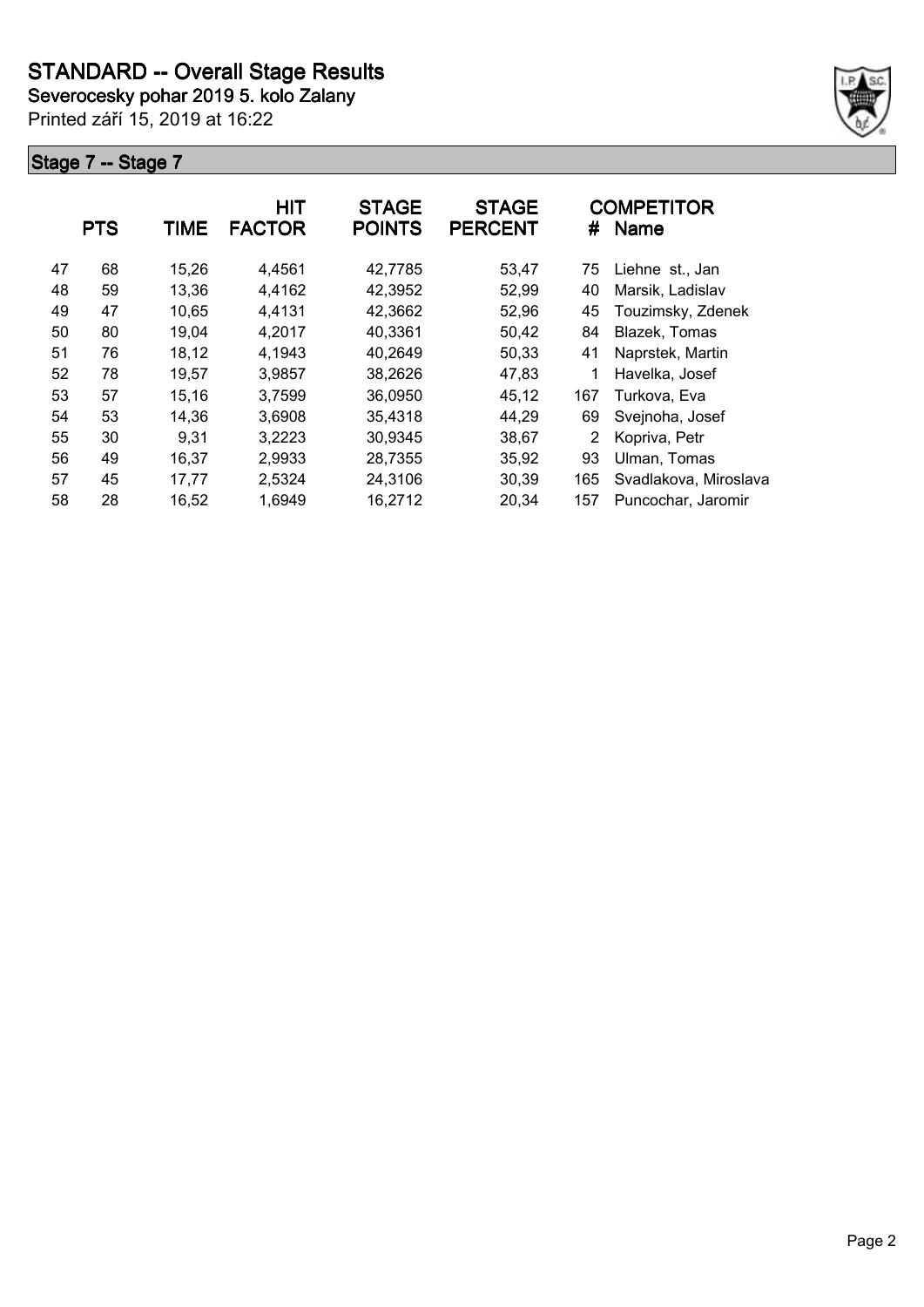## **PRODUCTION -- Overall Stage Results**

**Severocesky pohar 2019 5. kolo Zalany**

Printed září 15, 2019 at 16:22



|                  | <b>PTS</b> | <b>TIME</b> | HIT<br><b>FACTOR</b> | <b>STAGE</b><br><b>POINTS</b> | <b>STAGE</b><br><b>PERCENT</b> | #              | <b>COMPETITOR</b><br>Name |
|------------------|------------|-------------|----------------------|-------------------------------|--------------------------------|----------------|---------------------------|
| $\mathbf{1}$     | 74         | 8,90        | 8,3146               | 80,0000                       | 100,00                         | 14             | Hakala, Jiri              |
| $\boldsymbol{2}$ | 72         | 8,66        | 8,3141               | 79,9950                       | 99,99                          | 72             | Kuzel, Zdenek             |
| 3                | 72         | 8,72        | 8,2569               | 79,4446                       | 99,31                          | $\overline{7}$ | Riha, Michal              |
| 4                | 76         | 9,25        | 8,2162               | 79,0533                       | 98,82                          | 113            | Tichy, Lukas              |
| 5                | 68         | 8,72        | 7,7982               | 75,0310                       | 93,79                          | 60             | Hanzlicek, Ladislav       |
| $\,6$            | 78         | 10,09       | 7,7304               | 74,3792                       | 92,97                          | 19             | Richter, Jakub            |
| $\boldsymbol{7}$ | 72         | 10,42       | 6,9098               | 66,4834                       | 83,10                          | 124            | Pulicek, Leos             |
| 8                | 68         | 9,85        | 6,9036               | 66,4234                       | 83,03                          | 164            | Novotny, Zdenek           |
| 9                | 74         | 10,79       | 6,8582               | 65,9870                       | 82,48                          | 104            | Ulehla, Gejza             |
| 10               | 76         | 11,72       | 6,4846               | 62,3928                       | 77,99                          | 94             | Hindermann, Steffen       |
| 11               | 68         | 10,70       | 6,3551               | 61,1468                       | 76,43                          | 97             | Jurak, Jan                |
| 12               | 70         | 11,04       | 6,3406               | 61,0067                       | 76,26                          | 76             | Macura, Ondrej            |
| 13               | 66         | 10,81       | 6,1055               | 58,7444                       | 73,43                          | 98             | Krcal, Jan                |
| 14               | 74         | 12,14       | 6,0956               | 58,6491                       | 73,31                          | 80             | Valvoda, Marek            |
| 15               | 78         | 13,04       | 5,9816               | 57,5526                       | 71,94                          | 122            | Macal, Petr               |
| 16               | 72         | 12,06       | 5,9701               | 57,4425                       | 71,80                          | 166            | Kratochvil, Milos         |
| 17               | 78         | 13,22       | 5,9002               | 56,7690                       | 70,96                          | 17             | Marek, Jiri               |
| 18               | 70         | 12,14       | 5,7661               | 55,4789                       | 69,35                          | 71             | Caprata st., Jaroslav     |
| 19               | 74         | 13,09       | 5,6532               | 54,3927                       | 67,99                          | 121            | Kraus, Michal             |
| 20               | 74         | 13,12       | 5,6402               | 54,2683                       | 67,84                          | 5              | Medulan, Ladislav         |
| 21               | 78         | 13,88       | 5,6196               | 54,0696                       | 67,59                          | 142            | Kaska, Martin             |
| 22               | 70         | 12,51       | 5,5955               | 53,8380                       | 67,30                          | 139            | Bahensky, Michael         |
| 23               | 66         | 12,62       | 5,2298               | 50,3191                       | 62,90                          | 123            | Novotny, Petr             |
| 24               | 70         | 13,63       | 5,1357               | 49,4140                       | 61,77                          | 95             | Jakoubek, Ondrej          |
| 25               | 72         | 14,07       | 5,1173               | 49,2364                       | 61,55                          | 4              | Kysela, Milos             |
| 26               | 72         | 14,31       | 5,0314               | 48,4107                       | 60,51                          | 20             | Tichak, Pavel             |
| 27               | 76         | 15,38       | 4,9415               | 47,5451                       | 59,43                          | 96             | Jakoubek, Pavel           |
| 28               | 64         | 13,08       | 4,8930               | 47,0783                       | 58,85                          | 170            | Korner, Stanislav         |
| 29               | 70         | 14,36       | 4,8747               | 46,9021                       | 58,63                          | 135            | Oklestek, Tomas           |
| 30               | 60         | 12,31       | 4,8741               | 46,8966                       | 58,62                          | 92             | Scigel, Petr              |
| 31               | 72         | 14,78       | 4,8714               | 46,8712                       | 58,59                          | 28             | Karchnak, Slavo           |
| 32               | 76         | 15,64       | 4,8593               | 46,7547                       | 58,44                          | 89             | Kupilik, Libor            |
| 33               | 74         | 15,36       | 4,8177               | 46,3542                       | 57,94                          | 114            | Vostrelova, Tereza        |
| 34               | 55         | 11,72       | 4,6928               | 45,1527                       | 56,44                          | 36             | Cech, Jonas               |
| 35               | 66         | 14,15       | 4,6643               | 44,8782                       | 56,10                          | 112            | Silhan, Jiri              |
| 36               | 53         | 11,97       | 4,4277               | 42,6020                       | 53,25                          | 101            | Netolicky, Pavel          |
| 37               | 78         | 17,89       | 4,3600               | 41,9501                       | 52,44                          | 78             | Rajman, Jiri              |
| 38               | 74         | 17,03       | 4,3453               | 41,8086                       | 52,26                          | 111            | Stuchlik, Roman           |
| 39               | 66         | 15,24       | 4,3307               | 41,6684                       | 52,09                          | 85             | Budjac, Jakub             |
| 40               | 68         | 16,06       | 4,2341               | 40,7391                       | 50,92                          | 62             | Krejza, Ales              |
| 41               | 74         | 17,91       | 4,1318               | 39,7543                       | 49,69                          | 100            | Mammitzsch, Rico          |
| 42               | 74         | 20,32       | 3,6417               | 35,0394                       | 43,80                          | 134            | Jirku, Zdenek             |
| 43               | 60         | 16,94       | 3,5419               | 34,0789                       | 42,60                          | 143            | Klima, Michal             |
| 44               | 76         | 23,25       | 3,2688               | 31,4513                       | 39,31                          | 77             | Najmonova, Hana           |
| 45               | 66         | 20,50       | 3,2195               | 30,9769                       | 38,72                          | 48             | Horacek, Lubos            |
| 46               | 78         | 25,66       | 3,0398               | 29,2473                       | 36,56                          | 91             | Nathanielova, Nicole      |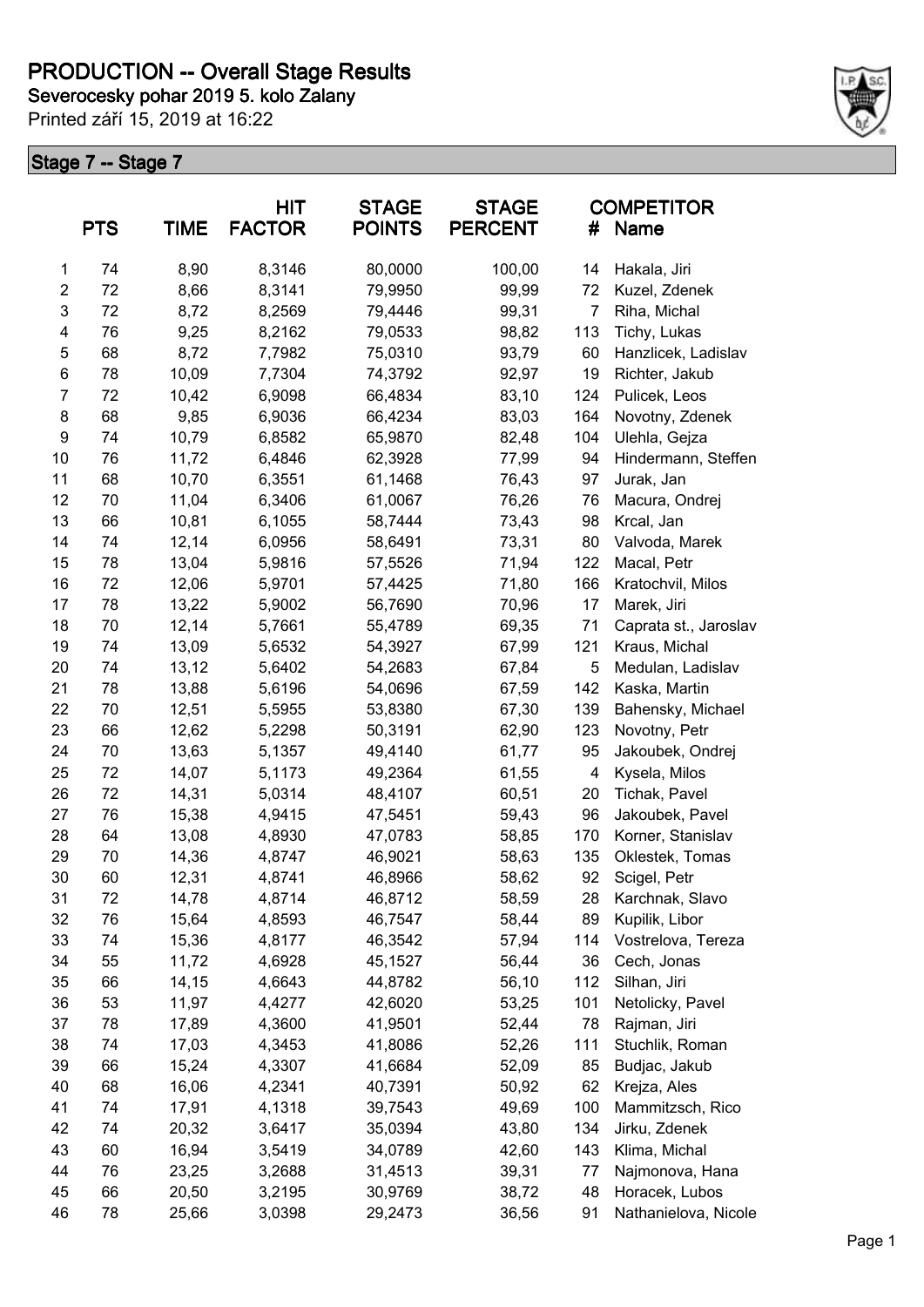|    | <b>PTS</b> |       | HIT<br>TIME FACTOR | <b>STAGE</b><br><b>POINTS</b> | STAGE<br>PERCENT | <b>COMPETITOR</b><br>$#$ Name |
|----|------------|-------|--------------------|-------------------------------|------------------|-------------------------------|
| 47 | 66         | 25.49 | 2.5893             | 24.9128                       | 31.14            | 9 Zalud, Ivan                 |
| 48 | 36         | 20.14 | 1.7875             | 17.1985                       | 21.50            | 103 Svoboda, Pavel            |

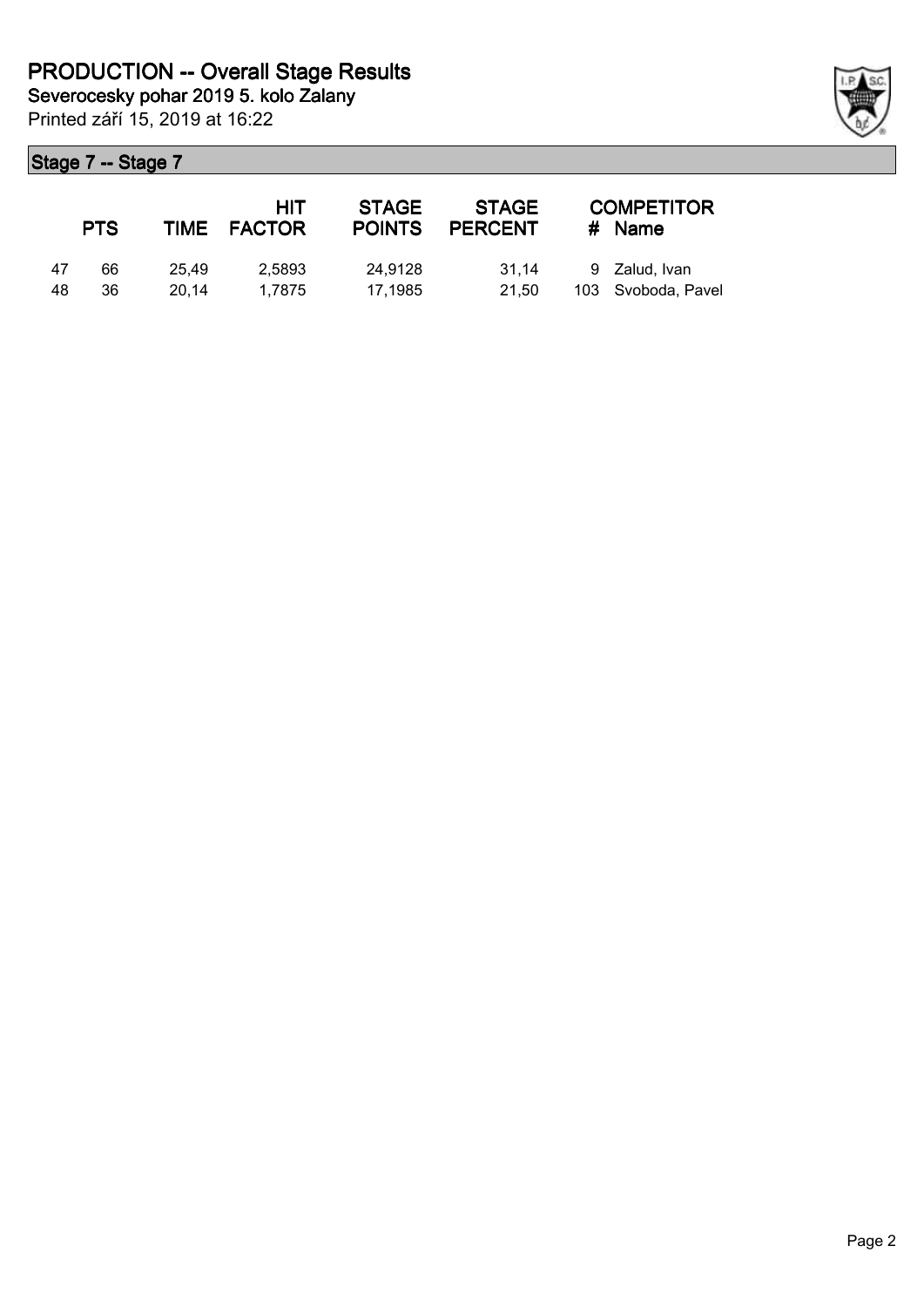**Severocesky pohar 2019 5. kolo Zalany**

Printed září 15, 2019 at 16:22



|                | <b>PTS</b> | <b>TIME</b> | <b>HIT</b><br><b>FACTOR</b> | <b>STAGE</b><br><b>POINTS</b> | <b>STAGE</b><br><b>PERCENT</b> | #            | <b>COMPETITOR</b><br>Name |
|----------------|------------|-------------|-----------------------------|-------------------------------|--------------------------------|--------------|---------------------------|
| $\mathbf 1$    | 76         | 8,36        | 9,0909                      | 80,0000                       | 100,00                         | 22           | Zicha, Josef              |
| $\overline{2}$ | 78         | 8,63        | 9,0382                      | 79,5365                       | 99,42                          | 83           | Bindik, Frantisek         |
| 3              | 74         | 8,50        | 8,7059                      | 76,6118                       | 95,76                          | 136          | Valasik, Petr             |
| 4              | 78         | 9,36        | 8,3333                      | 73,3333                       | 91,67                          | 118          | Dobias, Jiri              |
| 5              | 80         | 9,61        | 8,3247                      | 73,2570                       | 91,57                          | 163          | Bures, Vitezslav          |
| 6              | 76         | 9,19        | 8,2699                      | 72,7747                       | 90,97                          | $\mathbf{3}$ | Kostak, Jan               |
| $\overline{7}$ | 74         | 9,27        | 7,9827                      | 70,2481                       | 87,81                          | 132          | Heglas, Jakub             |
| 8              | 76         | 9,60        | 7,9167                      | 69,6667                       | 87,08                          | 26           | Fiala, Jan                |
| 9              | 78         | 9,88        | 7,8947                      | 69,4737                       | 86,84                          | 127          | Cimburek, Lukas           |
| 10             | 70         | 9,12        | 7,6754                      | 67,5439                       | 84,43                          | 137          | Zolnay, Anka              |
| 11             | 76         | 9,96        | 7,6305                      | 67,1486                       | 83,94                          | 168          | Maska, Richard            |
| 12             | 74         | 10,28       | 7,1984                      | 63,3463                       | 79,18                          | 52           | Marousek, Petr            |
| 13             | 76         | 10,69       | 7,1094                      | 62,5631                       | 78,20                          | 117          | Broz, Jiri                |
| 14             | 74         | 10,41       | 7,1085                      | 62,5552                       | 78,19                          | 149          | Stransky, Viktor          |
| 15             | 70         | 9,96        | 7,0281                      | 61,8474                       | 77,31                          | 29           | Kaspar, Jiri              |
| 16             | 78         | 11,11       | 7,0207                      | 61,7822                       | 77,23                          | 23           | Cihelna, Petr             |
| 17             | 80         | 11,58       | 6,9085                      | 60,7945                       | 75,99                          | 160          | Selichar, Daniel          |
| 18             | 68         | 9,90        | 6,8687                      | 60,4444                       | 75,56                          | 120          | Kolisch, Petr             |
| 19             | 74         | 11,08       | 6,6787                      | 58,7726                       | 73,47                          | 150          | Sustr, Milos              |
| 20             | 74         | 11,80       | 6,2712                      | 55,1864                       | 68,98                          | 6            | Prosek, Jan               |
| 21             | 74         | 11,86       | 6,2395                      | 54,9072                       | 68,63                          | 129          | Dupac, Ondrej             |
| 22             | 70         | 11,24       | 6,2278                      | 54,8043                       | 68,51                          | 131          | Fiala, Rostislav          |
| 23             | 76         | 12,30       | 6,1789                      | 54,3740                       | 67,97                          | 133          | Hradek, Zbynek            |
| 24             | 78         | 13,07       | 5,9679                      | 52,5172                       | 65,65                          | 128          | Capek, Petr               |
| 25             | 74         | 12,64       | 5,8544                      | 51,5190                       | 64,40                          | 61           | Holoska, Jiri             |
| 26             | 74         | 12,77       | 5,7948                      | 50,9945                       | 63,74                          | 140          | Bizek, Vojtech            |
| 27             | 80         | 14,12       | 5,6657                      | 49,8584                       | 62,32                          | 12           | Fiala, Vlastimil          |
| 28             | 53         | 10,11       | 5,2423                      | 46,1325                       | 57,67                          | 138          | Zolnay, Pavol             |
| 29             | 74         | 14,26       | 5,1893                      | 45,6662                       | 57,08                          | $16\,$       | Lat, Ivo                  |
| 30             | 43         | 10,01       | 4,2957                      | 37,8022                       | 47,25                          | 25           | Dvorak, Daniel            |
| 31             | 72         | 19,28       | 3,7344                      | 32,8631                       | 41,08                          | 66           | Orlik, Rostislav          |
| 32             | 76         | 21,86       | 3,4767                      | 30,5947                       | 38,24                          | 130          | Dvorak, Petr              |
| 33             | 78         | 22,83       | 3,4166                      | 30,0657                       | 37,58                          | 141          | Briza, Pavel              |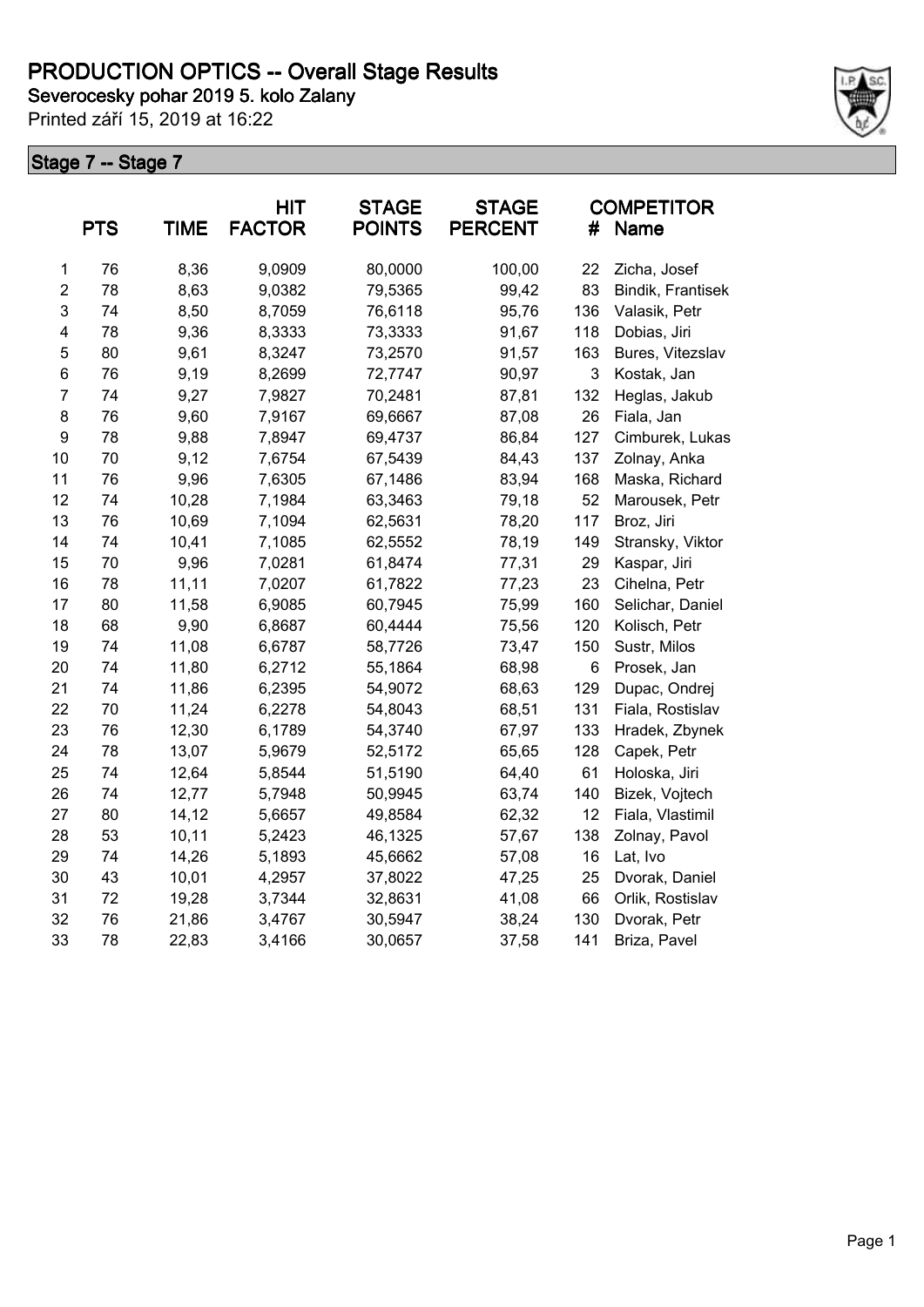|   | <b>PTS</b> |       | HIT<br>TIME FACTOR | <b>STAGE</b><br><b>POINTS</b> | <b>STAGE</b><br><b>PERCENT</b> | #  | <b>COMPETITOR</b><br><b>Name</b> |
|---|------------|-------|--------------------|-------------------------------|--------------------------------|----|----------------------------------|
|   | 56         | 10.59 | 5,2880             | 80,0000                       | 100,00                         | 99 | Kucera, Peter                    |
| 2 | 78         | 16.22 | 4,8089             | 72,7514                       | 90,94                          | 30 | Novotny, Jiri                    |
|   | 42         | 10.46 | 4,0153             | 60,7457                       | 75,93                          |    | 147 Smutny, Petr                 |

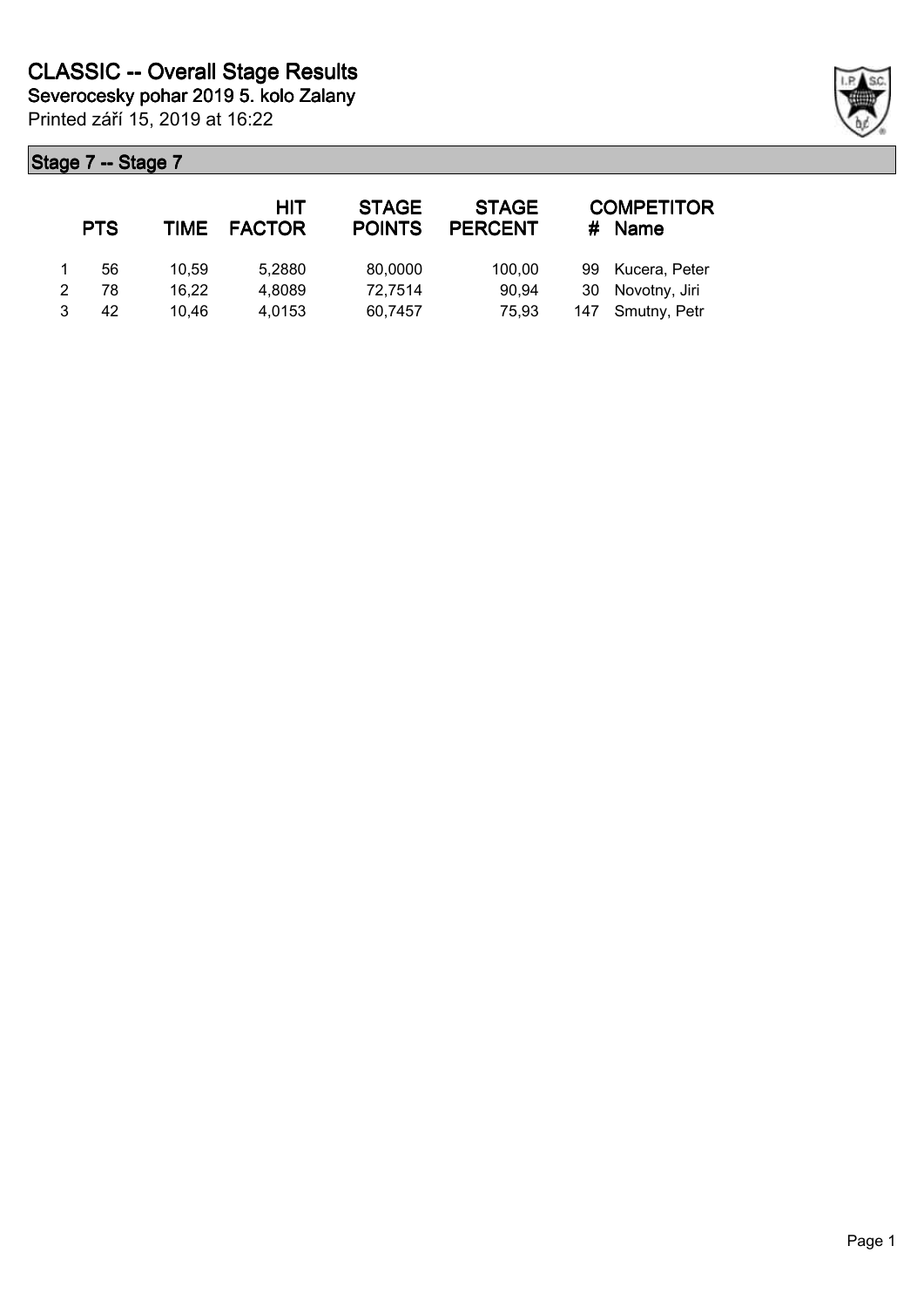|   | <b>PTS</b> |       | HIT<br>TIME FACTOR | <b>STAGE</b><br><b>POINTS</b> | <b>STAGE</b><br><b>PERCENT</b> | #  | <b>COMPETITOR</b><br><b>Name</b> |
|---|------------|-------|--------------------|-------------------------------|--------------------------------|----|----------------------------------|
|   | 78         | 15.23 | 5.1215             | 80,0000                       | 100.00                         | 67 | Prosek 1, Jan                    |
| 2 | 76         | 15.24 | 4,9869             | 77,8976                       | 97.37                          |    | 146 Rossl, Karel                 |
| 3 | 76         | 20.41 | 3,7237             | 58,1656                       | 72.71                          |    | 18 Prepletany, Jan               |

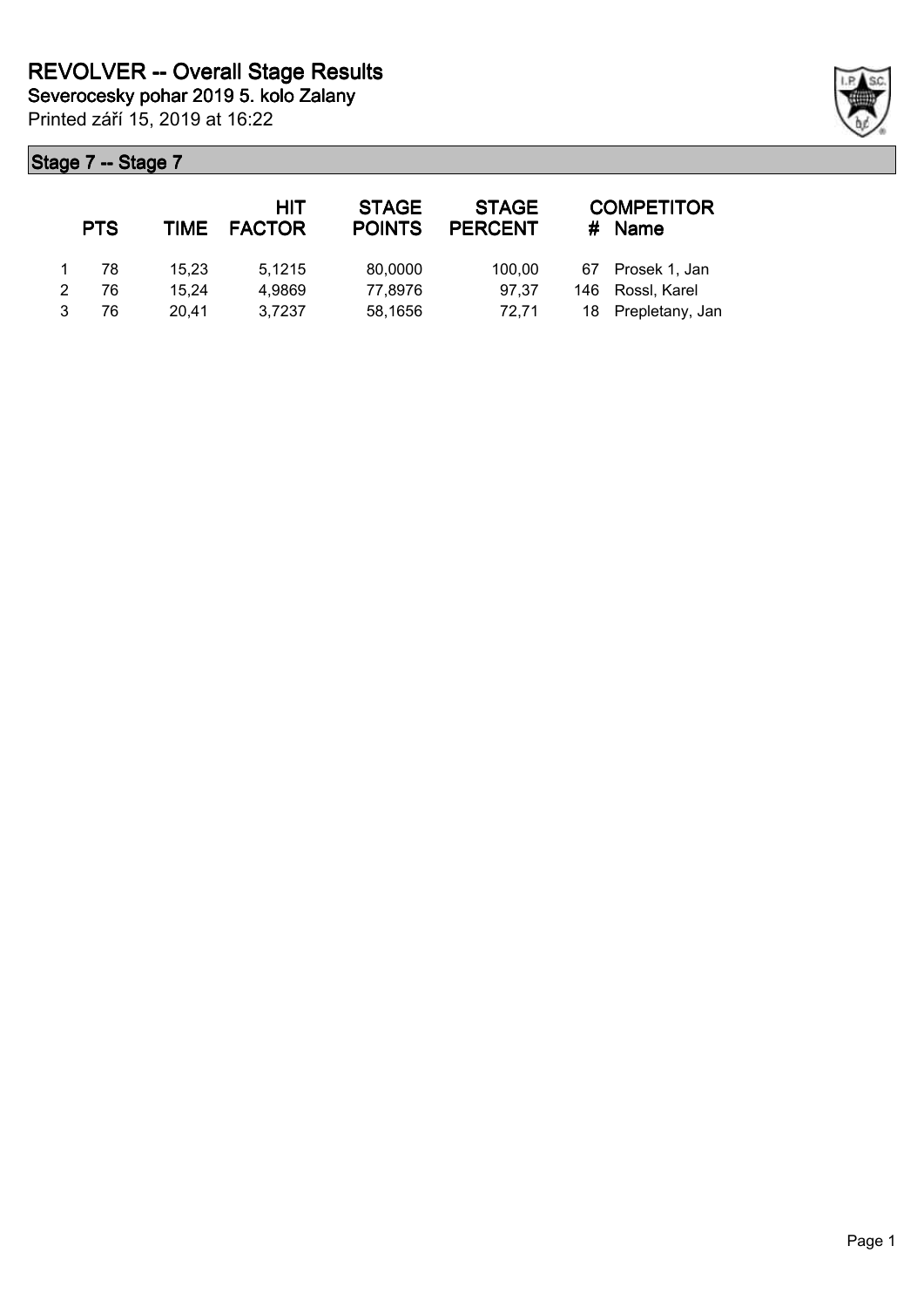**Severocesky pohar 2019 5. kolo Zalany**

Printed září 15, 2019 at 16:22



|   | <b>PTS</b> | TIME  | HIT<br><b>FACTOR</b> | <b>STAGE</b><br><b>POINTS</b> | <b>STAGE</b><br><b>PERCENT</b> | #   | <b>COMPETITOR</b><br><b>Name</b> |
|---|------------|-------|----------------------|-------------------------------|--------------------------------|-----|----------------------------------|
| 1 | 54         | 6,69  | 8,0717               | 55,0000                       | 100,00                         | 154 | Marik, Milan                     |
| 2 | 50         | 6,83  | 7,3206               | 49,8821                       | 90,69                          | 56  | Neumann, Marek                   |
| 3 | 53         | 7,71  | 6,8742               | 46,8400                       | 85,16                          | 21  | Votocek, Milos                   |
| 4 | 50         | 7.87  | 6,3532               | 43,2903                       | 78,71                          | 158 | Rataj, Jan                       |
| 5 | 44         | 10,21 | 4,3095               | 29,3645                       | 53,39                          | 8   | Zeman, Petr                      |
| 6 | 53         | 12,76 | 4,1536               | 28,3022                       | 51,46                          | 59  | Brezina, Ales                    |
|   | 26         | 8.08  | 3,2178               | 21,9259                       | 39,87                          | 57  | Sollar, Roman                    |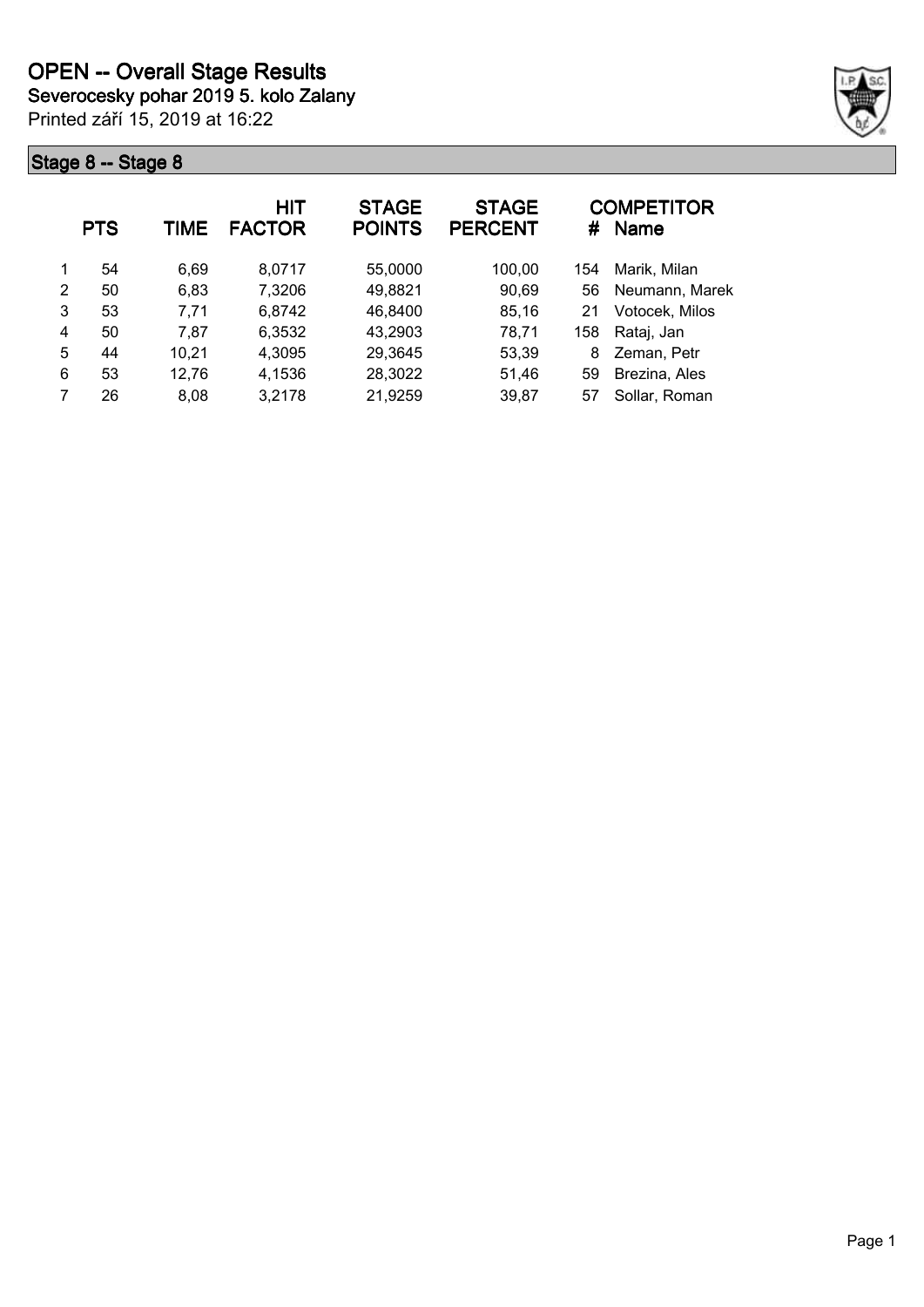**Severocesky pohar 2019 5. kolo Zalany**

Printed září 15, 2019 at 16:22



|                | <b>PTS</b> | <b>TIME</b> | <b>HIT</b><br><b>FACTOR</b> | <b>STAGE</b><br><b>POINTS</b> | <b>STAGE</b><br><b>PERCENT</b> | #              | <b>COMPETITOR</b><br>Name |
|----------------|------------|-------------|-----------------------------|-------------------------------|--------------------------------|----------------|---------------------------|
| 1              | 51         | 7,01        | 7,2753                      | 55,0000                       | 100,00                         | 106            | Bocarov, Vasil            |
| $\overline{2}$ | 55         | 8,40        | 6,5476                      | 49,4987                       | 90,00                          | 44             | Tichy, Ivan               |
| $\mathsf 3$    | 53         | 8,18        | 6,4792                      | 48,9816                       | 89,06                          | 74             | Liehne, Jan               |
| 4              | 43         | 6,71        | 6,4083                      | 48,4458                       | 88,08                          | 51             | Krejci, Martin            |
| 5              | 50         | 7,88        | 6,3452                      | 47,9683                       | 87,22                          | 161            | Simek, Frantisek          |
| 6              | 53         | 8,39        | 6,3170                      | 47,7556                       | 86,83                          | 116            | Albrecht, Patrick         |
| $\overline{7}$ | 51         | 8,46        | 6,0284                      | 45,5733                       | 82,86                          | 33             | Wilk, Ivo                 |
| 8              | 53         | 8,87        | 5,9752                      | 45,1713                       | 82,13                          | 167            | Turkova, Eva              |
| 9              | 53         | 8,87        | 5,9752                      | 45,1713                       | 82,13                          | 115            | Winter 1, Roman           |
| 10             | 53         | 8,95        | 5,9218                      | 44,7676                       | 81,40                          | 24             | Dlouhy, Michal            |
| 11             | 53         | 8,96        | 5,9152                      | 44,7176                       | 81,30                          | 152            | Hradek, Martin            |
| 12             | 43         | 7,28        | 5,9066                      | 44,6527                       | 81,19                          | 43             | Paul, Petr                |
| 13             | 54         | 9,15        | 5,9016                      | 44,6152                       | 81,12                          | 15             | Kuchta, Miroslav          |
| 14             | 47         | 7,98        | 5,8897                      | 44,5252                       | 80,95                          | 47             | Curkova, Alexandra        |
| 15             | 55         | 9,41        | 5,8448                      | 44,1859                       | 80,34                          | 82             | Zilinec, Daniel           |
| 16             | 47         | 8,07        | 5,8240                      | 44,0286                       | 80,05                          | 169            | Frydl, Vaclav             |
| 17             | 51         | 8,78        | 5,8087                      | 43,9123                       | 79,84                          | 35             | Benes, Stanislav          |
| 18             | 49         | 8,68        | 5,6452                      | 42,6763                       | 77,59                          | 11             | Cerny, Vaclav             |
| 19             | 53         | 9,46        | 5,6025                      | 42,3541                       | 77,01                          | 171            | Dedic, Jiri               |
| 20             | 45         | 8,04        | 5,5970                      | 42,3123                       | 76,93                          | 39             | Herold, Jakub             |
| 21             | 45         | 8,06        | 5,5831                      | 42,2073                       | 76,74                          | 54             | Matousek, Jiri            |
| 22             | 49         | 8,92        | 5,4933                      | 41,5281                       | 75,51                          | 37             | Dostal, Zdenek            |
| 23             | 47         | 8,60        | 5,4651                      | 41,3152                       | 75,12                          | 145            | Pietzsch, Felix           |
| 24             | 55         | 10,07       | 5,4618                      | 41,2899                       | 75,07                          | 108            | Fiala, Milan              |
| 25             | 55         | 10,26       | 5,3606                      | 40,5253                       | 73,68                          | 87             | Krejcarek, Jaroslav       |
| 26             | 47         | 8,78        | 5,3531                      | 40,4682                       | 73,58                          | 45             | Touzimsky, Zdenek         |
| 27             | 45         | 8,57        | 5,2509                      | 39,6956                       | 72,17                          | 148            | Stahl, Robert             |
| 28             | 47         | 9,06        | 5,1876                      | 39,2175                       | 71,30                          | 31             | Pelikan, Jan              |
| 29             | 47         | 9,10        | 5,1648                      | 39,0451                       | 70,99                          | 58             | Weingartner, Tomas        |
| 30             | 43         | 8,40        | 5,1190                      | 38,6990                       | 70,36                          | $\overline{2}$ | Kopriva, Petr             |
| 31             | 49         | 9,65        | 5,0777                      | 38,3866                       | 69,79                          | 126            | Vostry, Jiri              |
| 32             | 49         | 9,78        | 5,0102                      | 37,8763                       | 68,87                          | 79             | Svarc, Vaclav             |
| 33             | 45         | 9,00        | 5,0000                      | 37,7990                       | 68,73                          | 10             | Cerny, Marek              |
| 34             | 55         | 11,13       | 4,9416                      | 37,3575                       | 67,92                          | 88             | Krejcarkova, Sona         |
| 35             | 49         | 9,92        | 4,9395                      | 37,3418                       | 67,89                          | 73             | Liehne, Irena             |
| 36             | 53         | 10,89       | 4,8669                      | 36,7924                       | 66,90                          | 84             | Blazek, Tomas             |
| 37             | 47         | 9,97        | 4,7141                      | 35,6380                       | 64,80                          | 69             | Svejnoha, Josef           |
| 38             | 51         | 10,94       | 4,6618                      | 35,2422                       | 64,08                          | 40             | Marsik, Ladislav          |
| 39             | 53         | 11,43       | 4,6369                      | 35,0542                       | 63,73                          | 75             | Liehne st., Jan           |
| 40             | 43         | 9,38        | 4,5842                      | 34,6558                       | 63,01                          | 34             | Batek, Jaroslav           |
| 41             | 51         | 11,22       | 4,5455                      | 34,3627                       |                                | 86             | Cecetka, Josef            |
|                |            |             |                             |                               | 62,48                          |                |                           |
| 42             | 47         | 10,35       | 4,5411                      | 34,3295                       | 62,42                          | 151            | Fryzek ml., Lubor         |
| 43             | 51         | 11,49       | 4,4386                      | 33,5553                       | 61,01                          | 42             | Panek, Roman              |
| 44             | 45         | 10,24       | 4,3945                      | 33,2218                       | 60,40                          | 68             | Senkerik, Martin          |
| 45             | 43         | 10,29       | 4,1788                      | 31,5910                       | 57,44                          | 38             | Elstner, Marek            |
| 46             | 49         | 12,23       | 4,0065                      | 30,2887                       | 55,07                          | 27             | Fiala ml., Jan            |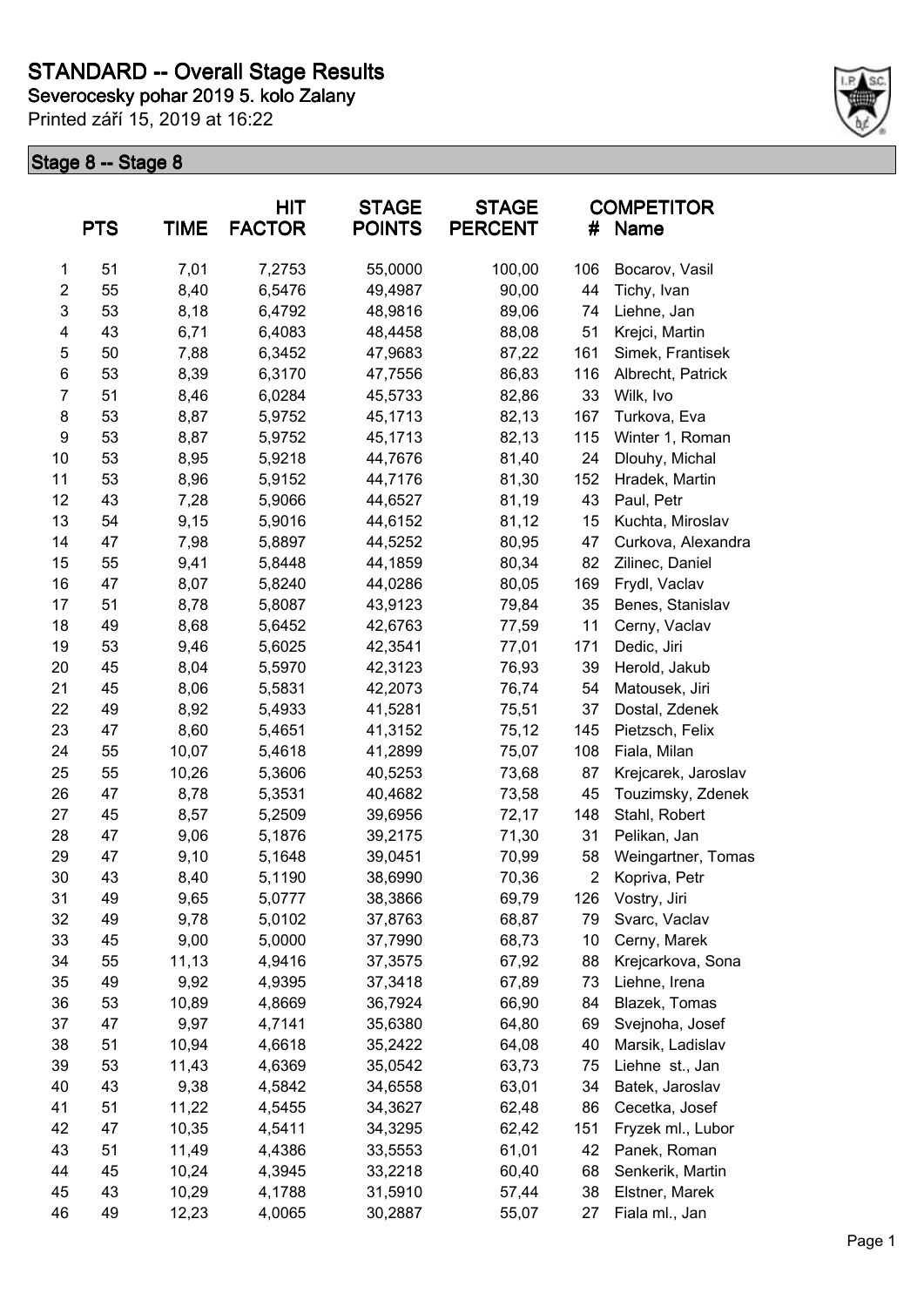**Severocesky pohar 2019 5. kolo Zalany**

Printed září 15, 2019 at 16:22



|    | <b>PTS</b> | <b>TIME</b> | <b>HIT</b><br><b>FACTOR</b> | <b>STAGE</b><br><b>POINTS</b> | <b>STAGE</b><br><b>PERCENT</b> | #   | <b>COMPETITOR</b><br><b>Name</b> |
|----|------------|-------------|-----------------------------|-------------------------------|--------------------------------|-----|----------------------------------|
| 47 | 51         | 12,89       | 3,9566                      | 29,9108                       | 54,38                          | 41  | Naprstek, Martin                 |
| 48 | 45         | 11,51       | 3,9096                      | 29,5561                       | 53,74                          | 125 | Sykora, Michal                   |
| 49 | 47         | 12,20       | 3,8525                      | 29,1238                       | 52,95                          | 153 | Janouch, Pavel                   |
| 50 | 53         | 13,79       | 3,8434                      | 29,0551                       | 52,83                          | 109 | Focke, Peter                     |
| 51 | 51         | 13,80       | 3,6957                      | 27,9384                       | 50,80                          | 93  | Ulman, Tomas                     |
| 52 | 55         | 15,75       | 3,4921                      | 26,3993                       | 48,00                          |     | Havelka, Josef                   |
| 53 | 47         | 14,46       | 3,2503                      | 24,5720                       | 44,68                          | 46  | Vltavsky, Miroslav               |
| 54 | 47         | 14,70       | 3,1973                      | 24,1708                       | 43,95                          | 157 | Puncochar, Jaromir               |
| 55 | 45         | 14,31       | 3,1447                      | 23,7730                       | 43,22                          | 165 | Svadlakova, Miroslava            |
| 56 | 30         | 9,79        | 3,0644                      | 23,1659                       | 42,12                          | 159 | Rehberger, Ivo                   |
| 57 | 45         | 14,74       | 3,0529                      | 23,0795                       | 41,96                          | 144 | Marsak, Petr                     |
| 58 | 28         | 13,71       | 2,0423                      | 15,4394                       | 28,07                          | 119 | Holy, Jan                        |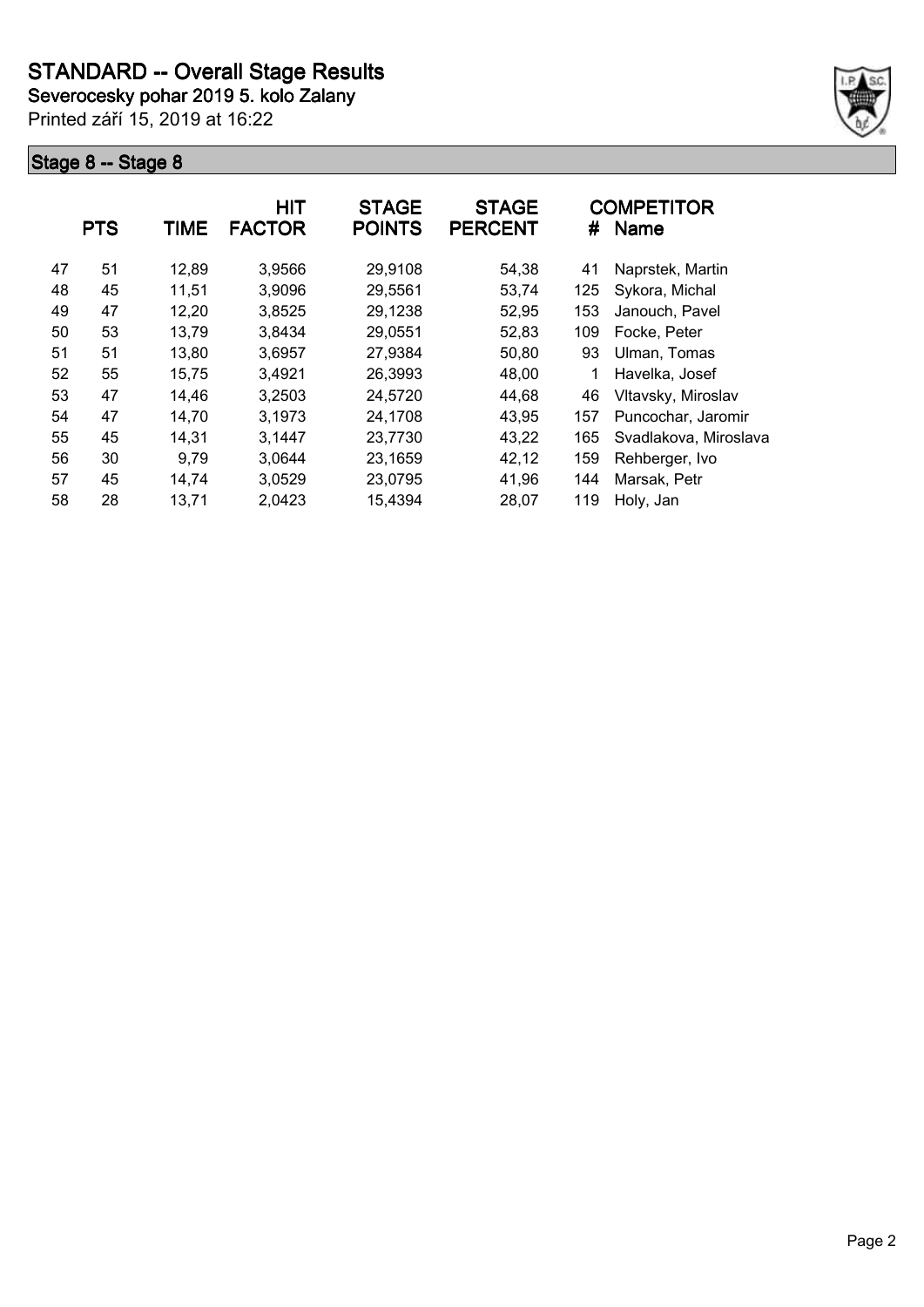# **PRODUCTION -- Overall Stage Results**

**Severocesky pohar 2019 5. kolo Zalany**

Printed září 15, 2019 at 16:22



|                | <b>PTS</b> | <b>TIME</b> | <b>HIT</b><br><b>FACTOR</b> | <b>STAGE</b><br><b>POINTS</b> | <b>STAGE</b><br><b>PERCENT</b> | #   | <b>COMPETITOR</b><br>Name |
|----------------|------------|-------------|-----------------------------|-------------------------------|--------------------------------|-----|---------------------------|
| 1              | 55         | 8,04        | 6,8408                      | 55,0000                       | 100,00                         | 7   | Riha, Michal              |
| $\overline{c}$ | 53         | 7,88        | 6,7259                      | 54,0761                       | 98,32                          | 98  | Krcal, Jan                |
| 3              | 49         | 7,44        | 6,5860                      | 52,9516                       | 96,28                          | 72  | Kuzel, Zdenek             |
| 4              | 45         | 6,85        | 6,5693                      | 52,8175                       | 96,03                          | 60  | Hanzlicek, Ladislav       |
| 5              | 51         | 7,78        | 6,5553                      | 52,7044                       | 95,83                          | 14  | Hakala, Jiri              |
| 6              | 53         | 8,25        | 6,4242                      | 51,6509                       | 93,91                          | 124 | Pulicek, Leos             |
| $\overline{7}$ | 53         | 8,46        | 6,2648                      | 50,3688                       | 91,58                          | 76  | Macura, Ondrej            |
| 8              | 51         | 8,19        | 6,2271                      | 50,0659                       | 91,03                          | 113 | Tichy, Lukas              |
| 9              | 55         | 9,17        | 5,9978                      | 48,2225                       | 87,68                          | 94  | Hindermann, Steffen       |
| 10             | 49         | 8,18        | 5,9902                      | 48,1614                       | 87,57                          | 104 | Ulehla, Gejza             |
| 11             | 53         | 8,97        | 5,9086                      | 47,5050                       | 86,37                          | 20  | Tichak, Pavel             |
| 12             | 49         | 8,30        | 5,9036                      | 47,4651                       | 86,30                          | 92  | Scigel, Petr              |
| 13             | 43         | 7,36        | 5,8424                      | 46,9728                       | 85,41                          | 164 | Novotny, Zdenek           |
| 14             | 51         | 8,93        | 5,7111                      | 45,9171                       | 83,49                          | 166 | Kratochvil, Milos         |
| 15             | 51         | 8,98        | 5,6793                      | 45,6615                       | 83,02                          | 19  | Richter, Jakub            |
| 16             | 53         | 9,45        | 5,6085                      | 45,0921                       | 81,99                          | 5   | Medulan, Ladislav         |
| 17             | 53         | 9,50        | 5,5789                      | 44,8547                       | 81,55                          | 96  | Jakoubek, Pavel           |
| 18             | 51         | 9,17        | 5,5616                      | 44,7154                       | 81,30                          | 139 | Bahensky, Michael         |
| 19             | 49         | 8,91        | 5,4994                      | 44,2155                       | 80,39                          | 123 | Novotny, Petr             |
| 20             | 49         | 8,97        | 5,4627                      | 43,9197                       | 79,85                          | 80  | Valvoda, Marek            |
| 21             | 53         | 9,83        | 5,3917                      | 43,3489                       | 78,82                          | 97  | Jurak, Jan                |
| 22             | 51         | 9,51        | 5,3628                      | 43,1167                       | 78,39                          | 95  | Jakoubek, Ondrej          |
| 23             | 47         | 9,14        | 5,1422                      | 41,3435                       | 75,17                          | 112 | Silhan, Jiri              |
| 24             | 47         | 9,46        | 4,9683                      | 39,9450                       | 72,63                          | 142 | Kaska, Martin             |
| 25             | 51         | 10,34       | 4,9323                      | 39,6557                       | 72,10                          | 71  | Caprata st., Jaroslav     |
| 26             | 49         | 10,51       | 4,6622                      | 37,4843                       | 68,15                          | 28  | Karchnak, Slavo           |
| 27             | 51         | 11,03       | 4,6238                      | 37,1750                       | 67,59                          | 101 | Netolicky, Pavel          |
| 28             | 51         | 11,13       | 4,5822                      | 36,8410                       | 66,98                          | 77  | Najmonova, Hana           |
| 29             | 49         | 10,79       | 4,5412                      | 36,5116                       | 66,38                          | 62  | Krejza, Ales              |
| 30             | 41         | 9,25        | 4,4324                      | 35,6368                       | 64,79                          | 17  | Marek, Jiri               |
| 31             | 51         | 11,69       | 4,3627                      | 35,0761                       | 63,77                          | 122 | Macal, Petr               |
| 32             | 51         | 12,21       | 4,1769                      | 33,5823                       | 61,06                          | 100 | Mammitzsch, Rico          |
| 33             | 51         | 12,27       | 4,1565                      | 33,4181                       | 60,76                          | 114 | Vostrelova, Tereza        |
| 34             | 55         | 13,47       | 4,0831                      | 32,8285                       | 59,69                          | 78  | Rajman, Jiri              |
| 35             | 45         | 11,25       | 4,0000                      | 32,1600                       | 58,47                          | 135 | Oklestek, Tomas           |
| 36             | 51         | 13,32       | 3,8288                      | 30,7838                       | 55,97                          | 4   | Kysela, Milos             |
| 37             | 53         | 14,30       | 3,7063                      | 29,7986                       | 54,18                          | 111 | Stuchlik, Roman           |
| 38             | 47         | 12,70       | 3,7008                      | 29,7543                       | 54,10                          | 36  | Cech, Jonas               |
| 39             | 28         | 9,01        | 3,1077                      | 24,9856                       | 45,43                          | 170 | Korner, Stanislav         |
| 40             | 43         | 14,55       | 2,9553                      | 23,7608                       | 43,20                          | 134 | Jirku, Zdenek             |
| 41             | 51         | 18,40       | 2,7717                      | 22,2848                       | 40,52                          | 121 | Kraus, Michal             |
| 42             | 28         | 10,21       | 2,7424                      | 22,0490                       | 40,09                          | 89  | Kupilik, Libor            |
| 43             | 49         | 19,49       | 2,5141                      | 20,2134                       | 36,75                          | 91  | Nathanielova, Nicole      |
| 44             | 34         | 13,89       | 2,4478                      | 19,6803                       | 35,78                          | 103 | Svoboda, Pavel            |
| 45             | 43         | 18,43       | 2,3332                      | 18,7585                       | 34,11                          | 9   | Zalud, Ivan               |
| 46             | 21         | 12,36       | 1,6990                      | 13,6602                       | 24,84                          | 48  | Horacek, Lubos            |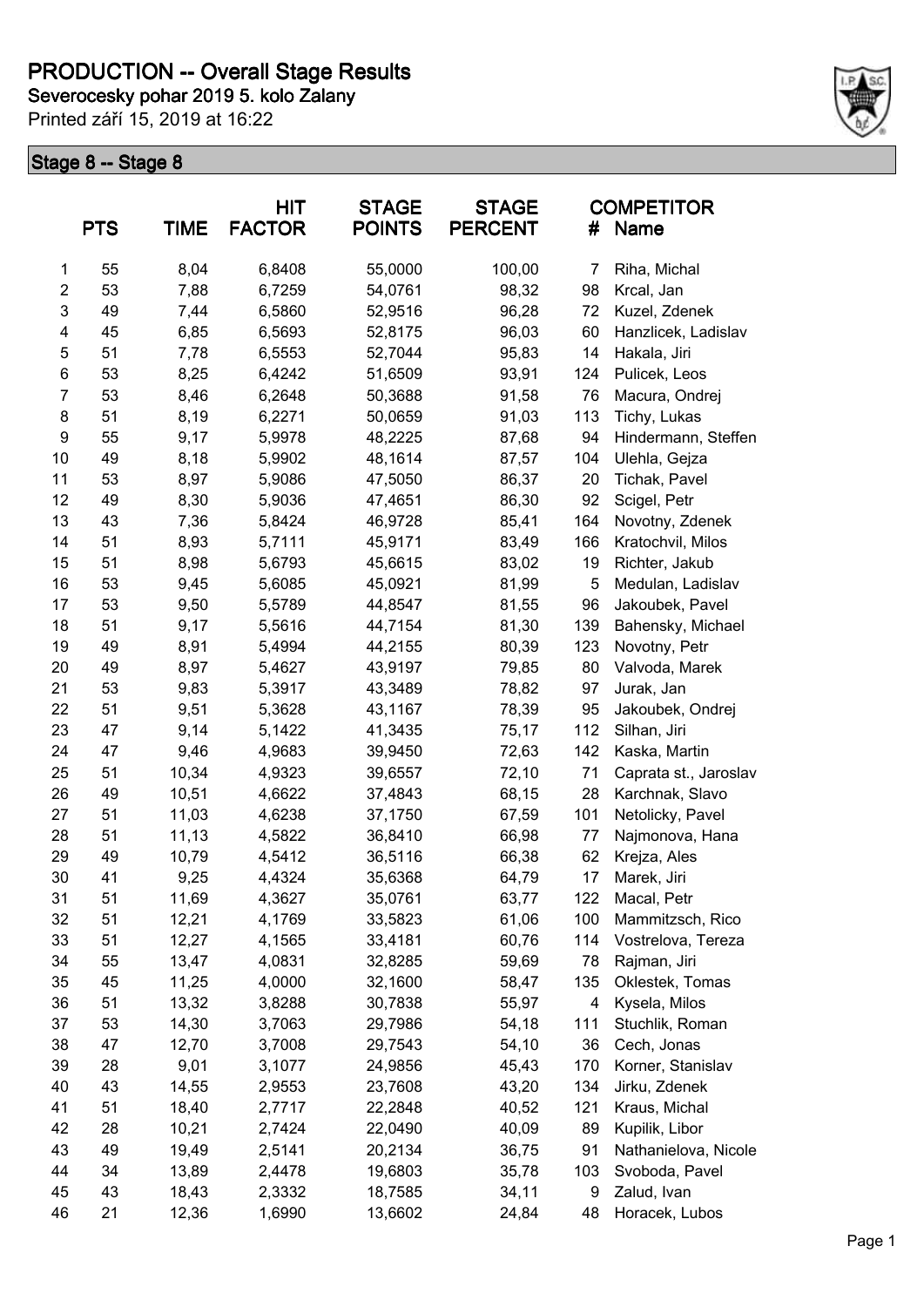|    | <b>PTS</b> |       | HIT<br>TIME FACTOR | <b>STAGE</b><br><b>POINTS</b> | <b>STAGE</b><br><b>PERCENT</b> | <b>COMPETITOR</b><br># Name |
|----|------------|-------|--------------------|-------------------------------|--------------------------------|-----------------------------|
| 47 | 19         | 17.31 | 1.0976             | 8.8250                        | 16.05                          | 85 Budjac, Jakub            |
| 48 |            | 15.54 | 0.4505             | 3.6216                        | 6.58                           | 143 Klima, Michal           |

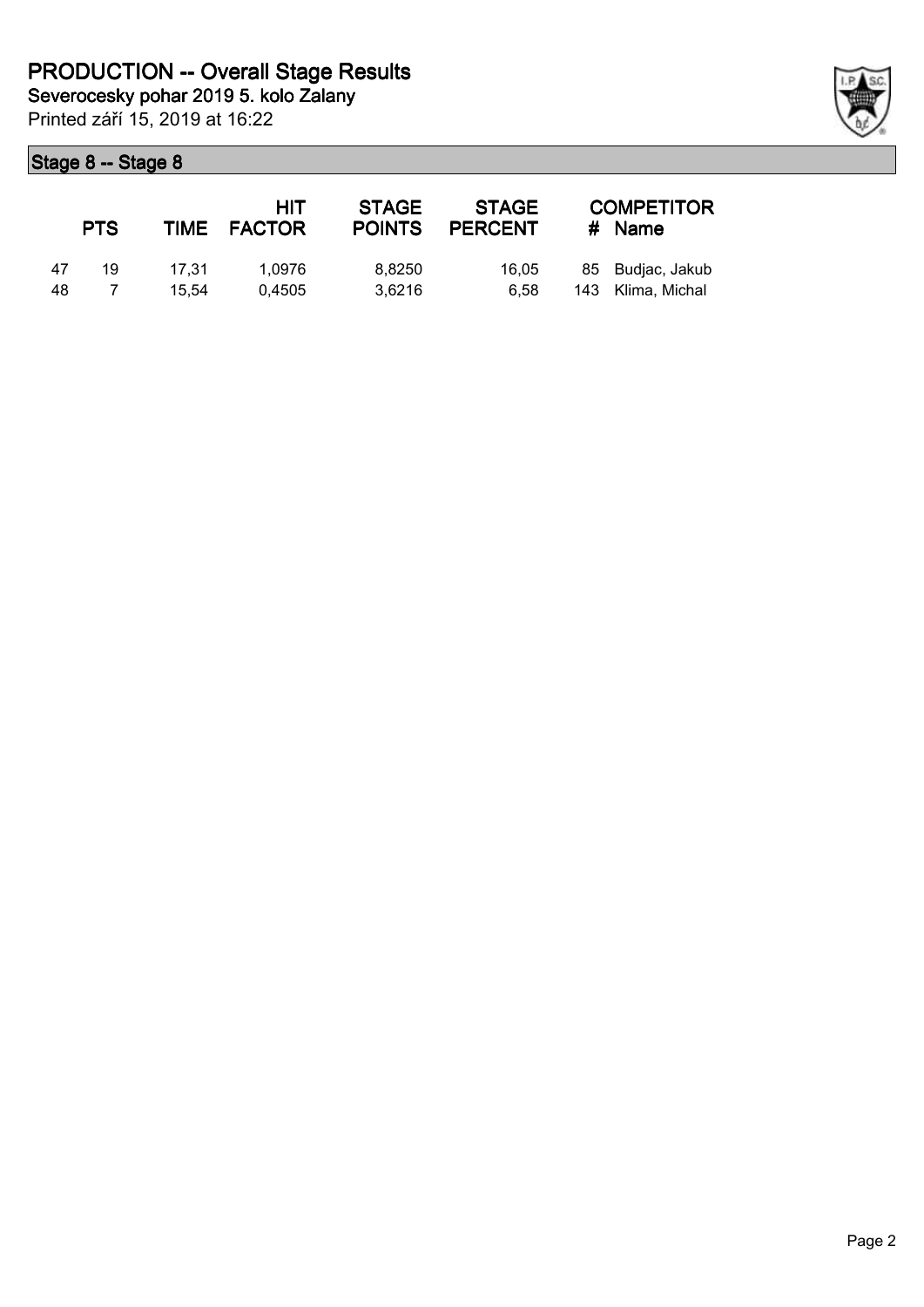**Severocesky pohar 2019 5. kolo Zalany**

Printed září 15, 2019 at 16:22



|                | <b>PTS</b> | TIME  | HIT<br><b>FACTOR</b> | <b>STAGE</b><br><b>POINTS</b> | <b>STAGE</b><br><b>PERCENT</b> | #   | <b>COMPETITOR</b><br><b>Name</b> |
|----------------|------------|-------|----------------------|-------------------------------|--------------------------------|-----|----------------------------------|
| 1              | 55         | 6,58  | 8,3587               | 55,0000                       | 100,00                         | 22  | Zicha, Josef                     |
| $\overline{2}$ | 55         | 6,61  | 8,3207               | 54,7504                       | 99,55                          | 23  | Cihelna, Petr                    |
| 3              | 53         | 6,45  | 8,2171               | 54,0682                       | 98,31                          | 26  | Fiala, Jan                       |
| 4              | 55         | 7,08  | 7,7684               | 51,1158                       | 92,94                          | 163 | Bures, Vitezslav                 |
| 5              | 55         | 7,29  | 7,5446               | 49,6433                       | 90,26                          | 118 | Dobias, Jiri                     |
| 6              | 55         | 7,41  | 7,4224               | 48,8394                       | 88,80                          | 83  | Bindik, Frantisek                |
| $\overline{7}$ | 51         | 7,10  | 7,1831               | 47,2648                       | 85,94                          | 136 | Valasik, Petr                    |
| 8              | 53         | 7,59  | 6,9829               | 45,9473                       | 83,54                          | 127 | Cimburek, Lukas                  |
| 9              | 53         | 7,60  | 6,9737               | 45,8868                       | 83,43                          | 120 | Kolisch, Petr                    |
| 10             | 55         | 8,08  | 6,8069               | 44,7896                       | 81,44                          | 137 | Zolnay, Anka                     |
| 11             | 47         | 7,05  | 6,6667               | 43,8667                       | 79,76                          | 132 | Heglas, Jakub                    |
| 12             | 53         | 8,12  | 6,5271               | 42,9483                       | 78,09                          | 130 | Dvorak, Petr                     |
| 13             | 51         | 7,96  | 6,4070               | 42,1583                       | 76,65                          | 160 | Selichar, Daniel                 |
| 14             | 53         | 8,61  | 6,1556               | 40,5041                       | 73,64                          | 168 | Maska, Richard                   |
| 15             | 53         | 8,80  | 6,0227               | 39,6295                       | 72,05                          | 129 | Dupac, Ondrej                    |
| 16             | 47         | 7,96  | 5,9045               | 38,8518                       | 70,64                          | 3   | Kostak, Jan                      |
| 17             | 55         | 9,59  | 5,7351               | 37,7372                       | 68,61                          | 128 | Capek, Petr                      |
| 18             | 51         | 8,94  | 5,7047               | 37,5369                       | 68,25                          | 149 | Stransky, Viktor                 |
| 19             | 49         | 8,87  | 5,5242               | 36,3495                       | 66,09                          | 138 | Zolnay, Pavol                    |
| 20             | 45         | 8,30  | 5,4217               | 35,6747                       | 64,86                          | 131 | Fiala, Rostislav                 |
| 21             | 41         | 7,69  | 5,3316               | 35,0819                       | 63,79                          | 25  | Dvorak, Daniel                   |
| 22             | 55         | 11,06 | 4,9729               | 32,7215                       | 59,49                          | 141 | Briza, Pavel                     |
| 23             | 43         | 8,65  | 4,9711               | 32,7098                       | 59,47                          | 29  | Kaspar, Jiri                     |
| 24             | 45         | 9,11  | 4,9396               | 32,5027                       | 59,10                          | 150 | Sustr, Milos                     |
| 25             | 38         | 7,98  | 4,7619               | 31,3333                       | 56,97                          | 117 | Broz, Jiri                       |
| 26             | 49         | 10,47 | 4,6800               | 30,7946                       | 55,99                          | 61  | Holoska, Jiri                    |
| 27             | 45         | 9,81  | 4,5872               | 30,1835                       | 54,88                          | 16  | Lat, Ivo                         |
| 28             | 51         | 11,13 | 4,5822               | 30,1509                       | 54,82                          | 140 | Bizek, Vojtech                   |
| 29             | 53         | 11,71 | 4,5260               | 29,7814                       | 54,15                          | 12  | Fiala, Vlastimil                 |
| 30             | 45         | 11,02 | 4,0835               | 26,8693                       | 48,85                          | 6   | Prosek, Jan                      |
| 31             | 43         | 10,73 | 4,0075               | 26,3691                       | 47,94                          | 52  | Marousek, Petr                   |
| 32             | 36         | 9,79  | 3,6772               | 24,1961                       | 43,99                          | 133 | Hradek, Zbynek                   |
| 33             | 49         | 15,81 | 3,0993               | 20,3934                       | 37,08                          | 66  | Orlik, Rostislav                 |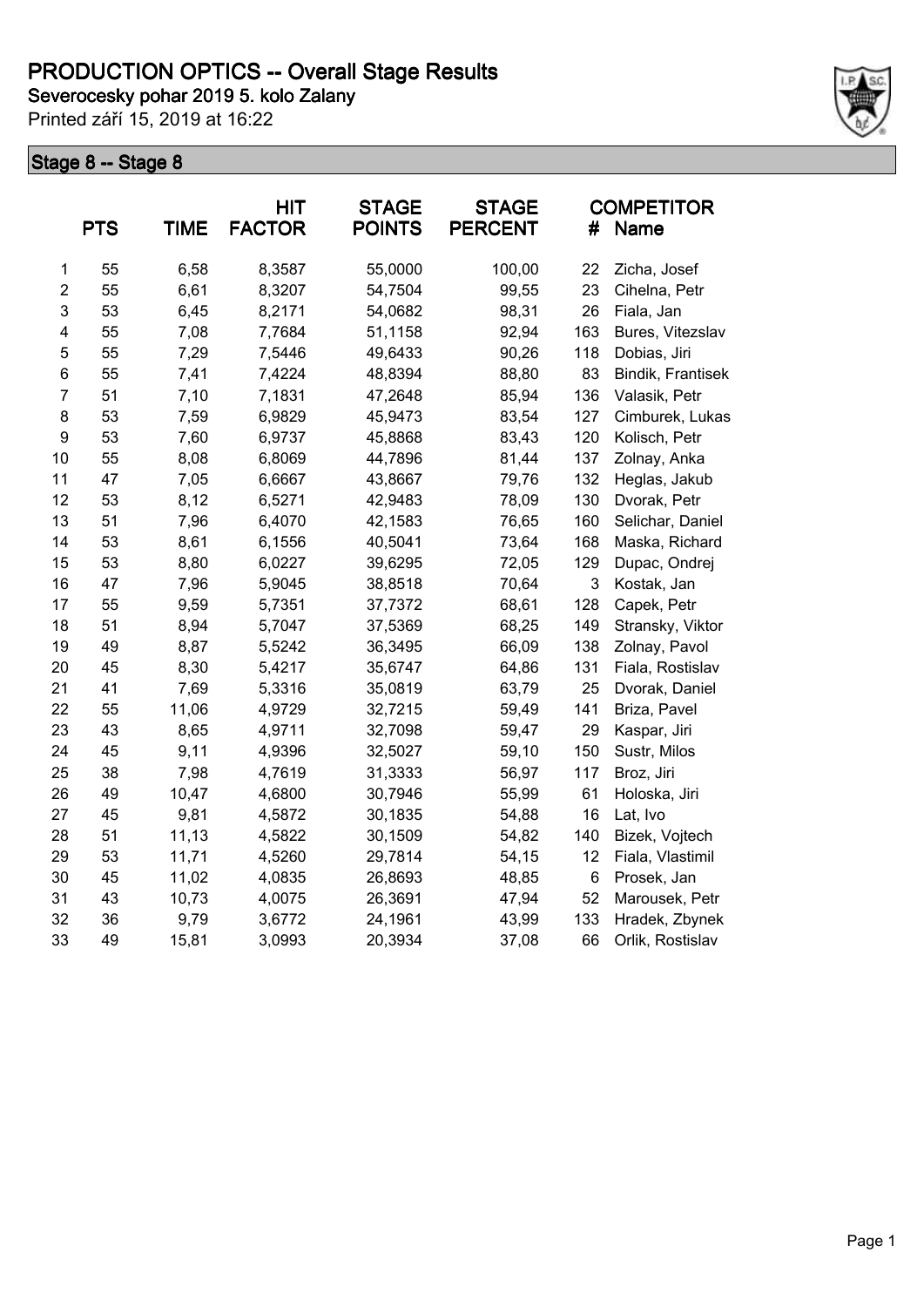Printed září 15, 2019 at 16:22 **Severocesky pohar 2019 5. kolo Zalany**

| <b>PTS</b> | <b>TIME</b> | HIT<br><b>FACTOR</b> | <b>STAGE</b><br><b>POINTS</b> | <b>STAGE</b><br><b>PERCENT</b> | #  | <b>COMPETITOR</b><br><b>Name</b> |
|------------|-------------|----------------------|-------------------------------|--------------------------------|----|----------------------------------|
| 47         | 8.23        | 5,7108               | 55,0000                       | 100.00                         |    | 147 Smutny, Petr                 |
| 53         | 14.17       | 3,7403               | 36,0222                       | 65.49                          | 30 | Novotny, Jiri                    |
| 34         | 10.30       | 3,3010               | 31,7912                       | 57.80                          | 99 | Kucera, Peter                    |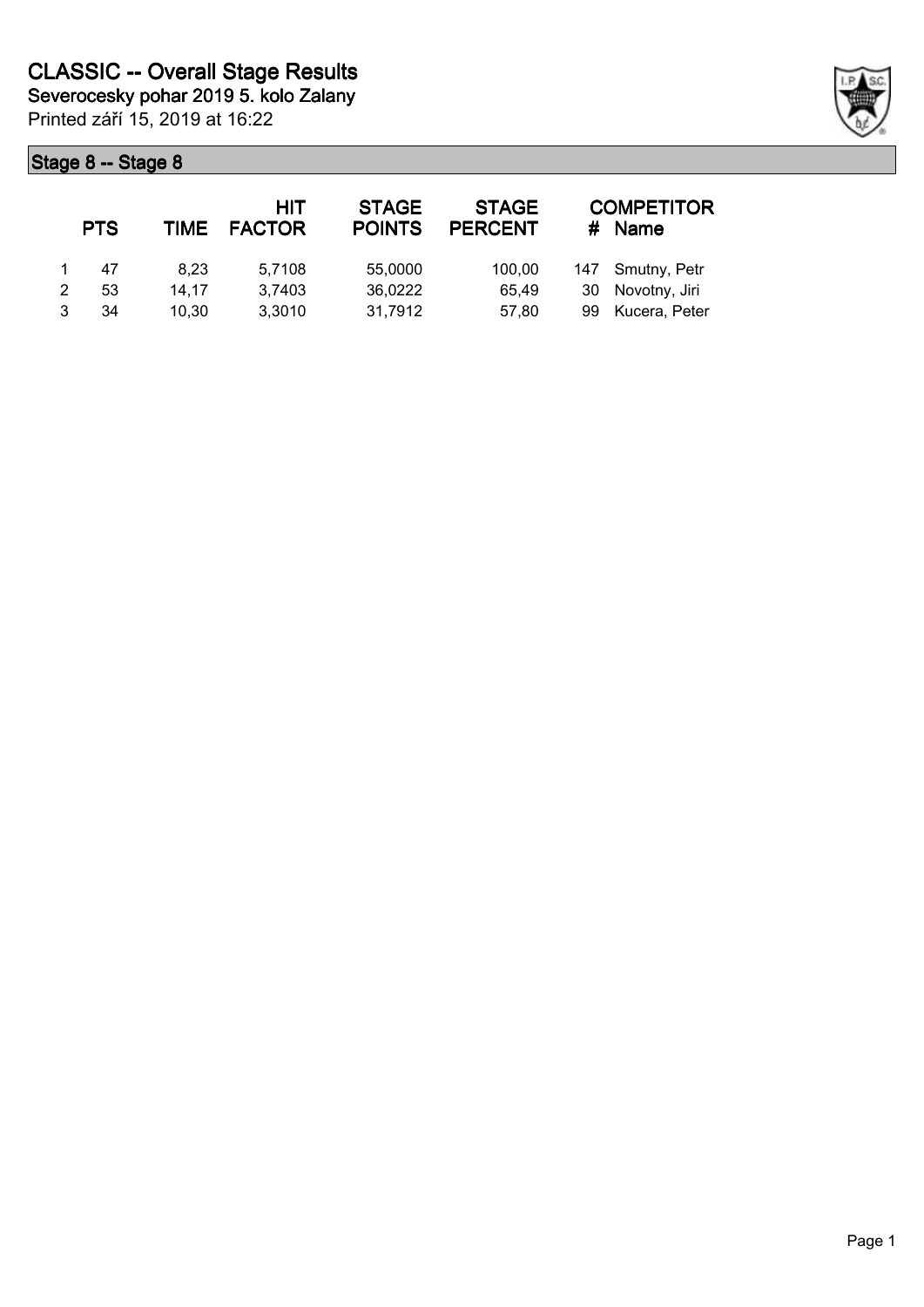Printed září 15, 2019 at 16:22 **Severocesky pohar 2019 5. kolo Zalany**

|   | <b>PTS</b> |       | HIT<br>TIME FACTOR | <b>STAGE</b><br><b>POINTS</b> | <b>STAGE</b><br><b>PERCENT</b> | <b>COMPETITOR</b><br>#<br><b>Name</b> |                    |  |
|---|------------|-------|--------------------|-------------------------------|--------------------------------|---------------------------------------|--------------------|--|
|   | 47         | 11.12 | 4,2266             | 55,0000                       | 100.00                         |                                       | 146 Rossl, Karel   |  |
| 2 | 53         | 12.88 | 4,1149             | 53,5463                       | 97.36                          | 67                                    | Prosek 1, Jan      |  |
|   | 47         | 15.05 | 3,1229             | 40,6379                       | 73,89                          |                                       | 18 Prepletany, Jan |  |

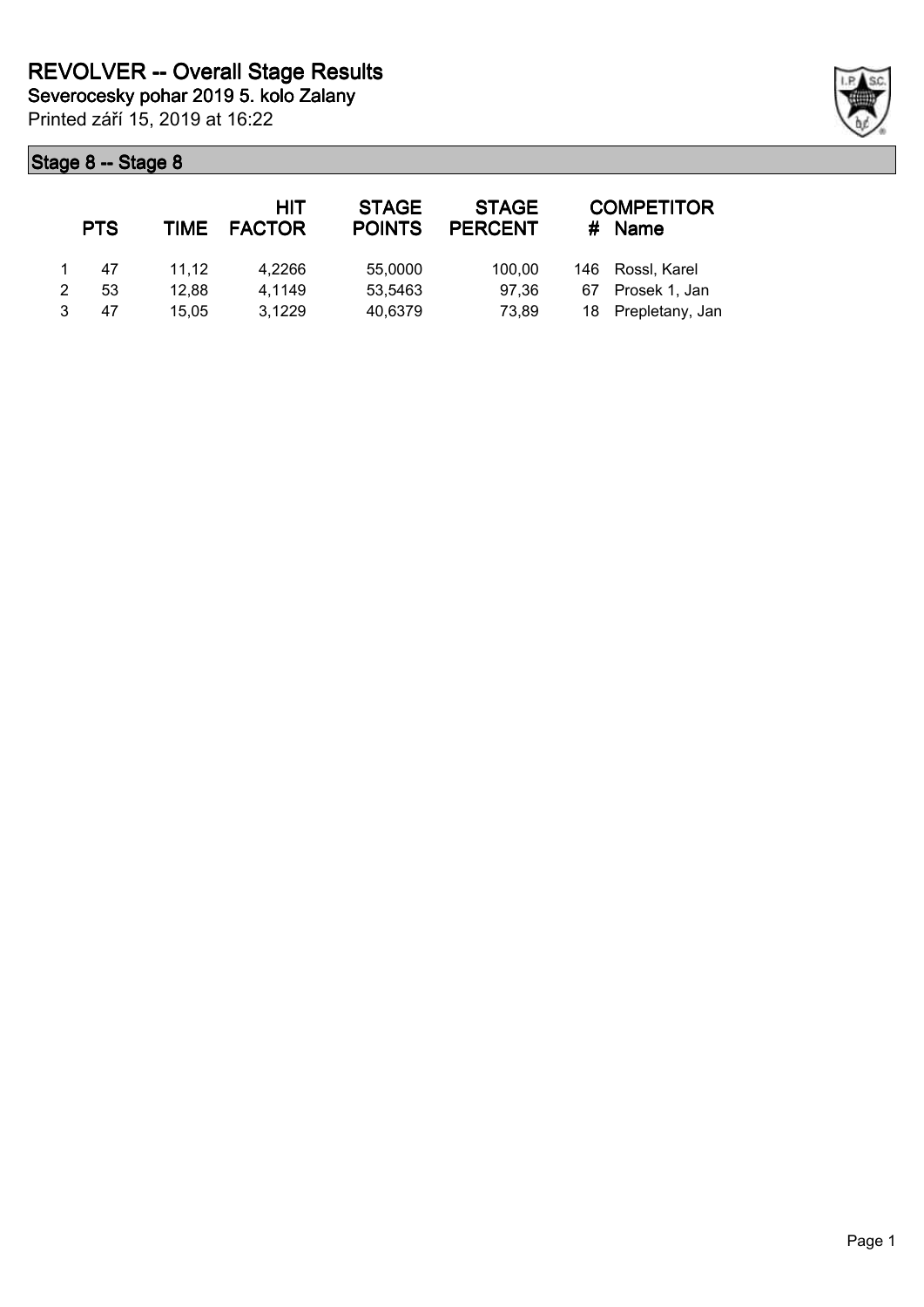**Severocesky pohar 2019 5. kolo Zalany**

Printed září 15, 2019 at 16:22



|   | <b>PTS</b> | TIME  | HIT<br><b>FACTOR</b> | <b>STAGE</b><br><b>POINTS</b> | <b>STAGE</b><br><b>PERCENT</b> | #   | <b>COMPETITOR</b><br><b>Name</b> |
|---|------------|-------|----------------------|-------------------------------|--------------------------------|-----|----------------------------------|
| 1 | 82         | 13.67 | 5,9985               | 90,0000                       | 100,00                         | 56  | Neumann, Marek                   |
| 2 | 79         | 14,35 | 5,5052               | 82,5985                       | 91,78                          | 154 | Marik, Milan                     |
| 3 | 86         | 17,15 | 5,0146               | 75,2370                       | 83,60                          | 158 | Rataj, Jan                       |
| 4 | 82         | 17,33 | 4,7317               | 70,9925                       | 78,88                          | 21  | Votocek, Milos                   |
| 5 | 78         | 18,06 | 4,3189               | 64,7999                       | 72,00                          | 57  | Sollar, Roman                    |
| 6 | 82         | 26,72 | 3,0689               | 46,0442                       | 51,16                          | 59  | Brezina, Ales                    |
|   | 80         | 34,91 | 2,2916               | 34,3825                       | 38,20                          | 8   | Zeman, Petr                      |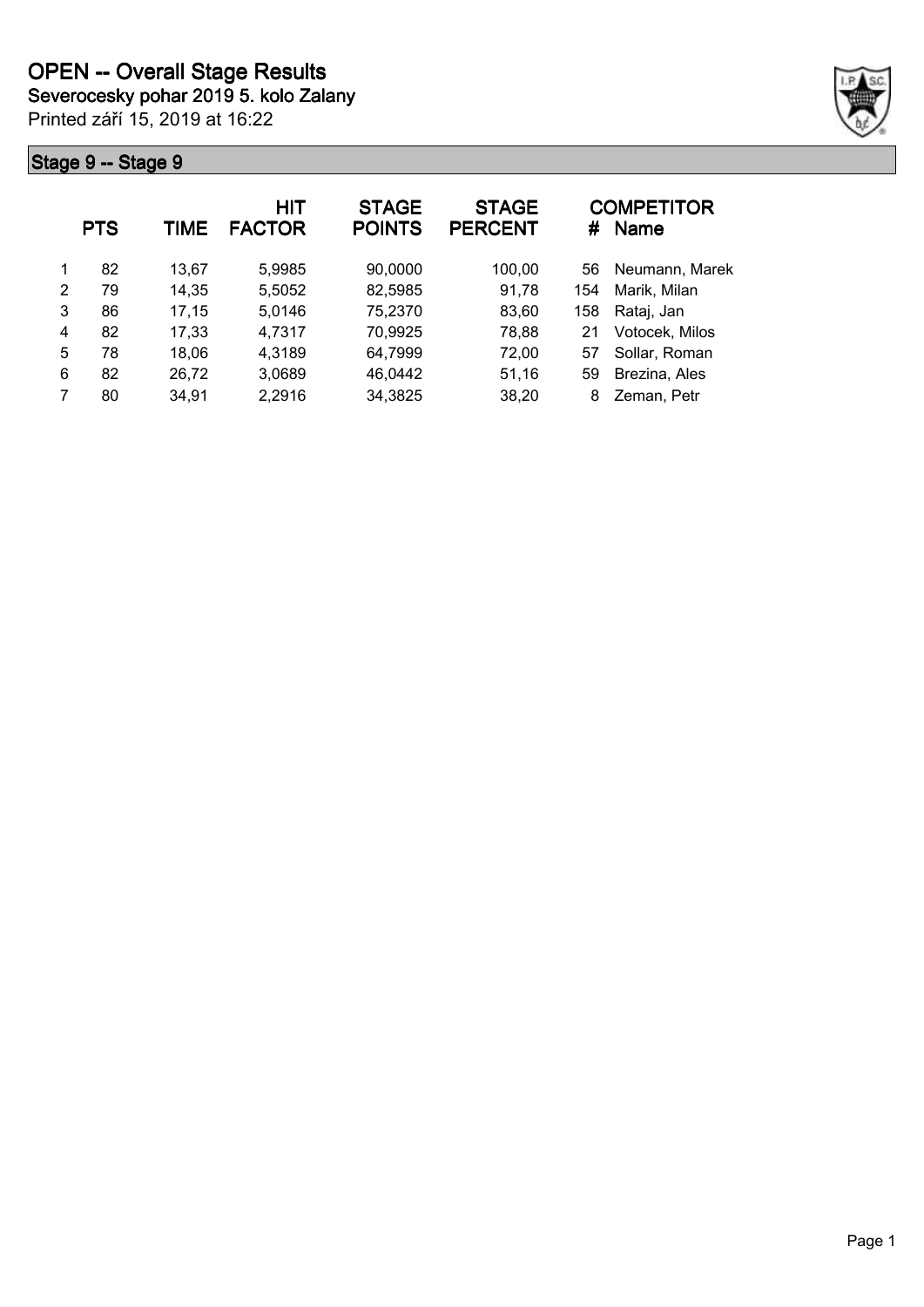**Severocesky pohar 2019 5. kolo Zalany**

Printed září 15, 2019 at 16:22



|                | <b>PTS</b><br><b>TIME</b> |       | <b>HIT</b><br><b>FACTOR</b> | <b>STAGE</b><br><b>POINTS</b> | <b>STAGE</b><br><b>PERCENT</b> | <b>COMPETITOR</b><br>Name<br># |                     |
|----------------|---------------------------|-------|-----------------------------|-------------------------------|--------------------------------|--------------------------------|---------------------|
| 1              | 83                        | 15,36 | 5,4036                      | 90,0000                       | 100,00                         | 106                            | Bocarov, Vasil      |
| $\overline{2}$ | 82                        | 15,89 | 5,1605                      | 85,9499                       | 95,50                          | 79                             | Svarc, Vaclav       |
| 3              | 86                        | 17,47 | 4,9227                      | 81,9901                       | 91,10                          | 115                            | Winter 1, Roman     |
| 4              | 82                        | 16,84 | 4,8694                      | 81,1012                       | 90,11                          | 33                             | Wilk, Ivo           |
| 5              | 84                        | 17,35 | 4,8415                      | 80,6372                       | 89,60                          | 74                             | Liehne, Jan         |
| 6              | 86                        | 17,78 | 4,8369                      | 80,5605                       | 89,51                          | 44                             | Tichy, Ivan         |
| $\overline{7}$ | 80                        | 16,61 | 4,8164                      | 80,2188                       | 89,13                          | 11                             | Cerny, Vaclav       |
| 8              | 76                        | 16,11 | 4,7176                      | 78,5731                       | 87,30                          | 54                             | Matousek, Jiri      |
| 9              | 76                        | 16,28 | 4,6683                      | 77,7526                       | 86,39                          | 35                             | Benes, Stanislav    |
| 10             | 65                        | 14,08 | 4,6165                      | 76,8894                       | 85,43                          | 51                             | Krejci, Martin      |
| 11             | 80                        | 17,38 | 4,6030                      | 76,6648                       | 85,18                          | 10                             | Cerny, Marek        |
| 12             | 88                        | 19,12 | 4,6025                      | 76,6568                       | 85,17                          | 73                             | Liehne, Irena       |
| 13             | 78                        | 17,13 | 4,5534                      | 75,8391                       | 84,27                          | $\overline{2}$                 | Kopriva, Petr       |
| 14             | 82                        | 18,07 | 4,5379                      | 75,5808                       | 83,98                          | 37                             | Dostal, Zdenek      |
| 15             | 80                        | 17,99 | 4,4469                      | 74,0652                       | 82,29                          | 145                            | Pietzsch, Felix     |
| 16             | 78                        | 17,61 | 4,4293                      | 73,7719                       | 81,97                          | 169                            | Frydl, Vaclav       |
| 17             | 76                        | 17,18 | 4,4237                      | 73,6794                       | 81,87                          | 47                             | Curkova, Alexandra  |
| 18             | 80                        | 18,59 | 4,3034                      | 71,6748                       | 79,64                          | 34                             | Batek, Jaroslav     |
| 19             | 84                        | 19,54 | 4,2989                      | 71,5996                       | 79,56                          | 125                            | Sykora, Michal      |
| 20             | 84                        | 19,62 | 4,2813                      | 71,3076                       | 79,23                          | 82                             | Zilinec, Daniel     |
| 21             | 78                        | 18,26 | 4,2716                      | 71,1458                       | 79,05                          | 24                             | Dlouhy, Michal      |
| 22             | 78                        | 18,28 | 4,2670                      | 71,0680                       | 78,96                          | 42                             | Panek, Roman        |
| 23             | 80                        | 18,77 | 4,2621                      | 70,9874                       | 78,87                          | 38                             | Elstner, Marek      |
| 24             | 80                        | 18,80 | 4,2553                      | 70,8741                       | 78,75                          | 161                            | Simek, Frantisek    |
| 25             | 86                        | 20,64 | 4,1667                      | 69,3976                       | 77,11                          | 15                             | Kuchta, Miroslav    |
| 26             | 70                        | 17,23 | 4,0627                      | 67,6657                       | 75,18                          | 31                             | Pelikan, Jan        |
| 27             | 78                        | 19,70 | 3,9594                      | 65,9453                       | 73,27                          | 171                            | Dedic, Jiri         |
| 28             | 78                        | 19,75 | 3,9494                      | 65,7784                       | 73,09                          | 68                             | Senkerik, Martin    |
| 29             | 72                        | 18,32 | 3,9301                      | 65,4580                       | 72,73                          | 39                             | Herold, Jakub       |
| 30             | 74                        | 19,15 | 3,8642                      | 64,3604                       | 71,51                          | 58                             | Weingartner, Tomas  |
| 31             | 88                        | 23,79 | 3,6990                      | 61,6090                       | 68,45                          | 84                             | Blazek, Tomas       |
| 32             | 84                        | 23,00 | 3,6522                      | 60,8285                       | 67,59                          | 93                             | Ulman, Tomas        |
| 33             | 66                        | 18,08 | 3,6504                      | 60,7997                       | 67,56                          | 45                             | Touzimsky, Zdenek   |
| 34             | 78                        | 21,60 | 3,6111                      | 60,1446                       | 66,83                          | 86                             | Cecetka, Josef      |
| 35             | 84                        | 23,52 | 3,5714                      | 59,4836                       | 66,09                          | 88                             | Krejcarkova, Sona   |
| 36             | 72                        | 20,72 | 3,4749                      | 57,8760                       | 64,31                          | 69                             | Svejnoha, Josef     |
| 37             | 80                        | 23,04 | 3,4722                      | 57,8313                       | 64,26                          | 87                             | Krejcarek, Jaroslav |
| 38             | 62                        | 18,05 | 3,4349                      | 57,2098                       | 63,57                          | 151                            | Fryzek ml., Lubor   |
| 39             | 78                        | 23,01 | 3,3898                      | 56,4591                       | 62,73                          | 40                             | Marsik, Ladislav    |
| 40             | 71                        | 20,97 | 3,3858                      | 56,3917                       | 62,66                          | 108                            | Fiala, Milan        |
| 41             | 72                        | 21,29 |                             |                               | 62,58                          | 46                             | Vltavsky, Miroslav  |
|                |                           |       | 3,3819                      | 56,3265                       |                                |                                |                     |
| 42             | 65                        | 19,45 | 3,3419                      | 55,6608                       | 61,85                          | 126                            | Vostry, Jiri        |
| 43             | 66                        | 20,21 | 3,2657                      | 54,3918                       | 60,44                          | 116                            | Albrecht, Patrick   |
| 44             | 63                        | 19,35 | 3,2558                      | 54,2269                       | 60,25                          | 167                            | Turkova, Eva        |
| 45             | 68                        | 21,08 | 3,2258                      | 53,7272                       | 59,70                          | 152                            | Hradek, Martin      |
| 46             | 82                        | 25,62 | 3,2006                      | 53,3078                       | 59,23                          | 75                             | Liehne st., Jan     |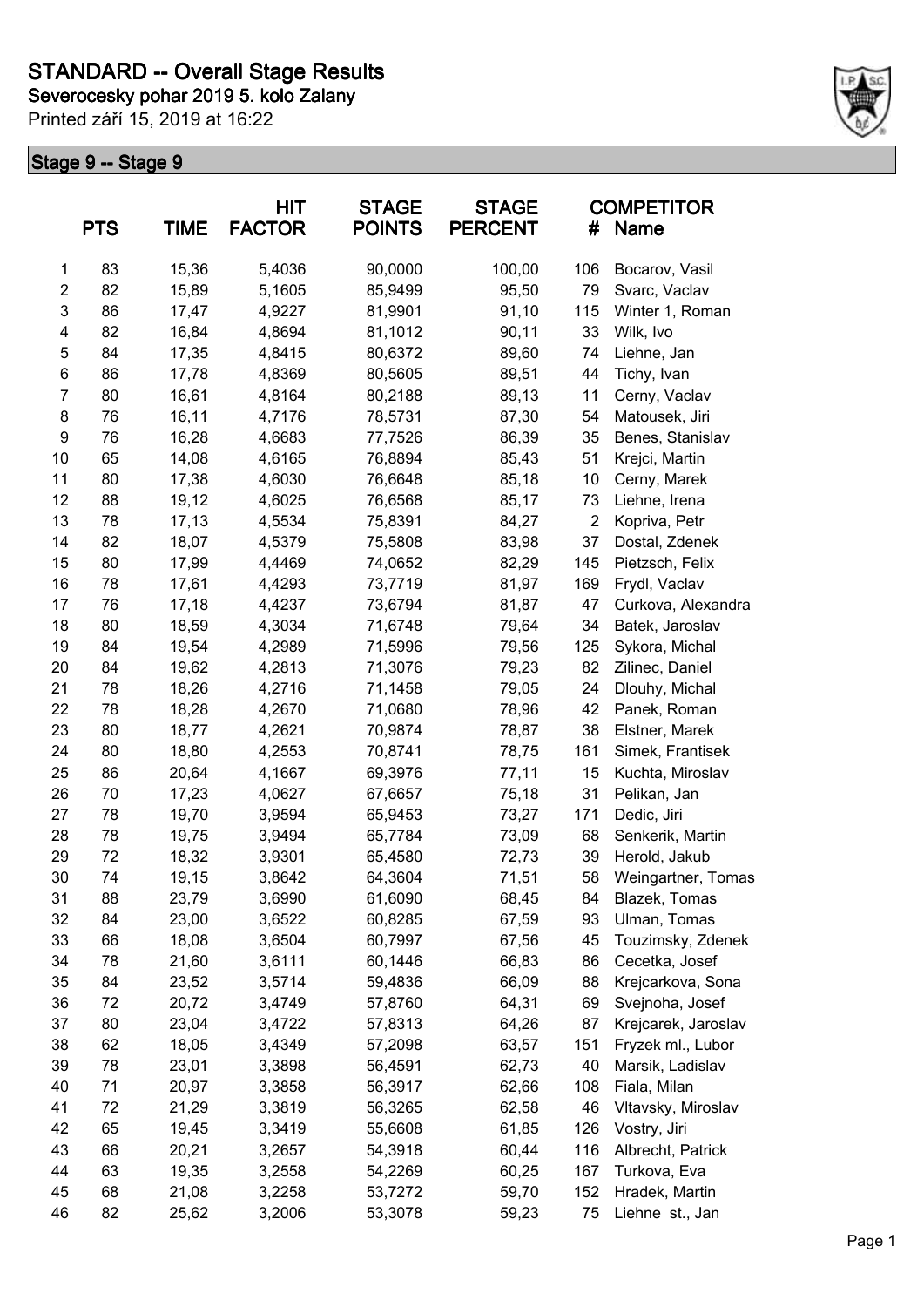**Severocesky pohar 2019 5. kolo Zalany**

Printed září 15, 2019 at 16:22



|    | <b>PTS</b> | <b>TIME</b> | HIT<br><b>FACTOR</b> | <b>STAGE</b><br><b>POINTS</b> | <b>STAGE</b><br><b>PERCENT</b> | #   | <b>COMPETITOR</b><br><b>Name</b> |
|----|------------|-------------|----------------------|-------------------------------|--------------------------------|-----|----------------------------------|
| 47 | 70         | 21,89       | 3,1978               | 53,2608                       | 59,18                          | 153 | Janouch, Pavel                   |
| 48 | 74         | 23,26       | 3,1814               | 52,9880                       | 58,88                          | 144 | Marsak, Petr                     |
| 49 | 57         | 18,18       | 3,1353               | 52,2200                       | 58,02                          | 148 | Stahl, Robert                    |
| 50 | 74         | 24,48       | 3,0229               | 50,3473                       | 55,94                          | 109 | Focke, Peter                     |
| 51 | 90         | 31,03       | 2,9004               | 48,3077                       | 53,68                          | 157 | Puncochar, Jaromir               |
| 52 | 72         | 26,10       | 2,7586               | 45,9460                       | 51,05                          | 41  | Naprstek, Martin                 |
| 53 | 47         | 18,12       | 2,5938               | 43,2011                       | 48,00                          | 159 | Rehberger, Ivo                   |
| 54 | 80         | 34,76       | 2,3015               | 38,3324                       | 42,59                          | 1   | Havelka, Josef                   |
| 55 | 36         | 15,96       | 2,2556               | 37,5686                       | 41,74                          | 43  | Paul, Petr                       |
| 56 | 51         | 24,02       | 2,1232               | 35,3633                       | 39,29                          | 27  | Fiala ml., Jan                   |
| 57 | 49         | 24,23       | 2,0223               | 33,6820                       | 37,42                          | 165 | Svadlakova, Miroslava            |
| 58 | 44         | 21,90       | 2,0091               | 33,4629                       | 37,18                          | 119 | Holy, Jan                        |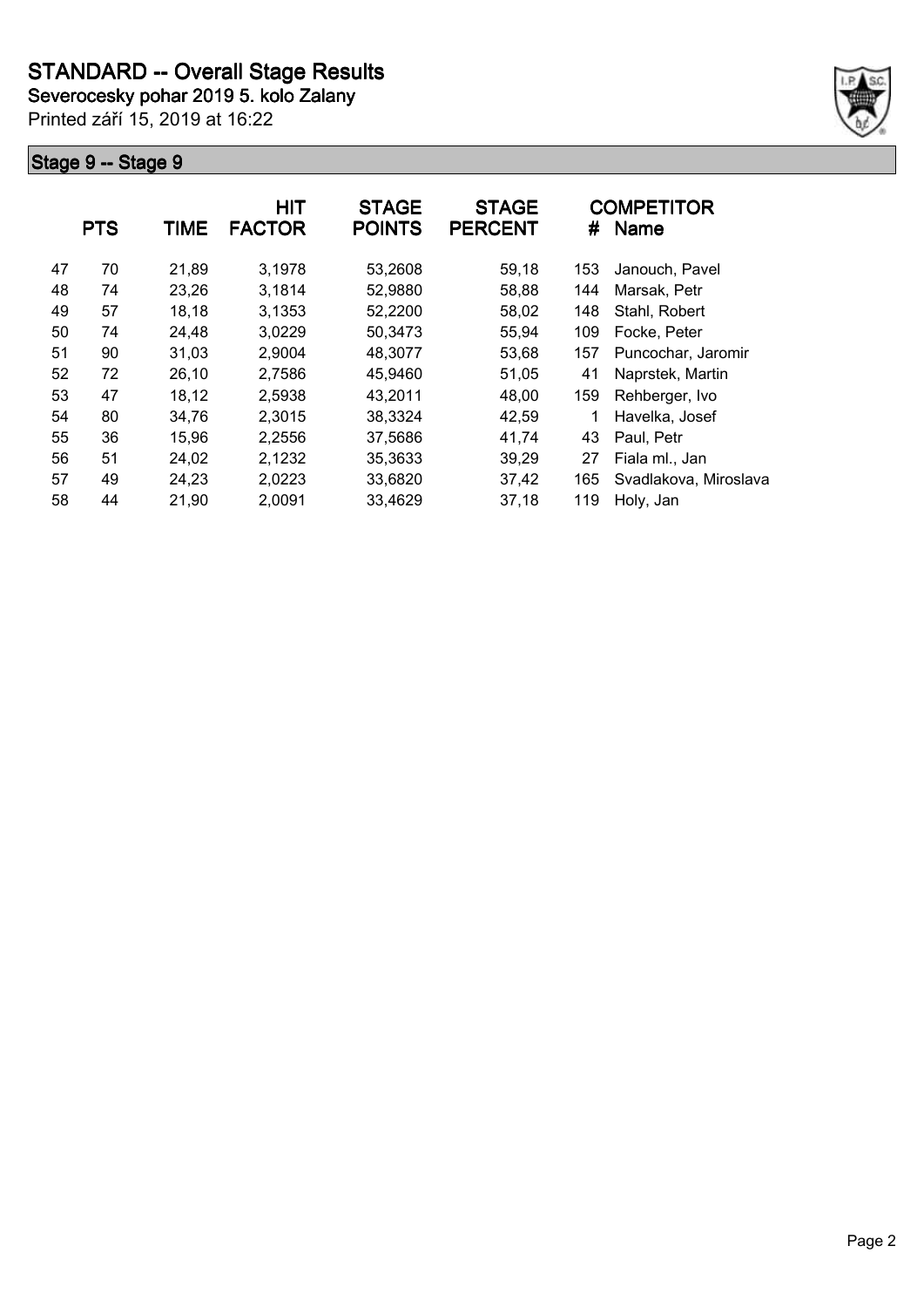# **PRODUCTION -- Overall Stage Results**

**Severocesky pohar 2019 5. kolo Zalany**

Printed září 15, 2019 at 16:22



| <b>PTS</b><br><b>TIME</b> |    |       | HIT<br><b>FACTOR</b> | <b>STAGE</b><br><b>POINTS</b> | <b>STAGE</b><br><b>PERCENT</b> | #   | <b>COMPETITOR</b><br>Name |
|---------------------------|----|-------|----------------------|-------------------------------|--------------------------------|-----|---------------------------|
| $\mathbf{1}$              | 90 | 15,25 | 5,9016               | 90,0000                       | 100,00                         | 72  | Kuzel, Zdenek             |
| $\overline{2}$            | 82 | 14,58 | 5,6241               | 85,7682                       | 95,30                          | 14  | Hakala, Jiri              |
| 3                         | 84 | 15,07 | 5,5740               | 85,0033                       | 94,45                          | 60  | Hanzlicek, Ladislav       |
| 4                         | 80 | 14,88 | 5,3763               | 81,9892                       | 91,10                          | 7   | Riha, Michal              |
| 5                         | 82 | 17,21 | 4,7647               | 72,6612                       | 80,73                          | 124 | Pulicek, Leos             |
| 6                         | 76 | 16,19 | 4,6943               | 71,5874                       | 79,54                          | 97  | Jurak, Jan                |
| $\overline{7}$            | 88 | 18,97 | 4,6389               | 70,7433                       | 78,60                          | 113 | Tichy, Lukas              |
| 8                         | 84 | 18,28 | 4,5952               | 70,0766                       | 77,86                          | 94  | Hindermann, Steffen       |
| 9                         | 84 | 18,42 | 4,5603               | 69,5440                       | 77,27                          | 98  | Krcal, Jan                |
| 10                        | 82 | 18,33 | 4,4735               | 68,2215                       | 75,80                          | 76  | Macura, Ondrej            |
| 11                        | 74 | 16,66 | 4,4418               | 67,7371                       | 75,26                          | 104 | Ulehla, Gejza             |
| 12                        | 76 | 17,18 | 4,4237               | 67,4622                       | 74,96                          | 101 | Netolicky, Pavel          |
| 13                        | 84 | 19,75 | 4,2532               | 64,8608                       | 72,07                          | 5   | Medulan, Ladislav         |
| 14                        | 78 | 18,97 | 4,1118               | 62,7043                       | 69,67                          | 112 | Silhan, Jiri              |
| 15                        | 86 | 20,96 | 4,1031               | 62,5716                       | 69,52                          | 4   | Kysela, Milos             |
| 16                        | 80 | 19,83 | 4,0343               | 61,5229                       | 68,36                          | 19  | Richter, Jakub            |
| 17                        | 82 | 20,79 | 3,9442               | 60,1491                       | 66,83                          | 71  | Caprata st., Jaroslav     |
| 18                        | 86 | 22,08 | 3,8949               | 59,3976                       | 66,00                          | 139 | Bahensky, Michael         |
| 19                        | 66 | 17,23 | 3,8305               | 58,4156                       | 64,91                          | 123 | Novotny, Petr             |
| 20                        | 80 | 21,27 | 3,7612               | 57,3578                       | 63,73                          | 77  | Najmonova, Hana           |
| 21                        | 80 | 21,40 | 3,7383               | 57,0093                       | 63,34                          | 80  | Valvoda, Marek            |
| 22                        | 86 | 23,01 | 3,7375               | 56,9970                       | 63,33                          | 142 | Kaska, Martin             |
| 23                        | 68 | 18,76 | 3,6247               | 55,2772                       | 61,42                          | 164 | Novotny, Zdenek           |
| 24                        | 74 | 20,58 | 3,5957               | 54,8348                       | 60,93                          | 89  | Kupilik, Libor            |
| 25                        | 74 | 20,77 | 3,5628               | 54,3332                       | 60,37                          | 20  | Tichak, Pavel             |
| 26                        | 90 | 25,36 | 3,5489               | 54,1207                       | 60,13                          | 78  | Rajman, Jiri              |
| 27                        | 61 | 17,34 | 3,5179               | 53,6476                       | 59,61                          | 92  | Scigel, Petr              |
| 28                        | 86 | 24,81 | 3,4663               | 52,8617                       | 58,74                          | 28  | Karchnak, Slavo           |
| 29                        | 82 | 23,66 | 3,4658               | 52,8529                       | 58,73                          | 48  | Horacek, Lubos            |
| 30                        | 80 | 23,35 | 3,4261               | 52,2484                       | 58,05                          | 114 | Vostrelova, Tereza        |
| 31                        | 74 | 21,63 | 3,4212               | 52,1729                       | 57,97                          | 17  | Marek, Jiri               |
| 32                        | 78 | 22,95 | 3,3987               | 51,8301                       | 57,59                          | 170 | Korner, Stanislav         |
| 33                        | 76 | 22,38 | 3,3959               | 51,7873                       | 57,54                          | 95  | Jakoubek, Ondrej          |
| 34                        | 82 | 24,94 | 3,2879               | 50,1403                       | 55,71                          | 100 | Mammitzsch, Rico          |
| 35                        | 78 | 24,89 | 3,1338               | 47,7903                       | 53,10                          | 85  | Budjac, Jakub             |
| 36                        | 82 | 26,41 | 3,1049               | 47,3495                       | 52,61                          | 111 | Stuchlik, Roman           |
| 37                        | 82 | 27,25 | 3,0092               | 45,8899                       | 50,99                          | 96  | Jakoubek, Pavel           |
| 38                        | 76 | 28,31 | 2,6846               | 40,9396                       | 45,49                          | 121 | Kraus, Michal             |
| 39                        | 68 | 27,91 | 2,4364               | 37,1551                       | 41,28                          | 134 | Jirku, Zdenek             |
| 40                        | 62 | 25,62 | 2,4200               | 36,9048                       | 41,01                          | 135 | Oklestek, Tomas           |
| 41                        | 58 | 28,05 | 2,0677               | 31,5330                       | 35,04                          | 143 | Klima, Michal             |
| 42                        | 53 | 26,65 | 1,9887               | 30,3283                       | 33,70                          | 62  | Krejza, Ales              |
| 43                        | 67 | 38,32 | 1,7484               | 26,6636                       | 29,63                          | 91  | Nathanielova, Nicole      |
| 44                        | 32 | 24,95 | 1,2826               | 19,5591                       | 21,73                          | 122 | Macal, Petr               |
| 45                        | 13 | 21,47 | 0,6055               | 9,2338                        | 10,26                          | 36  | Cech, Jonas               |
| 46                        | 15 | 24,79 | 0,6051               | 9,2275                        | 10,25                          | 103 | Svoboda, Pavel            |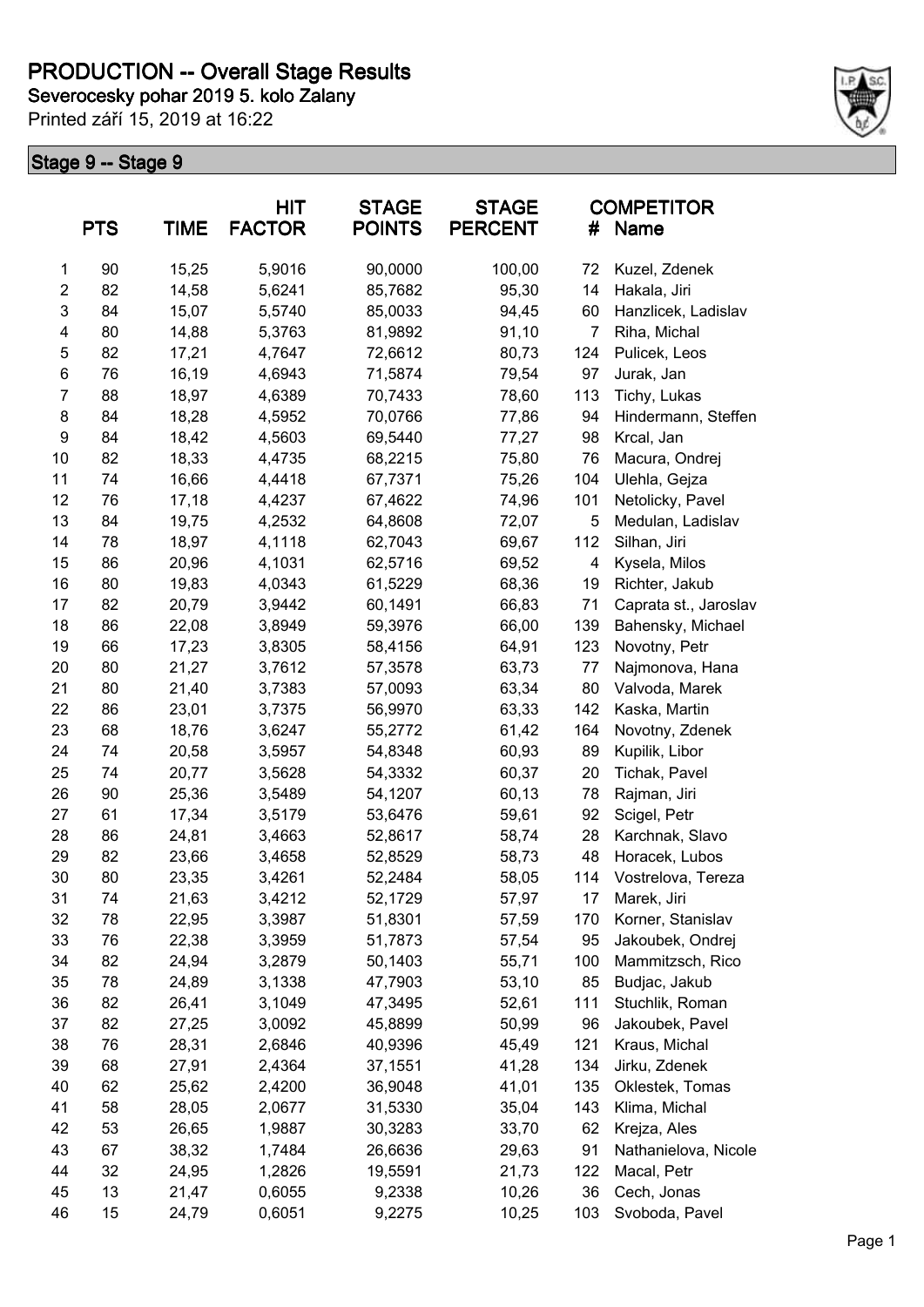|    | <b>PTS</b> |       | HIT<br>TIME FACTOR | <b>STAGE</b><br><b>POINTS</b> | <b>STAGE</b><br><b>PERCENT</b> | <b>COMPETITOR</b><br># Name |
|----|------------|-------|--------------------|-------------------------------|--------------------------------|-----------------------------|
| 47 | -21        | 35.90 | 0.5850             | 8.9206                        | 9.91                           | 9 Zalud, Ivan               |
| 48 |            | 22.94 | 0.0000             | 0.0000                        | 0.00                           | 166 Kratochvil, Milos       |

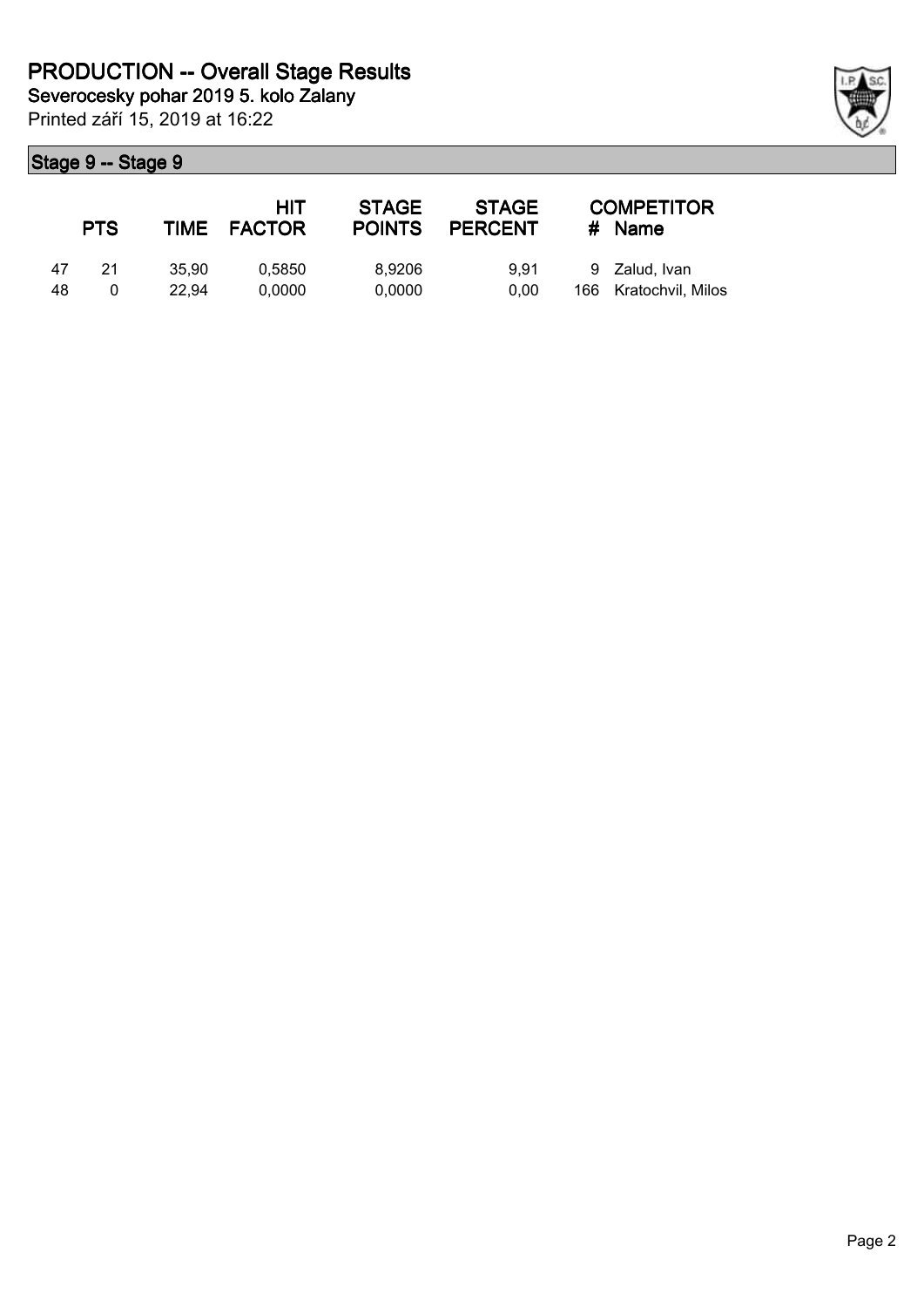**Severocesky pohar 2019 5. kolo Zalany**

Printed září 15, 2019 at 16:22



|                  |            | <b>HIT</b>  |               | <b>STAGE</b>  | <b>STAGE</b>   | <b>COMPETITOR</b> |                   |  |
|------------------|------------|-------------|---------------|---------------|----------------|-------------------|-------------------|--|
|                  | <b>PTS</b> | <b>TIME</b> | <b>FACTOR</b> | <b>POINTS</b> | <b>PERCENT</b> | #                 | Name              |  |
| 1                | 80         | 13,72       | 5,8309        | 90,0000       | 100,00         | 83                | Bindik, Frantisek |  |
| $\overline{2}$   | 88         | 15,39       | 5,7180        | 88,2573       | 98,06          | 168               | Maska, Richard    |  |
| 3                | 90         | 16,35       | 5,5046        | 84,9633       | 94,40          | 3                 | Kostak, Jan       |  |
| 4                | 88         | 16,13       | 5,4557        | 84,2083       | 93,56          | 163               | Bures, Vitezslav  |  |
| 5                | 88         | 16,77       | 5,2475        | 80,9946       | 89,99          | 127               | Cimburek, Lukas   |  |
| 6                | 86         | 17,61       | 4,8836        | 75,3782       | 83,75          | 118               | Dobias, Jiri      |  |
| $\overline{7}$   | 82         | 17,93       | 4,5733        | 70,5895       | 78,43          | 120               | Kolisch, Petr     |  |
| 8                | 72         | 15,90       | 4,5283        | 69,8943       | 77,66          | 136               | Valasik, Petr     |  |
| $\boldsymbol{9}$ | 70         | 15,63       | 4,4786        | 69,1267       | 76,81          | 138               | Zolnay, Pavol     |  |
| 10               | 72         | 16,48       | 4,3689        | 67,4345       | 74,93          | 137               | Zolnay, Anka      |  |
| 11               | 78         | 18,01       | 4,3309        | 66,8479       | 74,28          | 52                | Marousek, Petr    |  |
| 12               | 88         | 20,45       | 4,3032        | 66,4196       | 73,80          | 129               | Dupac, Ondrej     |  |
| 13               | 72         | 16,91       | 4,2578        | 65,7197       | 73,02          | 29                | Kaspar, Jiri      |  |
| 14               | 74         | 18,53       | 3,9935        | 61,6400       | 68,49          | 128               | Capek, Petr       |  |
| 15               | 78         | 19,55       | 3,9898        | 61,5821       | 68,42          | 150               | Sustr, Milos      |  |
| 16               | 80         | 20,48       | 3,9063        | 60,2930       | 66,99          | 23                | Cihelna, Petr     |  |
| 17               | 88         | 22,56       | 3,9007        | 60,2074       | 66,90          | 61                | Holoska, Jiri     |  |
| 18               | 82         | 21,03       | 3,8992        | 60,1840       | 66,87          | 117               | Broz, Jiri        |  |
| 19               | 78         | 20,24       | 3,8538        | 59,4827       | 66,09          | 131               | Fiala, Rostislav  |  |
| 20               | 72         | 19,17       | 3,7559        | 57,9718       | 64,41          | 133               | Hradek, Zbynek    |  |
| 21               | 82         | 21,90       | 3,7443        | 57,7932       | 64,21          | 160               | Selichar, Daniel  |  |
| 22               | 76         | 21,77       | 3,4910        | 53,8842       | 59,87          | 12                | Fiala, Vlastimil  |  |
| 23               | 68         | 19,83       | 3,4291        | 52,9289       | 58,81          | 25                | Dvorak, Daniel    |  |
| 24               | 68         | 21,00       | 3,2381        | 49,9800       | 55,53          | 16                | Lat, Ivo          |  |
| 25               | 88         | 27,82       | 3,1632        | 48,8239       | 54,25          | 22                | Zicha, Josef      |  |
| 26               | 80         | 25,76       | 3,1056        | 47,9348       | 53,26          | 132               | Heglas, Jakub     |  |
| 27               | 65         | 21,07       | 3,0850        | 47,6163       | 52,91          | 26                | Fiala, Jan        |  |
| 28               | 90         | 30,37       | 2,9635        | 45,7409       | 50,82          | 141               | Briza, Pavel      |  |
| 29               | 60         | 20,92       | 2,8681        | 44,2686       | 49,19          | 6                 | Prosek, Jan       |  |
| 30               | 88         | 30,83       | 2,8544        | 44,0571       | 48,95          | 66                | Orlik, Rostislav  |  |
| 31               | 68         | 24,05       | 2,8274        | 43,6416       | 48,49          | 130               | Dvorak, Petr      |  |
| 32               | 64         | 23,76       | 2,6936        | 41,5758       | 46,20          | 140               | Bizek, Vojtech    |  |
| 33               | 74         | 43,15       | 1,7149        | 26,4702       | 29,41          | 149               | Stransky, Viktor  |  |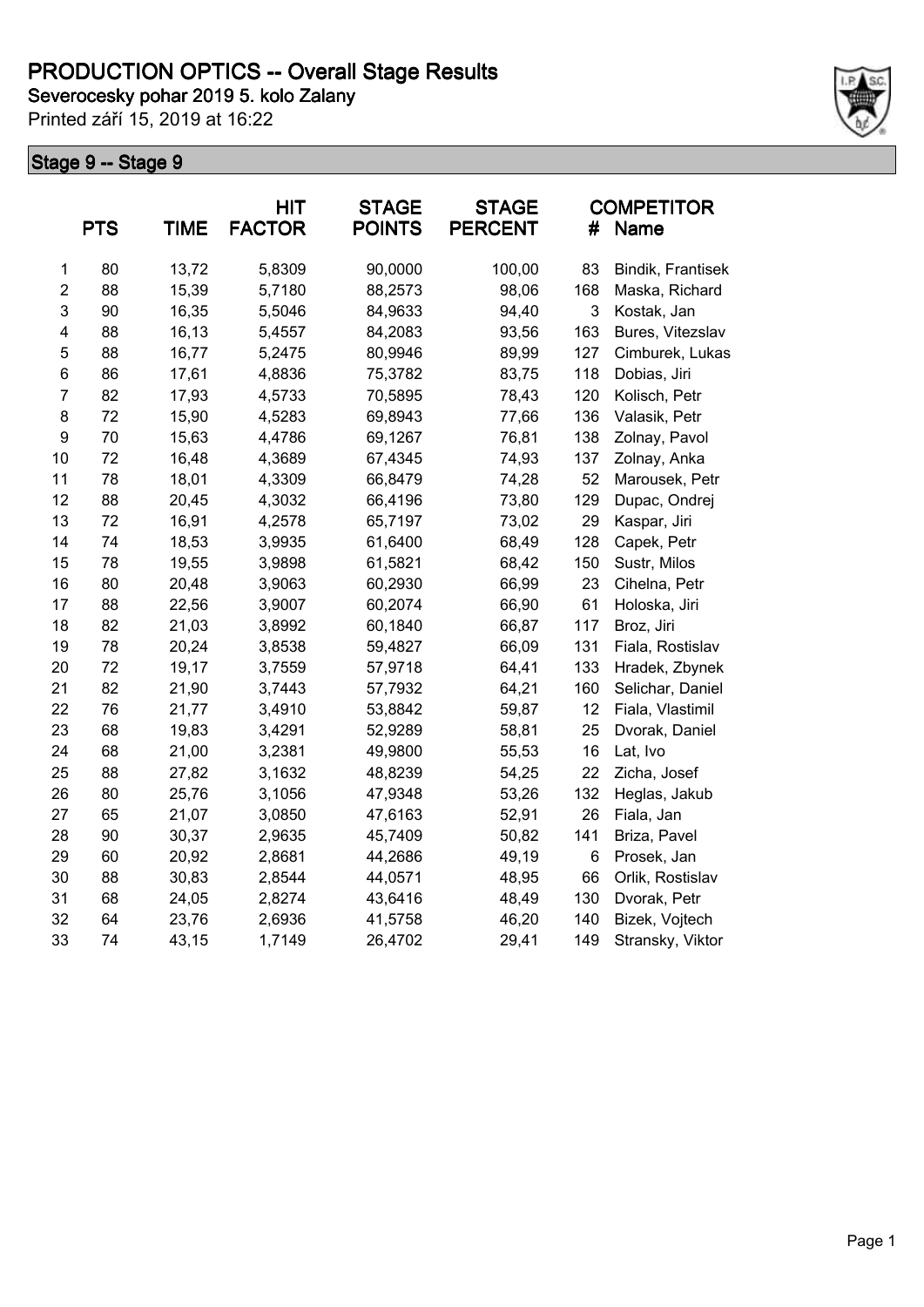Printed září 15, 2019 at 16:22 **Severocesky pohar 2019 5. kolo Zalany**

|   | <b>PTS</b> | <b>TIME</b> | HIT<br><b>FACTOR</b> | <b>STAGE</b><br><b>POINTS</b> | <b>STAGE</b><br><b>PERCENT</b> |     | <b>COMPETITOR</b><br><b>Name</b> |
|---|------------|-------------|----------------------|-------------------------------|--------------------------------|-----|----------------------------------|
|   | 74         | 19.82       | 3,7336               | 90,0000                       | 100,00                         |     | 147 Smutny, Petr                 |
| 2 | 66         | 19.79       | 3,3350               | 80,3920                       | 89,32                          | 99  | Kucera, Peter                    |
|   | 72         | 25.05       | 2,8743               | 69,2850                       | 76,98                          | 30. | Novotny, Jiri                    |

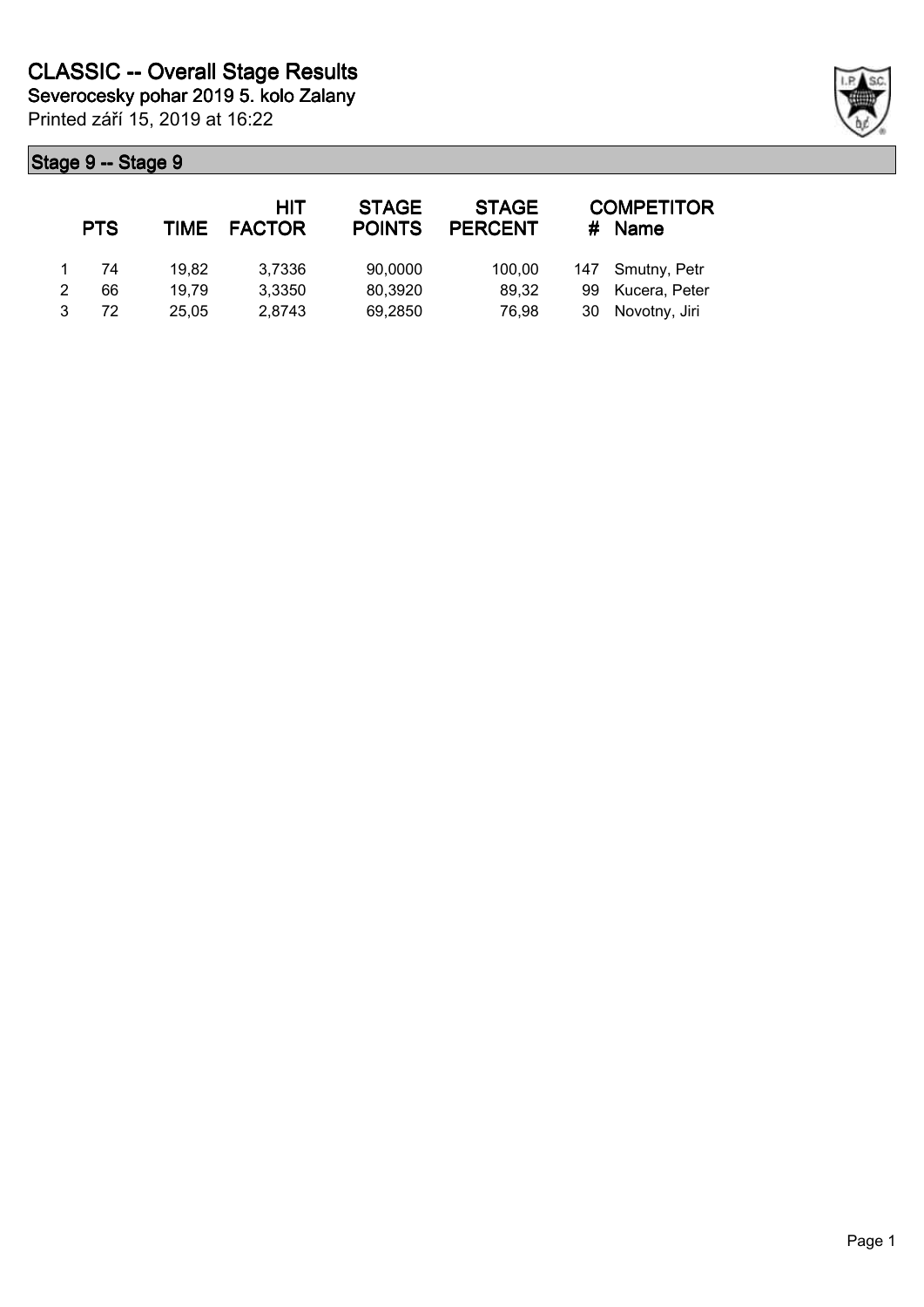|   | <b>PTS</b> |       | HIT<br>TIME FACTOR | <b>STAGE</b><br><b>POINTS</b> | <b>STAGE</b><br><b>PERCENT</b> | #  | <b>COMPETITOR</b><br><b>Name</b> |
|---|------------|-------|--------------------|-------------------------------|--------------------------------|----|----------------------------------|
|   | 74         | 23.47 | 3,1530             | 90,0000                       | 100.00                         |    | 146 Rossl, Karel                 |
| 2 | 90         | 32.00 | 2,8125             | 80,2817                       | 89.20                          | 67 | Prosek 1, Jan                    |
|   | 82         | 42.76 | 1,9177             | 54,7394                       | 60,82                          |    | 18 Prepletany, Jan               |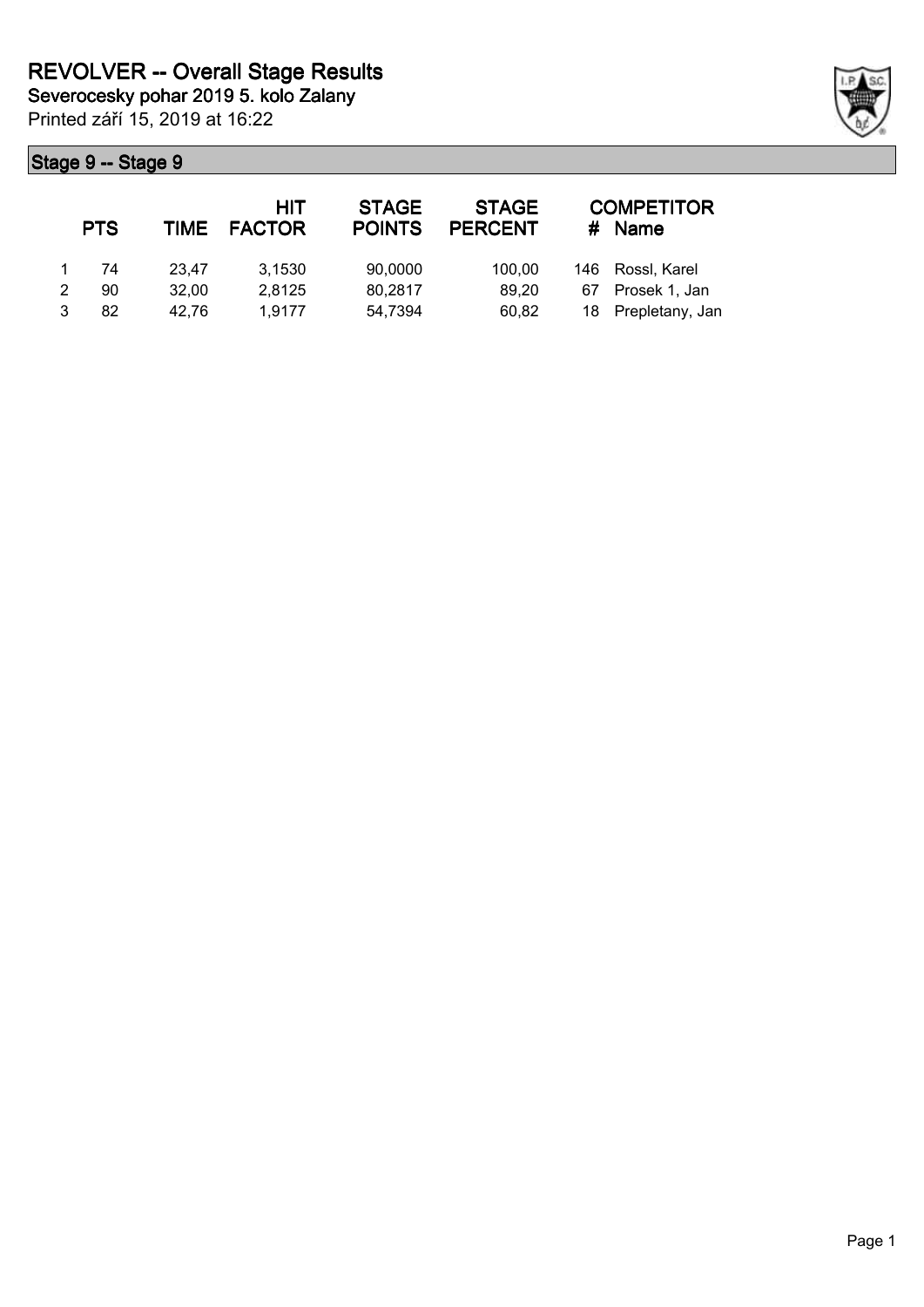Printed září 15, 2019 at 16:22



|   | <b>PTS</b> | TIME  | HIT<br><b>FACTOR</b> | <b>STAGE</b><br><b>POINTS</b> | <b>STAGE</b><br><b>PERCENT</b> | #   | <b>COMPETITOR</b><br><b>Name</b> |
|---|------------|-------|----------------------|-------------------------------|--------------------------------|-----|----------------------------------|
| 1 | 40         | 3,50  | 11,4286              | 40,0000                       | 100,00                         | 56  | Neumann, Marek                   |
| 2 | 35         | 4,06  | 8.6207               | 30,1724                       | 75,43                          | 154 | Marik, Milan                     |
| 3 | 39         | 4,61  | 8,4599               | 29,6095                       | 74,02                          | 158 | Rataj, Jan                       |
| 4 | 37         | 5,30  | 6,9811               | 24,4340                       | 61,08                          | 21  | Votocek, Milos                   |
| 5 | 31         | 4,66  | 6,6524               | 23,2833                       | 58,21                          | 57  | Sollar, Roman                    |
| 6 | 39         | 6,95  | 5,6115               | 19,6403                       | 49,10                          | 8   | Zeman, Petr                      |
| 7 | 40         | 11,49 | 3,4813               | 12,1845                       | 30.46                          | 59  | Brezina, Ales                    |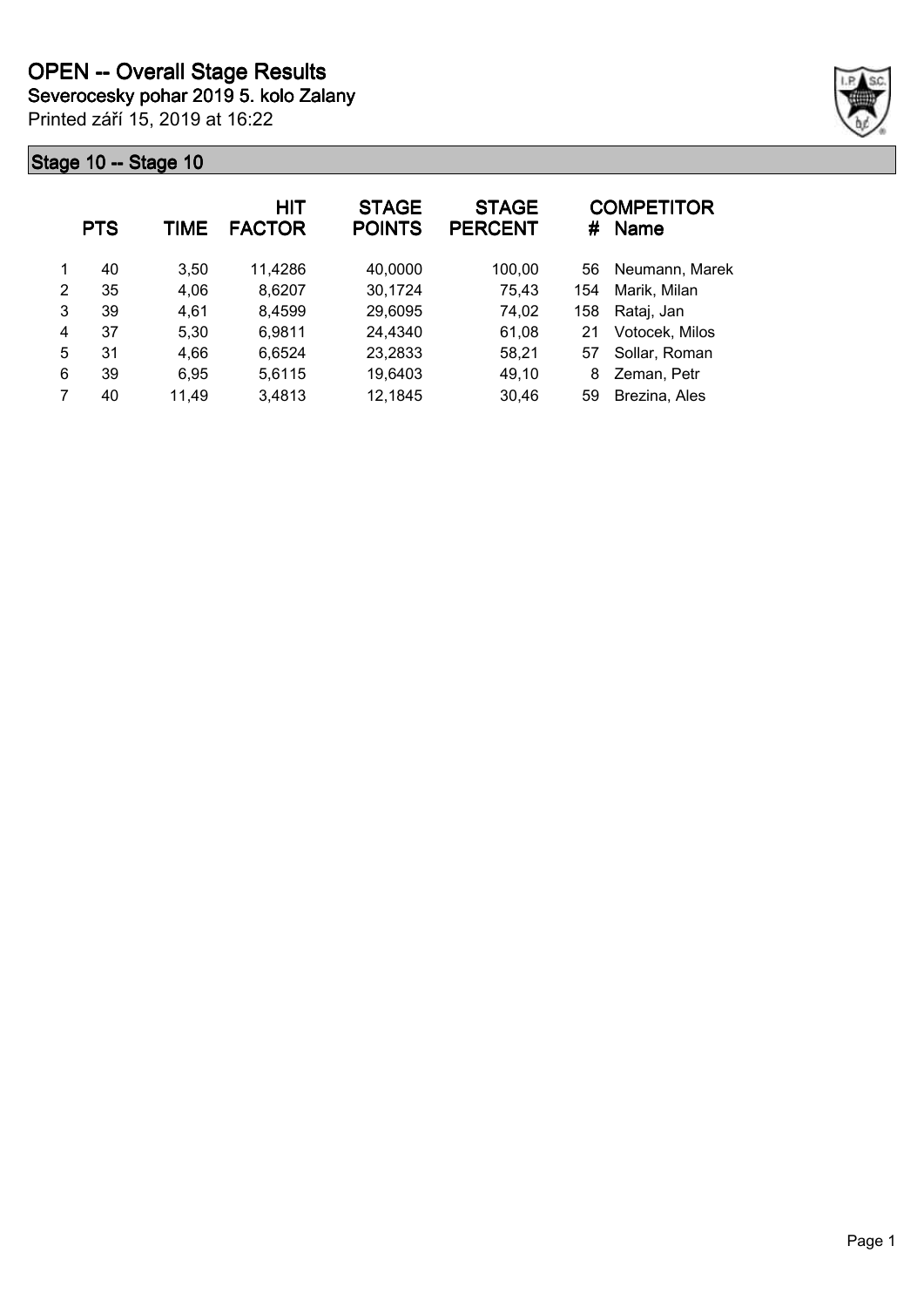**Severocesky pohar 2019 5. kolo Zalany**

Printed září 15, 2019 at 16:22



|                         | <b>PTS</b> | <b>TIME</b> | <b>HIT</b><br><b>FACTOR</b> | <b>STAGE</b><br><b>POINTS</b> | <b>STAGE</b><br><b>PERCENT</b> | #              | <b>COMPETITOR</b><br>Name |
|-------------------------|------------|-------------|-----------------------------|-------------------------------|--------------------------------|----------------|---------------------------|
| 1                       | 34         | 4,01        | 8,4788                      | 40,0000                       | 100,00                         | 51             | Krejci, Martin            |
| $\overline{\mathbf{c}}$ | 37         | 4,42        | 8,3710                      | 39,4916                       | 98,73                          | 79             | Svarc, Vaclav             |
| 3                       | 36         | 4,42        | 8,1448                      | 38,4243                       | 96,06                          | 161            | Simek, Frantisek          |
| 4                       | 34         | 4,20        | 8,0952                      | 38,1905                       | 95,48                          | 43             | Paul, Petr                |
| 5                       | 36         | 4,45        | 8,0899                      | 38,1652                       | 95,41                          | 74             | Liehne, Jan               |
| 6                       | 40         | 4,95        | 8,0808                      | 38,1224                       | 95,31                          | 54             | Matousek, Jiri            |
| 7                       | 36         | 4,57        | 7,8775                      | 37,1631                       | 92,91                          | 68             | Senkerik, Martin          |
| 8                       | 37         | 4,77        | 7,7568                      | 36,5939                       | 91,48                          | 106            | Bocarov, Vasil            |
| 9                       | 38         | 5,13        | 7,4074                      | 34,9455                       | 87,36                          | 116            | Albrecht, Patrick         |
| 10                      | 34         | 4,77        | 7,1279                      | 33,6268                       | 84,07                          | 24             | Dlouhy, Michal            |
| 11                      | 40         | 5,63        | 7,1048                      | 33,5179                       | 83,79                          | 171            | Dedic, Jiri               |
| 12                      | 36         | 5,16        | 6,9767                      | 32,9138                       | 82,28                          | 39             | Herold, Jakub             |
| 13                      | 38         | 5,49        | 6,9217                      | 32,6540                       | 81,64                          | 58             | Weingartner, Tomas        |
| 14                      | 34         | 4,96        | 6,8548                      | 32,3387                       | 80,85                          | 115            | Winter 1, Roman           |
| 15                      | 38         | 5,56        | 6,8345                      | 32,2429                       | 80,61                          | 31             | Pelikan, Jan              |
| 16                      | 38         | 5,64        | 6,7376                      | 31,7856                       | 79,46                          | 167            | Turkova, Eva              |
| 17                      | 40         | 5,97        | 6,7002                      | 31,6090                       | 79,02                          | 152            | Hradek, Martin            |
| 18                      | 38         | 5,68        | 6,6901                      | 31,5617                       | 78,90                          | 44             | Tichy, Ivan               |
| 19                      | 38         | 5,72        | 6,6434                      | 31,3410                       | 78,35                          | 33             | Wilk, Ivo                 |
| 20                      | 38         | 5,80        | 6,5517                      | 30,9087                       | 77,27                          | 125            | Sykora, Michal            |
| 21                      | 40         | 6, 16       | 6,4935                      | 30,6341                       | 76,59                          | 73             | Liehne, Irena             |
| 22                      | 36         | 5,70        | 6,3158                      | 29,7957                       | 74,49                          | $\overline{2}$ | Kopriva, Petr             |
| 23                      | 38         | 6,08        | 6,2500                      | 29,4853                       | 73,71                          | 42             | Panek, Roman              |
| 24                      | 38         | 6, 16       | 6,1688                      | 29,1024                       | 72,76                          | 40             | Marsik, Ladislav          |
| 25                      | 40         | 6,52        | 6,1350                      | 28,9426                       | 72,36                          | 82             | Zilinec, Daniel           |
| 26                      | 40         | 6,52        | 6,1350                      | 28,9426                       | 72,36                          | 148            | Stahl, Robert             |
| 27                      | 34         | 5,60        | 6,0714                      | 28,6429                       | 71,61                          | 86             | Cecetka, Josef            |
| 28                      | 38         | 6,27        | 6,0606                      | 28,5918                       | 71,48                          | 108            | Fiala, Milan              |
| 29                      | 38         | 6,33        | 6,0032                      | 28,3208                       | 70,80                          | 145            | Pietzsch, Felix           |
| 30                      | 34         | 5,69        | 5,9754                      | 28,1898                       | 70,47                          | 159            | Rehberger, Ivo            |
| 31                      | 39         | 6,61        | 5,9002                      | 27,8348                       | 69,59                          | 15             | Kuchta, Miroslav          |
| 32                      | 34         | 5,83        | 5,8319                      | 27,5129                       | 68,78                          | 151            | Fryzek ml., Lubor         |
| 33                      | 36         | 6,20        | 5,8065                      | 27,3928                       | 68,48                          | 47             | Curkova, Alexandra        |
| 34                      | 36         | 6,22        | 5,7878                      | 27,3047                       | 68,26                          | 45             | Touzimsky, Zdenek         |
| 35                      | 38         | 6,58        | 5,7751                      | 27,2448                       | 68,11                          | 93             | Ulman, Tomas              |
| 36                      | 34         | 5,95        | 5,7143                      | 26,9580                       | 67,39                          | 37             | Dostal, Zdenek            |
| 37                      | 36         | 6,32        | 5,6962                      | 26,8727                       | 67,18                          | 10             | Cerny, Marek              |
| 38                      | 30         | 5,27        | 5,6926                      | 26,8557                       | 67,14                          | 38             | Elstner, Marek            |
| 39                      | 38         | 6,78        | 5,6047                      | 26,4411                       | 66,10                          | 84             | Blazek, Tomas             |
| 40                      | 38         | 6,80        | 5,5882                      | 26,3633                       | 65,91                          | 119            | Holy, Jan                 |
| 41                      | 25         | 4,56        | 5,4825                      | 25,8643                       | 64,66                          | 35             | Benes, Stanislav          |
| 42                      | 40         | 7,32        | 5,4645                      | 25,7795                       | 64,45                          | 88             | Krejcarkova, Sona         |
| 43                      | 36         | 6,63        | 5,4299                      | 25,6162                       | 64,04                          | 126            | Vostry, Jiri              |
| 44                      | 38         | 7,20        | 5,2778                      | 24,8987                       | 62,25                          | 46             | Vltavsky, Miroslav        |
| 45                      | 38         | 7,38        | 5,1491                      | 24,2914                       | 60,73                          | 75             | Liehne st., Jan           |
| 46                      | 28         | 5,69        | 4,9209                      | 23,2151                       | 58,04                          | 153            | Janouch, Pavel            |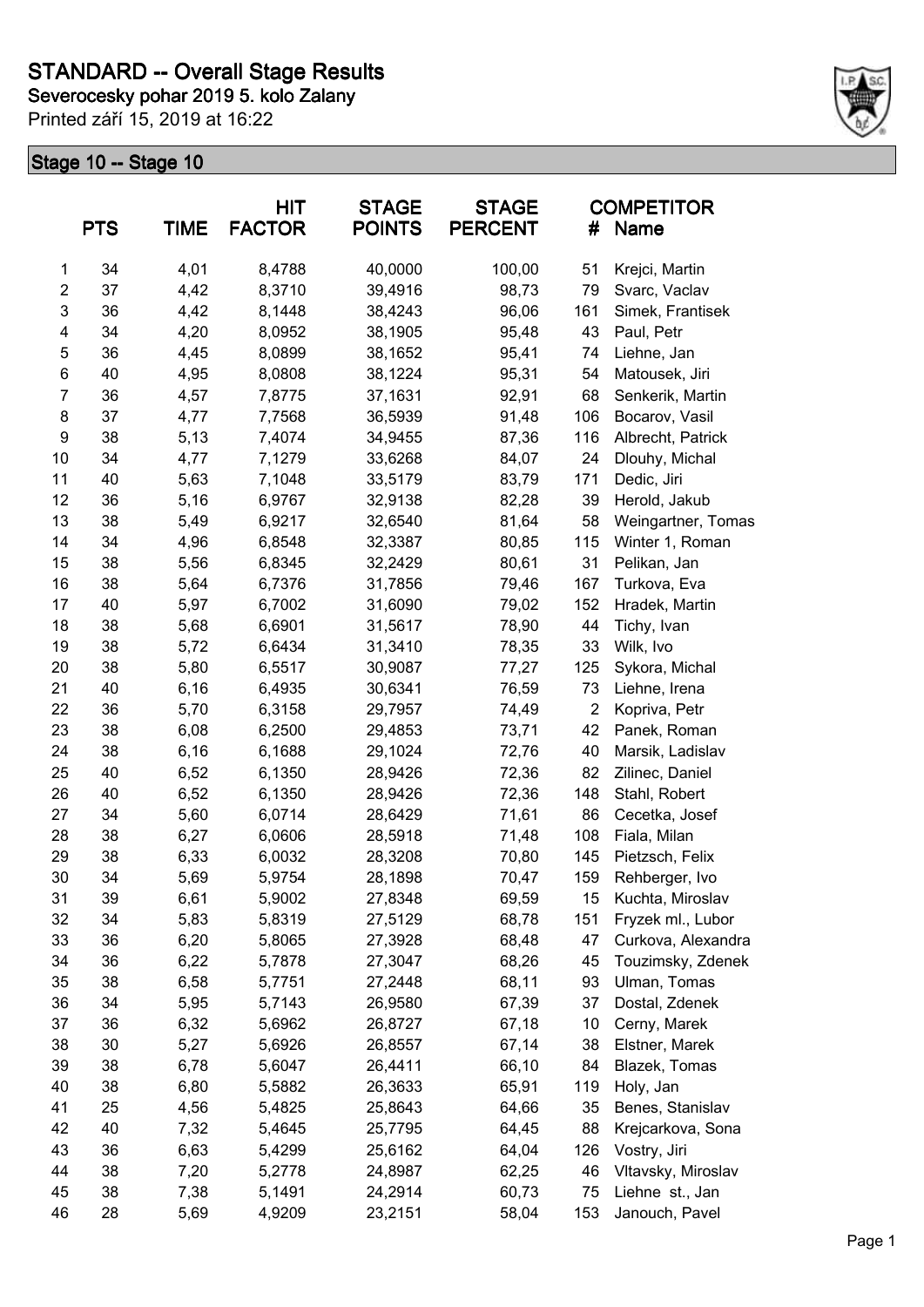**Severocesky pohar 2019 5. kolo Zalany**

Printed září 15, 2019 at 16:22



|    | <b>PTS</b> | <b>TIME</b> | HIT<br><b>FACTOR</b> | <b>STAGE</b><br><b>POINTS</b> | <b>STAGE</b><br><b>PERCENT</b> | #   | <b>COMPETITOR</b><br><b>Name</b> |
|----|------------|-------------|----------------------|-------------------------------|--------------------------------|-----|----------------------------------|
| 47 | 36         | 7,41        | 4,8583               | 22,9197                       | 57,30                          | 69  | Svejnoha, Josef                  |
| 48 | 40         | 8,50        | 4,7059               | 22,2007                       | 55,50                          | 165 | Svadlakova, Miroslava            |
| 49 | 34         | 7,81        | 4,3534               | 20,5378                       | 51,34                          | 157 | Puncochar, Jaromir               |
| 50 | 34         | 7,92        | 4,2929               | 20,2525                       | 50,63                          | 27  | Fiala ml., Jan                   |
| 51 | 38         | 9.11        | 4,1712               | 19,6784                       | 49,20                          | 87  | Krejcarek, Jaroslav              |
| 52 | 28         | 7,18        | 3,8997               | 18,3975                       | 45,99                          | 34  | Batek, Jaroslav                  |
| 53 | 40         | 10,55       | 3,7915               | 17,8868                       | 44,72                          | 1   | Havelka, Josef                   |
| 54 | 21         | 5,60        | 3,7500               | 17,6912                       | 44,23                          | 11  | Cerny, Vaclav                    |
| 55 | 22         | 6,07        | 3,6244               | 17,0986                       | 42,75                          | 144 | Marsak, Petr                     |
| 56 | 19         | 6,92        | 2,7457               | 12,9531                       | 32,38                          | 169 | Frydl, Vaclav                    |
| 57 | 21         | 8,48        | 2,4764               | 11,6829                       | 29,21                          | 109 | Focke, Peter                     |
| 58 | 38         | 20,14       | 1,8868               | 8,9012                        | 22,25                          | 41  | Naprstek, Martin                 |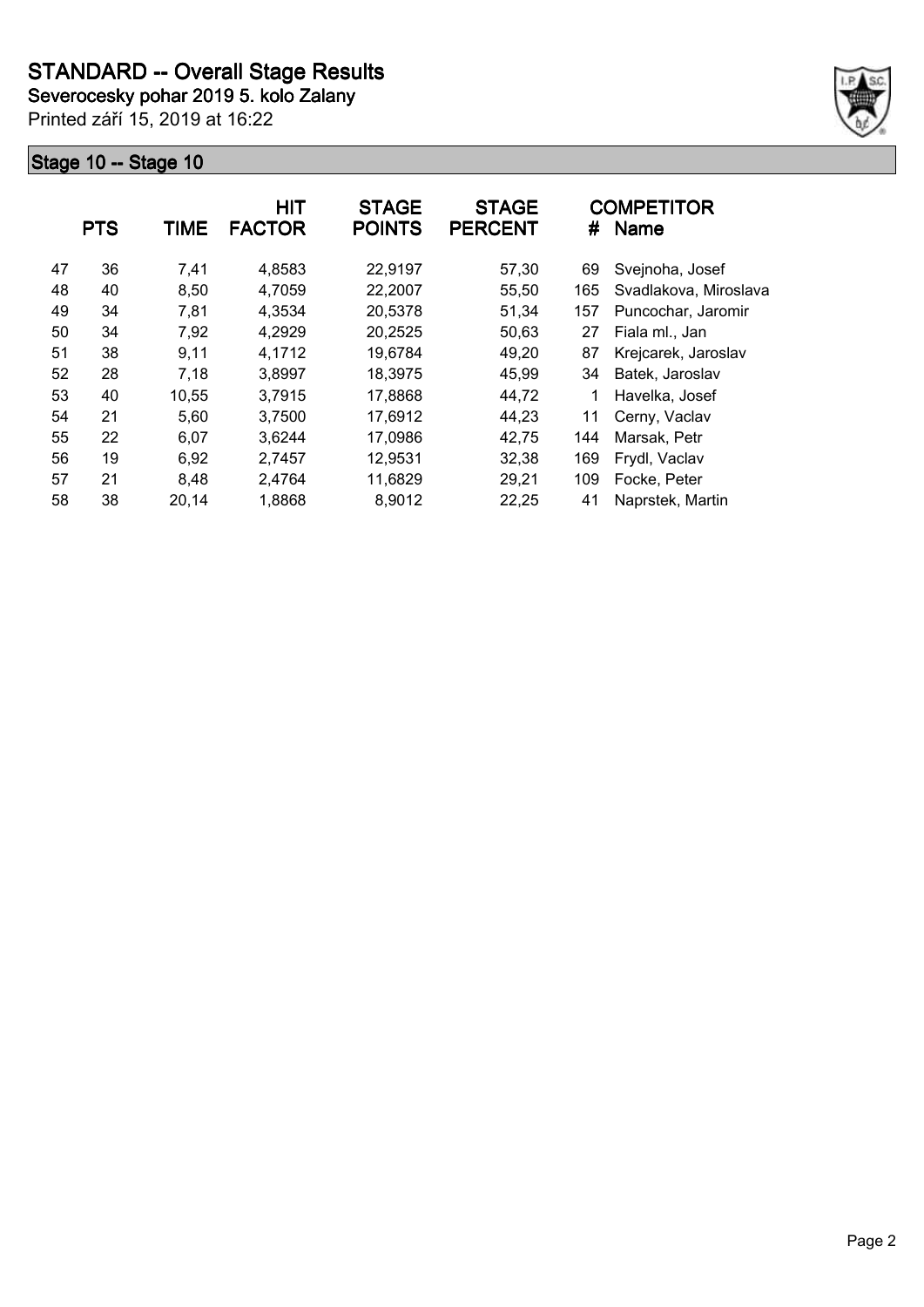## **PRODUCTION -- Overall Stage Results**

**Severocesky pohar 2019 5. kolo Zalany**

Printed září 15, 2019 at 16:22



|                | <b>PTS</b> | <b>TIME</b> | <b>HIT</b><br><b>FACTOR</b> | <b>STAGE</b><br><b>POINTS</b> | <b>STAGE</b><br><b>PERCENT</b> | #   | <b>COMPETITOR</b><br><b>Name</b> |
|----------------|------------|-------------|-----------------------------|-------------------------------|--------------------------------|-----|----------------------------------|
| 1              | 36         | 3,63        | 9,9174                      | 40,0000                       | 100,00                         | 7   | Riha, Michal                     |
| $\overline{2}$ | 38         | 4,20        | 9,0476                      | 36,4921                       | 91,23                          | 60  | Hanzlicek, Ladislav              |
| 3              | 34         | 4,40        | 7,7273                      | 31,1667                       | 77,92                          | 113 | Tichy, Lukas                     |
| 4              | 38         | 4,99        | 7,6152                      | 30,7148                       | 76,79                          | 19  | Richter, Jakub                   |
| 5              | 32         | 4,28        | 7,4766                      | 30,1558                       | 75,39                          | 72  | Kuzel, Zdenek                    |
| $\,6$          | 32         | 4,31        | 7,4246                      | 29,9459                       | 74,86                          | 14  | Hakala, Jiri                     |
| 7              | 36         | 4,85        | 7,4227                      | 29,9381                       | 74,85                          | 94  | Hindermann, Steffen              |
| 8              | 38         | 5,23        | 7,2658                      | 29,3053                       | 73,26                          | 104 | Ulehla, Gejza                    |
| 9              | 40         | 5,53        | 7,2333                      | 29,1742                       | 72,94                          | 92  | Scigel, Petr                     |
| 10             | 40         | 5,57        | 7,1813                      | 28,9647                       | 72,41                          | 76  | Macura, Ondrej                   |
| 11             | 38         | 5,34        | 7,1161                      | 28,7016                       | 71,75                          | 101 | Netolicky, Pavel                 |
| 12             | 38         | 5,40        | 7,0370                      | 28,3827                       | 70,96                          | 139 | Bahensky, Michael                |
| 13             | 40         | 5,71        | 7,0053                      | 28,2545                       | 70,64                          | 71  | Caprata st., Jaroslav            |
| 14             | 40         | 5,74        | 6,9686                      | 28,1069                       | 70,27                          | 95  | Jakoubek, Ondrej                 |
| 15             | 38         | 5,47        | 6,9470                      | 28,0195                       | 70,05                          | 166 | Kratochvil, Milos                |
| 16             | 40         | 5,79        | 6,9085                      | 27,8641                       | 69,66                          | 170 | Korner, Stanislav                |
| 17             | 40         | 5,83        | 6,8611                      | 27,6730                       | 69,18                          | 142 | Kaska, Martin                    |
| 18             | 38         | 5,70        | 6,6667                      | 26,8889                       | 67,22                          | 80  | Valvoda, Marek                   |
| 19             | 36         | 5,45        | 6,6055                      | 26,6422                       | 66,61                          | 123 | Novotny, Petr                    |
| 20             | 40         | 6, 19       | 6,4620                      | 26,0635                       | 65,16                          | 20  | Tichak, Pavel                    |
| 21             | 32         | 4,96        | 6,4516                      | 26,0215                       | 65,05                          | 97  | Jurak, Jan                       |
| 22             | 36         | 5,62        | 6,4057                      | 25,8363                       | 64,59                          | 4   | Kysela, Milos                    |
| 23             | 28         | 4,41        | 6,3492                      | 25,6085                       | 64,02                          | 164 | Novotny, Zdenek                  |
| 24             | 38         | 6,04        | 6,2914                      | 25,3753                       | 63,44                          | 36  | Cech, Jonas                      |
| 25             | 38         | 6,06        | 6,2706                      | 25,2915                       | 63,23                          | 121 | Kraus, Michal                    |
| 26             | 30         | 4,84        | 6,1983                      | 25,0000                       | 62,50                          | 124 | Pulicek, Leos                    |
| 27             | 38         | 6,27        | 6,0606                      | 24,4444                       | 61,11                          | 77  | Najmonova, Hana                  |
| 28             | 36         | 6,14        | 5,8632                      | 23,6482                       | 59,12                          | 96  | Jakoubek, Pavel                  |
| 29             | 34         | 6,12        | 5,5556                      | 22,4074                       | 56,02                          | 112 | Silhan, Jiri                     |
| 30             | 40         | 7,21        | 5,5479                      | 22,3763                       | 55,94                          | 100 | Mammitzsch, Rico                 |
| 31             | 40         | 7,26        | 5,5096                      | 22,2222                       | 55,56                          | 89  | Kupilik, Libor                   |
| 32             | 32         | 5,86        | 5,4608                      | 22,0250                       | 55,06                          | 5   | Medulan, Ladislav                |
| 33             | 40         | 7,52        | 5,3191                      | 21,4539                       | 53,63                          | 78  | Rajman, Jiri                     |
| 34             | 34         | 6,47        | 5,2550                      | 21,1953                       | 52,99                          | 28  | Karchnak, Slavo                  |
| 35             | 36         | 6,89        | 5,2250                      | 21,0740                       | 52,69                          | 48  | Horacek, Lubos                   |
| 36             | 40         | 7,71        | 5,1881                      | 20,9252                       | 52,31                          | 62  | Krejza, Ales                     |
| 37             | 38         | 7,81        | 4,8656                      | 19,6244                       | 49,06                          | 135 | Oklestek, Tomas                  |
| 38             | 38         | 7,84        | 4,8469                      | 19,5493                       | 48,87                          | 114 | Vostrelova, Tereza               |
| 39             | 40         | 8,38        | 4,7733                      | 19,2522                       | 48,13                          | 111 | Stuchlik, Roman                  |
| 40             | 36         | 8,10        | 4,4444                      | 17,9259                       | 44,81                          | 143 | Klima, Michal                    |
| 41             | 28         | 6,84        | 4,0936                      | 16,5107                       | 41,28                          | 17  | Marek, Jiri                      |
| 42             | 21         | 5,19        | 4,0462                      | 16,3198                       | 40,80                          | 98  | Krcal, Jan                       |
| 43             | 38         | 9,53        | 3,9874                      | 16,0825                       | 40,21                          | 134 | Jirku, Zdenek                    |
| 44             | 34         | 9,09        | 3,7404                      | 15,0862                       | 37,72                          | 103 | Svoboda, Pavel                   |
| 45             | 36         | 12,33       | 2,9197                      | 11,7762                       | 29,44                          | 9   | Zalud, Ivan                      |
| 46             | 38         | 15,99       | 2,3765                      | 9,5852                        | 23,96                          | 122 | Macal, Petr                      |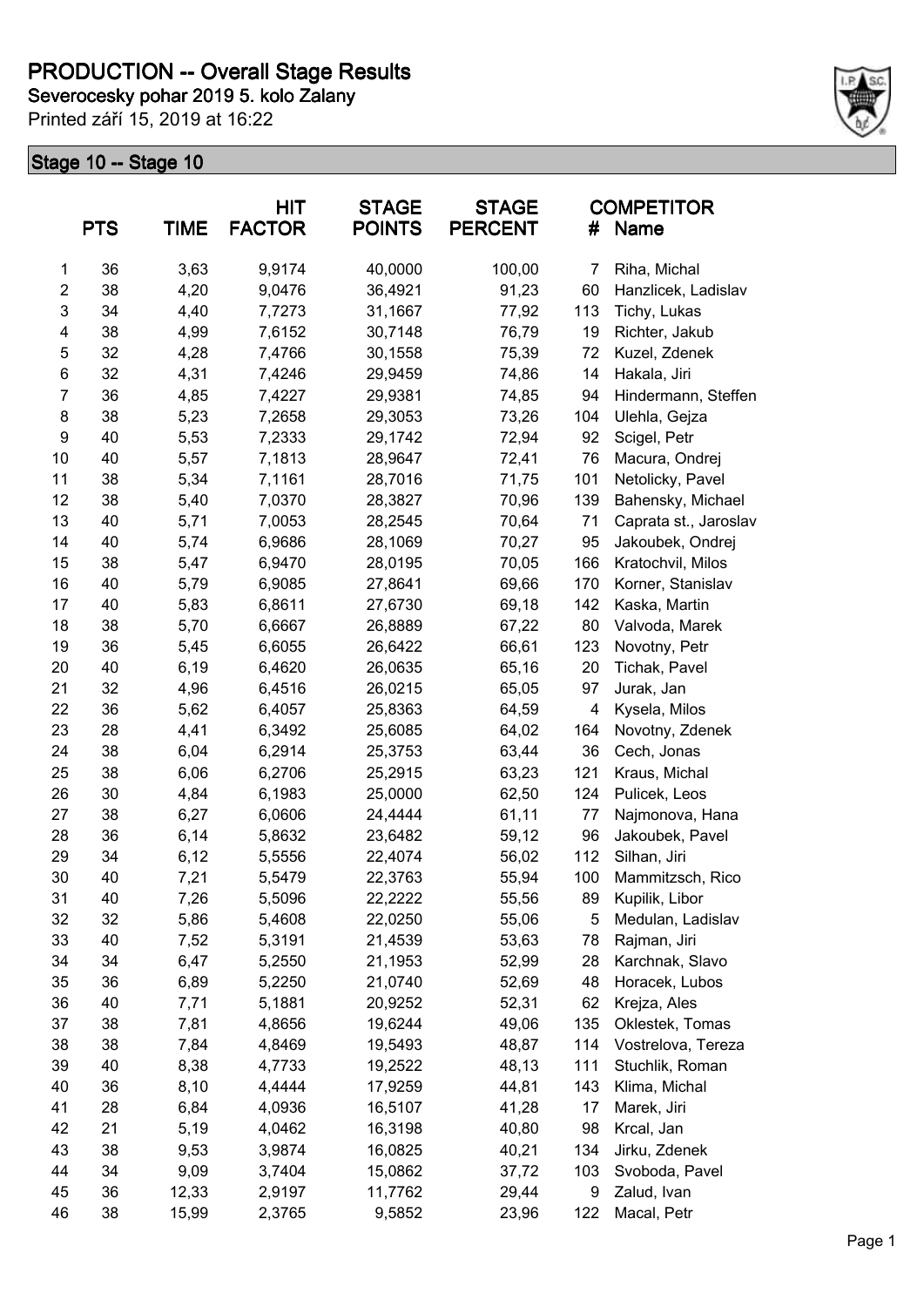Printed září 15, 2019 at 16:22

|    | <b>PTS</b> |       | HIT<br>TIME FACTOR | <b>STAGE</b><br><b>POINTS</b> | <b>STAGE</b><br><b>PERCENT</b> | <b>COMPETITOR</b><br># Name |
|----|------------|-------|--------------------|-------------------------------|--------------------------------|-----------------------------|
| 47 | 30         | 17.11 | 1.7534             | 7.0719                        | 17.68                          | 91 Nathanielova, Nicole     |
| 48 |            | 7.13  | 0.0000             | 0,0000                        | 0.00                           | 85 Budjac, Jakub            |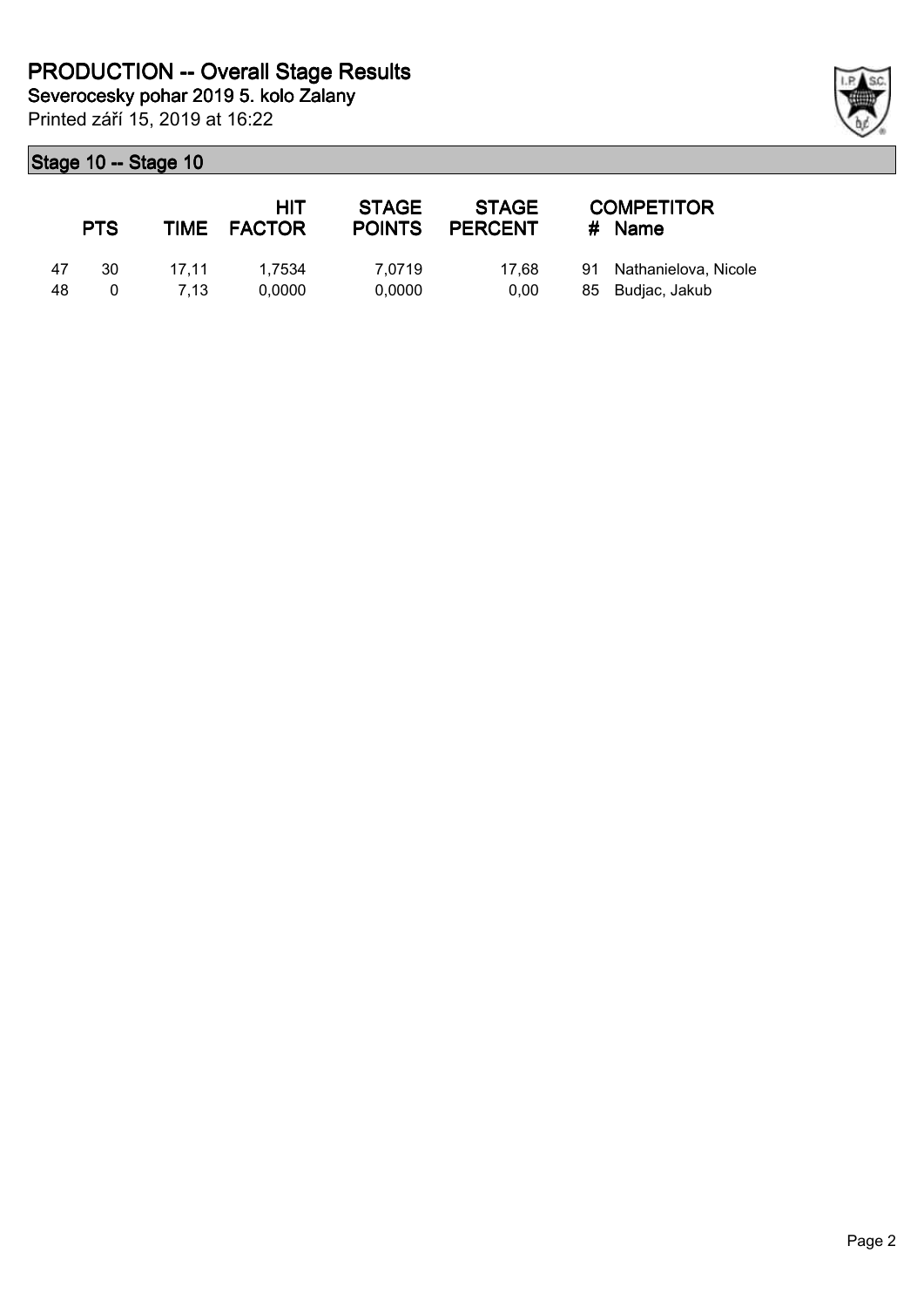Printed září 15, 2019 at 16:22



|                  | <b>PTS</b> | <b>TIME</b> | <b>HIT</b><br><b>FACTOR</b> | <b>STAGE</b><br><b>POINTS</b> | <b>STAGE</b><br><b>PERCENT</b> | #            | <b>COMPETITOR</b><br>Name |
|------------------|------------|-------------|-----------------------------|-------------------------------|--------------------------------|--------------|---------------------------|
|                  |            |             |                             |                               |                                |              |                           |
| 1                | 40         | 2,62        | 15,2672                     | 40,0000                       | 100,00                         | 83           | Bindik, Frantisek         |
| $\overline{2}$   | 40         | 3,50        | 11,4286                     | 29,9429                       | 74,86                          | 118          | Dobias, Jiri              |
| 3                | 40         | 3,91        | 10,2302                     | 26,8031                       | 67,01                          | 150          | Sustr, Milos              |
| 4                | 40         | 4,08        | 9,8039                      | 25,6863                       | 64,22                          | 22           | Zicha, Josef              |
| 5                | 40         | 4,26        | 9,3897                      | 24,6009                       | 61,50                          | $\mathbf{3}$ | Kostak, Jan               |
| 6                | 38         | 4,07        | 9,3366                      | 24,4619                       | 61,15                          | 130          | Dvorak, Petr              |
| $\overline{7}$   | 38         | 4,14        | 9,1787                      | 24,0483                       | 60,12                          | 138          | Zolnay, Pavol             |
| 8                | 40         | 4,38        | 9,1324                      | 23,9269                       | 59,82                          | 168          | Maska, Richard            |
| $\boldsymbol{9}$ | 34         | 3,92        | 8,6735                      | 22,7245                       | 56,81                          | 29           | Kaspar, Jiri              |
| 10               | 40         | 4,78        | 8,3682                      | 21,9247                       | 54,81                          | 23           | Cihelna, Petr             |
| 11               | 40         | 4,92        | 8,1301                      | 21,3008                       | 53,25                          | 149          | Stransky, Viktor          |
| 12               | 38         | 4,85        | 7,8351                      | 20,5278                       | 51,32                          | 120          | Kolisch, Petr             |
| 13               | 28         | 3,61        | 7,7562                      | 20,3213                       | 50,80                          | 26           | Fiala, Jan                |
| 14               | 40         | 5,20        | 7,6923                      | 20,1538                       | 50,38                          | 137          | Zolnay, Anka              |
| 15               | 40         | 5,39        | 7,4212                      | 19,4434                       | 48,61                          | 132          | Heglas, Jakub             |
| 16               | 32         | 4,33        | 7,3903                      | 19,3626                       | 48,41                          | 136          | Valasik, Petr             |
| 17               | 38         | 5,32        | 7,1429                      | 18,7143                       | 46,79                          | 117          | Broz, Jiri                |
| 18               | 28         | 4,01        | 6,9825                      | 18,2943                       | 45,74                          | 163          | Bures, Vitezslav          |
| 19               | 38         | 5,63        | 6,7496                      | 17,6838                       | 44,21                          | 25           | Dvorak, Daniel            |
| 20               | 32         | 4,86        | 6,5844                      | 17,2510                       | 43,13                          | 52           | Marousek, Petr            |
| 21               | 40         | 6,46        | 6,1920                      | 16,2229                       | 40,56                          | 131          | Fiala, Rostislav          |
| 22               | 38         | 6,22        | 6,1093                      | 16,0064                       | 40,02                          | 129          | Dupac, Ondrej             |
| 23               | 40         | 6,68        | 5,9880                      | 15,6886                       | 39,22                          | 133          | Hradek, Zbynek            |
| 24               | 38         | 6,38        | 5,9561                      | 15,6050                       | 39,01                          | 12           | Fiala, Vlastimil          |
| 25               | 36         | 6,30        | 5,7143                      | 14,9714                       | 37,43                          | 140          | Bizek, Vojtech            |
| 26               | 36         | 6,56        | 5,4878                      | 14,3780                       | 35,95                          | 6            | Prosek, Jan               |
| 27               | 34         | 6,30        | 5,3968                      | 14,1397                       | 35,35                          | 160          | Selichar, Daniel          |
| 28               | 40         | 7,66        | 5,2219                      | 13,6815                       | 34,20                          | 128          | Capek, Petr               |
| 29               | 40         | 7,78        | 5,1414                      | 13,4704                       | 33,68                          | 141          | Briza, Pavel              |
| 30               | 34         | 6,84        | 4,9708                      | 13,0234                       | 32,56                          | 61           | Holoska, Jiri             |
| 31               | 40         | 8,14        | 4,9140                      | 12,8747                       | 32,19                          | 66           | Orlik, Rostislav          |
| 32               | 36         | 12,58       | 2,8617                      | 7,4976                        | 18,74                          | 16           | Lat, Ivo                  |
| 33               | 40         | 14,72       | 2,7174                      | 7,1196                        | 17,80                          | 127          | Cimburek, Lukas           |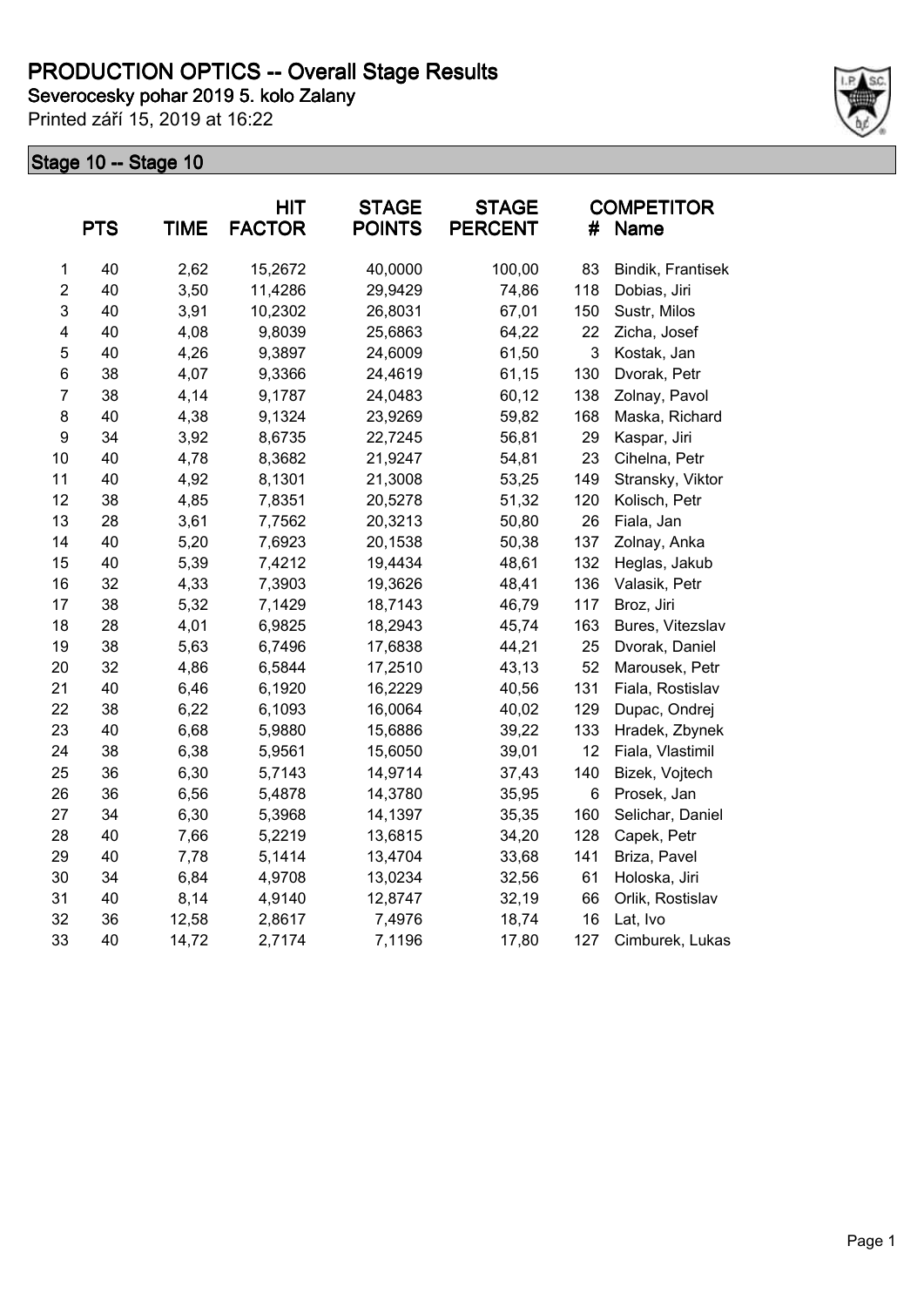Printed září 15, 2019 at 16:22 **Severocesky pohar 2019 5. kolo Zalany**

| <b>PTS</b> | TIME | HIT<br><b>FACTOR</b> | <b>STAGE</b><br><b>POINTS</b> | <b>STAGE</b><br><b>PERCENT</b> | #  | <b>COMPETITOR</b><br><b>Name</b> |
|------------|------|----------------------|-------------------------------|--------------------------------|----|----------------------------------|
| 36         | 4.74 | 7.5949               | 40,0000                       | 100,00                         | 30 | Novotny, Jiri                    |
| 40         | 5.63 | 7,1048               | 37,4186                       | 93.55                          |    | 147 Smutny, Petr                 |
| 38         | 6.16 | 6,1688               | 32,4892                       | 81,22                          | 99 | Kucera, Peter                    |

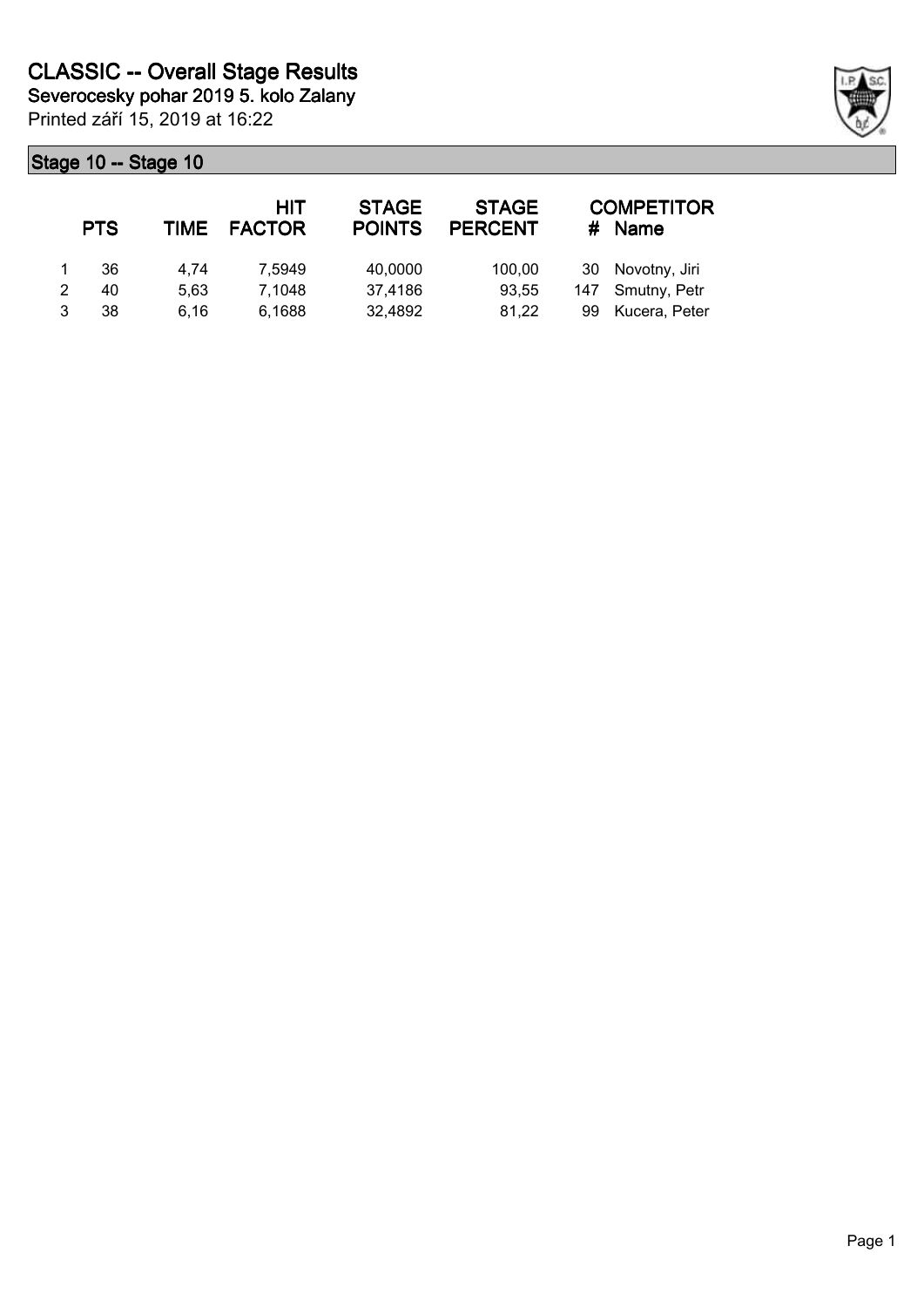Printed září 15, 2019 at 16:22 **Severocesky pohar 2019 5. kolo Zalany**

|   | <b>PTS</b> |      | HIT<br>TIME FACTOR | <b>STAGE</b><br><b>POINTS</b> | <b>STAGE</b><br><b>PERCENT</b> | #   | <b>COMPETITOR</b><br><b>Name</b> |
|---|------------|------|--------------------|-------------------------------|--------------------------------|-----|----------------------------------|
|   | 40         | 8.02 | 4.9875             | 40,0000                       | 100.00                         | 67  | Prosek 1, Jan                    |
| 2 | 38         | 7.71 | 4.9287             | 39,5279                       | 98,82                          |     | 18 Prepletany, Jan               |
|   | 34         | 8.02 | 4.2394             | 34,0000                       | 85.00                          | 146 | Rossl, Karel                     |

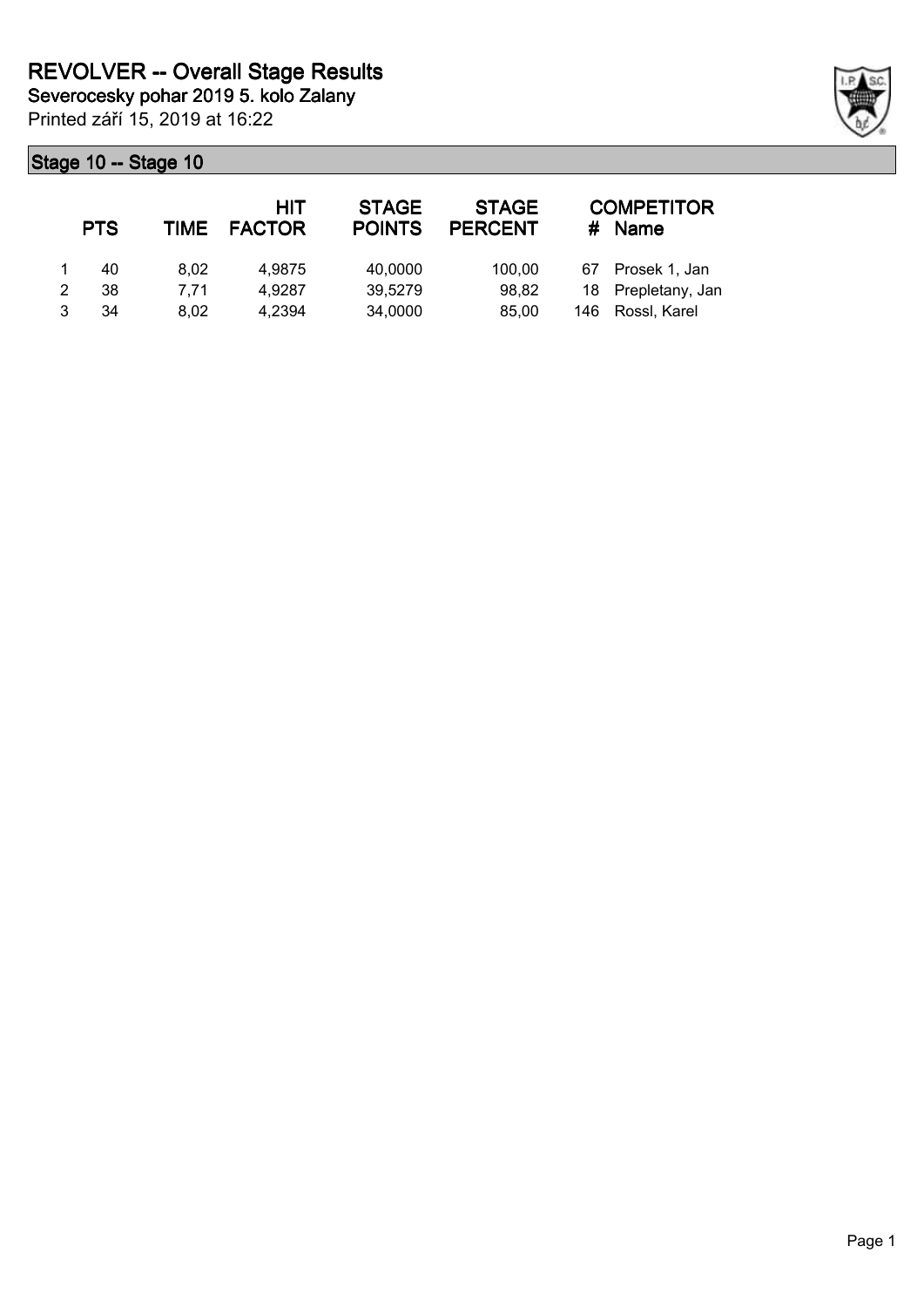Printed září 15, 2019 at 16:22



|   | <b>PTS</b> | TIME  | <b>HIT</b><br><b>FACTOR</b> | <b>STAGE</b><br><b>POINTS</b> | <b>STAGE</b><br><b>PERCENT</b> | #   | <b>COMPETITOR</b><br><b>Name</b> |
|---|------------|-------|-----------------------------|-------------------------------|--------------------------------|-----|----------------------------------|
| 1 | 63         | 7,14  | 8,8235                      | 70,0000                       | 100,00                         | 56  | Neumann, Marek                   |
| 2 | 65         | 7.51  | 8,6551                      | 68,6640                       | 98,09                          | 154 | Marik, Milan                     |
| 3 | 67         | 9.44  | 7,0975                      | 56,3065                       | 80,44                          | 158 | Rataj, Jan                       |
| 4 | 58         | 8,82  | 6.5760                      | 52,1693                       | 74,53                          | 57  | Sollar, Roman                    |
| 5 | 59         | 12,65 | 4,6640                      | 37,0013                       | 52,86                          | 59  | Brezina, Ales                    |
| 6 | 66         | 16,49 | 4,0024                      | 31,7526                       | 45,36                          | 21  | Votocek, Milos                   |
|   | 59         | 19,13 | 3,0842                      | 24,4677                       | 34,95                          | 8   | Zeman, Petr                      |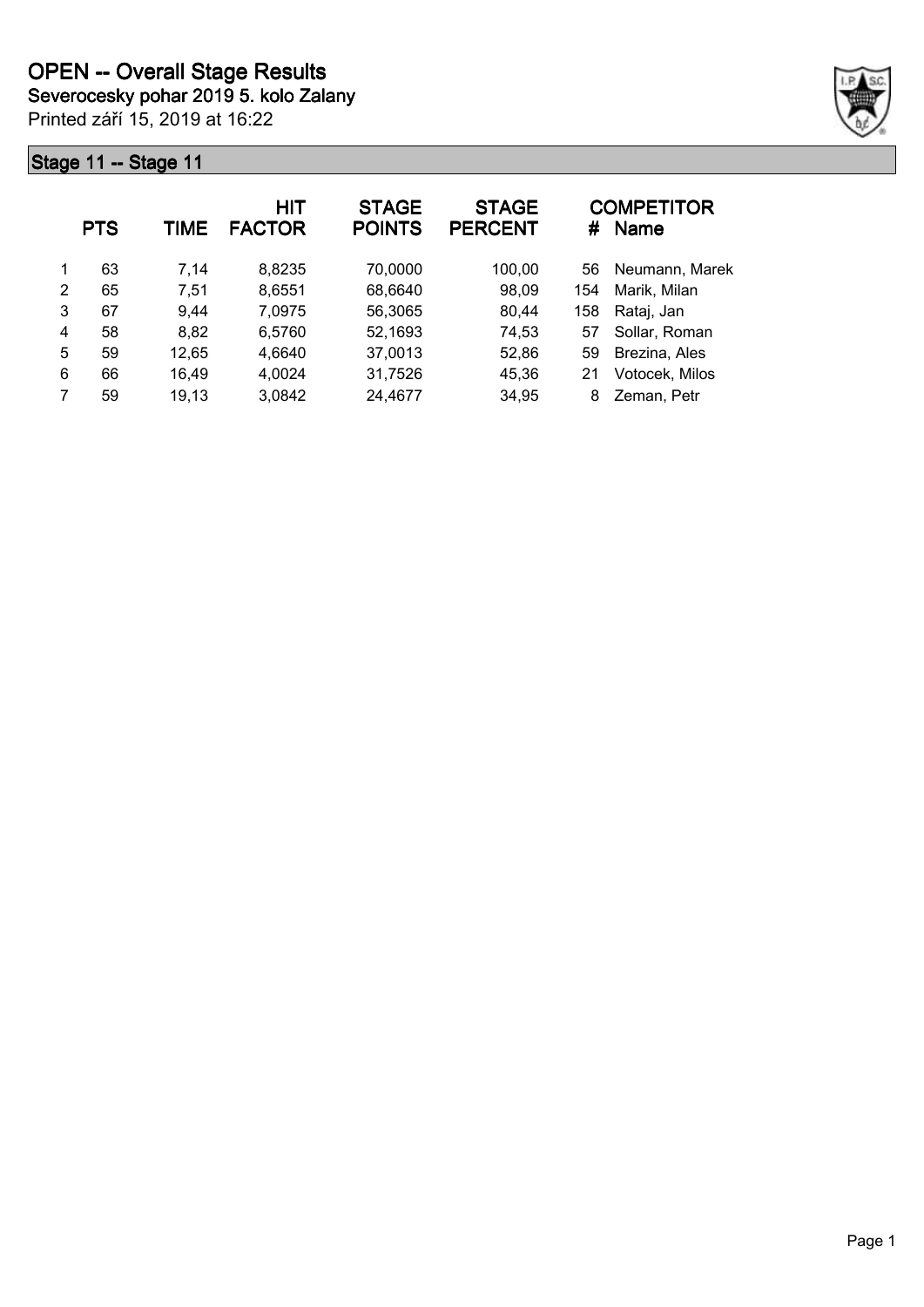**Severocesky pohar 2019 5. kolo Zalany**

Printed září 15, 2019 at 16:22



|                         | <b>PTS</b> | <b>TIME</b> | <b>HIT</b><br><b>FACTOR</b> | <b>STAGE</b><br><b>POINTS</b> | <b>STAGE</b><br><b>PERCENT</b> | #              | <b>COMPETITOR</b><br>Name |
|-------------------------|------------|-------------|-----------------------------|-------------------------------|--------------------------------|----------------|---------------------------|
| 1                       | 66         | 8,35        | 7,9042                      | 70,0000                       | 100,00                         | 74             | Liehne, Jan               |
| $\overline{\mathbf{c}}$ | 66         | 8,51        | 7,7556                      | 68,6839                       | 98,12                          | 51             | Krejci, Martin            |
| 3                       | 66         | 8,86        | 7,4492                      | 65,9707                       | 94,24                          | 73             | Liehne, Irena             |
| $\overline{\mathbf{4}}$ | 66         | 9,21        | 7,1661                      | 63,4636                       | 90,66                          | 169            | Frydl, Vaclav             |
| 5                       | 62         | 8,73        | 7,1019                      | 62,8953                       | 89,85                          | 33             | Wilk, Ivo                 |
| $\,6$                   | 63         | 9,05        | 6,9613                      | 61,6499                       | 88,07                          | 161            | Simek, Frantisek          |
| $\overline{7}$          | 60         | 8,62        | 6,9606                      | 61,6431                       | 88,06                          | 44             | Tichy, Ivan               |
| 8                       | 50         | 7,34        | 6,8120                      | 60,3274                       | 86,18                          | 151            | Fryzek ml., Lubor         |
| $\boldsymbol{9}$        | 66         | 9,72        | 6,7901                      | 60,1337                       | 85,91                          | 42             | Panek, Roman              |
| 10                      | 66         | 10,09       | 6,5411                      | 57,9286                       | 82,76                          | 82             | Zilinec, Daniel           |
| 11                      | 56         | 8,83        | 6,3420                      | 56,1653                       | 80,24                          | 39             | Herold, Jakub             |
| 12                      | 60         | 9,48        | 6,3291                      | 56,0510                       | 80,07                          | 171            | Dedic, Jiri               |
| 13                      | 56         | 8,91        | 6,2851                      | 55,6610                       | 79,52                          | 47             | Curkova, Alexandra        |
| 14                      | 66         | 10,51       | 6,2797                      | 55,6137                       | 79,45                          | 24             | Dlouhy, Michal            |
| 15                      | 50         | 8,11        | 6,1652                      | 54,5996                       | 78,00                          | 79             | Svarc, Vaclav             |
| 16                      | 62         | 10,23       | 6,0606                      | 53,6731                       | 76,68                          | 31             | Pelikan, Jan              |
| 17                      | 60         | 9,92        | 6,0484                      | 53,5649                       | 76,52                          | 148            | Stahl, Robert             |
| 18                      | 60         | 10,06       | 5,9642                      | 52,8195                       | 75,46                          | 34             | Batek, Jaroslav           |
| 19                      | 60         | 10,18       | 5,8939                      | 52,1968                       | 74,57                          | 145            | Pietzsch, Felix           |
| 20                      | 62         | 10,70       | 5,7944                      | 51,3155                       | 73,31                          | 152            | Hradek, Martin            |
| 21                      | 66         | 11,43       | 5,7743                      | 51,1374                       | 73,05                          | 115            | Winter 1, Roman           |
| 22                      | 60         | 10,47       | 5,7307                      | 50,7511                       | 72,50                          | 167            | Turkova, Eva              |
| 23                      | 58         | 10,16       | 5,7087                      | 50,5563                       | 72,22                          | 126            | Vostry, Jiri              |
| 24                      | 54         | 9,51        | 5,6782                      | 50,2868                       | 71,84                          | 125            | Sykora, Michal            |
| 25                      | 47         | 8,29        | 5,6695                      | 50,2093                       | 71,73                          | 54             | Matousek, Jiri            |
| 26                      | 64         | 11,37       | 5,6288                      | 49,8494                       | 71,21                          | 108            | Fiala, Milan              |
| 27                      | 47         | 8,40        | 5,5952                      | 49,5518                       | 70,79                          | 106            | Bocarov, Vasil            |
| 28                      | 64         | 11,63       | 5,5030                      | 48,7350                       | 69,62                          | 88             | Krejcarkova, Sona         |
| 29                      | 68         | 12,60       | 5,3968                      | 47,7946                       | 68,28                          | 84             | Blazek, Tomas             |
| 30                      | 53         | 10,38       | 5,1060                      | 45,2188                       | 64,60                          | 11             | Cerny, Vaclav             |
| 31                      | 55         | 11,00       | 5,0000                      | 44,2803                       | 63,26                          | 10             | Cerny, Marek              |
| 32                      | 47         | 9,47        | 4,9630                      | 43,9530                       | 62,79                          | 116            | Albrecht, Patrick         |
| 33                      | 60         | 12,16       | 4,9342                      | 43,6977                       | 62,43                          | 15             | Kuchta, Miroslav          |
| 34                      | 46         | 9,52        | 4,8319                      | 42,7919                       | 61,13                          | 68             | Senkerik, Martin          |
| 35                      | 46         | 9,60        | 4,7917                      | 42,4353                       | 60,62                          | 43             | Paul, Petr                |
| 36                      | 43         | 8,99        | 4,7831                      | 42,3594                       | 60,51                          | 45             | Touzimsky, Zdenek         |
| 37                      | 54         | 11,41       | 4,7327                      | 41,9130                       | 59,88                          | 58             | Weingartner, Tomas        |
| 38                      | 43         | 9,11        | 4,7201                      | 41,8014                       | 59,72                          | $\overline{2}$ | Kopriva, Petr             |
| 39                      | 54         | 11,49       | 4,6997                      | 41,6212                       | 59,46                          | 86             | Cecetka, Josef            |
| 40                      | 50         | 10,88       | 4,5956                      | 40,6988                       | 58,14                          | 38             | Elstner, Marek            |
| 41                      | 52         | 11,58       | 4,4905                      | 39,7682                       | 56,81                          | 40             | Marsik, Ladislav          |
| 42                      | 62         | 13,84       | 4,4798                      | 39,6731                       | 56,68                          | 109            | Focke, Peter              |
| 43                      | 48         | 11,17       | 4,2972                      | 38,0565                       | 54,37                          | 159            | Rehberger, Ivo            |
| 44                      | 48         | 11,29       | 4,2516                      | 37,6520                       | 53,79                          | 37             | Dostal, Zdenek            |
| 45                      | 52         | 12,35       | 4,2105                      | 37,2887                       | 53,27                          | 87             | Krejcarek, Jaroslav       |
| 46                      | 50         | 12,61       | 3,9651                      | 35,1152                       | 50,16                          | 144            | Marsak, Petr              |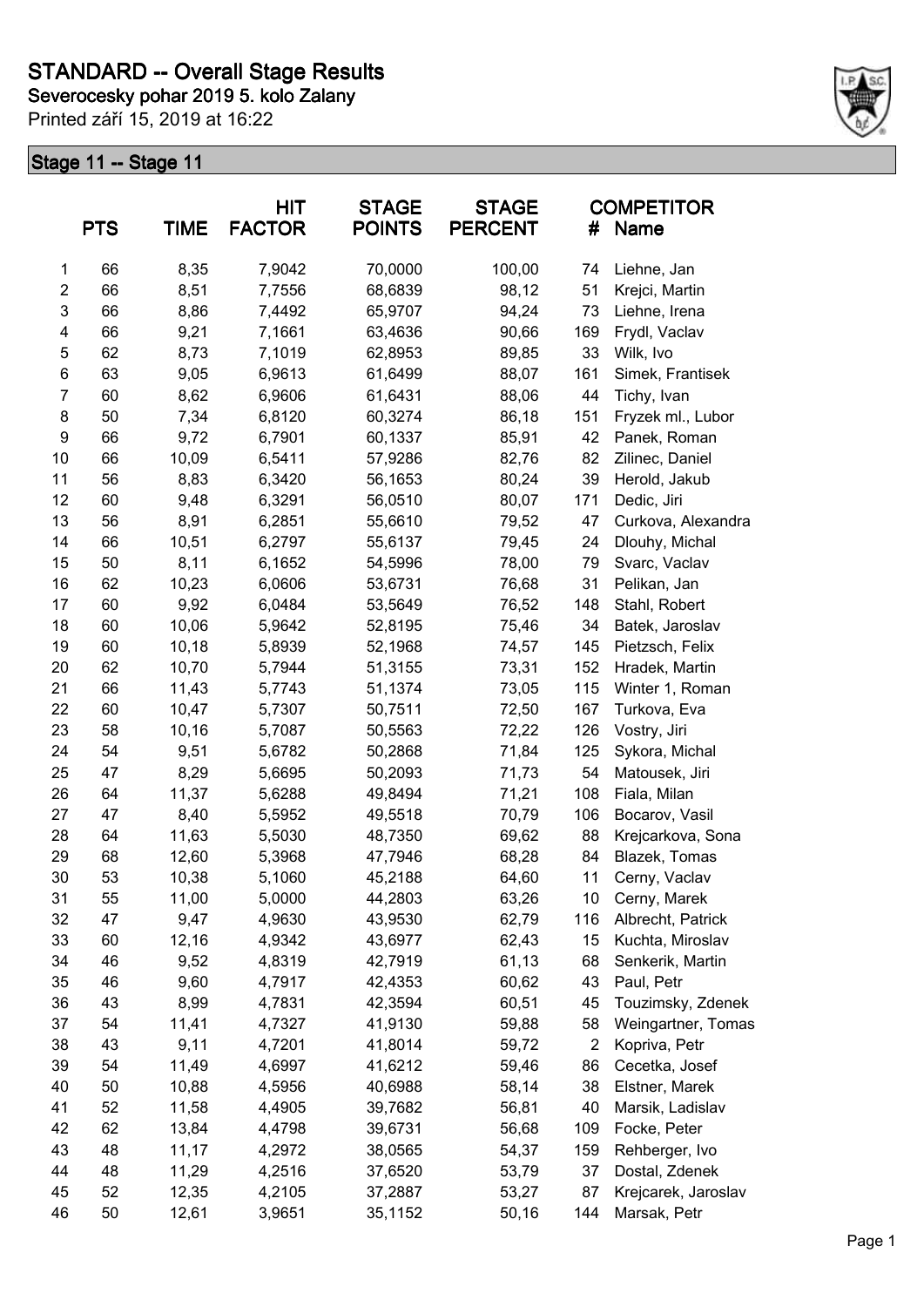**Severocesky pohar 2019 5. kolo Zalany**

Printed září 15, 2019 at 16:22



|    | <b>PTS</b> | <b>TIME</b> | HIT<br><b>FACTOR</b> | <b>STAGE</b><br><b>POINTS</b> | <b>STAGE</b><br><b>PERCENT</b> | #   | <b>COMPETITOR</b><br><b>Name</b> |
|----|------------|-------------|----------------------|-------------------------------|--------------------------------|-----|----------------------------------|
| 47 | 50         | 13,04       | 3,8344               | 33,9573                       | 48,51                          | 41  | Naprstek, Martin                 |
| 48 | 60         | 15,71       | 3,8192               | 33,8233                       | 48,32                          | 1   | Havelka, Josef                   |
| 49 | 46         | 12,44       | 3,6977               | 32,7475                       | 46,78                          | 93  | Ulman, Tomas                     |
| 50 | 58         | 16,37       | 3,5431               | 31,3776                       | 44,83                          | 157 | Puncochar, Jaromir               |
| 51 | 41         | 12,15       | 3,3745               | 29,8846                       | 42,69                          | 46  | Vltavsky, Miroslav               |
| 52 | 56         | 16,65       | 3,3634               | 29,7861                       | 42,55                          | 35  | Benes, Stanislav                 |
| 53 | 60         | 18,28       | 3,2823               | 29,0680                       | 41,53                          | 69  | Svejnoha, Josef                  |
| 54 | 44         | 13,62       | 3,2305               | 28,6099                       | 40,87                          | 75  | Liehne st., Jan                  |
| 55 | 37         | 12,57       | 2,9435               | 26,0680                       | 37,24                          | 165 | Svadlakova, Miroslava            |
| 56 | 31         | 11,55       | 2,6840               | 23,7695                       | 33,96                          | 119 | Holy, Jan                        |
| 57 | 35         | 13,73       | 2,5492               | 22,5755                       | 32,25                          | 27  | Fiala ml., Jan                   |
| 58 | 16         | 11,10       | 1,4414               | 12,7655                       | 18,24                          | 153 | Janouch, Pavel                   |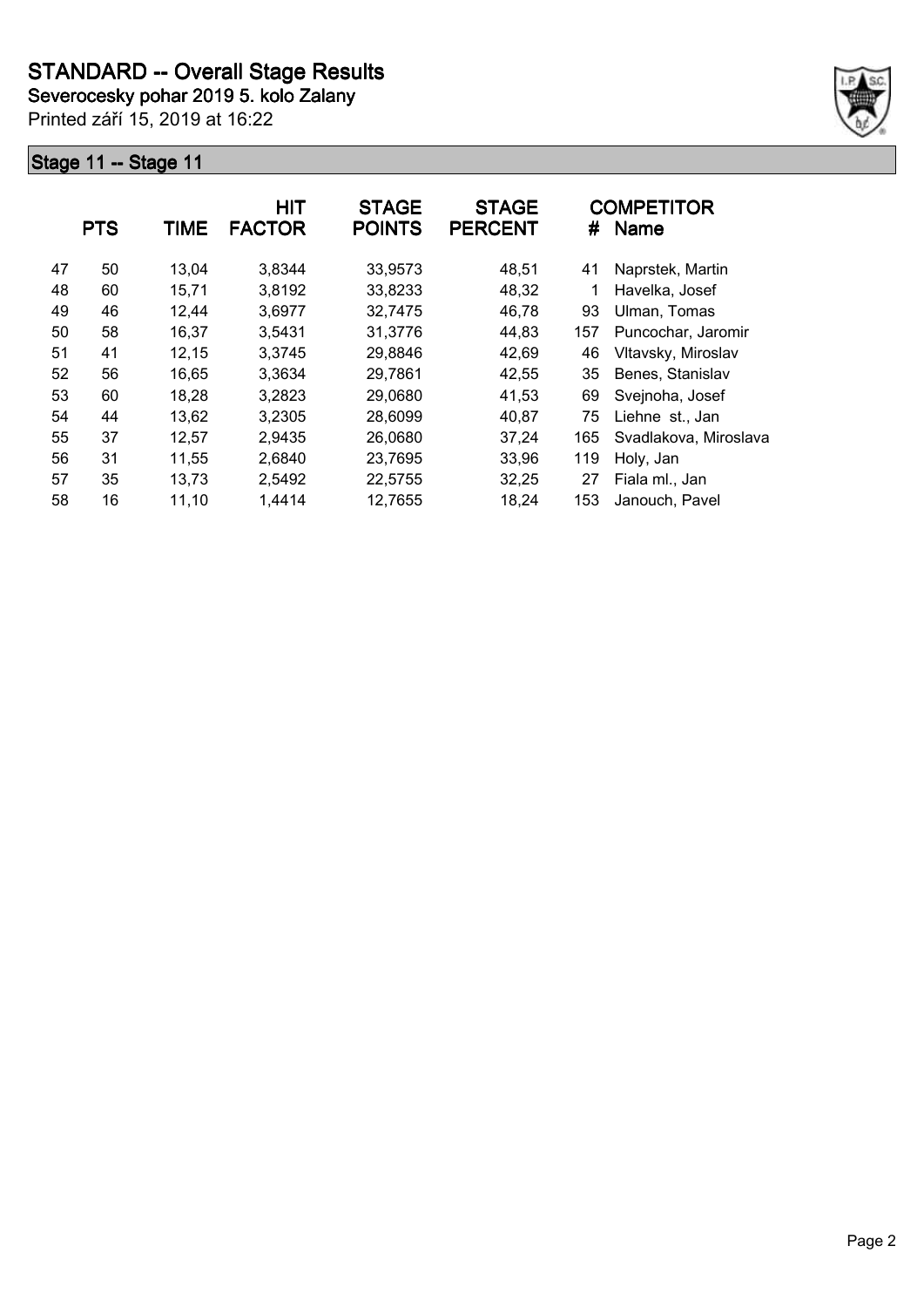## **PRODUCTION -- Overall Stage Results**

**Severocesky pohar 2019 5. kolo Zalany**

Printed září 15, 2019 at 16:22



|                  | <b>PTS</b> | <b>TIME</b> | <b>HIT</b><br><b>FACTOR</b> | <b>STAGE</b><br><b>POINTS</b> | <b>STAGE</b><br><b>PERCENT</b> | #   | <b>COMPETITOR</b><br>Name |
|------------------|------------|-------------|-----------------------------|-------------------------------|--------------------------------|-----|---------------------------|
| 1                | 64         | 7,58        | 8,4433                      | 70,0000                       | 100,00                         | 7   | Riha, Michal              |
| $\boldsymbol{2}$ | 66         | 8,31        | 7,9422                      | 65,8461                       | 94,07                          | 113 | Tichy, Lukas              |
| 3                | 60         | 8,01        | 7,4906                      | 62,1021                       | 88,72                          | 14  | Hakala, Jiri              |
| 4                | 62         | 8,41        | 7,3722                      | 61,1199                       | 87,31                          | 72  | Kuzel, Zdenek             |
| 5                | 62         | 8,41        | 7,3722                      | 61,1199                       | 87,31                          | 97  | Jurak, Jan                |
| 6                | 68         | 9,31        | 7,3040                      | 60,5545                       | 86,51                          | 94  | Hindermann, Steffen       |
| $\overline{7}$   | 62         | 8,71        | 7,1183                      | 59,0148                       | 84,31                          | 60  | Hanzlicek, Ladislav       |
| 8                | 64         | 9,27        | 6,9040                      | 57,2384                       | 81,77                          | 80  | Valvoda, Marek            |
| 9                | 64         | 9,40        | 6,8085                      | 56,4468                       | 80,64                          | 19  | Richter, Jakub            |
| 10               | 58         | 8,89        | 6,5242                      | 54,0896                       | 77,27                          | 76  | Macura, Ondrej            |
| 11               | 64         | 9,88        | 6,4777                      | 53,7045                       | 76,72                          | 142 | Kaska, Martin             |
| 12               | 64         | 9,91        | 6,4581                      | 53,5419                       | 76,49                          | 101 | Netolicky, Pavel          |
| 13               | 62         | 9,89        | 6,2690                      | 51,9736                       | 74,25                          | 5   | Medulan, Ladislav         |
| 14               | 68         | 11,19       | 6,0769                      | 50,3809                       | 71,97                          | 124 | Pulicek, Leos             |
| 15               | 52         | 8,83        | 5,8890                      | 48,8236                       | 69,75                          | 164 | Novotny, Zdenek           |
| 16               | 64         | 10,91       | 5,8662                      | 48,6343                       | 69,48                          | 71  | Caprata st., Jaroslav     |
| 17               | 58         | 9,92        | 5,8468                      | 48,4734                       | 69,25                          | 104 | Ulehla, Gejza             |
| 18               | 60         | 10,34       | 5,8027                      | 48,1081                       | 68,73                          | 166 | Kratochvil, Milos         |
| 19               | 58         | 10,27       | 5,6475                      | 46,8214                       | 66,89                          | 89  | Kupilik, Libor            |
| 20               | 56         | 9,93        | 5,6395                      | 46,7548                       | 66,79                          | 112 | Silhan, Jiri              |
| 21               | 70         | 12,44       | 5,6270                      | 46,6514                       | 66,64                          | 139 | Bahensky, Michael         |
| 22               | 60         | 10,95       | 5,4795                      | 45,4281                       | 64,90                          | 98  | Krcal, Jan                |
| 23               | 54         | 9,97        | 5,4162                      | 44,9041                       | 64,15                          | 123 | Novotny, Petr             |
| 24               | 58         | 10,76       | 5,3903                      | 44,6892                       | 63,84                          | 92  | Scigel, Petr              |
| 25               | 62         | 11,96       | 5,1839                      | 42,9782                       | 61,40                          | 121 | Kraus, Michal             |
| 26               | 56         | 11,52       | 4,8611                      | 40,3016                       | 57,57                          | 114 | Vostrelova, Tereza        |
| 27               | 56         | 11,88       | 4,7138                      | 39,0804                       | 55,83                          | 78  | Rajman, Jiri              |
| 28               | 58         | 12,35       | 4,6964                      | 38,9357                       | 55,62                          | 4   | Kysela, Milos             |
| 29               | 66         | 14,44       | 4,5706                      | 37,8934                       | 54,13                          | 77  | Najmonova, Hana           |
| 30               | 58         | 13,03       | 4,4513                      | 36,9038                       | 52,72                          | 122 | Macal, Petr               |
| 31               | 56         | 12,87       | 4,3512                      | 36,0742                       | 51,53                          | 95  | Jakoubek, Ondrej          |
| 32               | 64         | 14,75       | 4,3390                      | 35,9729                       | 51,39                          | 111 | Stuchlik, Roman           |
| 33               | 47         | 11,43       | 4,1120                      | 34,0909                       | 48,70                          | 28  | Karchnak, Slavo           |
| 34               | 64         | 16,29       | 3,9288                      | 32,5721                       | 46,53                          | 143 | Klima, Michal             |
| 35               | 54         | 13,81       | 3,9102                      | 32,4181                       | 46,31                          | 48  | Horacek, Lubos            |
| 36               | 64         | 16,44       | 3,8929                      | 32,2749                       | 46,11                          | 96  | Jakoubek, Pavel           |
| 37               | 47         | 12,12       | 3,8779                      | 32,1501                       | 45,93                          | 100 | Mammitzsch, Rico          |
| 38               | 52         | 13,60       | 3,8235                      | 31,6994                       | 45,28                          | 20  | Tichak, Pavel             |
| 39               | 40         | 11,12       | 3,5971                      | 29,8224                       | 42,60                          | 36  | Cech, Jonas               |
| 40               | 54         | 15,06       | 3,5857                      | 29,7273                       | 42,47                          | 62  | Krejza, Ales              |
| 41               | 41         | 14,10       | 2,9078                      | 24,1075                       | 34,44                          | 135 | Oklestek, Tomas           |
| 42               | 51         | 18,58       | 2,7449                      | 22,7568                       | 32,51                          | 103 | Svoboda, Pavel            |
| 43               | 26         | 10,55       | 2,4645                      | 20,4319                       | 29,19                          | 170 | Korner, Stanislav         |
| 44               | 24         | 10,47       | 2,2923                      | 19,0043                       | 27,15                          | 17  | Marek, Jiri               |
| 45               | 39         | 18,19       | 2,1440                      | 17,7754                       | 25,39                          | 134 | Jirku, Zdenek             |
| 46               | 37         | 21,15       | 1,7494                      | 14,5037                       | 20,72                          | 9   | Zalud, Ivan               |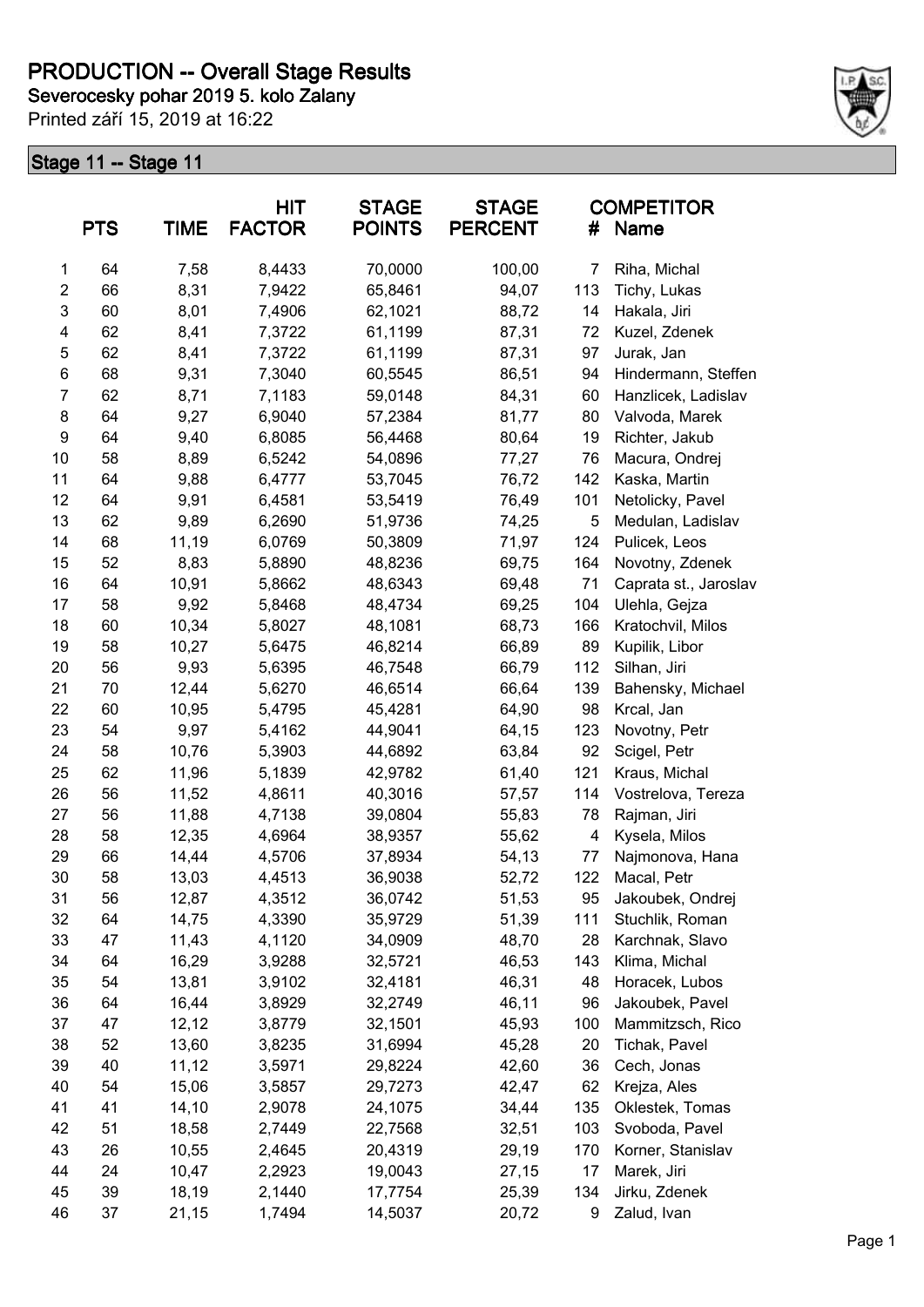Printed září 15, 2019 at 16:22

|    | <b>PTS</b> |       | HIT<br>TIME FACTOR | <b>STAGE</b><br><b>POINTS</b> | STAGE<br><b>PERCENT</b> | <b>COMPETITOR</b><br># Name |
|----|------------|-------|--------------------|-------------------------------|-------------------------|-----------------------------|
| 47 | -35        | 28.85 | 1.2132             | 10.0580                       | 14.37                   | 91 Nathanielova, Nicole     |
| 48 |            | 11.45 | 0.0000             | 0.0000                        | 0.00                    | 85 Budjac, Jakub            |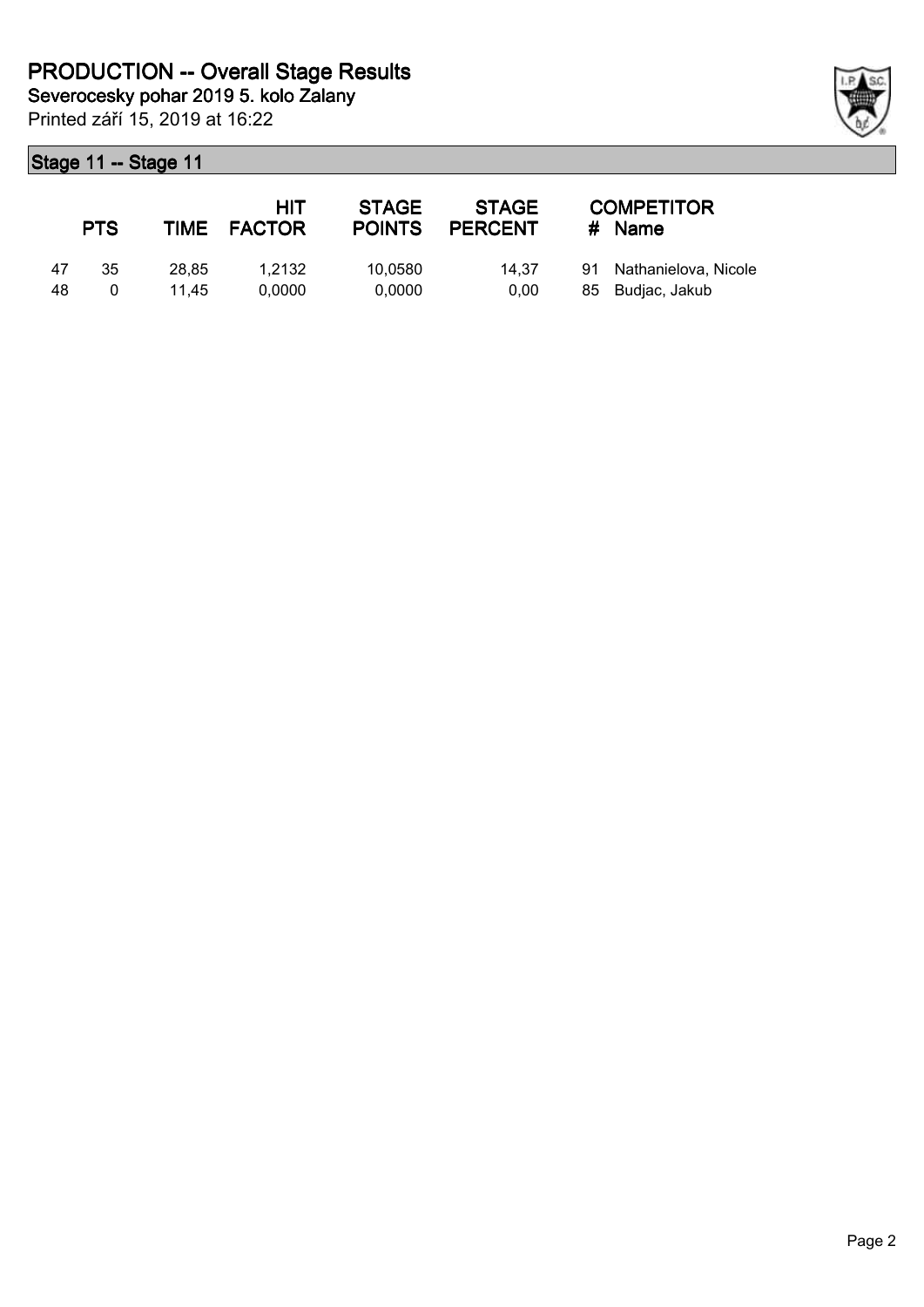Printed září 15, 2019 at 16:22



|                | <b>PTS</b> | <b>TIME</b> | <b>HIT</b><br><b>FACTOR</b> | <b>STAGE</b><br><b>POINTS</b> | <b>STAGE</b><br><b>PERCENT</b> | #   | <b>COMPETITOR</b><br>Name |
|----------------|------------|-------------|-----------------------------|-------------------------------|--------------------------------|-----|---------------------------|
| 1              | 66         | 6,77        | 9,7489                      | 70,0000                       | 100,00                         | 3   | Kostak, Jan               |
| $\overline{2}$ | 68         | 7,47        | 9,1031                      | 65,3629                       | 93,38                          | 138 | Zolnay, Pavol             |
| 3              | 64         | 7,45        | 8,5906                      | 61,6831                       | 88,12                          | 83  | Bindik, Frantisek         |
| 4              | 68         | 8,10        | 8,3951                      | 60,2791                       | 86,11                          | 163 | Bures, Vitezslav          |
| 5              | 70         | 8,48        | 8,2547                      | 59,2714                       | 84,67                          | 168 | Maska, Richard            |
| 6              | 66         | 8,11        | 8,1381                      | 58,4340                       | 83,48                          | 22  | Zicha, Josef              |
| $\overline{7}$ | 66         | 8,46        | 7,8014                      | 56,0165                       | 80,02                          | 118 | Dobias, Jiri              |
| 8              | 60         | 7,75        | 7,7419                      | 55,5894                       | 79,41                          | 132 | Heglas, Jakub             |
| 9              | 56         | 7,32        | 7,6503                      | 54,9313                       | 78,47                          | 29  | Kaspar, Jiri              |
| 10             | 62         | 8,24        | 7,5243                      | 54,0266                       | 77,18                          | 149 | Stransky, Viktor          |
| 11             | 68         | 9,12        | 7,4561                      | 53,5373                       | 76,48                          | 127 | Cimburek, Lukas           |
| 12             | 60         | 8,07        | 7,4349                      | 53,3852                       | 76,26                          | 137 | Zolnay, Anka              |
| 13             | 66         | 8,93        | 7,3908                      | 53,0683                       | 75,81                          | 120 | Kolisch, Petr             |
| 14             | 62         | 8,45        | 7,3373                      | 52,6839                       | 75,26                          | 26  | Fiala, Jan                |
| 15             | 68         | 9,77        | 6,9601                      | 49,9755                       | 71,39                          | 129 | Dupac, Ondrej             |
| 16             | 66         | 10,63       | 6,2088                      | 44,5814                       | 63,69                          | 150 | Sustr, Milos              |
| 17             | 62         | 10,00       | 6,2000                      | 44,5179                       | 63,60                          | 117 | Broz, Jiri                |
| 18             | 52         | 8,44        | 6,1611                      | 44,2388                       | 63,20                          | 52  | Marousek, Petr            |
| 19             | 66         | 10,80       | 6,1111                      | 43,8796                       | 62,69                          | 23  | Cihelna, Petr             |
| 20             | 70         | 11,54       | 6,0659                      | 43,5547                       | 62,22                          | 133 | Hradek, Zbynek            |
| 21             | 56         | 9,33        | 6,0021                      | 43,0972                       | 61,57                          | 160 | Selichar, Daniel          |
| 22             | 46         | 7,68        | 5,9896                      | 43,0070                       | 61,44                          | 136 | Valasik, Petr             |
| 23             | 64         | 10,81       | 5,9204                      | 42,5106                       | 60,73                          | 6   | Prosek, Jan               |
| 24             | 62         | 10,77       | 5,7567                      | 41,3351                       | 59,05                          | 131 | Fiala, Rostislav          |
| 25             | 70         | 12,58       | 5,5644                      | 39,9540                       | 57,08                          | 141 | Briza, Pavel              |
| 26             | 60         | 11,96       | 5,0167                      | 36,0216                       | 51,46                          | 140 | Bizek, Vojtech            |
| 27             | 48         | 9,60        | 5,0000                      | 35,9015                       | 51,29                          | 25  | Dvorak, Daniel            |
| 28             | 49         | 10,35       | 4,7343                      | 33,9937                       | 48,56                          | 12  | Fiala, Vlastimil          |
| 29             | 53         | 11,85       | 4,4726                      | 32,1144                       | 45,88                          | 128 | Capek, Petr               |
| 30             | 56         | 12,94       | 4,3277                      | 31,0740                       | 44,39                          | 16  | Lat, Ivo                  |
| 31             | 64         | 14,84       | 4,3127                      | 30,9663                       | 44,24                          | 61  | Holoska, Jiri             |
| 32             | 52         | 16,00       | 3,2500                      | 23,3360                       | 33,34                          | 66  | Orlik, Rostislav          |
| 33             | 49         | 34,73       | 1,4109                      | 10,1306                       | 14,47                          | 130 | Dvorak, Petr              |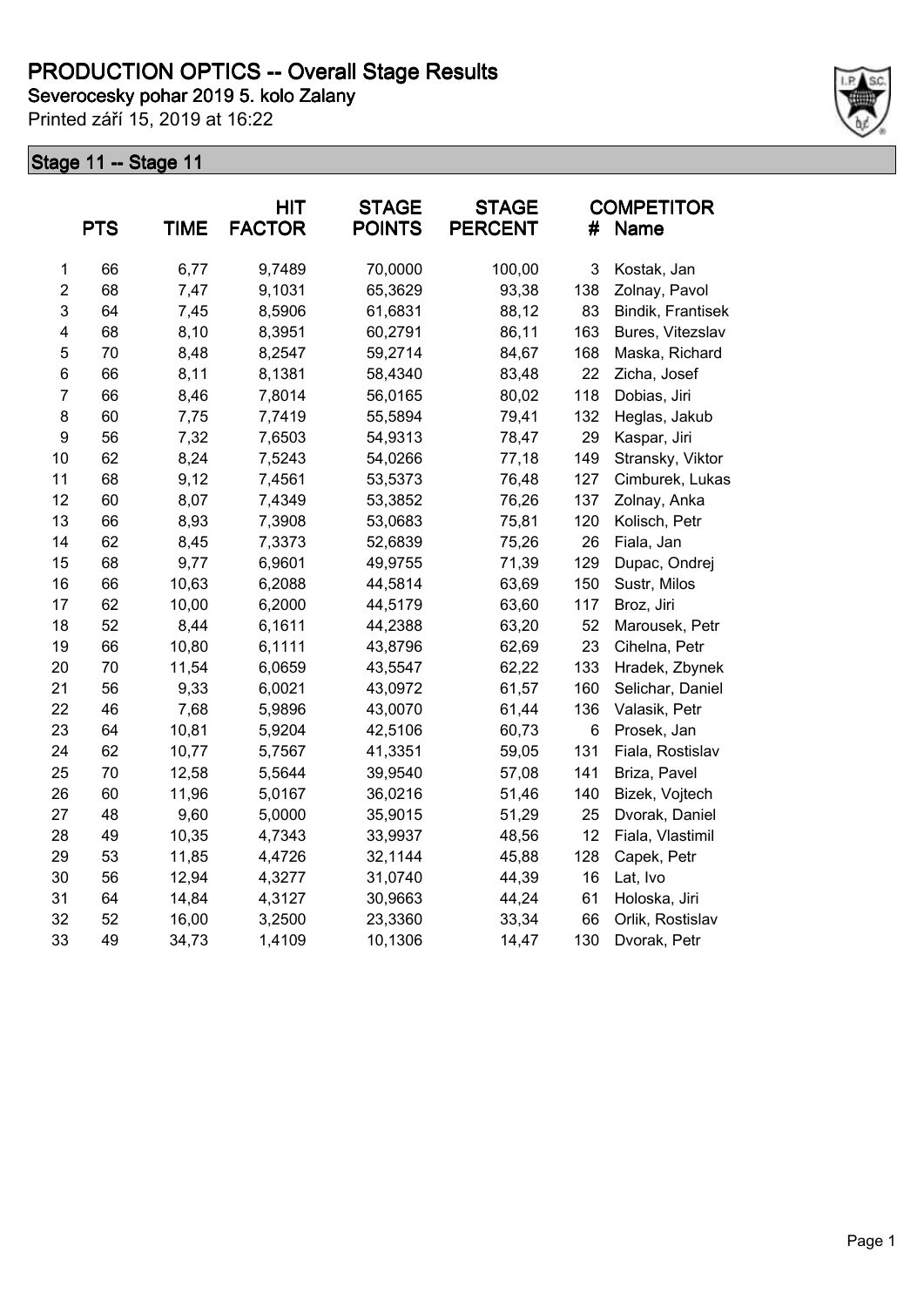Printed září 15, 2019 at 16:22 **Severocesky pohar 2019 5. kolo Zalany**

| <b>PTS</b> | <b>TIME</b> | HIT<br><b>FACTOR</b> | <b>STAGE</b><br><b>POINTS</b> | <b>STAGE</b><br><b>PERCENT</b> |    | <b>COMPETITOR</b><br><b>Name</b> |
|------------|-------------|----------------------|-------------------------------|--------------------------------|----|----------------------------------|
| 67         | 9.30        | 7.2043               | 70,0000                       | 100,00                         |    | 147 Smutny, Petr                 |
| 64         | 10.48       | 6,1069               | 59,3369                       | 84.77                          | 99 | Kucera, Peter                    |
| 60         | 11.57       | 5,1858               | 50,3876                       | 71,98                          | 30 | Novotny, Jiri                    |